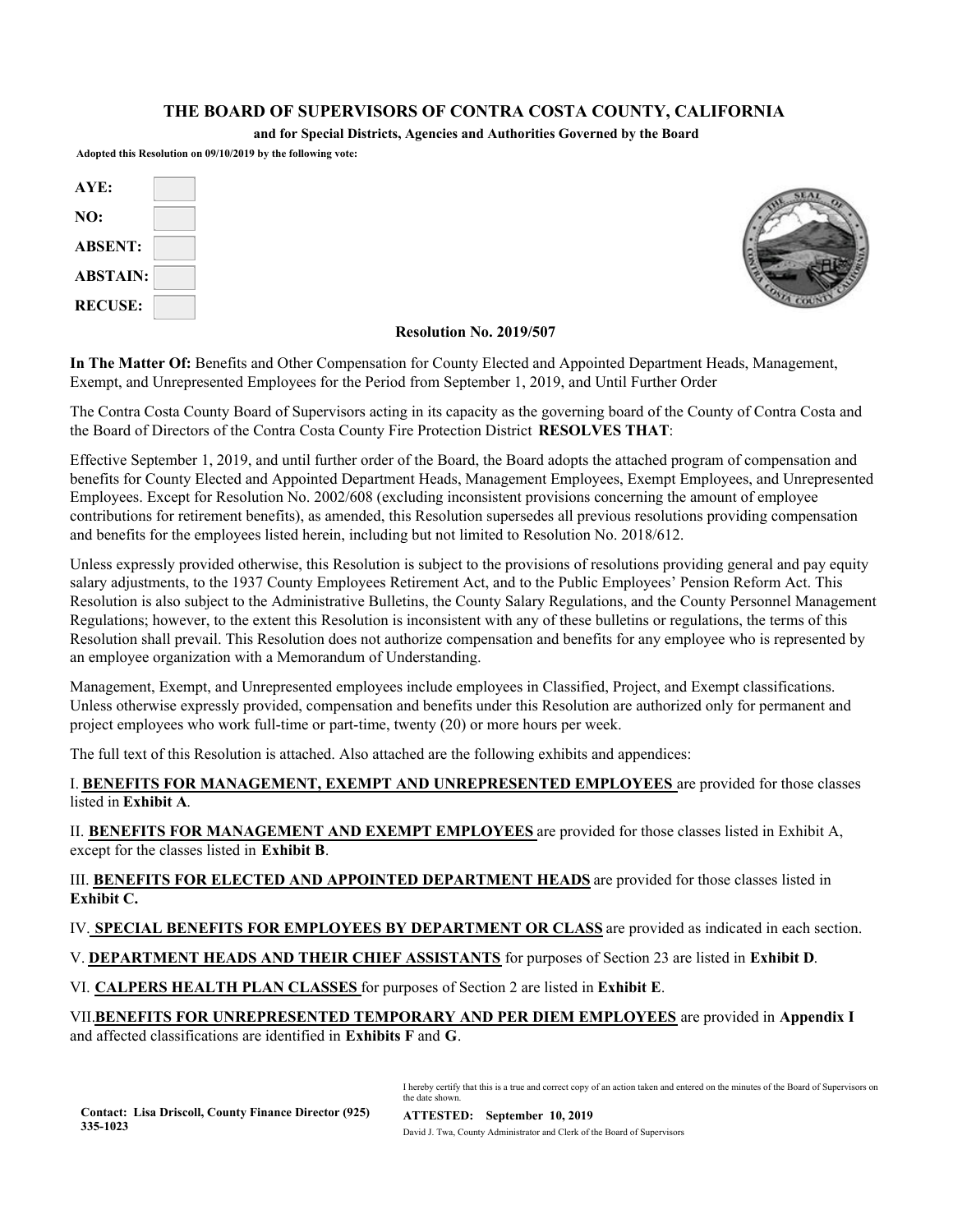#### By: , Deputy

**cc:** Robert Campbell, Auditor-Controller, Dianne Dinsmore, Human Resources Director, Mary Ann McNett Mason, Chief Assistant County Counsel, Gail Strohl, Chief Executive Officer, CCCERA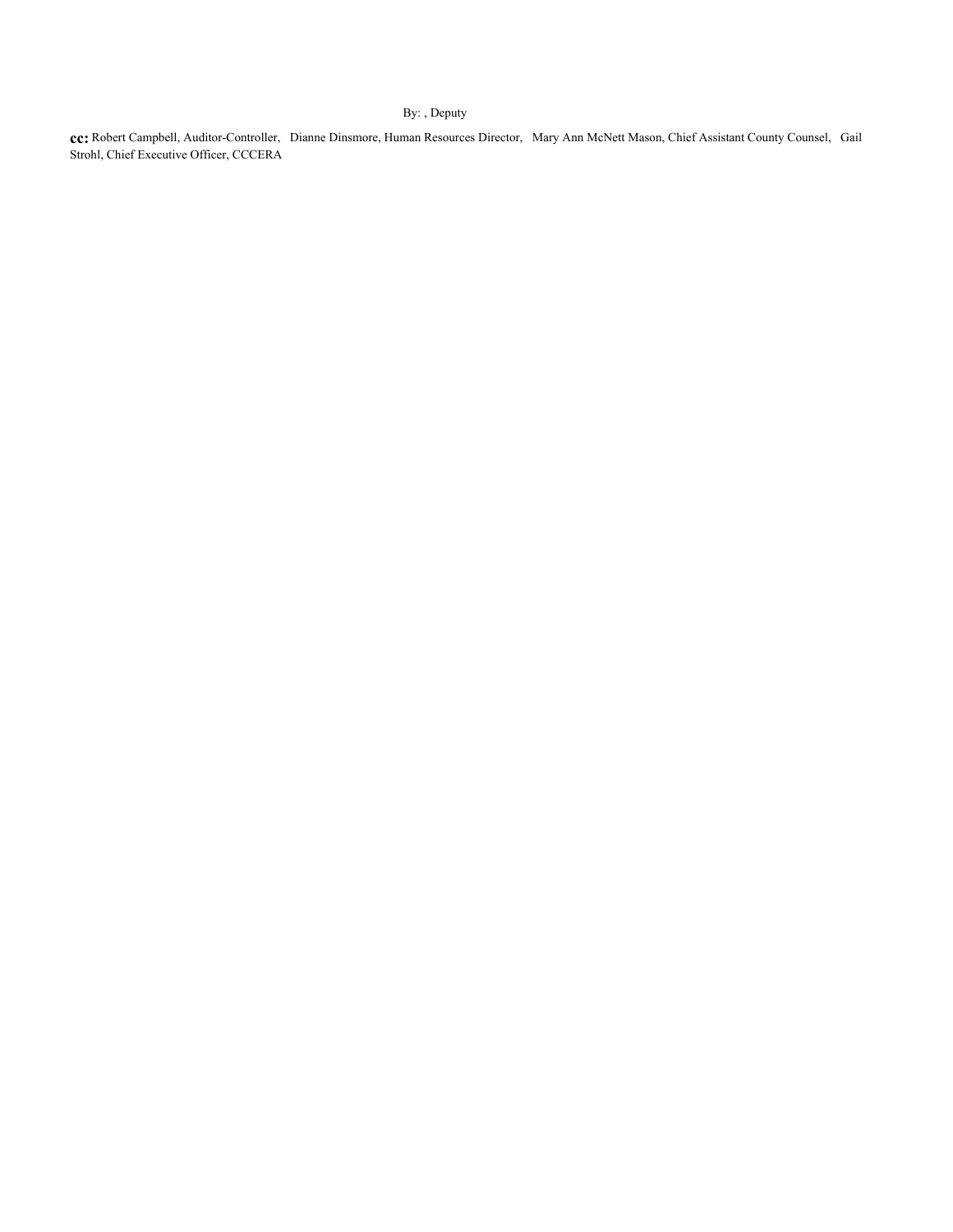# **TABLE OF CONTENTS Resolution No. 2019/507**

# **I. Benefits for Management, Exempt, and Unrepresented Employees**

- 1. Leaves With and Without Pay
	- 1.10 Holidays (list of holidays observed by the County)
	- 1.11 Definitions
	- 1.12 Holidays Observed
	- 1.13 Holidays Flexible, Alternate, 9/80, and 4/10 Work Schedules
	- 1.14 Holidays Observed- Part-Time Employees
	- 1.15 No County Overtime Pay, Holiday Pay, or Comp Time
	- 1.16 Personal Holiday Credit
	- 1.17 Vacation
	- 1.18 Sick Leave
	- 1.19 Part-Time Employees
	- 1.20 Family Care Leave
	- 1.21 Leave Without Pay Use of Accruals
	- 1.22 Accrual Usage Reporting
- 2. Health, Dental, and Related Benefits
	- 2.10 Application
- 2.A. Employees in Classifications Who Receive Health Care Coverage from County Plans
	- 2.11 Health Plan Coverages
	- 2.12 Monthly Premium Subsidy
	- 2.12.1 Medical Plan Cost-Sharing for Active Employees On and After January 1, 2019
	- 2.13 Retirement Coverage
	- 2.14 Layoff and Other Loss of Coverage
	- 2.15 Health Plan Coverages and Provisions
	- 2.16 Family Member Eligibility Criteria
- 2.B. Employees in Classifications Who Receive Health Care Coverage from CalPERS
	- 2.17 CalPERS Controls
	- 2.18 Contra Costa Health Plan (CCHP)
	- 2.19 CalPERS Medical Plan Monthly Premium Subsidy
	- 2.20 CalPERS Retirement Coverage
	- 2.21 CalPERS Premium Payments
	- 2.22 Dental Plan CalPERS Participants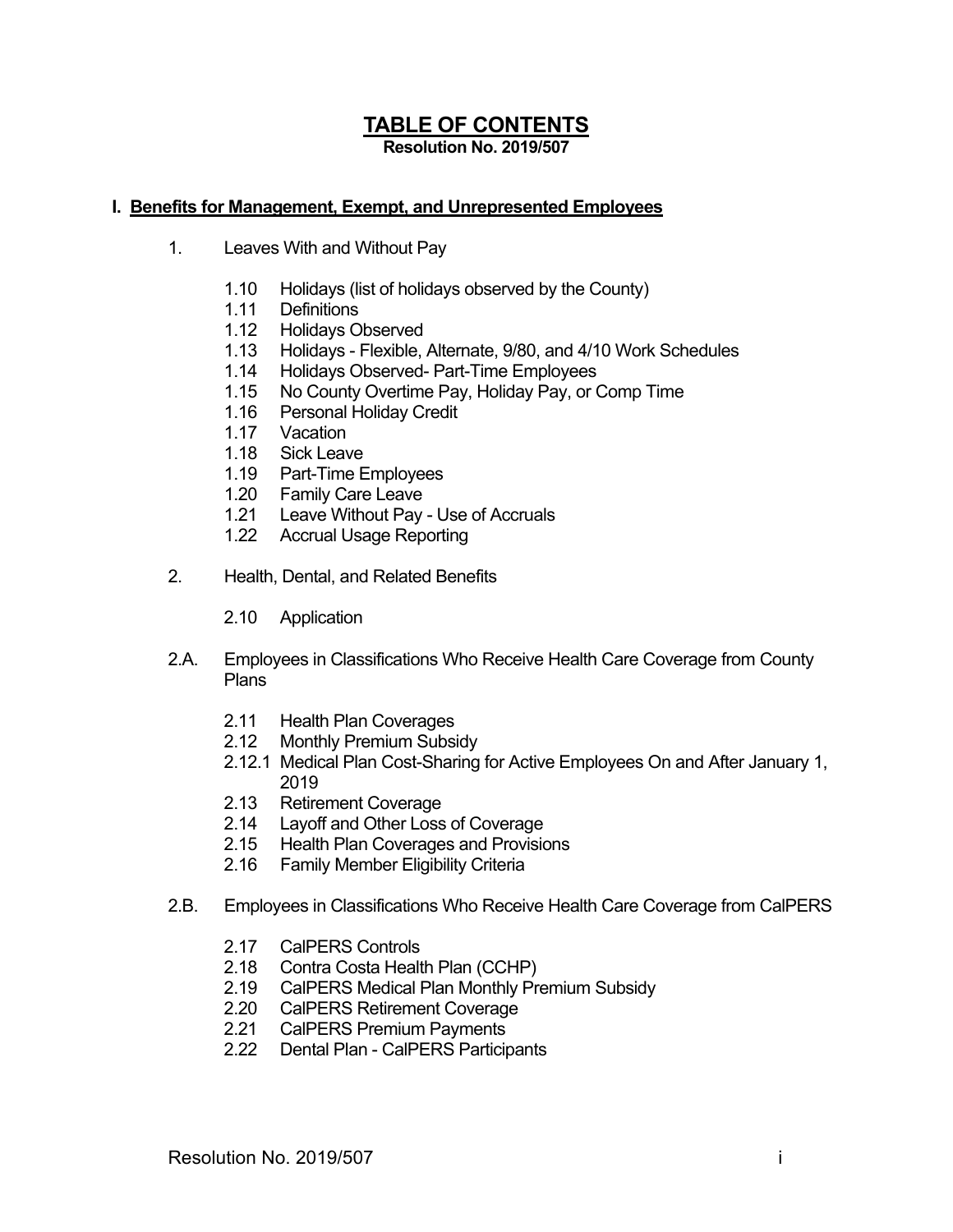# 2.C. All Employees

- 2.23 Dual Coverage
- 2.24 Life Insurance Benefit Under Health and Dental Plans
- 2.25 Supplemental Life Insurance
- 2.26 Catastrophic Leave Bank
- 2.27 Health Care Spending Account
- 2.28 PERS Long-Term Care
- 2.29 Dependent Care Assistance Program
- 2.30 Premium Conversion Plan
- 2.31 Voluntary Vision Plan
- 2.32 Prevailing Section
- 2.33 Health Benefit Access for Employees Not Otherwise Covered
- 3. Personal Protective Equipment
	- 3.10 Safety Shoes
	- 3.11 Safety Eyeglasses
- 4. Transportation Expense
	- 4.10 Mileage Reimbursement
	- 4.11 Commuter Benefit Program
- 5. Retirement Contributions
	- 5.10 No County Subvention
	- 5.11 414H2 Participation
- 6. PEPRA Retirement Plan
- 7. Training
	- 7.10 Career Development Training Reimbursement
	- 7.11 Management Development Policy
- 8. Bilingual Pay Differential
- 9. Higher Pay for Work in a Higher Classification
- 10. Workers' Compensation and Continuing Pay
	- 10.10 Waiting Period
	- 10.11 Continuing Pay
	- 10.12 Physician Visits
	- 10.13 Labor Code §4850 Exclusion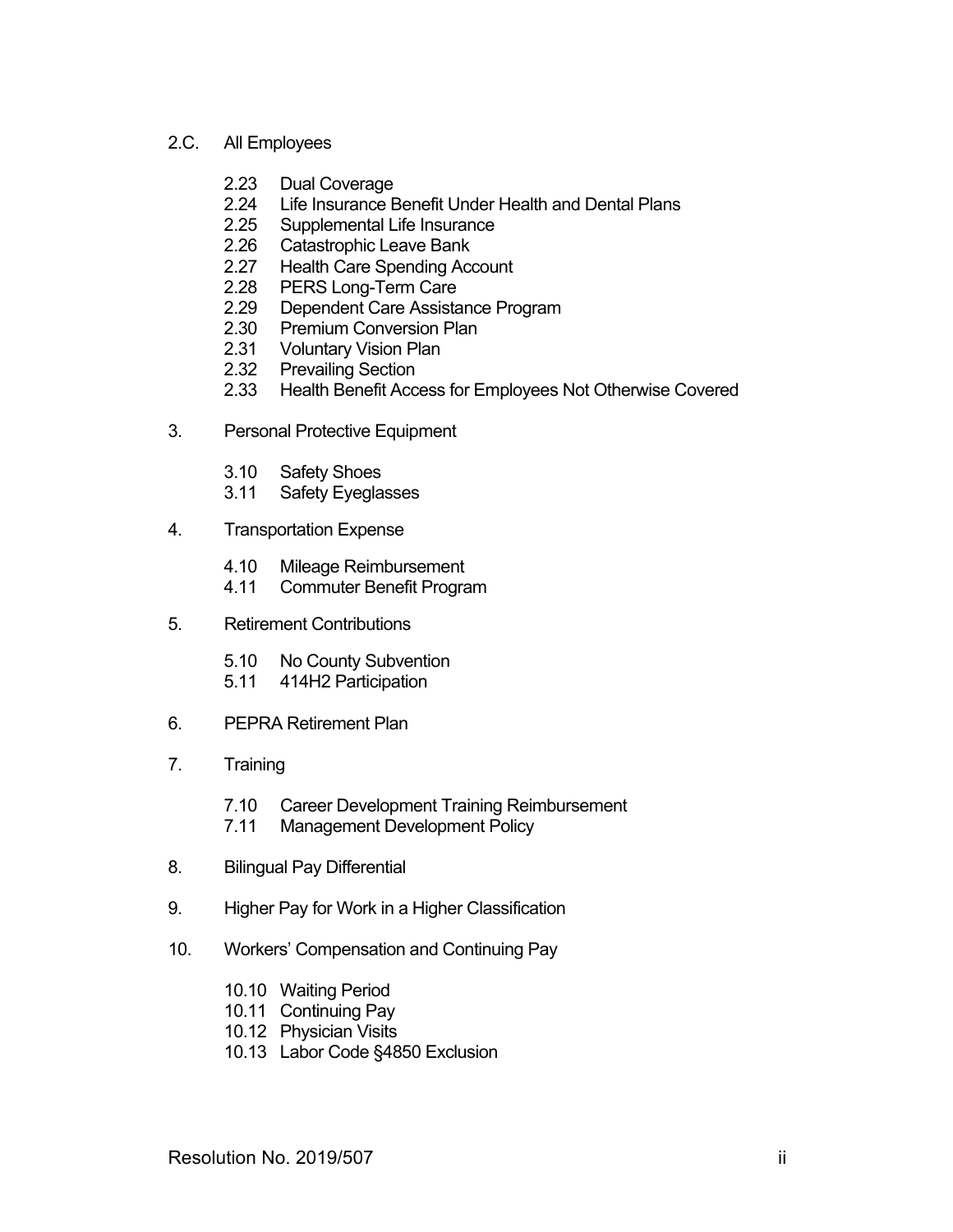- 11. Other Terms and Conditions of Employment
	- 11.10 Overtime Exempt Exclusion
	- 11.11 County Overtime
	- 11.12 Pay Limitations
	- 11.13 Length of Service Credits
	- 11.14 Mirror Classifications
	- 11.15 Deep Classes
	- 11.16 Administrative Provisions
	- 11.17 Timestamp

#### **II. Benefits for Management and Exempt Employees**

- 12. Management Longevity Pay
	- 12.10 Ten Years of Service
	- 12.11 Fifteen Years of Service
- 13. Deferred Compensation
	- 13.10 Deferred Compensation Incentive
	- 13.11 Special Benefit for Permanent Employees Hired on and after January 1, 2009
	- 13.12 No Cross Crediting
	- 13.13 Maximum Annual Contribution
	- 13.14 Eligibility for Loan Program
- 14. Annual Management Administrative Leave
- 15. Management Life Insurance
- 16. Vacation Buy Back
	- 16.10 Employees Hired Before April 1, 2011
	- 16.11 Employees Hired, Promoted, or Rehired On and After April 1, 2011 and In Specified Classifications
- 17. Professional Development Reimbursement
- 18. Sick Leave Incentive Plan
- 19. Computer Vision Care (CVC) Users Eye Examination
- 20. Long-Term Disability Insurance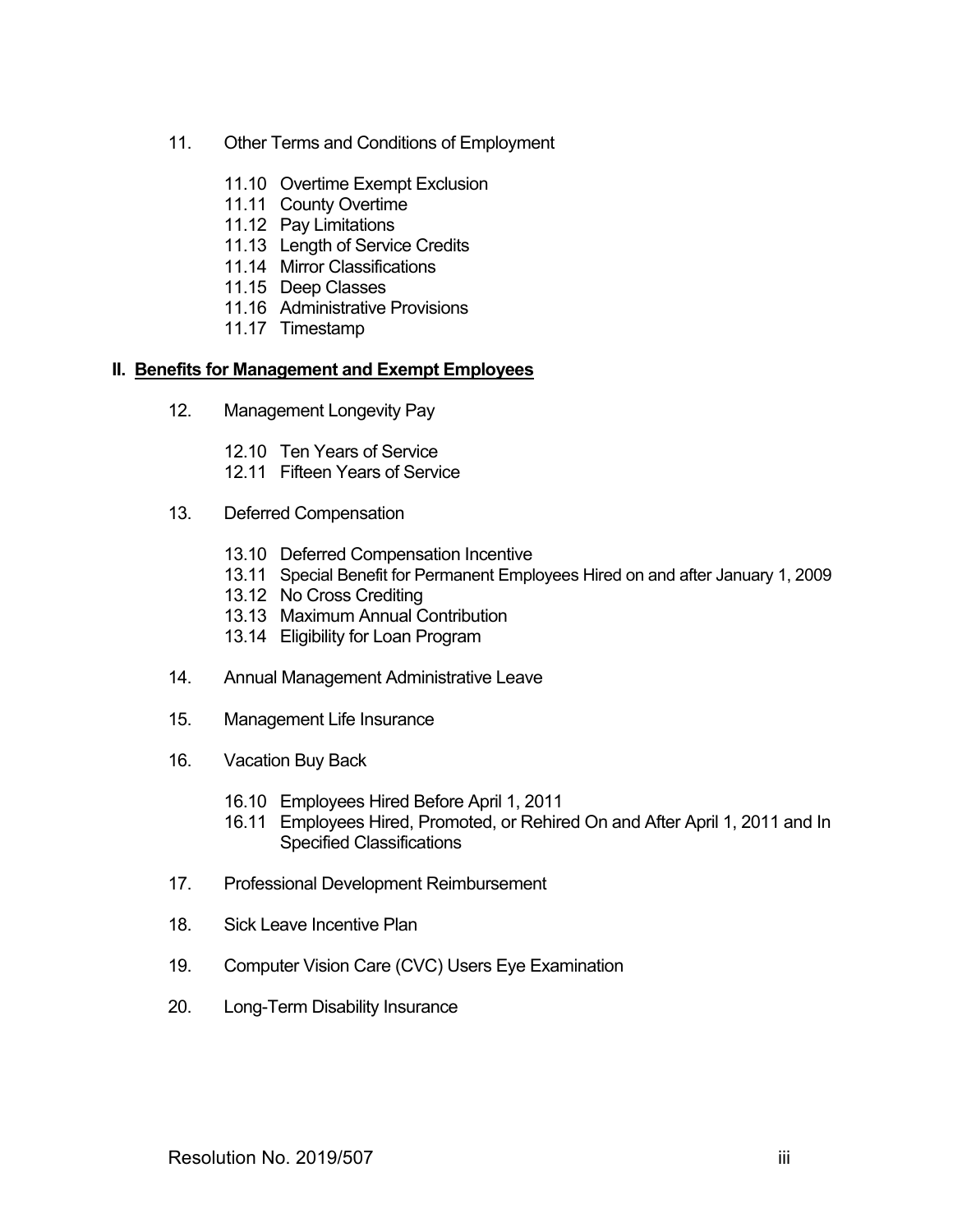# **III. Benefits for Elected and Appointed Department Heads**

- 21. Executive Automobile Allowance
	- 21.10 Elected Department Heads
	- 21.11 Appointed Department Heads Appointed Prior to February 1, 2012
	- 21.12 Appointed Department Head Appointed On and After February 1, 2012
	- 21.13 Temporary Loss of Vehicle
- 22. Executive Life Insurance
- 23. Executive Professional Development Reimbursement
- 24. Appointed Department Heads
- 25. Elected Department Heads
- 26. Elected Department Head Benefits and Board of Supervisors Member Benefits
	- 26.10 Elected Department Heads
	- 26.11 Board of Supervisors Members

#### **IV. Special Benefits for Employees by Department or Class**

- 27. Accounting Certificate Differential
- 28. Reserved
- 29. Animal Services Uniform Allowance
- 30. Attorney State Bar Dues and Professional Development Reimbursement
	- 30.10 State Bar Dues Reimbursement
	- 30.10.1 Payment For Fingerprinting
	- 30.11 Professional Development Reimbursement
	- 30.12 Law School Student Loan Reimbursement Program
	- 30.13 Eligible Classes
- 31. Attorney Management Administrative Leave and Additional Longevity Pay
	- 31.10 Attorney Management Administrative Leave
	- 31.11 Additional Longevity Pay at 20 Years of County Service
	- 31.12 Eligible Classes
- 32. Assessor Education Differential
- 33. Certified Elections/Registration Administrator Certification Differential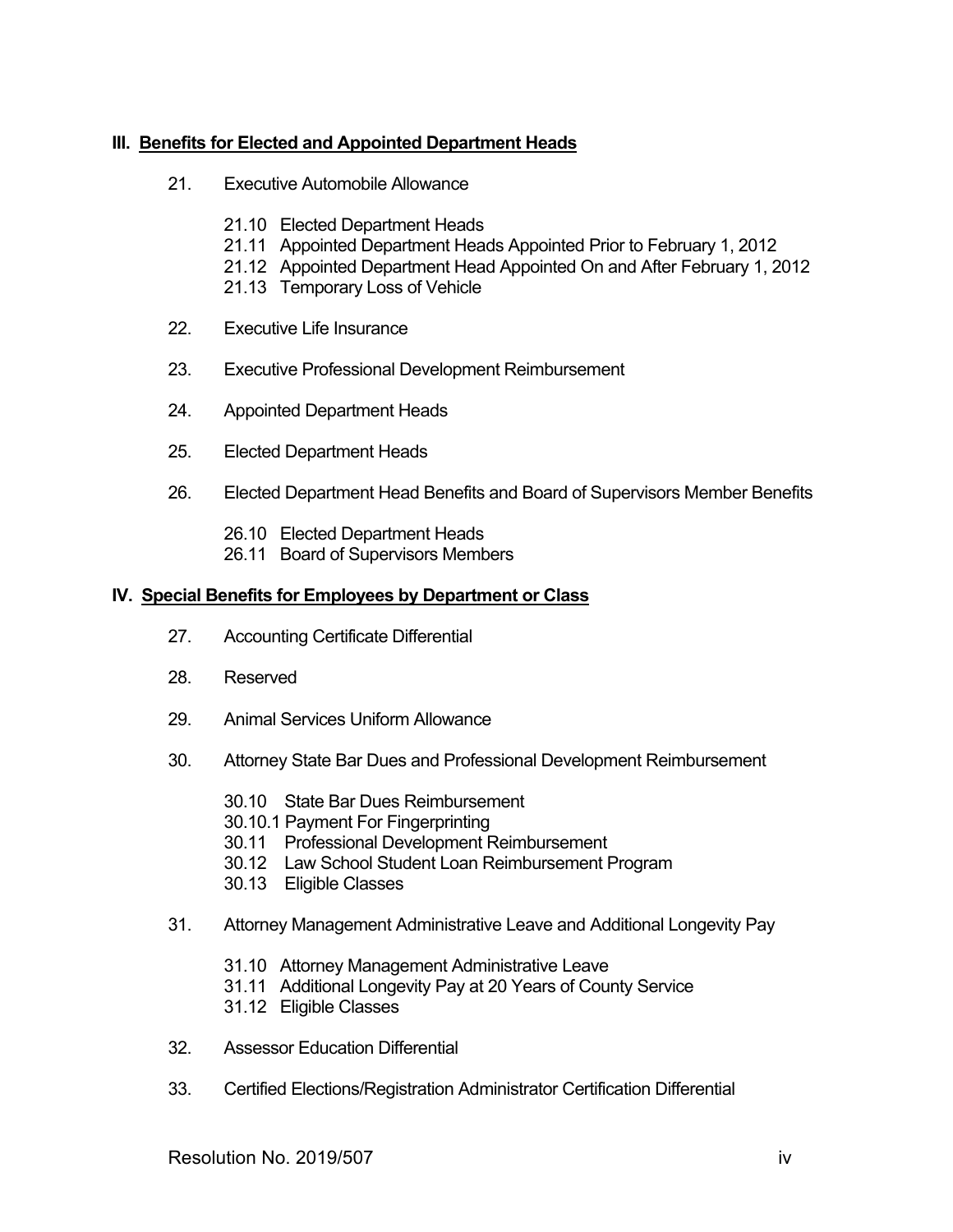- 34. District Attorney Inspectors Longevity Differential
	- 34.10 County Service/P.O.S.T. Experience/Age
	- 34.11 Twenty Years of Service
- 35. District Attorney Inspector P.O.S.T.
- 36. District Attorney Investigator Safety Employees Retirement Tiers; Contribution Toward Cost of Enhanced Retirement Benefit
	- 36.10 Safety Tier A
	- 36.11 Safety PEPRA Tier
	- 36.12 Employees with more than 30 years of Service
	- 36.13 Eligible Classes
- 37. Engineer Continuing Education Allowance
- 38. Engineer Professional Development Reimbursement
- 39. Library Department Holidays
- 40. Health Services Department On-Call Duty and Call Back Time
	- 40.10 Eligible Classes
	- 40.11 On Call Duty
	- 40.12 Call Back Time
- 41. Reserved
- 42. Property Appraisers
	- 42.10 Eligible Classes
	- 42.11 Longevity Pay
	- 42.12 Standards Division Differential
	- 42.13 Probation Period
	- 42.14 Educational Incentive
	- 42.15 4/10 Summer Schedule
	- 42.16 Life Insurance
	- 42.17 Professional Development
	- 42.18 Deferred Compensation
	- 42.19 Personal Holiday Credit
	- 42.20 Holidays Observed on Regular Day Off of Full-Time Employees on 4/10, 9/80, Flexible, and Alternate Work Schedule
	- 42.21 State Disability Insurance
- 43. Probation- Longevity Differential
	- 43.10 Longevity Pay at 20 Years of County Service
	- 43.11 Eligible Classes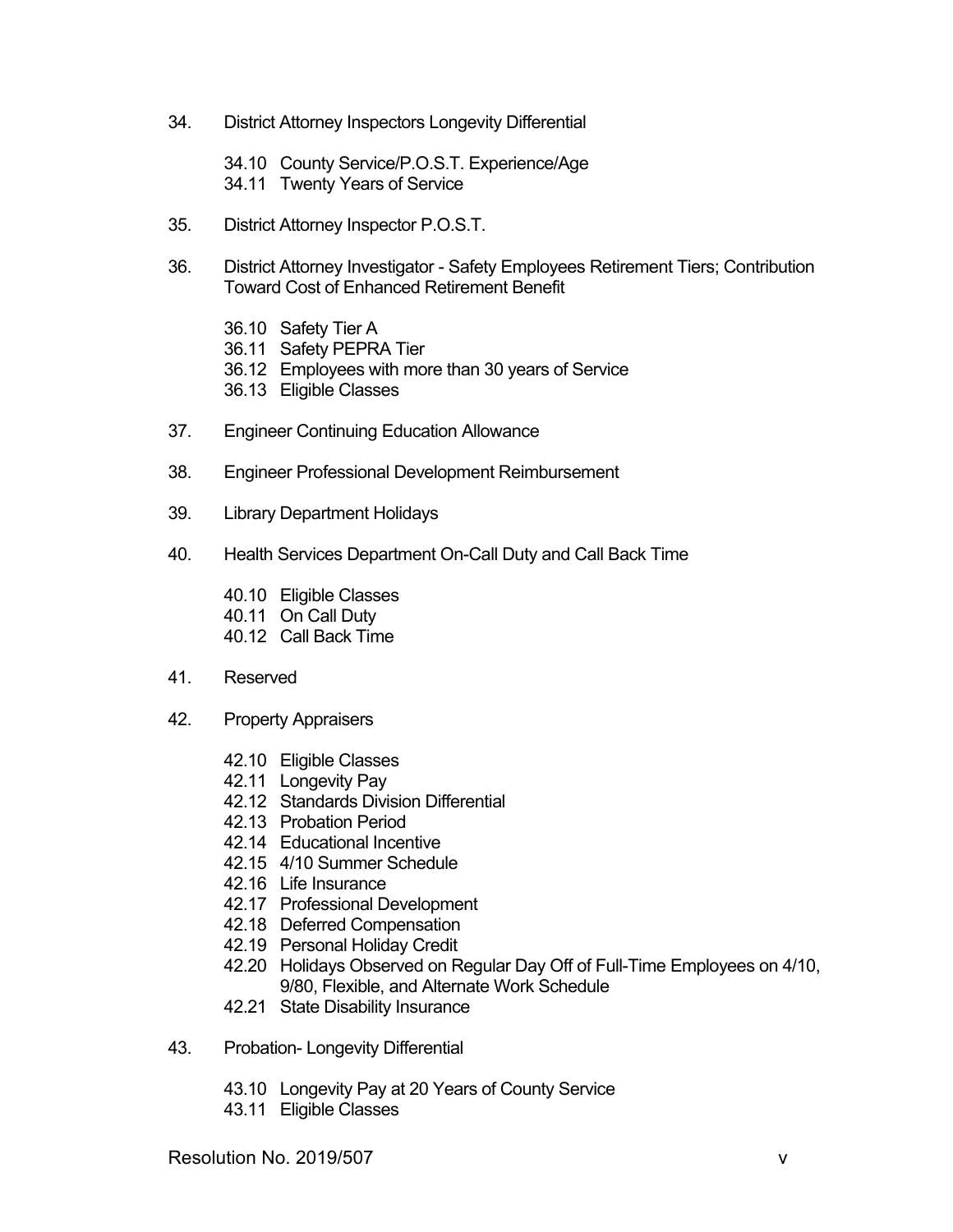- 44. Probation Safety Employees Retirement Tiers
	- 44.10 Safety Tier A 44.11 Safety PEPRA Tier 44.12 Eligible Classes
- 45. Real Property Agent Advanced Certificate Differential
- 46. Sheriff Sworn Management P.O.S.T.
- 47. Sheriff Continuing Education Allowance
- 48. Sheriff Emergency Services Standby Differential
- 49. Sheriff Law Enforcement Longevity Differential

 49.10 15 Years of Sworn County Service 49.11 20 Years of Sworn County Service

- 50. Sheriff Uniform Allowance
- 51. Sheriff Detention Division Meals
- 52. Sheriff Safety Employees Retirement Tiers
	- 52.10 Safety Tier A
	- 52.11 Safety Tier C
	- 52.12 Safety PEPRA Tier
	- 52.13 Employees with more than 30 years of Service
	- 52.14 Retirement Tier Elections
	- 52.15 Eligible Classes
- 53. Safety Employees Retirement Tiers (Miscellaneous Safety Classifications) Benefit
	- 53.10 Safety Tier A
	- 53.11 Safety PEPRA Tier
	- 53.12 Eligible Classes
- 54. Treasurer-Tax Collector Professional Development Differential
- 55. Executive Assistant to the County Administrator Differential
- 56. Reserved

# **V. Temporary and Per Diem Employees Excluded**

# *[end]*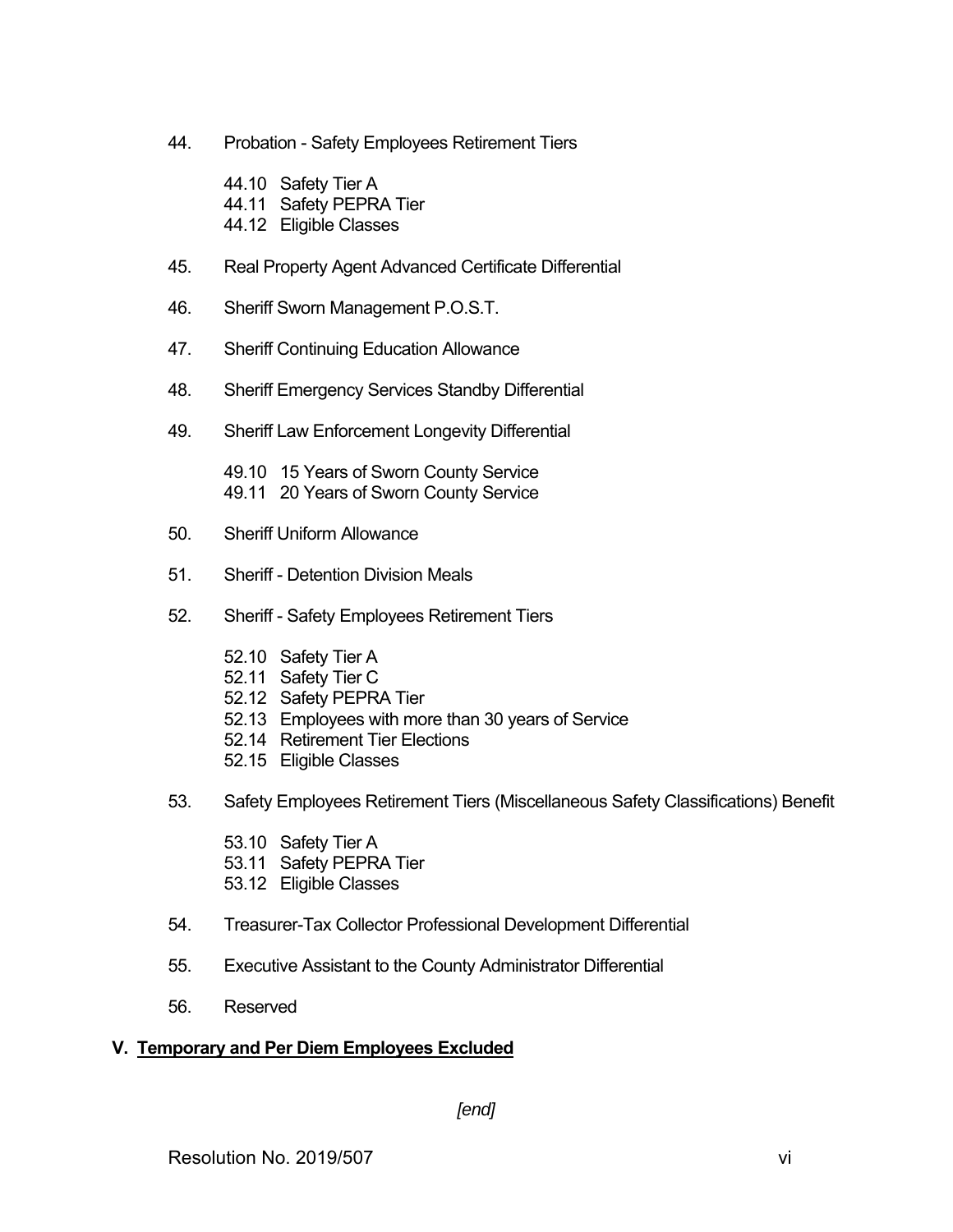# **I. BENEFITS FOR MANAGEMENT, EXEMPT, AND UNREPRESENTED EMPLOYEES**

#### **1. Leaves With and Without Pay**

1.10 Holidays: The County will observe the following holidays during the term covered by this Resolution:

| New Year's Day             | Labor Day              |
|----------------------------|------------------------|
| Martin Luther King Jr. Day | Veterans' Day          |
| Presidents' Day            | Thanksgiving Day       |
| Memorial Day               | Day after Thanksgiving |
| Independence Day           | Christmas Day          |

Such other days as the Board of Supervisors may designate by Resolution as holidays.

Any holiday observed by the County that falls on a Saturday is observed on the preceding Friday and any holiday that falls on a Sunday is observed on the following Monday.

For employees who work in twenty-four (24) hour facilities and who may be assigned to work on a holiday, any holiday that falls on a Saturday will be observed on a Saturday, and any holiday that falls on a Sunday will be observed on a Sunday.

#### 1.11 Definitions:

Regular Work Schedule: The regular work schedule is eight (8) hours per day, Monday through Friday, inclusive, for a total of forty (40) hours per week.

Flexible Work Schedule: A flexible work schedule is any schedule that is not a regular, alternate, 9/80, or 4/10 work schedule and where the employee is not scheduled to work more than 40 hours in a "workweek" as defined below.

Alternate Work Schedule: An alternate work schedule is any work schedule where the employee is regularly scheduled to work five (5) days per week, but the employee's regularly scheduled days off are NOT Saturday and Sunday.

4/10 Work Schedule: A 4/10 work schedule is four (4) ten hour days in a seven (7) day period, for a total of forty (40) hours per week.

9/80 Work Schedule: A 9/80 work schedule is where an employee works a recurring schedule of thirty six (36) hours in one calendar week and forty four (44) hours in the next calendar week, but only forty (40) hours in the designated workweek. In the thirty six hour (36) calendar week, the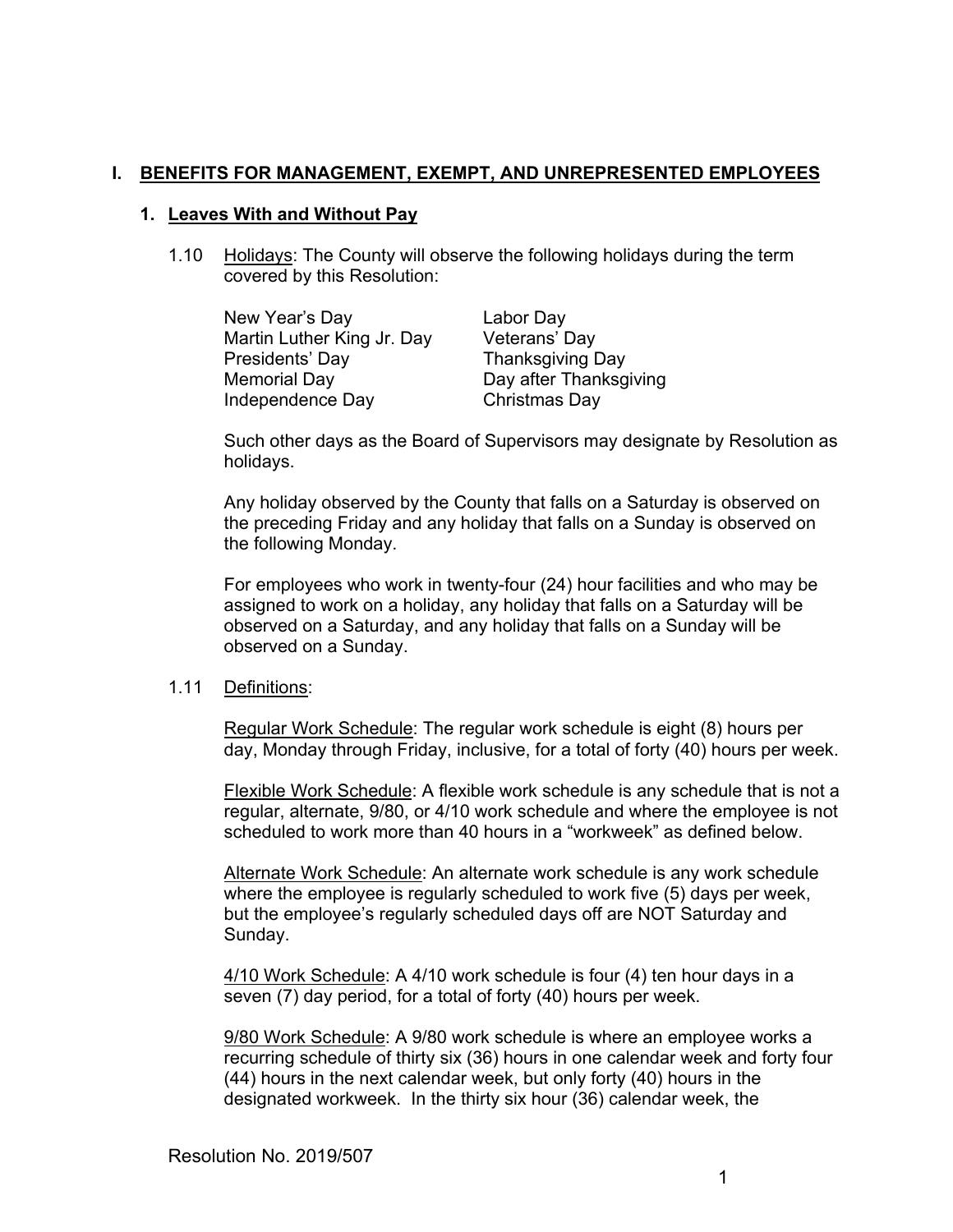employee works four (4) nine (9) hour days and has the same day of the week off that is worked for eight (8) hours in the forty four (44) hour calendar week. In the forty four (44) hour calendar week, the employee works four (4) nine (9) hour days and one eight (8) hour day. Requirements for the evaluation, authorization, and implementation of 9/80 work schedules are set forth in Administrative Bulletin 435.

Workweek for Employees on Regular, Flexible, Alternate, and 4/10 Schedules: For employees on regular, flexible, alternate, and 4/10 schedules, the workweek begins at 12:01 a.m. on Monday and ends at 12 midnight on Sunday. For employees who work in a twenty-four (24) hour facility in the Contra Costa Regional Medical Center and who are not on a 9/80 work schedule, the workweek begins at 12:01 a.m. Sunday and ends at 12:00 midnight on Saturday.

Workweek for Employees on a 9/80 Schedule: The 9/80 workweek begins on the same day of the week as the employee's eight (8) hour work day and regularly scheduled 9/80 day off. The start time of the workweek is four (4) hours and one (1) minute after the start time of the eight (8) hour work day. The end time of the workweek is four (4) hours after the start time of the eight (8) hour work day. The result is a workweek that is a fixed and regularly recurring period of seven (7) consecutive twenty four (24) hour periods (168 hours).

- 1.12 Holidays Observed: Employees are entitled to observe a holiday (day off work), without a reduction in pay, whenever a holiday is observed by the County.
- 1.13 Holidays Flexible, Alternate, 9/80, and 4/10 Work Schedules: When a holiday falls on the regularly scheduled day off of any employee who is on a flexible, alternate, 9/80, or 4/10 work schedule, the employee is entitled to take the day off, without a reduction in pay, in recognition of the holiday. These employees are entitled to request another day off in recognition of their regularly scheduled day off. The requested day off must be within the same month and workweek as the holiday and it must be pre-approved by the employee's supervisor. If the day off is not approved by the supervisor, it is lost. If the approved day off is a nine (9) hour workday, the employee must use one (1) hour of non-sick-leave accruals. If the approved day off is a ten (10) hour workday, the employee must use two (2) hours of non-sick-leave accruals. If the employee does not have any non-sick-leave accrual balances, leave without pay (AWOP) will be authorized.
- 1.14 Holiday Observed Part-Time Employees: When a holiday is observed by the County, each part-time employee is entitled to observe the holiday in the same ratio as his/her number of position hours bears to forty (40) hours, multiplied by 8 hours, without a reduction in pay. For example, a part-time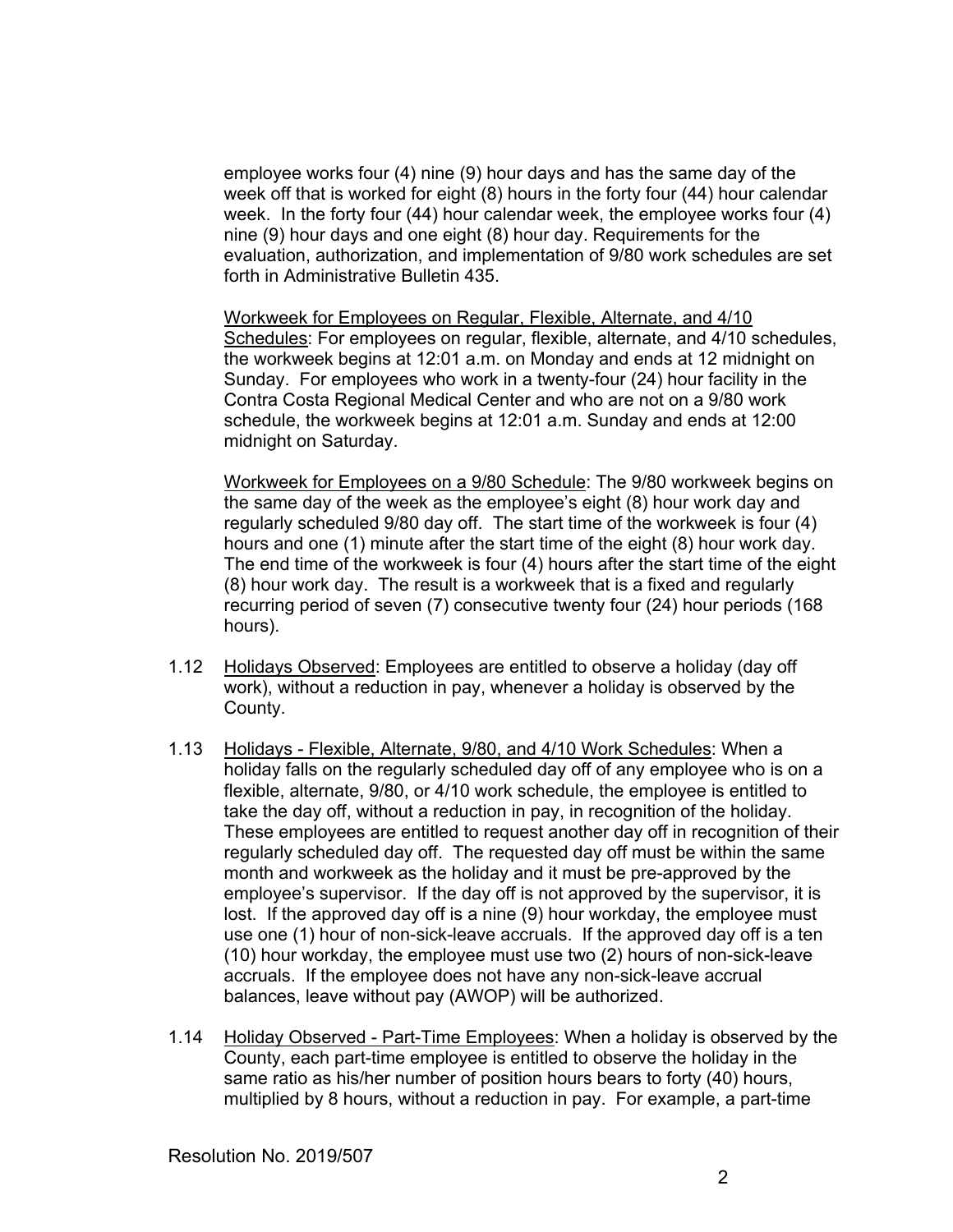employee whose position hours are 24 per week is entitled to 4.8 hours off work on a holiday (24/40 multiplied by 8=4.8). Hereafter, the number of hours produced by this calculation will be referred to as the "part-time employee's holiday hours."

 When the number of hours in a part-time employee's scheduled work day that falls on a holiday ("scheduled work hours") is less than the employee's parttime employee's holiday hours, the employee also is entitled to receive flexible pay at the rate of one (1.0) times his/her base rate of pay (not including differentials) for the difference between the employee's scheduled work hours and the employee's part-time employee's holiday hours.

When the number of hours in a part-time employee's scheduled work day that falls on a holiday (scheduled work hours) is more than the employee's parttime employee's holiday hours, the employee must use non-sick leave accruals for the difference between the employee's scheduled work hours and the employee's part-time employee's holiday hours. If the employee does not have any non-sick leave accrual balances, leave without pay (AWOP) will be authorized.

- 1.15 No County Overtime Pay, Holiday Pay, or Comp Time: Unrepresented, management, and exempt employees are not entitled to receive County overtime pay, holiday pay, overtime compensatory time, or holiday compensatory time. Employees who are unable or not permitted to observe a holiday (take the day off), are authorized to receive overtime pay ONLY IF the employee is on the Overtime Exempt Exclusion List (see Section 11). The prohibition against County overtime pay in this section does not preclude payment of FLSA overtime to eligible employees as required by law.
- 1.16 Personal Holiday Credit: Employees are entitled to accrue two (2) hours of personal holiday credit each month. This time is prorated for part time employees. No employee may accrue more than forty (40) hours of personal holiday credit. On separation from County service, employees are paid for any unused personal holiday credit hours at the employee's then current rate of pay, up to a maximum of forty (40) hours.
- 1.17 Vacation: Employees are entitled to accrue paid vacation credit not to exceed the maximum cumulative hours as follows:

| Length of Service | Monthly<br>Accrual<br><b>Hours</b> | Maximum<br>Cumulative<br><b>Hours</b> |
|-------------------|------------------------------------|---------------------------------------|
| Under 11 years    | 10                                 | 240                                   |
| 11 years          | $10 - 2/3$                         | 256                                   |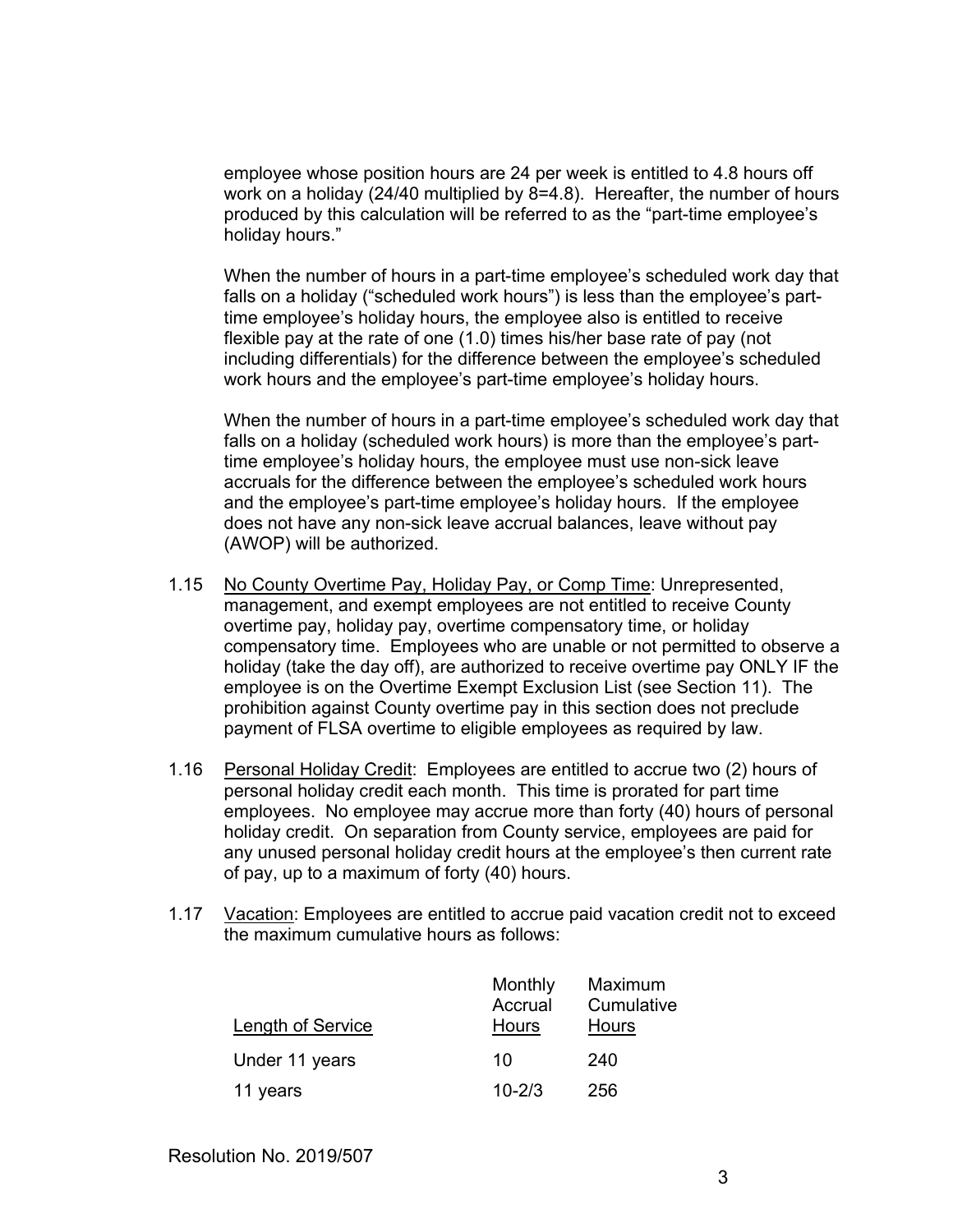| 12 years            | $11 - 1/3$ | 272 |
|---------------------|------------|-----|
| 13 years            | 12         | 288 |
| 14 years            | $12 - 2/3$ | 304 |
| 15 through 19 years | $13 - 1/3$ | 320 |
| 20 through 24 years | $16 - 2/3$ | 400 |
| 25 through 29 years | 20         | 480 |
| 30 years and up     | $23 - 1/3$ | 560 |

However, for the Director of Employment and Human Services (job code XAA2, County Welfare Director) only, the monthly accrual amount is 12 hours for the first 13 years of County service and the maximum cumulative hours is 240 for the first 11 years of County service. Thereafter, the Director is subject to the maximums set forth in the above chart.

Each employee is eligible to accrue increased vacation hours on the first day of the month following the employee's Service Award Date.

An employee's Service Award Date is the first day of his/her temporary, provisional, or permanent appointment to a position in the County. If an employee is first appointed to a temporary or provisional position and then later appointed to a permanent position, the Service Award Date for that employee is the date of the first day of the temporary or provisional appointment.

- 1.18 Sick Leave: Employees are entitled to accrue paid sick leave credit in accordance with the provisions of the County Salary Regulations and Administrative Bulletin No. 411.8 (Sick Leave Policy) as periodically amended.
- 1.19 Part-Time Employees: Part-time employees are entitled to accrue paid vacation and sick leave credit on a pro-rata basis.
- 1.20 Family Care Leave: The provisions of Section 1006.3 of the Personnel Management Regulations and Resolution No. 94/416, as amended, relating to Leaves of Absence and Family Care Medical Leave apply to all employees covered by this Resolution, except that such employees are not entitled to Family Care or Medical Leave on a calendar year basis. Instead, such employees are entitled to at least eighteen (18) weeks of leave in a "rolling" twelve (12) month period, which period is to be measured backward from the date the employee uses FMLA leave. Upon the birth or adoption of a child, an employee eligible for baby-bonding leave pursuant to the California Family Rights Act may use sick leave credits for such baby-bonding leave.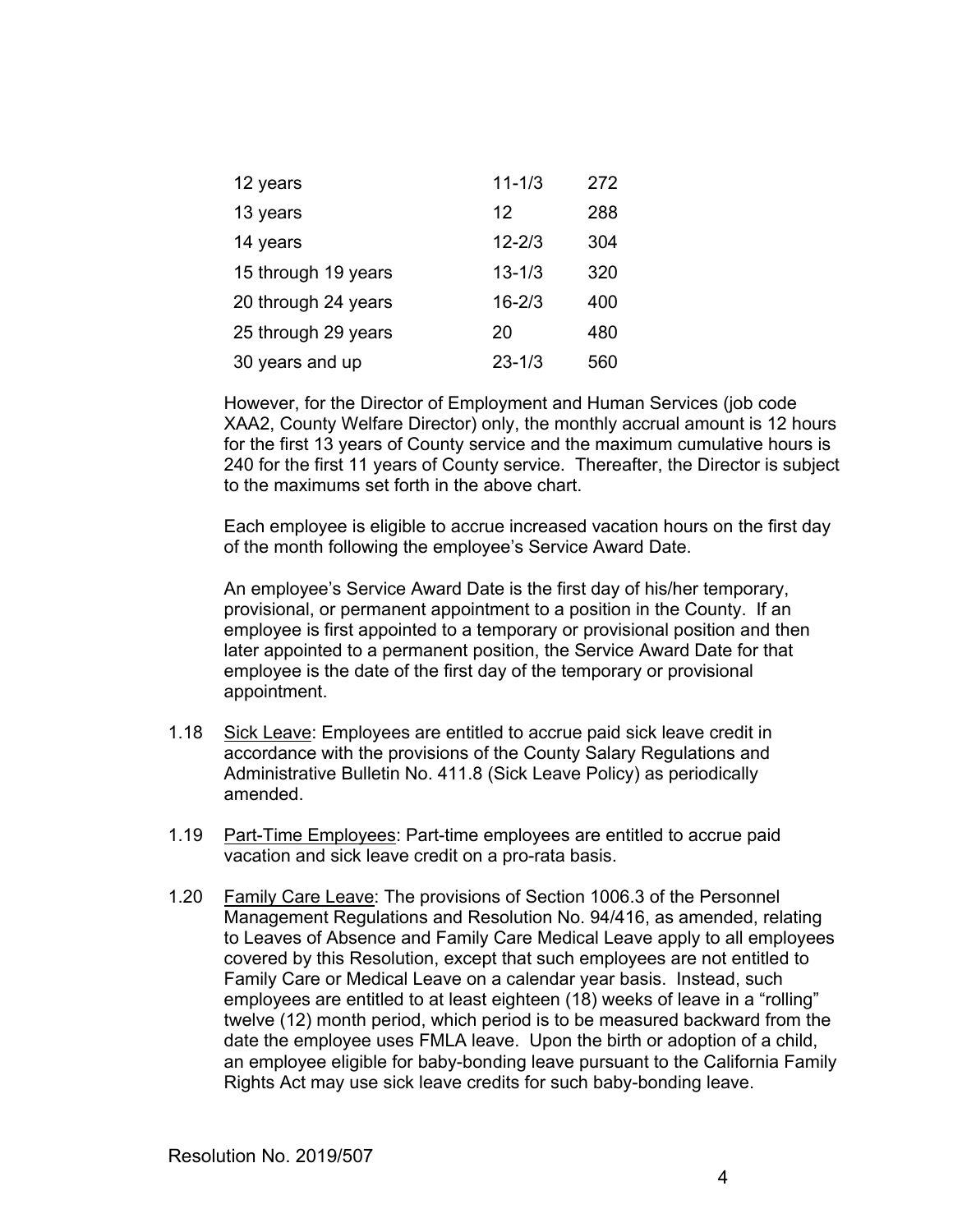- 1.21 Leave Without Pay Use of Accruals: The provisions of Section 1006.6 of the Personnel Management Regulations, as amended, relating to the use of accruals while on leave without pay, apply to all employees covered by this Resolution.
- 1.22 Accrual Usage Reporting: Employees must report the use of accruals in one minute increments.

# **2. Health, Dental, and Related Benefits**

- 2.10 Application:
	- a. Employees in classifications who receive health care coverage from County Plans: The following Sections apply to employees in classifications covered by this Resolution who receive health care coverage from County Plans and do not receive health plan coverage through CalPERS: Section 2.11 "Health Plan Coverages," Section 2.12, "Monthly Premium Subsidy," Section 2.12.1 "Medical Plan Cost-Sharing on and after January 1, 2016," Section 2.13 "Retirement Coverage," Section 2.14 "Layoff and Other Loss of Coverage," Section 2.15 "Health Plan Coverages and Provisions," and Section 2.16 "Family Member Eligibility Criteria."
	- b. Employees in classifications who receive health care coverage from CalPERS: The following Sections apply to employees in the classifications listed in Exhibit E: Section 2.17 "CalPERS Controls," Section 2.18 "Contra Costa Health Plan (CCHP)," Section 2.19 "CalPERS Health Plan Monthly Premium Subsidy," Section 2.20 "CalPERS Retirement Coverage," Section 2.21 "CalPERS Premium Payments," and Section 2.22 "Dental Plan - CalPERS Participants."
	- c. General provisions: The following Sections apply to employees in all the classifications covered by this Resolution: Section 2.23 " Dual Coverage," Section 2.24 "Life Insurance Benefit Under Health and Dental Plans," Section 2.25 "Supplemental Life Insurance," Section 2.26 "Catastrophic Leave Bank," Section 2.27 "Health Care Spending Account," Sections 2.28 "PERS Long-Term Care," Section 2.29 "Dependent Care Assistance Program," Section 2.30 "Premium Conversion Plan," Section 2.31 "Voluntary Vision Plan," Section 2.32 "Prevailing Section," and Section 2.33 "Health Benefit Access for Employees Not Otherwise Covered."

### **2.A. Employees In Classifications Who Receive Medical & Dental Coverage From County Plans**

2.11 Health Plan Coverages: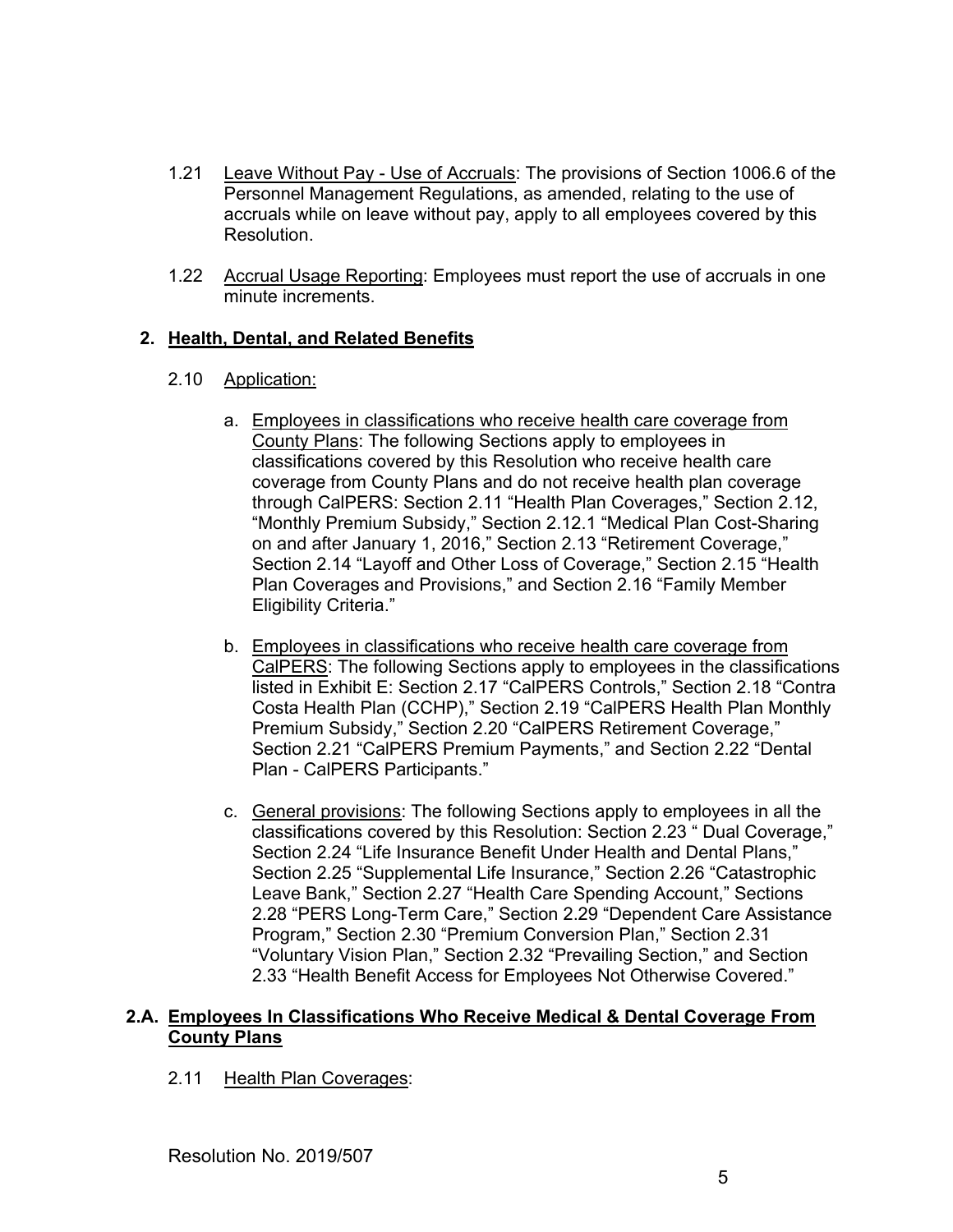- a. The County will provide the medical and dental coverage for Management, Exempt, and Unrepresented employees and for their eligible family members, expressed in one of the Medical Plan contracts and one of the Dental Plan contracts between the County and the following providers:
- 1. Contra Costa Health Plans (CCHP)
- 2. Kaiser Permanente Health Plan
- 3. Health Net
- 4. Delta Dental

#### Medical Plans:

The employees will have access to the following medical plans:

- 1. CCHP Plan A & Plan B
- 2. Kaiser Permanente Plan A & Plan B
- 3. Health Net HMO Plan A & Plan B
- 4. Health Net PPO Plan A
- 5. Kaiser High Deductible Health Plan
- b. In the event that one of the medical plans listed above meets the criteria for a high cost employer-sponsored health plan that may be subject to an excise penalty (a.k.a. Cadillac Tax) under the federal Patient Protection and Affordable Care Act ("ACA") (42 U.S.C. § 18081), such plan(s) will be eliminated for all employees. In the event that the Joint Labor Management Benefits Committee (JLMBC) and the County agree to replace any of the providers or plans listed above with an alternate provider or plan, the replacement plan will be available for the employees on the same date that the replacement plan is available for members of the JLMBC.

### 2.12 Monthly Premium Subsidy:

a. The monthly premium subsidy in effect on January 1, 2015, for each medical and/or dental plan, is a set dollar amount and is not a percentage of the premium charged by the plan. The County will pay the following monthly premium subsidy: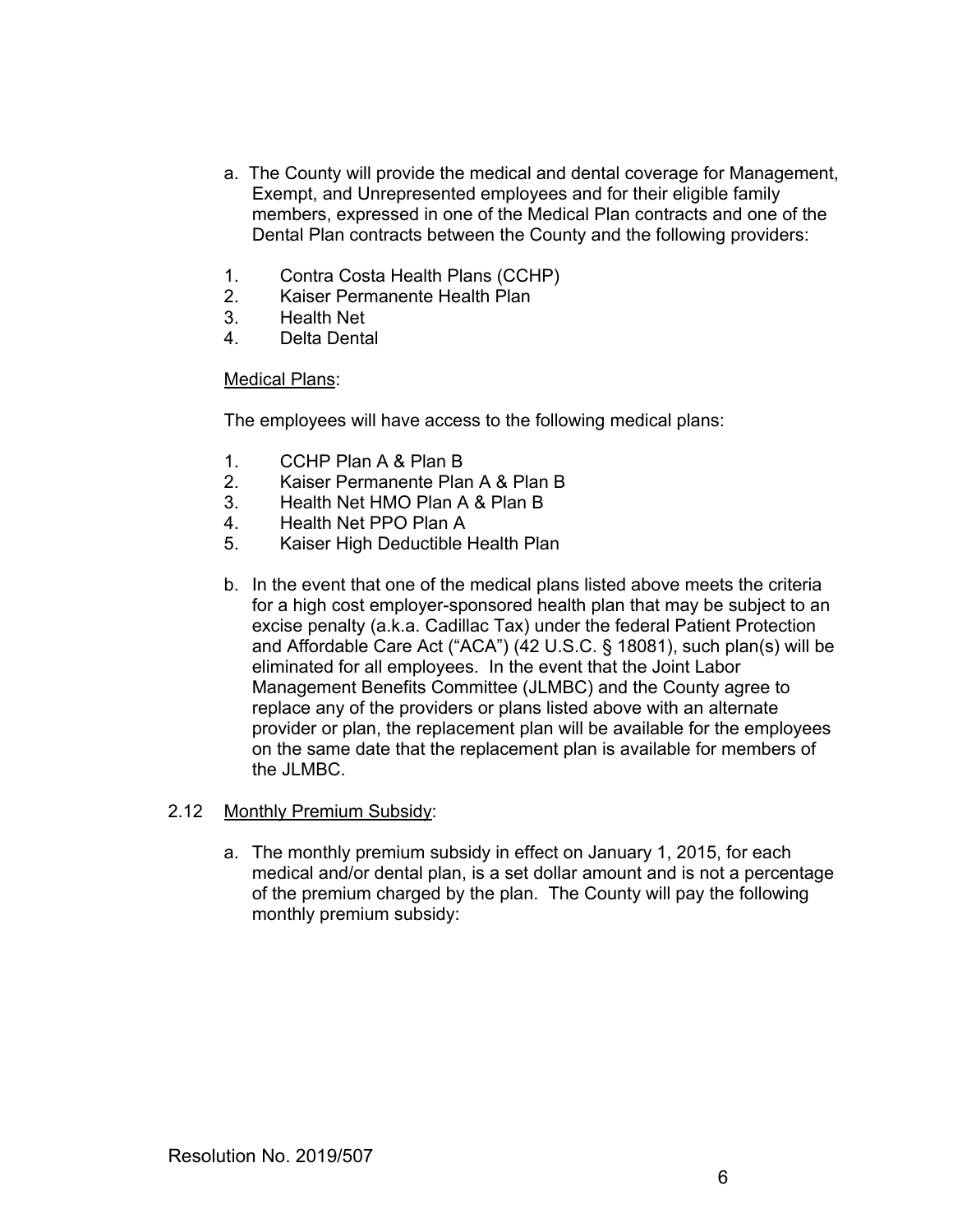| <b>Health &amp; Dental Plans</b>           | <b>Employee</b> | Employee +1<br><b>Dependent</b> | Employee +2 or<br><b>More Dependents</b> |
|--------------------------------------------|-----------------|---------------------------------|------------------------------------------|
| Contra Costa Health Plans (CCHP), Plan A   | \$509.92        | \$1,214.90                      | \$1,214.90                               |
| Contra Costa Health Plans (CCHP), Plan B   | \$528.50        | \$1,255.79                      | \$1,255.79                               |
| Kaiser Permanente Health Plans             | \$478.91        | \$1,115.84                      | \$1,115.84                               |
| Health Net HMO Plans                       | \$627.79        | \$1,540.02                      | \$1,540.02                               |
| Health Net PPO Plans                       | \$604.60        | \$1,436.25                      | \$1,436.25                               |
| Kaiser High Deductible Health Plan         | \$478.91        | \$1,115.84                      | \$1,115.84                               |
| Delta Dental PPO with CCHP A or B          | \$41.17         | \$93.00                         | \$93.00                                  |
| Delta Dental PPO with Kaiser or Health Net | \$34.02         | \$76.77                         | \$76.77                                  |
| Delta Dental PPO without a Health Plan     | \$43.35         | \$97.81                         | \$97.81                                  |
| DeltaCare HMO with CCHP A or B             | \$25.41         | \$54.91                         | \$54.91                                  |
| DeltaCare HMO with Kaiser or Health Net    | \$21.31         | \$46.05                         | \$46.05                                  |
| DeltaCare HMO without a Health Plan        | \$27.31         | \$59.03                         | \$59.03                                  |

- b. If the County contracts with a medical or dental plan that is not listed above, the County will determine the monthly dollar premium subsidy that it will pay to that health plan for employees and their eligible family members.
- c. In the event that the County premium subsidy amounts are greater than one hundred percent (100%) of the applicable premium of any medical or dental plan, for any plan year, the County's contribution will not exceed one hundred percent (100%) of the applicable plan premium.
- 2.12.1 Medical Plan Cost Sharing for Active Employees on and after January 1, 2019
	- a. Medical Plan Cost-Sharing for Active Employees for the 2019 Plan Year. For active employees for the plan year that begins on January 1, 2019, the County will pay the monthly premium subsidy for medical plans, stated below:

| <b>Medical Plans</b>                     | <b>Employee</b> | Employee +1      | Employee +2 or         |
|------------------------------------------|-----------------|------------------|------------------------|
|                                          |                 | <b>Dependent</b> | <b>More Dependents</b> |
| Contra Costa Health Plans (CCHP), Plan A | \$641.65        | \$1,271.99       | \$1,980.17             |
| Contra Costa Health Plans (CCHP), Plan B | \$672.58        | \$1,314.95       | \$2,106.48             |
| Kaiser Permanente Health Plan A          | \$600.00        | \$1,200.00       | \$1,825.00             |
| Kaiser Permanente Health Plan B          | \$600.00        | \$1,200.00       | \$1,825.00             |
| Health Net HMO Plan A                    | \$986.18        | \$1,765.02       | \$3,230.62             |
| Health Net HMO Plan B                    | \$882.34        | \$1,720.86       | \$2,721.74             |
| Health Net PPO Plan A                    | \$1,226.79      | \$2,109.72       | \$4,251.97             |
| Kaiser High Deductible Health Plan       | \$559.68        | \$1,119.36       | \$1,679.04             |

b. Medical Plan Cost-Sharing for Active Employees on and after January 1, 2020.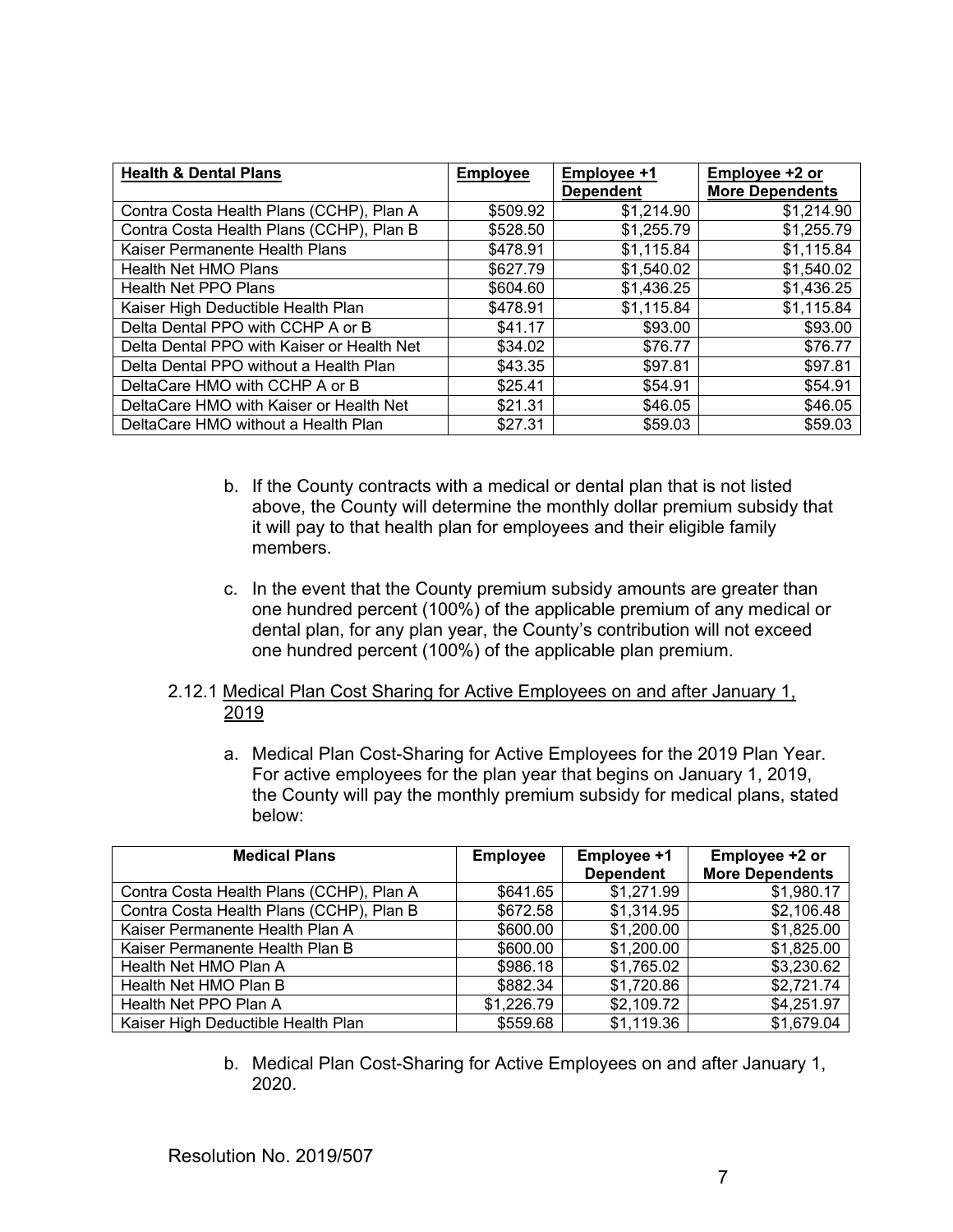- 1. For active employees for the plan year that begins on January 1, 2020, the County will move to a percentage-based cost sharing approach for medical care premium subsidies. The County will pay seventy-five percent (75%) of the total medical plan premium for the Employee and Employee + 1 Dependent tiers of the second lowest priced nondeductible HMO plan. The County will pay seventy-six and one half percent (76.5%) of the total medical plan premium for the Employee + 2 or more Dependents tier of the second lowest price non-deductible HMO plan. These annual calculated dollar amounts will be applied to all plans and tiers as described.
- 2. For active employees for the plan year that begins on January 1, 2021, the County will pay seventy-eight and one half percent (78.5%) of the total medical plan premium for each tier of the second lowest priced non-deductible HMO plan. This annual calculated amount will be applied to all plans and tiers, except Kaiser Permanente Health Plan B.
- 3. For active employees for the plan year that begins on January 1, 2022, and each year thereafter, the County will pay eighty percent (80%) of the total medical plan premium for each tier of the second lowest priced non-deductible HMO plan. This annual calculated amount will be applied to all plans and tiers, except Kaiser Permanente Health Plan B.
- 4. For active employees for the plan year that begins on January 1, 2021, and each year thereafter, for the Kaiser Permanente Health Plan B, employees will pay at least the following share of the total medical plan premium:

| Kaiser Permanente Health Plan B | <b>Employee Monthly</b><br><b>Premium Cost</b> |
|---------------------------------|------------------------------------------------|
| Employee                        | \$20.00                                        |
| Employee +1 Dependent           | \$40.00                                        |
| Employee + 2 or More Dependents | \$60,00                                        |

5. In the event of a reduction in the premium for the second lowest priced non-deductible HMO plan, the County will pay the premium subsidy for medical plans that the County paid in the previous plan year.

### 2.13 Retirement Coverage:

- a. Upon Retirement:
	- 1. Upon retirement and for the term of this resolution, eligible employees and their eligible family members may remain in their County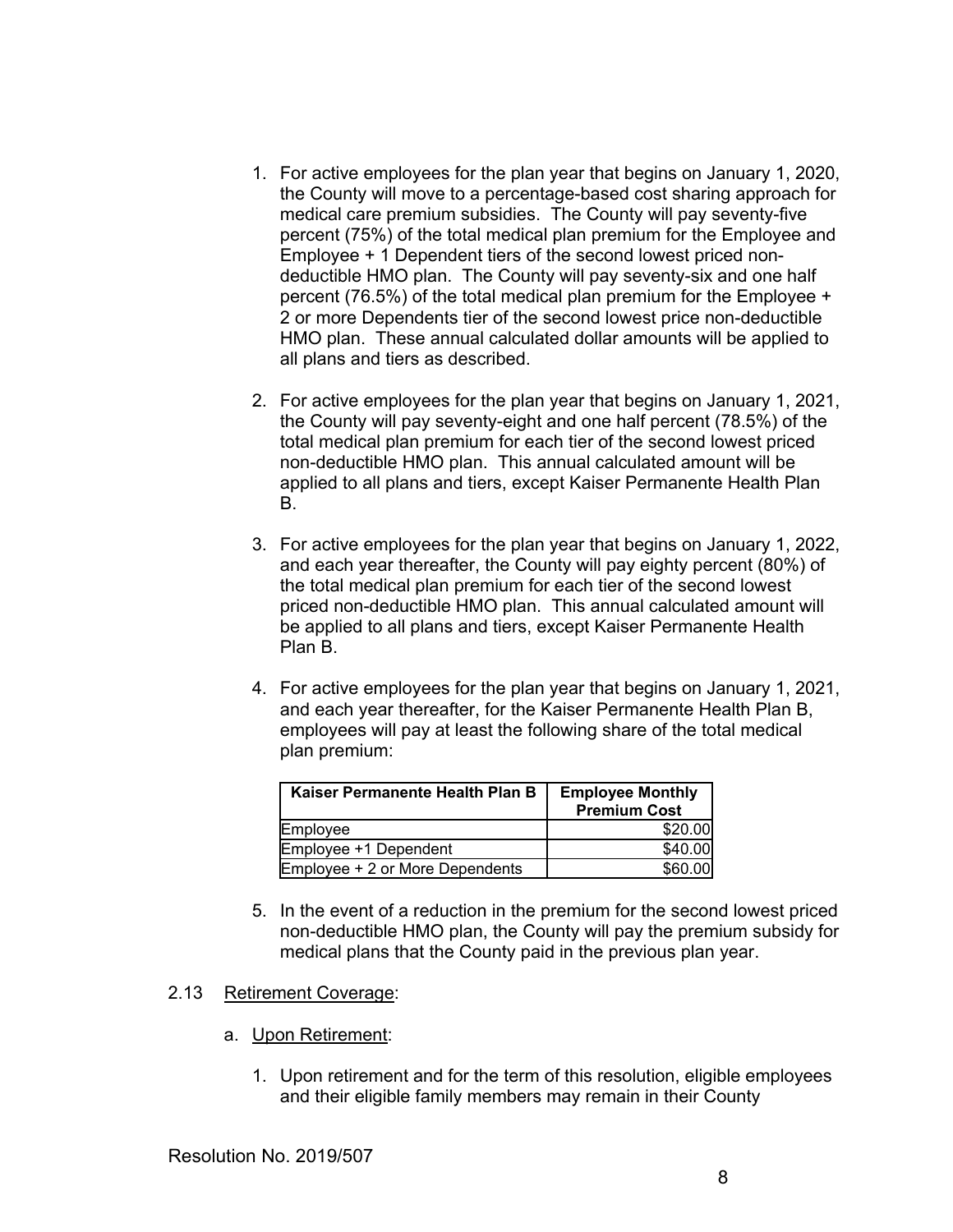health/dental plan, but without County-paid life insurance coverage, if immediately before their proposed retirement the employees and dependents are either active subscribers to one of the County contracted health/dental plans or if while on authorized leave of absence without pay, they have retained continuous coverage during the leave period. The County will pay the health/dental plan monthly premium subsidies set forth in Section 2.12, subsection (a) for eligible retirees and their eligible family members.

- 2. Any person who becomes age 65 on or after January 1, 2009 and who is eligible for Medicare must immediately enroll in Medicare Parts A and B.
- 3. For employees hired on or after January 1, 2009 and their eligible family members, no monthly premium subsidy will be paid by the County for any health or dental plan after they separate from County employment. However, any such eligible employee who retires under the Contra Costa County Employees' Retirement Association ("CCCERA") may retain continuous coverage of a county health and/or dental plan provided that (I) he or she begins to receive a monthly retirement allowance from CCCERA within 120 days of separation from County employment and (ii) he or she pays the full premium cost under the health and/or dental plan without any County premium subsidy. This provision does not apply to any member of the Board of Supervisors who was a County employee when elected to the Board of Supervisors with a County employee hire date that is earlier than January 1, 2009.
- 4. If an employee was eligible for a retiree health/dental plan monthly premium subsidy from the County immediately prior to entering into an unrepresented classification (no break in service), the employee will be deemed covered by section 2.13 subsection (a) (1), above.
- b. Employees Who File For Deferred Retirement: Employees, who resign and file for a deferred retirement and their eligible family members, may continue in their County group health and/or dental plan under the following conditions and limitations.
	- 1. Health and dental coverage during the deferred retirement period is totally at the expense of the employee, without any County contributions.
	- 2. Life insurance coverage is not included.
	- 3. To continue health and dental coverage, the employee must: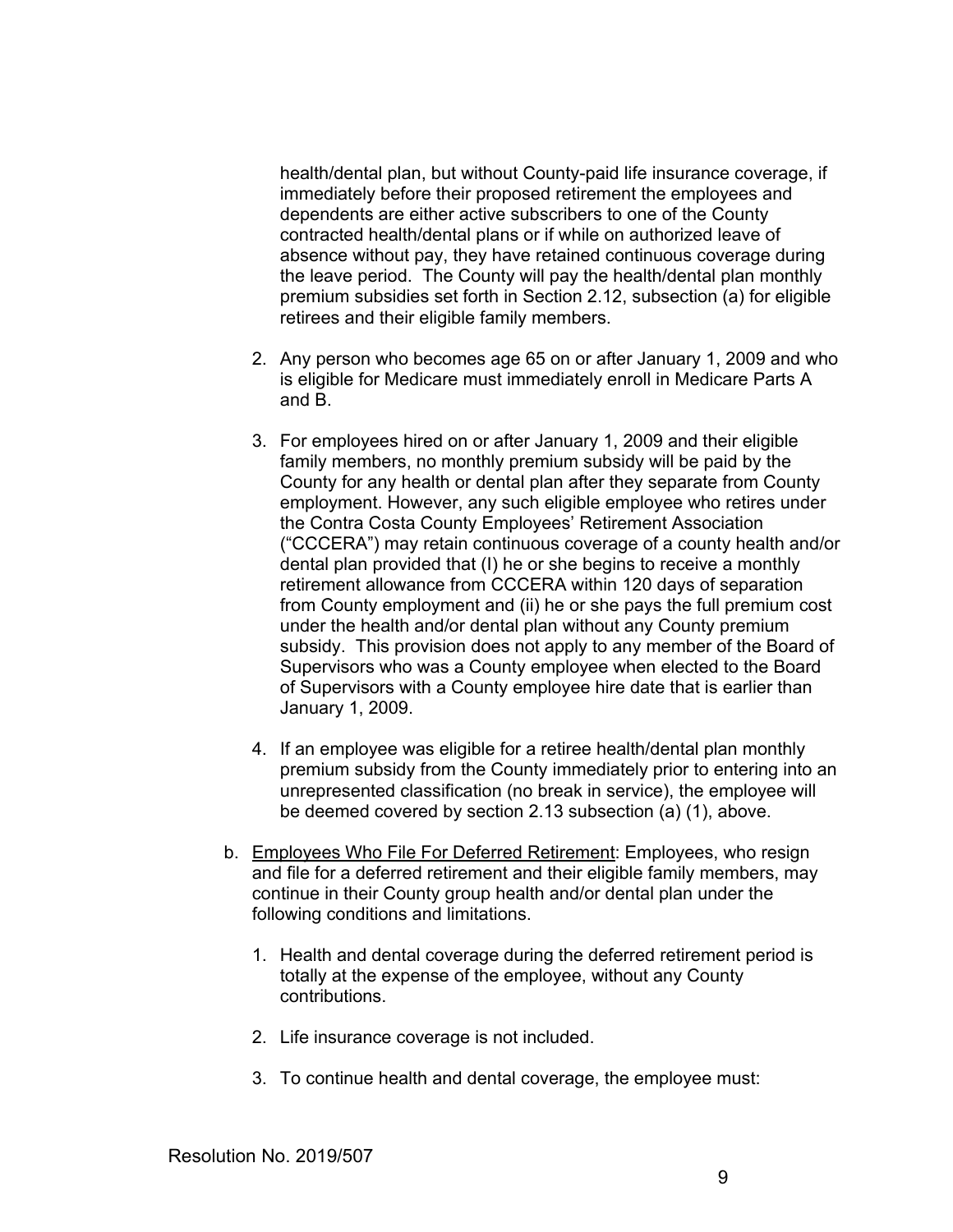- i. be qualified for a deferred retirement under the 1937 Retirement Act provisions;
- ii. be an active member of a County group health and/or dental plan at the time of filing their deferred retirement application and elect to continue plan benefits;
- iii. be eligible for a monthly allowance from the Retirement System and direct receipt of a monthly allowance within twenty-four (24) months of application for deferred retirement; and
- iv. file an election to defer retirement and to continue health benefits hereunder with the County Benefits Division within thirty (30) days before separation from County service.
- 4. Deferred retirees who elect continued health benefits hereunder and their eligible family members may maintain continuous membership in their County health and/or dental plan group during the period of deferred retirement by paying the full premium for health and dental coverage on or before the 10<sup>th</sup> of each month, to the Contra Costa County Human Resources Department-Employee Benefits Division. When the deferred retirees begin to receive retirement benefits, they will qualify for the same health and/or dental coverage pursuant to subsection (a) above, as similarly situated retirees who did not defer retirement.
- 5. Deferred retirees may elect retiree health benefits hereunder without electing to maintain participation in their County health and/or dental plan during their deferred retirement period. When they begin to receive retirement benefits, they will qualify for the same health and/or dental coverage pursuant to subsection (a) above, as similarly situated retirees who did not defer retirement, provided reinstatement to a County group health and/or dental plan will only occur following a three (3) full calendar month waiting period after the month in which their retirement allowance commences.
- 6. Employees who elect deferred retirement will not be eligible in any event for County health and/or dental plan subvention unless the member draws a monthly retirement allowance within twenty-four (24) months after separation from County service.
- 7. Deferred retirees and their eligible family members are required to meet the same eligibility provisions for retiree health/dental coverage as similarly situated retirees who did not defer retirement.
- 8. This subsection (b) "Employees Who File for Deferred Retirement"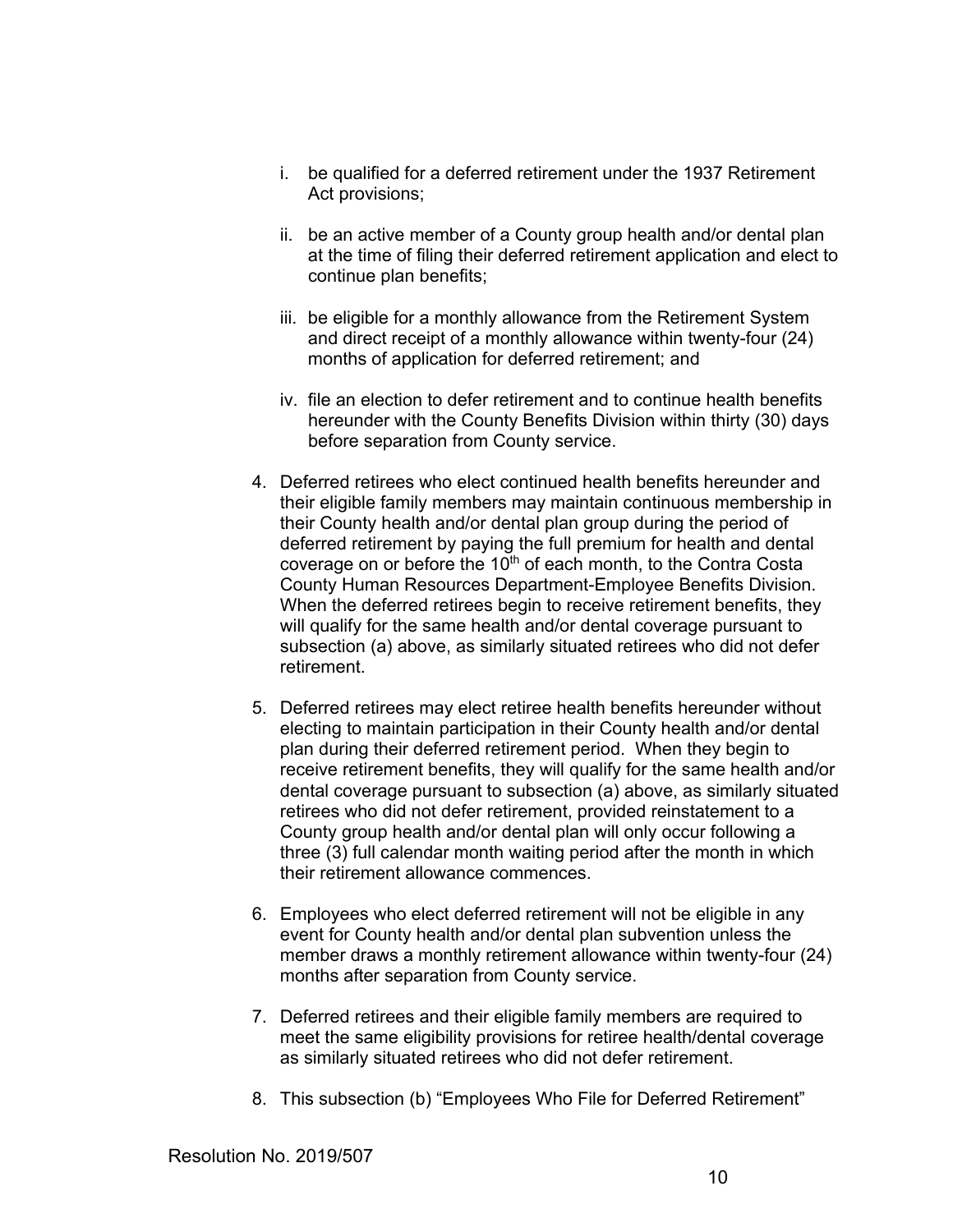does not apply to any employee in any classification listed in Exhibit E.

- c. Employees Hired After December 31, 2006 Eligibility for Retiree Health Coverage: Employees hired after December 31, 2006 are eligible for retiree health/dental coverage pursuant to subsections (a) and (b), above, upon completion of fifteen (15) years of service as an employee of Contra Costa County. For purposes of retiree health eligibility, one year of service is defined as one thousand (1,000) hours worked within one anniversary year. The existing method of crediting service while an employee is on an approved leave of absence will continue for the duration of this Resolution.
- d. Subject to the provisions of Section 2.13, subsections (a), (b), and (c), and upon retirement and for the term of this resolution, the following employees (and their eligible family members) are eligible to receive a monthly premium subsidy for health and dental plans or are eligible to retain continuous coverage of such plans: County Elected and Appointed Department Heads, Management Employees, Exempt Employees, Unrepresented Employees, and each employee who retired from a position or classification that was unrepresented at the time of his or her retirement.
- e. For purposes of this Section 2.13 only, "eligible family members" does not include Survivors of employees or retirees.

### 2.14 Layoff and Other Loss of Coverage:

- a. If a married couple works for the County and one (1) spouse is laid off, the remaining employee, if eligible, will be allowed to enroll or transfer into the health and/or dental coverage combination of his/her choice.
- b. An eligible employee who loses medical or dental coverage through a spouse or partner not employed by the County will be allowed to enroll or transfer into the County health and/or dental plan of his/her choice within thirty (30) days of the date coverage is no longer afforded under the spouse's plan.
- 2.15 Health Plan Coverages and Provisions: The following provisions are applicable to County Health and Dental Plan participation:
	- a. Health, Dental and Life Participation by Other Employees: Except as provided in Section 2.33 "Health Benefit Access for Employees Not Otherwise Covered," Section 2, "Health, Dental, and Related Benefits" does not apply to employees who work less than twenty (20) hours per week.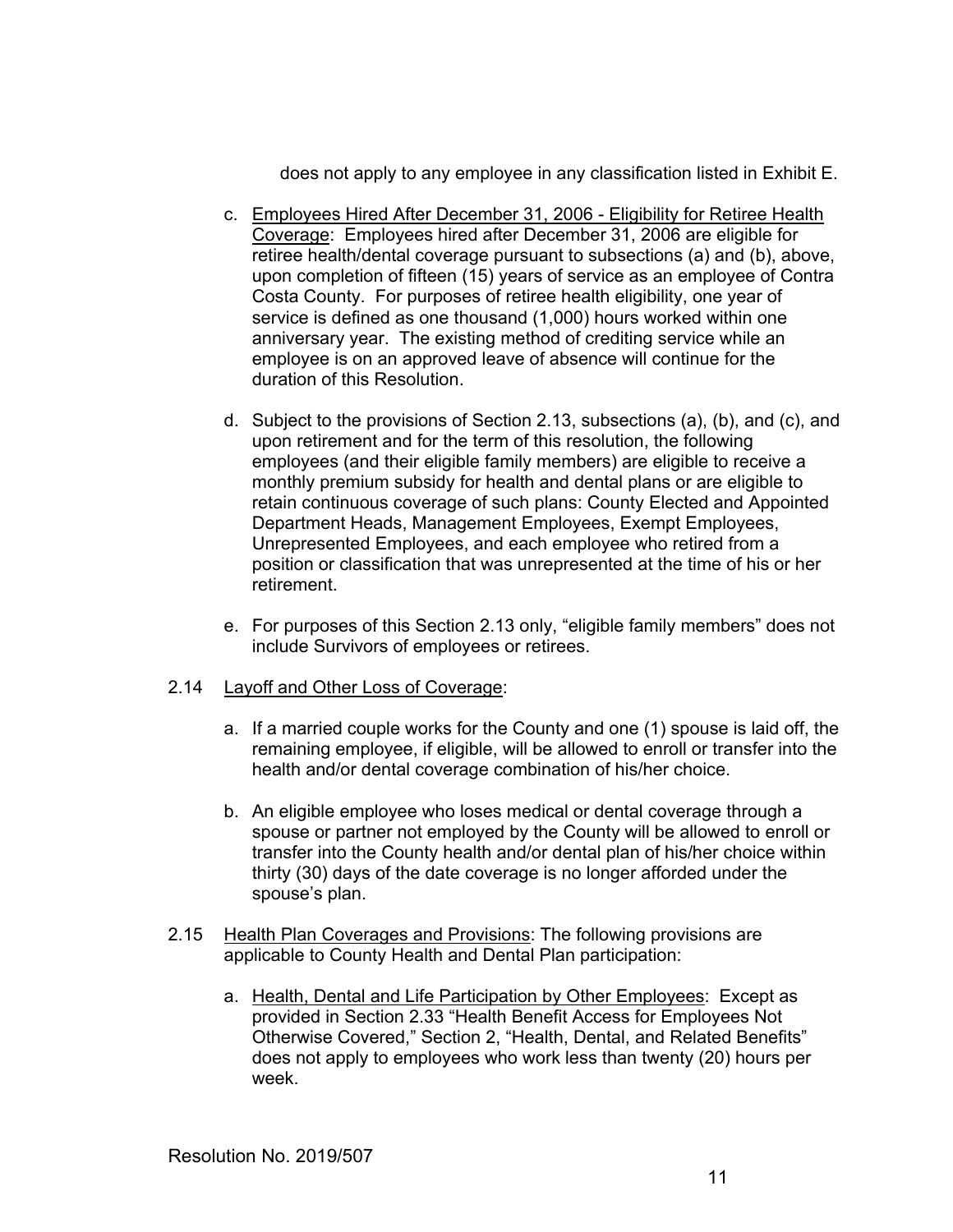- b. Employee Contribution Deficiencies: The County's contributions to the Health Plan and/or Dental Plan premiums are payable for any month in which the employee is paid. If an employee's compensation in any month is not sufficient to pay the employee share of the premium, the employee must make up the difference by remitting the unpaid amount to the Auditor-Controller. The responsibility for this payment rests solely with the employee.
- c. Leave of Absence: The County will continue to pay the County shares of health and/or dental plan premiums for enrolled employees who are on an approved paid or unpaid leave of absence for a period of thirty (30) days or more provided the employee's share of the premiums is paid by the employee.
- d. Coverage Upon Separation: An employee who separates from County employment is covered by his/her County health and/or dental plan through the last day of the month in which he/she separates. Employees who separate from County employment may continue group health and/or dental plan coverage to the extent provided by the COBRA laws and regulations.
- e. Health Savings Account:
	- 1. Beginning no earlier than the 2017 plan year, active permanent fulltime and active permanent part-time employees who are enrolled in the Kaiser High Deductible Health Plan may elect to enroll in a Health Savings Account (HSA). Employees may contribute up to the maximum annual contribution rate for HSAs as set forth in the United States Internal Revenue Code. Funds contributed to the HSA are invested as directed by the employee. The County does not provide any recommendations or advice on investment or use of HSA funds. Employees are responsible for paying any HSA account management fees charged by the HSA administrator. The County does not manage or administer the HSA. The HSA is not available to temporary or permanent-intermittent employees.
	- 2. For the 2019 Plan Year, the County will make a one-time contribution of five hundred dollars (\$500) into the HSA for active employees employed as of January 1, 2019, who are enrolled in the Kaiser Permanente High Deductible Health Plan for the 2019 plan year and who have an HSA. The contribution will be made with the February 10, 2019 pay.
	- 3. For the 2020 Plan Year and each year thereafter, the County will contribute six hundred and twenty-five dollars (\$625) annually into the HSA for active employees employed as of January 1 who are enrolled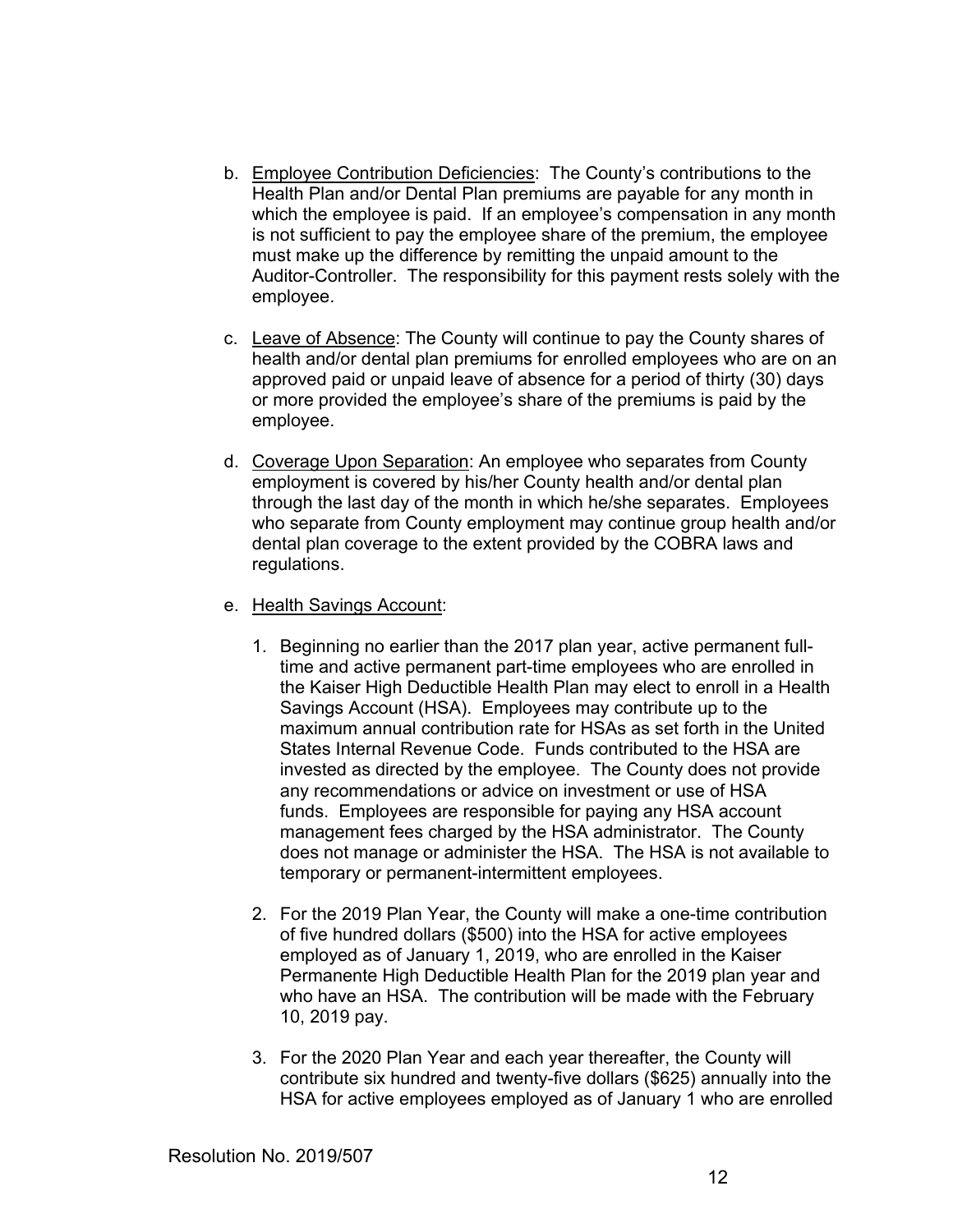in the Kaiser Permanente High Deductible Health Plan and have an HSA. The contribution will be made with the February 10 pay for the plan year.

- 2.16 Family Member Eligibility Criteria: The following persons may be enrolled as the eligible Family Members of a medical and/or dental plan Subscriber:
	- a. Health Insurance
		- 1. Eligible Dependents:
			- i. Employee's legal spouse
			- ii. Employee's qualified domestic partner
			- iii. Employee's child to age 26
			- iv. Employee's disabled child who is over age 26, unmarried, and incapable of sustaining employment due to a physical or mental disability that existed prior to the child's attainment of age 19.
		- 2. "Employee's child" includes natural child, step-child, adopted child, child of a qualified domestic partner, and a child specified in a Qualified Medical Child Support Order (QMCSO) or similar court order.
	- b. Dental Insurance
		- 1. Eligible Dependents All dental plans:
			- i. Employee's legal spouse
			- ii. Employee's qualified domestic partner
			- iii. Employee's disabled child who is over age 19, unmarried, and incapable of sustaining employment due to a physical or mental disability that existed prior to the child's attainment of age 19.
		- 2. Delta Dental PPO Only Employee's unmarried child who is:
			- i. Under age 19; or
			- ii. Age 19, or above, but under age 24; and
				- A. Resides with the Employee for more than 50% of the year excluding time living at school; and,
					- B. Receives at least 50% of support from Employee; and
					- C. Is enrolled and attends school on a full-time basis, as defined by the School.
		- 3. Delta Care HMO Only Employee's Child to age 26.
		- 4. "Employee's child" includes natural child, step-child, adopted child, child of a qualified domestic partner, and a child specified in a Qualified Medical Child Support Order (QMCSO) or similar court order.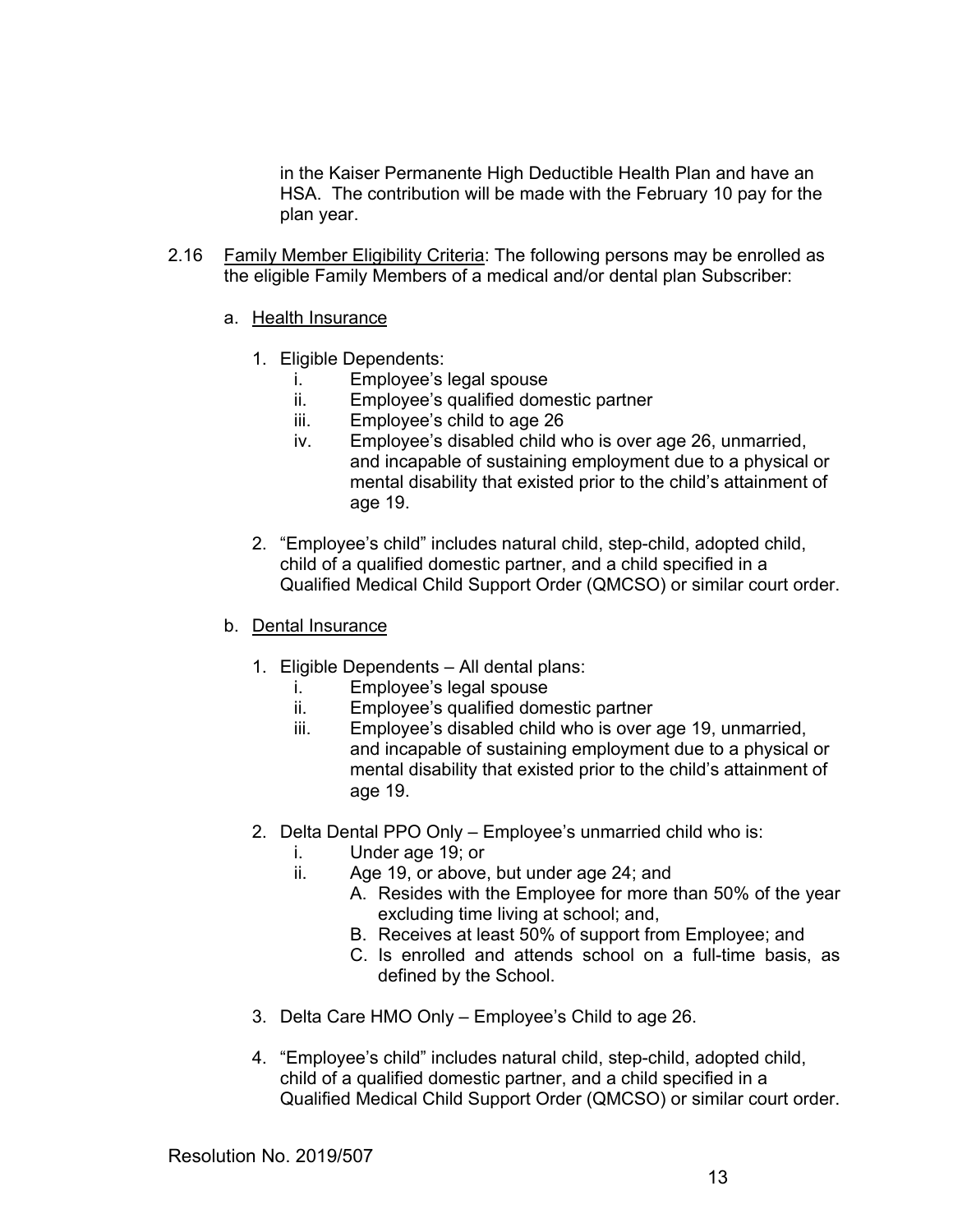# **2.B. Employees In Classifications Who Receive Health Care Coverage From CalPERS**

- 2.17 CalPERS Controls: The CalPERS health care program, as regulated by the Public Employees' Medical and Hospital Care Act (PEMHCA), regulations issued pursuant to PEMHCA, and the administration of PEMHCA by CalPERS, controls on all medical plan issues for employees who receive medical care coverage from CalPERS, including, but not limited to, eligibility, benefit plans, benefit levels, minimum premium subsidies, and costs.
- 2.18 Contra Costa Health Plan (CCHP): Because CCHP has met the minimum standards required under PEMHCA and is approved as an alternative CalPERS plan option, employees and COBRA counterparts may elect to enroll in CCHP under the CalPERS plan rules and regulations.
- 2.19 CalPERS Medical Plan Monthly Premium Subsidy: The County's subsidy to the CalPERS monthly medical plan premiums is as provided below. The employee must pay any CalPERS medical plan premium costs that are greater than the County's subsidies identified below.
	- a. County Medical Plan Premium Subsidy:
		- 1. Beginning on January 1, 2010, and until December 31, 2016, the amount of the County premium subsidy that is paid for employees and eligible family members is a set dollar amount and is not a percentage of the premium charged by the plan. The County will pay the CalPERS statutory minimum employer monthly medical plan premium subsidy or the following monthly medical plan premium subsidy, whichever is greater:

Employee/Retiree/Survivor Only \$472.57 Employee/Retiree/Survivor & One Dependent \$945.13 Employee/Retiree/Survivor & Two or more Dependents \$1228.67

- 2. Beginning on January 1, 2017, the County premium subsidies that are paid for employees and eligible family members will be the same subsidies that the County pays by plan and tier for members of the Deputy Sheriffs Association Management Unit in accordance with the Memorandum of Understanding between the County and the Association.
- b. In the event that the County medical plan premium subsidy amounts are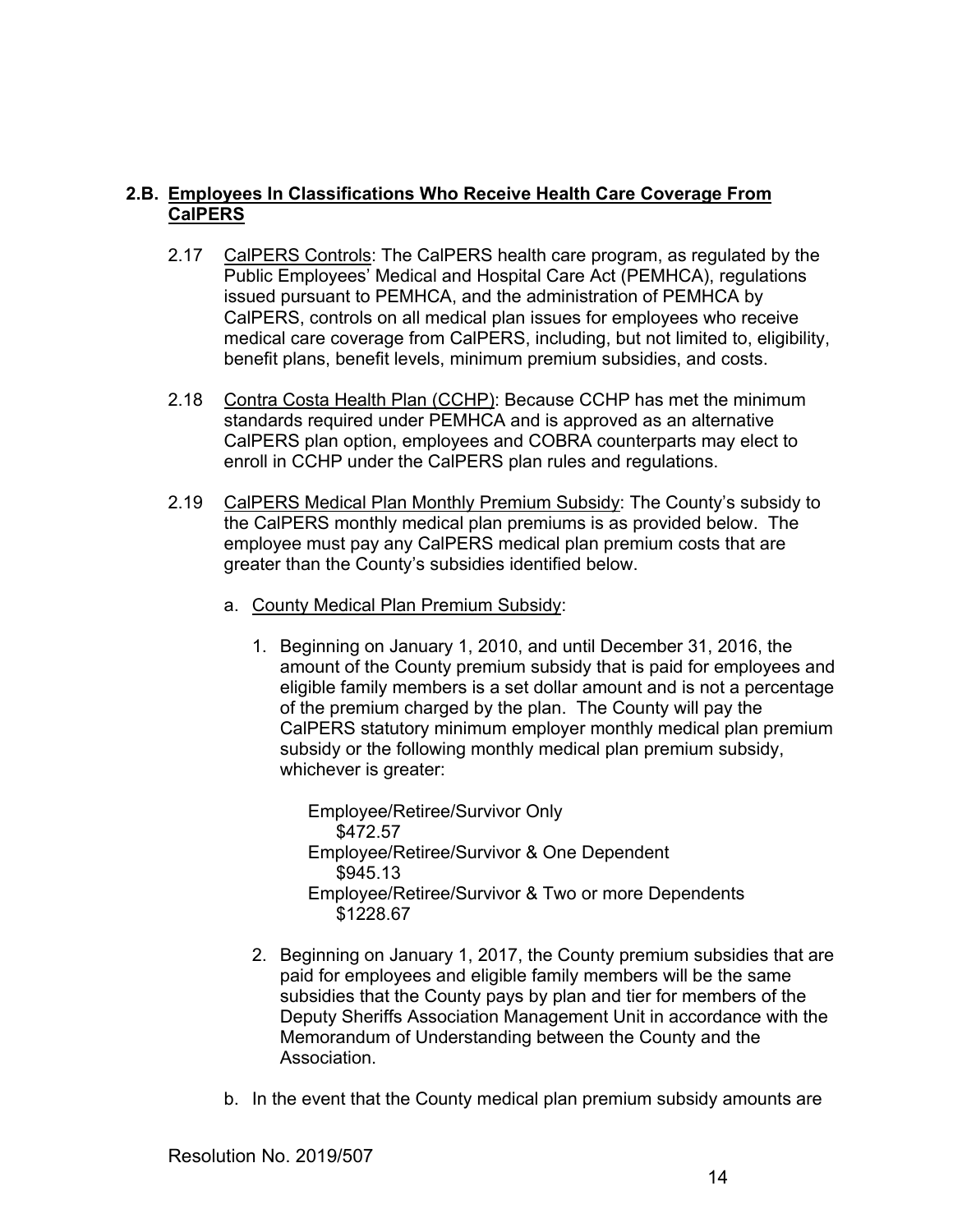greater than one hundred percent (100%) of the applicable premium of any plan, for any plan year, the County's contribution will not exceed one hundred percent (100%) of the applicable plan premium.

- 2.20 CalPERS Retirement Coverage: Government Code section 22892 applies to all employees in those classifications listed in Exhibit E.
- 2.21 CalPERS Premium Payments: Employee participation in any CalPERS medical plan is contingent upon the employee authorizing payroll deduction by the County of the employee's share of the premium cost. If an employee's compensation in any month (including during a leave of absence) is not sufficient to pay the employee's share of the premium, the employee must pay the difference to the Auditor-Controller. The responsibility for this payment rests solely with the employee.

### 2.22 Dental Plan - CalPERS Participants:

- a. Employees in the classifications listed in Exhibit E may participate in any available County Group Dental Plan. The County may change dental plan providers at any time during the term of this resolution.
- b. Dental Plan Monthly Premium Subsidy: On and after January 1, 2010, the provisions of Section 2.12 "Monthly Premium Subsidy," relating to the County subsidies for dental coverage, apply to all classifications listed in Exhibit E.
- c. As to dental coverage only, the following Sections apply to all classifications listed in Exhibit E: Section 2.13 "Retirement Coverage," Section 2.14 "Layoff and Other Loss of Coverage," Section 2.15 "Health Plan Coverages and Provisions," and Section 2.16 "Family Member Eligibility Criteria."

#### **2.C. All Employees**

### 2.23 Dual Coverage:

- a. Each employee and retiree may be covered by only a single County health (or dental) plan, including a CalPERS plan. For example, a County employee may be covered under a single County health and/or dental plan as either the primary insured or the dependent of another County employee or retiree, but not as both the primary insured and the dependent of another County employee or retiree.
- b. All dependents, as defined in Section 2.16, Family Member Eligibility Criteria, may be covered by the health and/or dental plan of only one spouse or one domestic partner. For example, when both parents are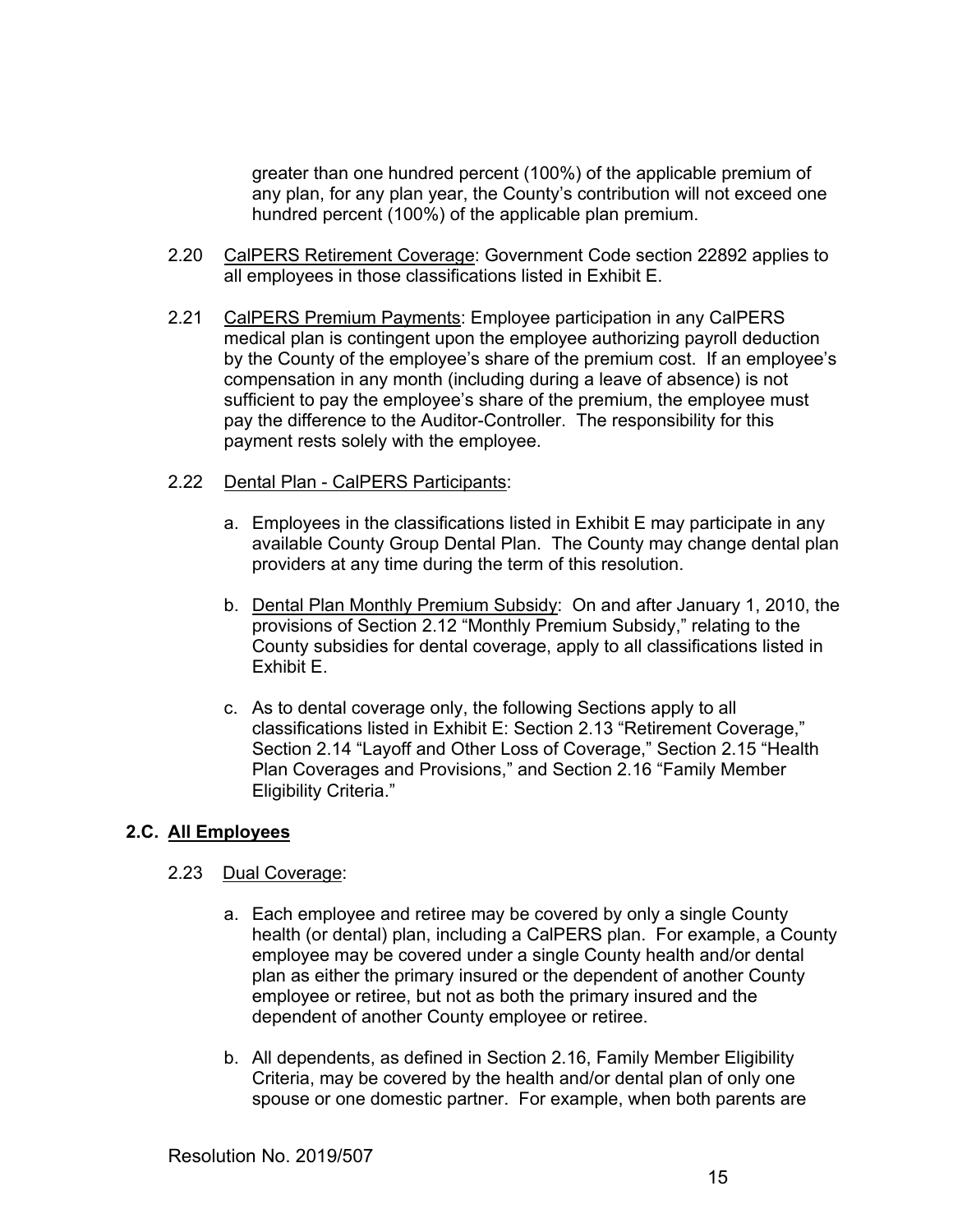County employees, all of their eligible children may be covered as dependents of either parent, but not both.

- c. For purposes of this Section 2.23 only, "County" includes the County of Contra Costa and all special districts governed by the Board of Supervisors, including but not limited to, the Contra Costa County Fire Protection District.
- 2.24 Life Insurance Benefit Under Health and Dental Plans: For employees who are enrolled in the County's program of medical or dental coverage as either the primary or the dependent, term life insurance in the amount of ten thousand dollars (\$10,000) will be provided by the County.
- 2.25 Supplemental Life Insurance: In addition to the life insurance benefits provided by this resolution, employees may subscribe voluntarily and at their own expense for supplemental life insurance. Employees may subscribe for an amount not to exceed five hundred thousand dollars (\$500,000), of which one hundred thousand (\$100,000) is a guaranteed issue, provided the election is made within the required enrollment periods.
- 2.26 Catastrophic Leave Bank: All employees are included in the Catastrophic Leave Bank and may designate a portion of accrued vacation, compensatory time, holiday compensatory time, or personal holiday credit to be deducted from the donor's existing balances and credited to the bank or to a specific eligible employee.
	- a. The County Human Resources Department operates a Catastrophic Leave Bank which is designed to assist any County employee who has exhausted all paid accruals due to a serious or catastrophic illness, injury, or condition of the employee or family member. The program establishes and maintains a Countywide bank wherein any employee who wishes to contribute may authorize that a portion of his/her accrued vacation, compensatory time, holiday compensatory time or personal holiday credit be deducted from those account(s) and credited to the Catastrophic Leave Bank. Employees may donate hours either to a specific eligible employee or to the bank. Upon approval, credits from the Catastrophic Leave Bank may be transferred to a requesting employee's sick leave account so that employee may remain in paid status for a longer period of time, thus partially ameliorating the financial impact of the illness, injury or condition. Catastrophic illness or injury is defined as a critical medical condition, a long-term major physical impairment or disability that manifests itself during employment.
	- b. The plan is administered under the direction of the Director of Human Resources. The Human Resources Department is responsible for receiving and recording all donations of accruals and for initiating transfer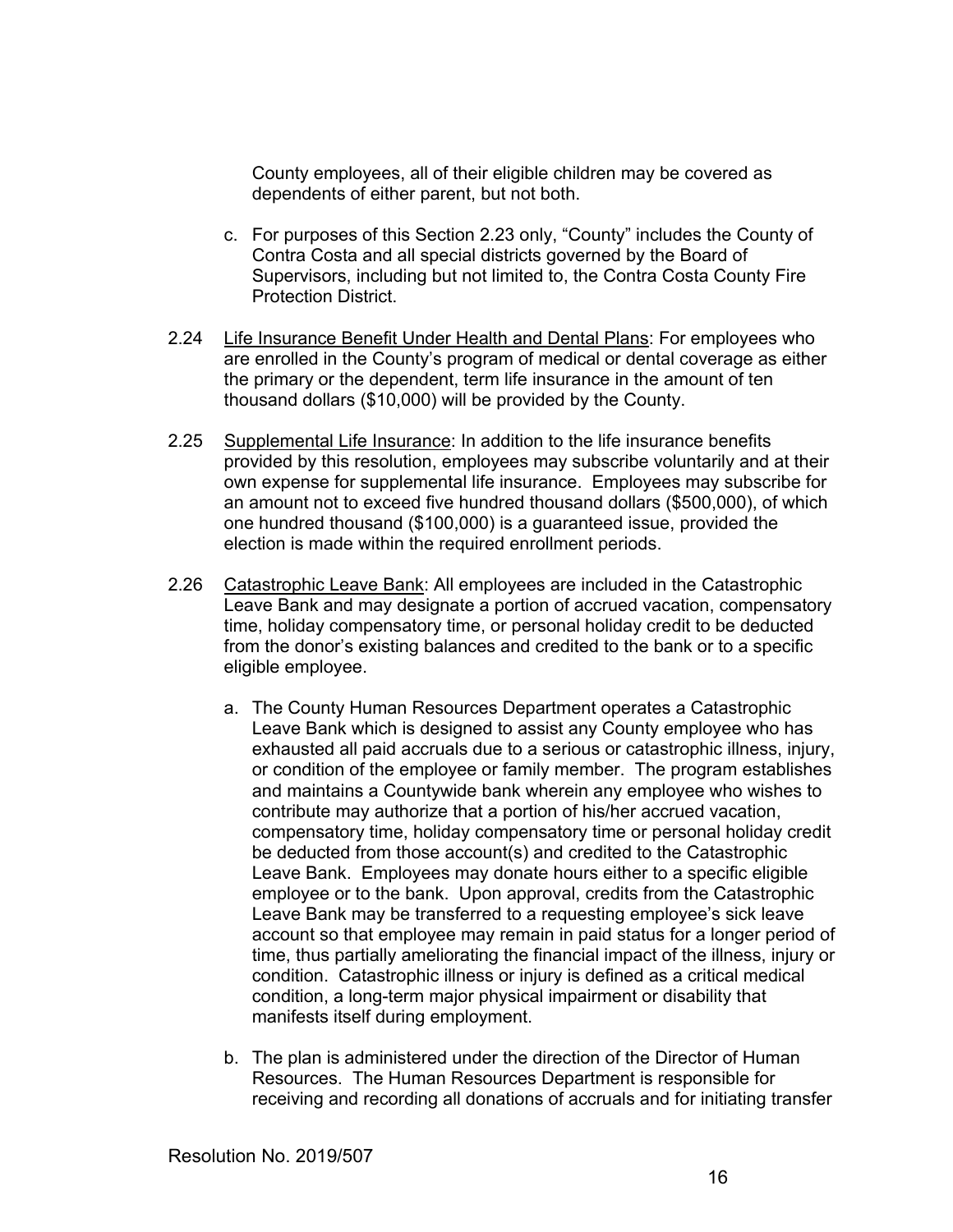of credits from the Bank to the recipient's sick leave account. Disbursement of accruals is subject to the approval of a six (6) member committee composed of three (3) members appointed by the County Administrator and three (3) members appointed by the majority representative employee organizations. The committee will meet once a month, if necessary, to consider all requests for credits and will make determinations as to the appropriateness of the request. The committee will determine the amount of accruals to be awarded for employees whose donations are non-specific. Consideration of all requests by the committee will be on an anonymous requester basis.

- c. Hours transferred from the Catastrophic Leave Bank to a recipient will be in the form of sick leave accruals and will be treated as regular sick leave accruals.
- d. To receive credits under this plan, an employee must have permanent status, have exhausted all time off accruals to a level below eight (8) hours total, have applied for a medical leave of absence, and have medical verification of need.
- e. Donations are irrevocable unless the donation to the eligible employee is denied. Donations may be made in hourly blocks with a minimum donation of not less than four (4) hours from balances in the vacation, holiday, personal holiday, compensatory time or holiday compensatory time accounts. Employees who elect to donate to a specific individual will have seventy-five percent (75%) of their donation credited to the individual and twenty-five percent (25%) credited to the Catastrophic Leave Bank.
- f. Time donated will be converted to a dollar value and the dollar value will be converted back to sick leave accruals at the recipient's base hourly rate when disbursed. Credits will not be on a straight hour-for-hour basis. All computations will be on a standard 173.33 basis, except that employees on other than a forty (40) hour week will have hours prorated according to their status.
- g. Each recipient is limited to a total of one thousand forty (1040) hours or its equivalent per catastrophic event; each donor is limited to one hundred twenty (120) hours per calendar year.
- h. All appeals from either a donor or recipient will be resolved on a final basis by the Director of Human Resources.
- i. No employee has any entitlement to catastrophic leave benefits. The award of Catastrophic Leave is at the sole discretion of the committee, both as to amounts of benefits awarded and as to persons awarded benefits. Benefits may be denied, or awarded for less than six (6)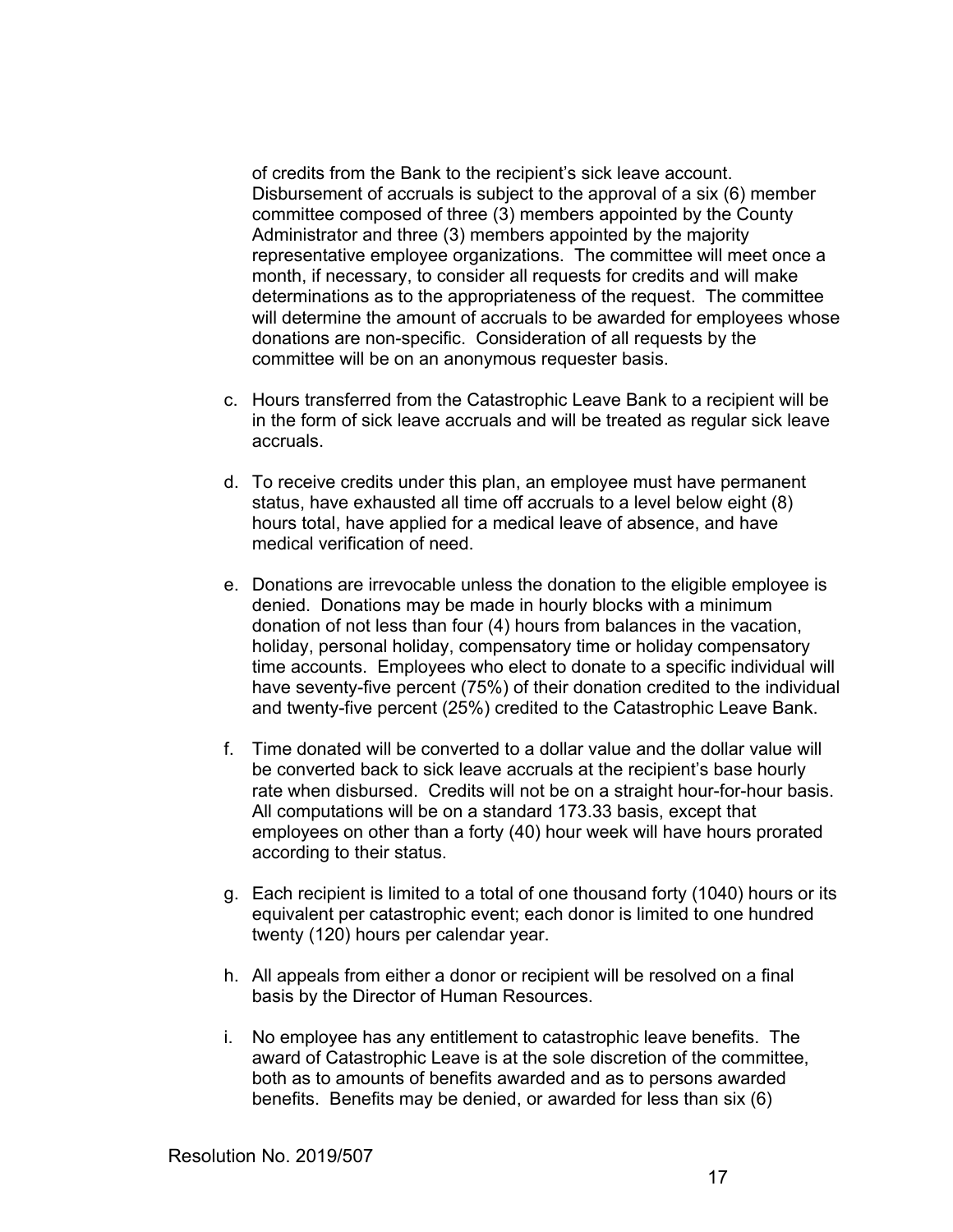months. The committee may limit benefits in accordance with available contributions and choose from among eligible applicants on an anonymous basis those who will receive benefits, except for hours donated to a specific employee. In the event a donation is made to a specific employee and the committee determines the employee does not meet the Catastrophic Leave Bank criteria, the donating employee may authorize the hours to be donated to the bank or returned to the donor's account.

- j. Any unused hours transferred to a recipient will be returned to the Catastrophic Leave Bank.
- 2.27 Health Care Spending Account: After six (6) months of permanent employment, full time and part time (20/40 or greater) employees may elect to participate in a Health Care Spending Account (HCSA) Program designated to qualify for tax savings under Section 125 of the Internal Revenue Code, but such savings are not guaranteed. The HCSA Program allows employees to set aside a predetermined amount of money from their pay, before taxes, for health care expenses not reimbursed by any other health benefit plans. HCSA dollars may be expended on any eligible medical expenses allowed by Internal Revenue Code Section 125. Any unused balance is forfeited and cannot be recovered by the employee.
- 2.28 PERS Long-Term Care: The County will deduct and remit monthly premiums to the PERS Long-Term Care Administrator for employees who are eligible and voluntarily elect to purchase long-term care at their personal expense through the PERS Long-Term Care Program.
- 2.29 Dependent Care Assistance Program: The County will continue to offer the option of enrolling in a Dependent Care Assistance Program (DCAP) designed to qualify for tax savings under Section 129 of the Internal Revenue Code, but such savings are not guaranteed. The program allows employees to set aside up to five thousand dollars (\$5,000) of annual salary (before taxes) per calendar year to pay for eligible dependent care (child and elder care) expenses. Any unused balance is forfeited and cannot be recovered by the employee.
- 2.30 Premium Conversion Plan: The County will continue to offer the Premium Conversion Plan (PCP) designed to qualify for tax savings under Section 125 of the Internal Revenue Code, but tax savings are not guaranteed. The program allows employees to use pre-tax dollars to pay health and dental premiums.
- 2.31 Voluntary Vision Plan: Beginning no earlier than the 2017 plan year, active permanent full-time and active permanent part-time employees will be offered the opportunity to enroll in a voluntary vision plan. Employees will pay the full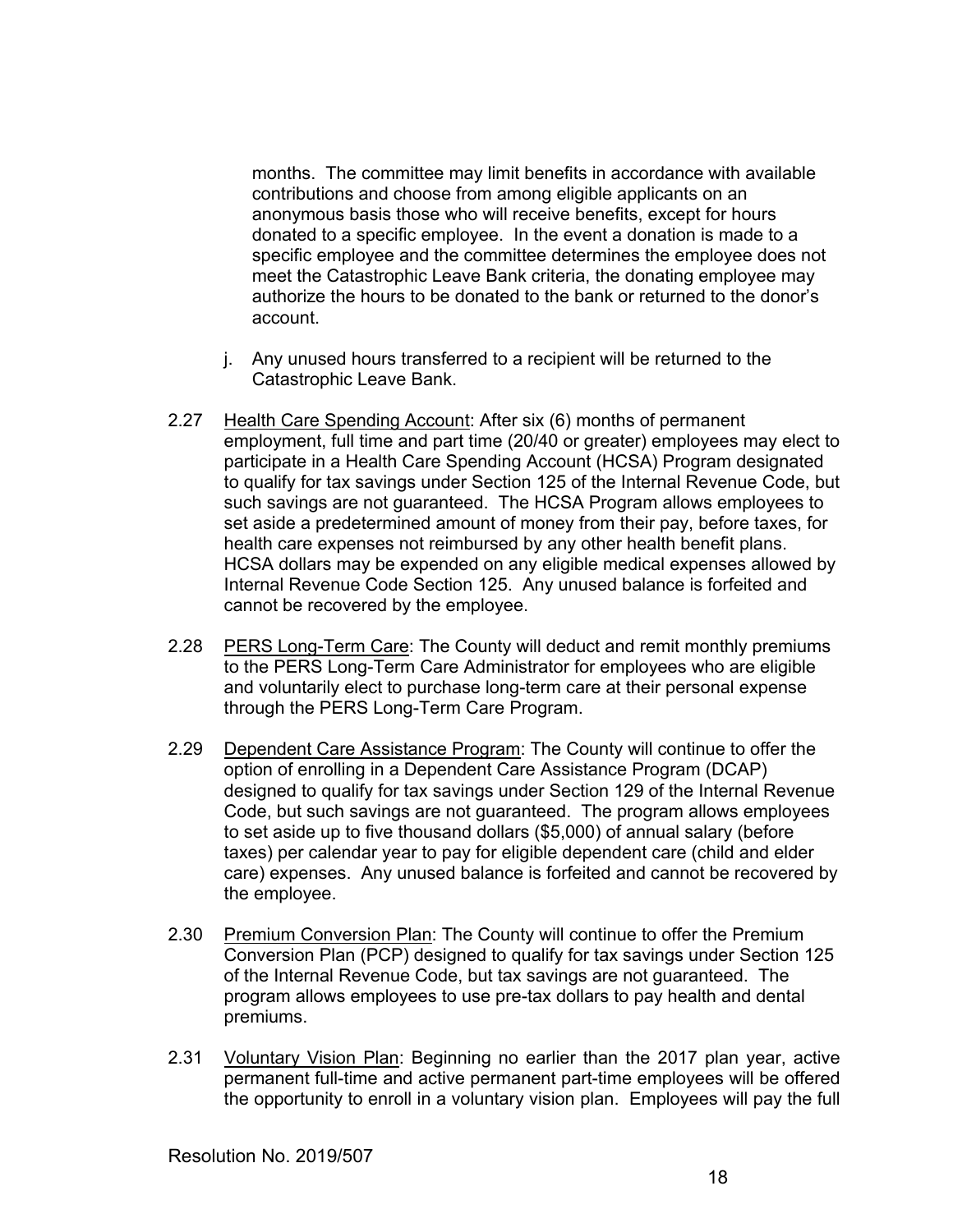premium costs of the plan. The County will contract with a provider for a voluntary vision plan with no co-pays. The vision plan is not available to temporary or permanent-intermittent employees.

- 2.32 Prevailing Section: To the extent that any provision of this Section (Section 2. Health, Dental, and Related Benefits) is inconsistent with any provision of any other County enactment or policy, including but not limited to Administrative Bulletins, the Salary Regulations, the Personnel Management Regulations, or any other resolution or order of the Board of Supervisors, the provision(s) of this Section (Section 2. Health, Dental, and Related Benefits) will prevail.
- 2.33 Health Benefit Access for Employees Not Otherwise Covered: To access County health plans, an employee who is not otherwise eligible for health coverage by the County, must be eligible to receive an offer of coverage from the County under the federal Patient Protection and Affordable Care Act ("ACA") (42 U.S.C. § 18081). Employees eligible to receive an offer of coverage (and qualified dependents), will be offered access to County health insurance plans. Employees will be responsible for the full premium cost of coverage.
- **3. Personal Protective Equipment:** The County will reimburse employees for safety shoes and prescription safety eyeglasses in those Management, Exempt and Unrepresented classifications which the County Administrator has determined eligible for such reimbursement.
	- 3.10 Safety Shoes: The County will reimburse eligible employees for the purchase and repair of safety shoes in an amount not to exceed two hundred seventyfive dollars (\$275) for each two (2) year period beginning on January 1, 2002. There is no limit on the number of shoes or repairs allowed.
	- 3.11 Safety Eyeglasses: The County will reimburse eligible Management, Exempt and Unrepresented employees for prescription safety eyeglasses which are approved by the County and are obtained from an establishment approved by the County.

# **4. Transportation Expense:**

- 4.10 Mileage Reimbursement: The County will pay a mileage allowance for the use of personal vehicles on County business at the rate allowed by the Internal Revenue Service (IRS) as a tax deductible expense, adjusted to reflect changes in this rate on the date it becomes effective or the first of the month following announcement of the changed rate by the IRS, whichever is later.
- 4.11 Commuter Benefit Program: Prior to July 1, 2017, the County will offer employees the option of enrolling in an employee-funded qualified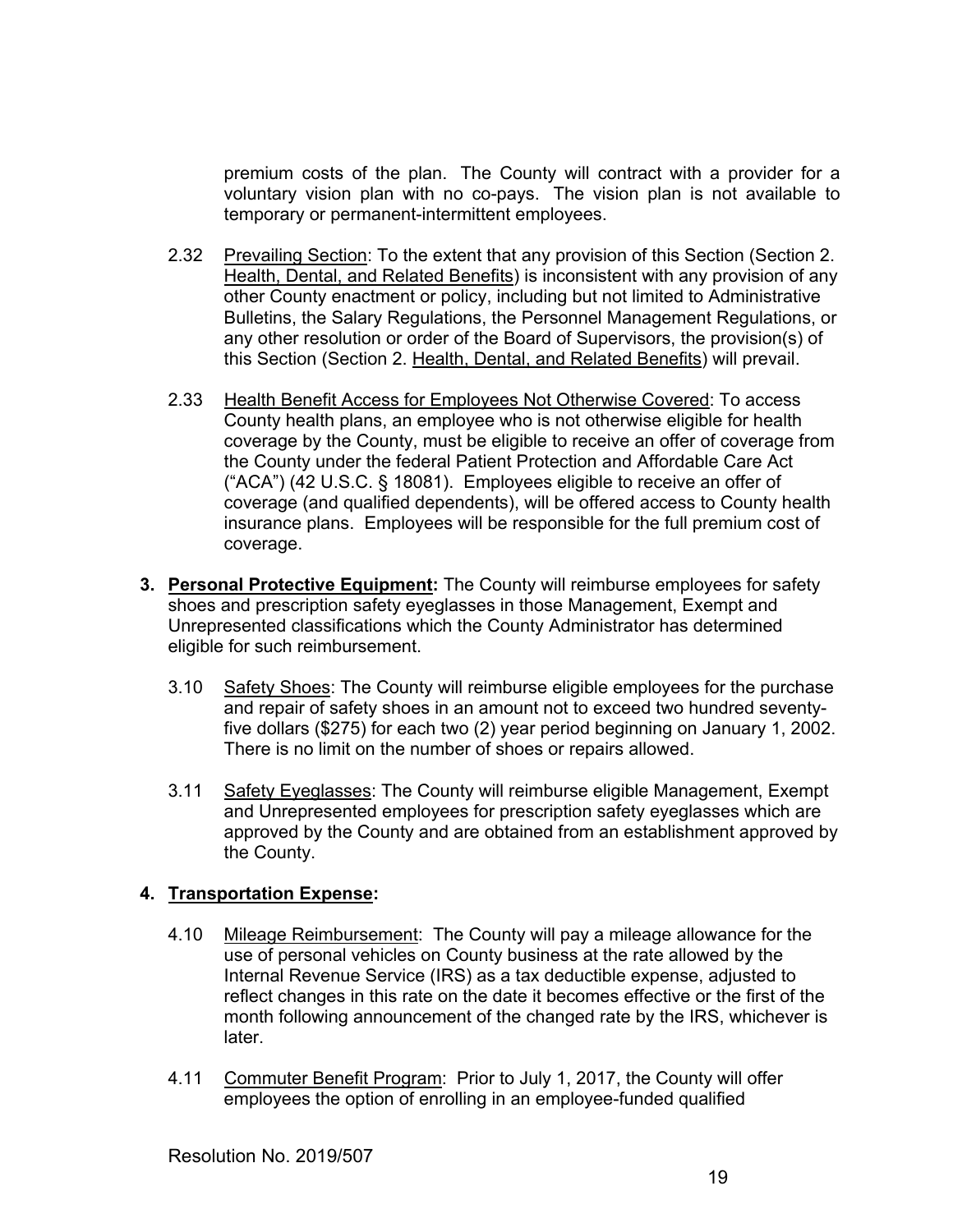transportation (commuter) benefit program designed to qualify for tax savings under Section 132(f) of title 26 of the Internal Revenue Service Code, but such savings are not guaranteed. The Commuter Benefit Program will allow employees to set aside pre-tax dollars for qualified transportation expenses to the extent and amount allowed by the Internal Revenue Service.

# **5. Retirement Contributions:**

- 5.10 No County Subvention: Effective on October 1, 2011, employees are responsible for the payment of one hundred percent (100%) of the employees' basic retirement benefit contributions determined annually by the Board of Retirement of the Contra Costa County Employees' Retirement Association without the County paying any part of the employees' contribution. Employees are also responsible for the payment of the employees' contributions to the retirement cost-of-living program as determined annually by the Board of Retirement without the County paying any part of the employees' contributions. Except as provided in Section 36 (District Attorney Investigator - Safety Employees Retirement Tier) Section 44 (Probation - Safety Employees Retirement Tiers) and Section 53 (Safety Employees Retirement Tiers- Miscellaneous Safety Classifications), the County is responsible for one hundred percent (100%) of the employer's retirement contributions determined annually by the Board of Retirement.
- 5.11 414H2 Participation: The County will continue to implement Section 414(h) (2) of the Internal Revenue Code which allows the County Auditor–Controller to reduce the gross monthly pay of employees by an amount equal to the employee's total contribution to the County Retirement System before Federal and State income taxes are withheld, and forward that amount to the Retirement system. This program of deferred retirement contribution will be universal and non-voluntary as required by statute.

# **6. PEPRA Retirement Plan:**

- A. PEPRA for Employees who become CCCERA Members on or after January 1, 2013: For employees who, under the California Public Employees' Pension Reform Act of 2013 (PEPRA) (Chapters 296 and 297, Statutes of 2012), become New Members of the Contra Costa County Employees Retirement Association (CCCERA) on or after January 1, 2013, retirement benefits are governed by PEPRA. To the extent that this resolution conflicts with any provision of PEPRA, PEPRA governs.
- B. COLA: For employees hired by the County on and after January 1, 2014, who, under PEPRA, become New Members of CCCERA, the cost of living adjustment to the retirement allowance will not exceed two percent (2%) per year, and the cost of living adjustment will be banked.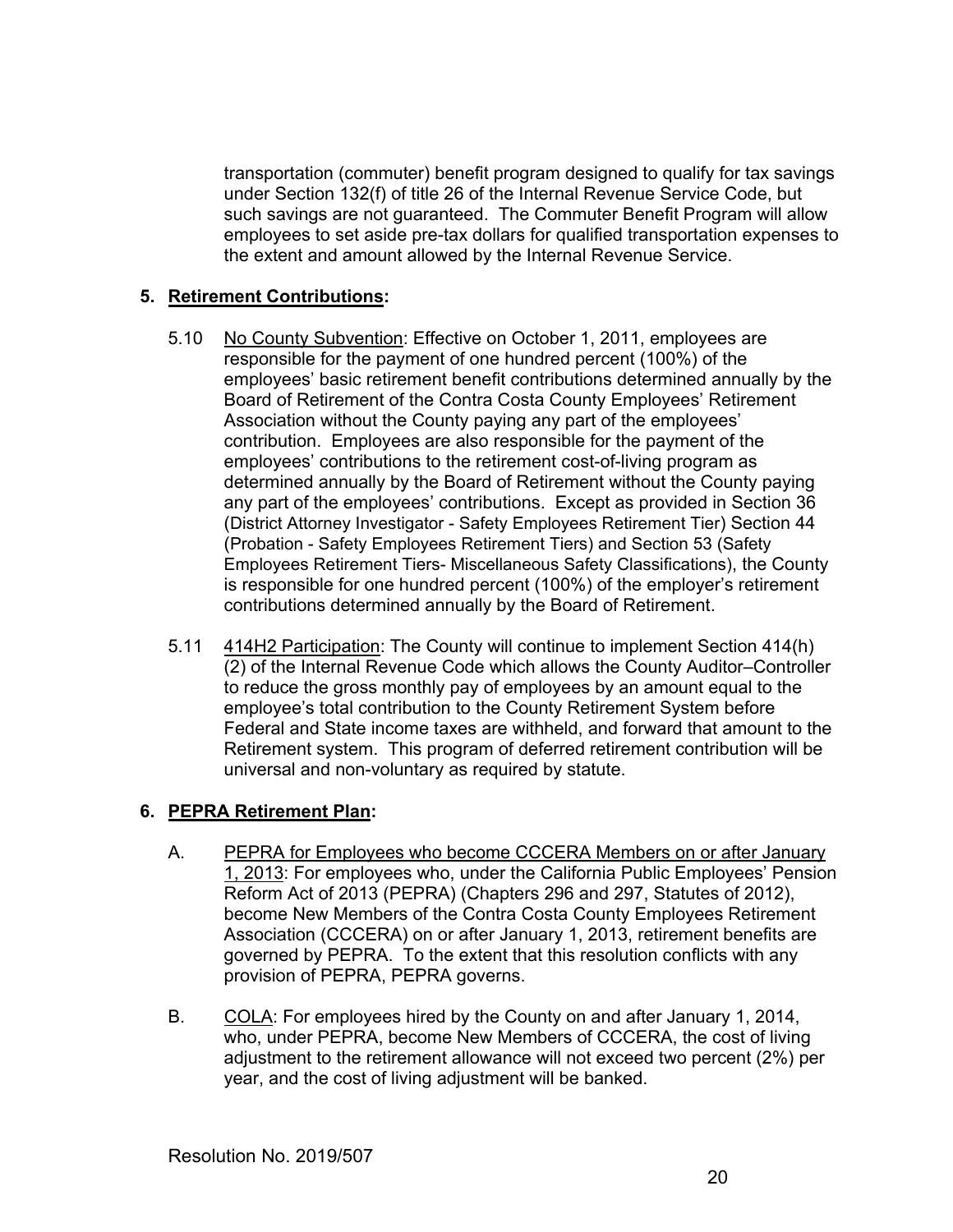- C. Disability Standard: For employees, who under PEPRA, become New Members of CCCERA, the disability provisions are the same as the current Tier III disability provisions.
- D. This section 6 does not apply to employees who are safety members of the Contra Costa County Employees Retirement Association.

# **7. Training:**

- 7.10 Career Development Training Reimbursement: All full-time employees (excluding attorney classes) are eligible for career development training reimbursement not to exceed seven hundred fifty dollars (\$750) per fiscal year. The reimbursement of training expenses includes books and is governed by any Administrative Bulletins on Travel or Training.
- 7.11 Management Development Policy: Employees are authorized to attend professional training programs, seminars, and workshops, during normal work hours at the discretion of their Department Head, for the purpose of developing knowledge, skills, and abilities in the areas of supervision, management, and County policies and procedures. Up to thirty (30) hours of such training time is recommended annually.
	- a. Departments are encouraged to provide for professional development training exceeding thirty (30) hours annually for people newly promoted to positions of direct supervision.
	- b. To encourage personal and professional growth, the County provides reimbursement for certain expenses incurred by employees for job-related training (required training and career development training/education). Provision for eligibility and reimbursement is identified in Administrative Bulletin 112.9.
	- c. The Department Head is responsible for authorization of individual professional development reimbursement requests. Reimbursement is through the regular demand process with demands being accompanied by proof of payment (copy of invoice or canceled check).
- **8. Bilingual Pay Differential:** A monthly salary differential will be paid to incumbents of positions requiring bilingual proficiency as designated by the Appointing Authority and the Director of Human Resources. The differential will be prorated for employees working less than full time and/or on an unpaid leave of absence during any given month. The differential is one hundred dollars (\$100.00) per month. Designation of positions for which bilingual proficiency is required is the sole prerogative of the County, and such designations may be amended or deleted at any time.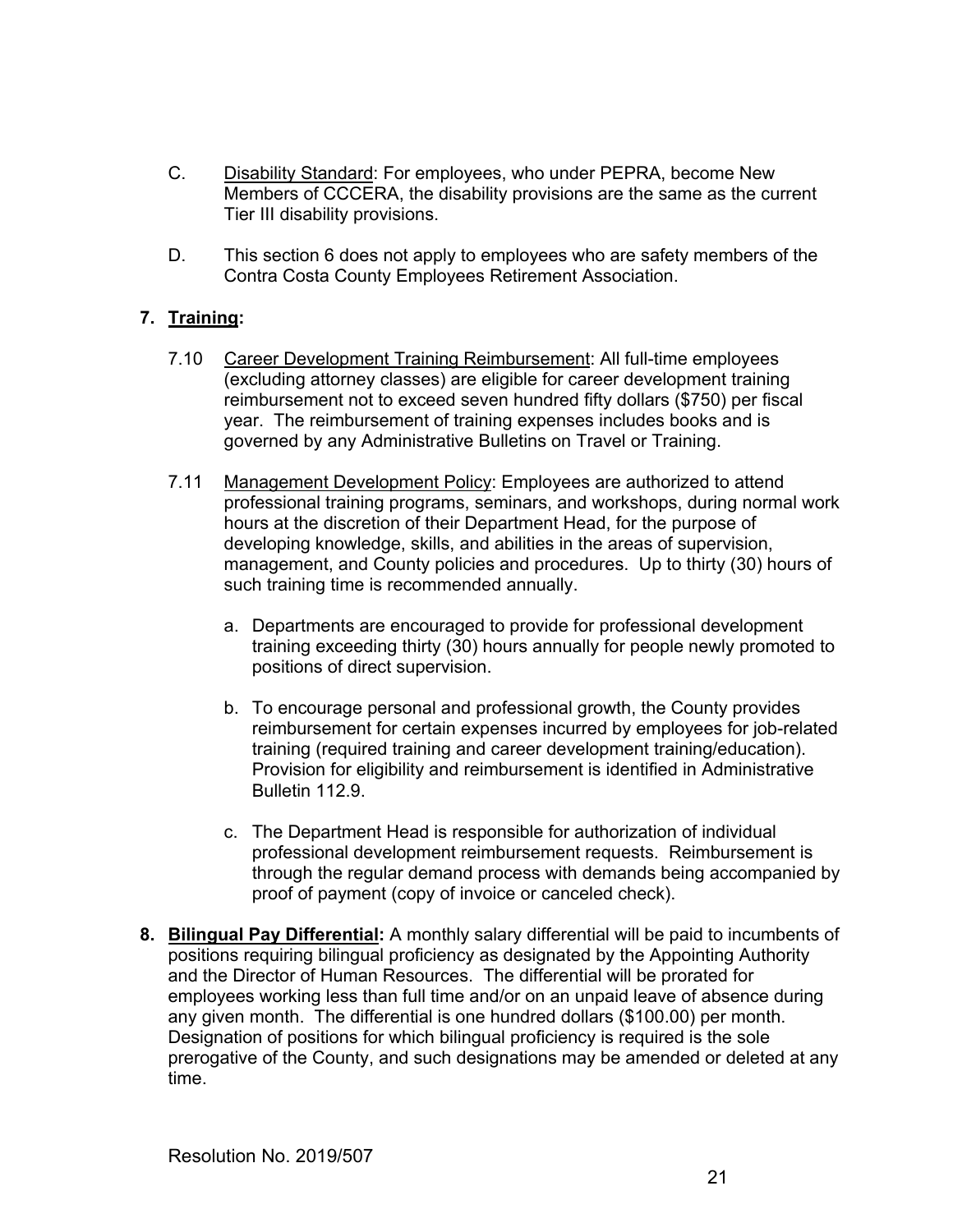- **9. Higher Pay for Work in a Higher Classification:** The County Salary Regulations notwithstanding, when an employee is required to work in a higher paid classification, the employee will receive the higher compensation for such work, pursuant to the County Salary Regulations, plus any differentials and incentives the employee would have received in his/her regular position. Unless the Board has by Resolution otherwise specified, the higher pay entitlement will begin on the completion of the 40th consecutive hour in the assignment, retroactive to the beginning of the second full day of work in the assignment.
- **10. Workers' Compensation and Continuing Pay:** For all accepted workers' compensation claims filed with the County on or after January 1, 2008, employees will receive seventy five percent (75%) of their regular monthly salary during any period of compensable temporary disability not to exceed one (1) year. Pay based on accepted workers' compensation claims filed before January 1, 2007, but after December 31, 1999, will be paid as provided in Resolution No. 2006/22. Pay based on accepted workers' compensation claims filed before January 1, 2000, will be paid as provided in resolution No. 96/488. If workers' compensation benefits become taxable income, the County will restore the former benefit level, one hundred percent (100%) of regular monthly salary.
	- 10.10 Waiting Period: There is a three (3) calendar day waiting period before workers' compensation benefits commence. If the injured worker loses any time on the date of injury, that day counts as day one (1) of the waiting period. If the injured worker does not lose time on the date of the injury, the waiting period is the first three (3) days following the date of the injury. The time the employee is scheduled to work during this waiting period will be charged to the employee's sick leave and/or vacation accruals. In order to qualify for workers' compensation, the employee must be under the care of a physician. Temporary compensation is payable on the first three (3) days of disability when the injury necessitates hospitalization, or when the disability exceeds fourteen (14) days.
	- 10.11 Continuing Pay: A permanent employee will receive the applicable percentage of regular monthly salary in lieu of workers' compensation during any period of compensable temporary disability not to exceed one year. "Compensable temporary disability absence" for the purpose of this Section, is any absence due to work-connected disability which qualifies for temporary disability compensation under workers' compensation law set forth in Division 4 of the California Labor Code. When any disability becomes medically permanent and stationary, the salary provided by this Section will terminate. No charge will be made against sick leave or vacation for these salary payments. Sick leave and vacation rights do not accrue for those periods during which continuing pay is received. Employees are entitled to a maximum of one (1) year of continuing pay benefits for any one injury or illness.

Continuing pay begins at the same time that temporary workers'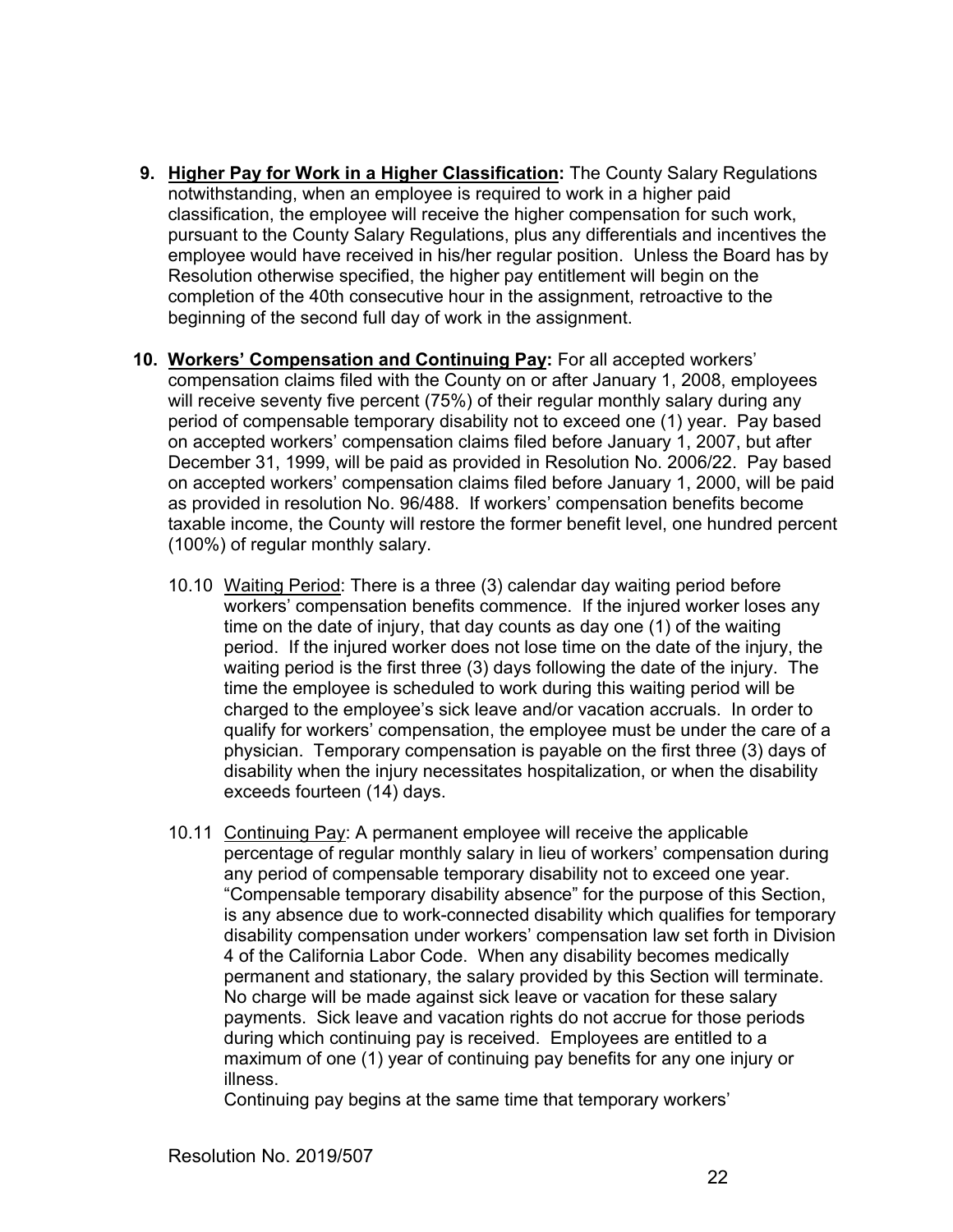compensation benefits commence and continues until either the member is declared medically permanent/stationary, or until one (1) year of continuing pay, whichever comes first, provided the employee remains in an active employed status. Continuing pay is automatically terminated on the date an employee is separated from County service by resignation, retirement, layoff, or the employee is no longer employed by the County. In these instances, employees will be paid workers' compensation benefits as prescribed by workers' compensation laws. All continuing pay must be cleared through the County Administrator's Office, Risk Management Division.

- 10.12 Physician Visits: Whenever an employee who has been injured on the job and has returned to work is required by an attending physician to leave work for treatment during working hours, the employee is allowed time off, up to three (3) hours for such treatment, without loss of pay or benefits. Said visits are to be scheduled contiguous to either the beginning or end of the scheduled workday whenever possible. This provision applies only to injuries/illnesses that have been accepted by the County as work related.
- 10.13 Labor Code §4850 Exclusion: The foregoing provisions for workers' compensation and continuing pay are inapplicable in the case of employees entitled to benefits under Labor Code Section 4850.

# **11. Other Terms and Conditions of Employment**

- 11.10 Overtime Exempt Exclusion: Employees who are exempt from FLSA overtime in unrepresented, management, and exempt classifications may be made eligible for County Overtime pay if their names are placed on the Overtime Exempt Exclusion List by the County Administrator's Office. Employees on the Overtime Exempt Exclusion List are authorized to receive County overtime pay only. Employees on the Overtime Exempt Exclusion List are NOT eligible for Annual Management Administrative Leave for the quarter they are on the Overtime Exempt Exclusion List. The policies and procedures for the Overtime Exempt Exclusion List are set forth in Administrative Bulletin 317.
- 11.11 County Overtime: Employees on the Overtime Exempt Exclusion List will be compensated at one and one-half (1.5) times their base rate of pay (excluding differentials) for authorized hours worked exceeding eight (8) hours in a day or forty (40) hours in a week.
- 11.12 Pay Limitations: Employees are not entitled to receive hazard pay, shift pay or County overtime pay (except as provided in this Section 11 Other Terms and Conditions of Employment), or on-call duty pay or call-back pay (except as provided in Section IV Special Benefits For Employees by Department or Class.)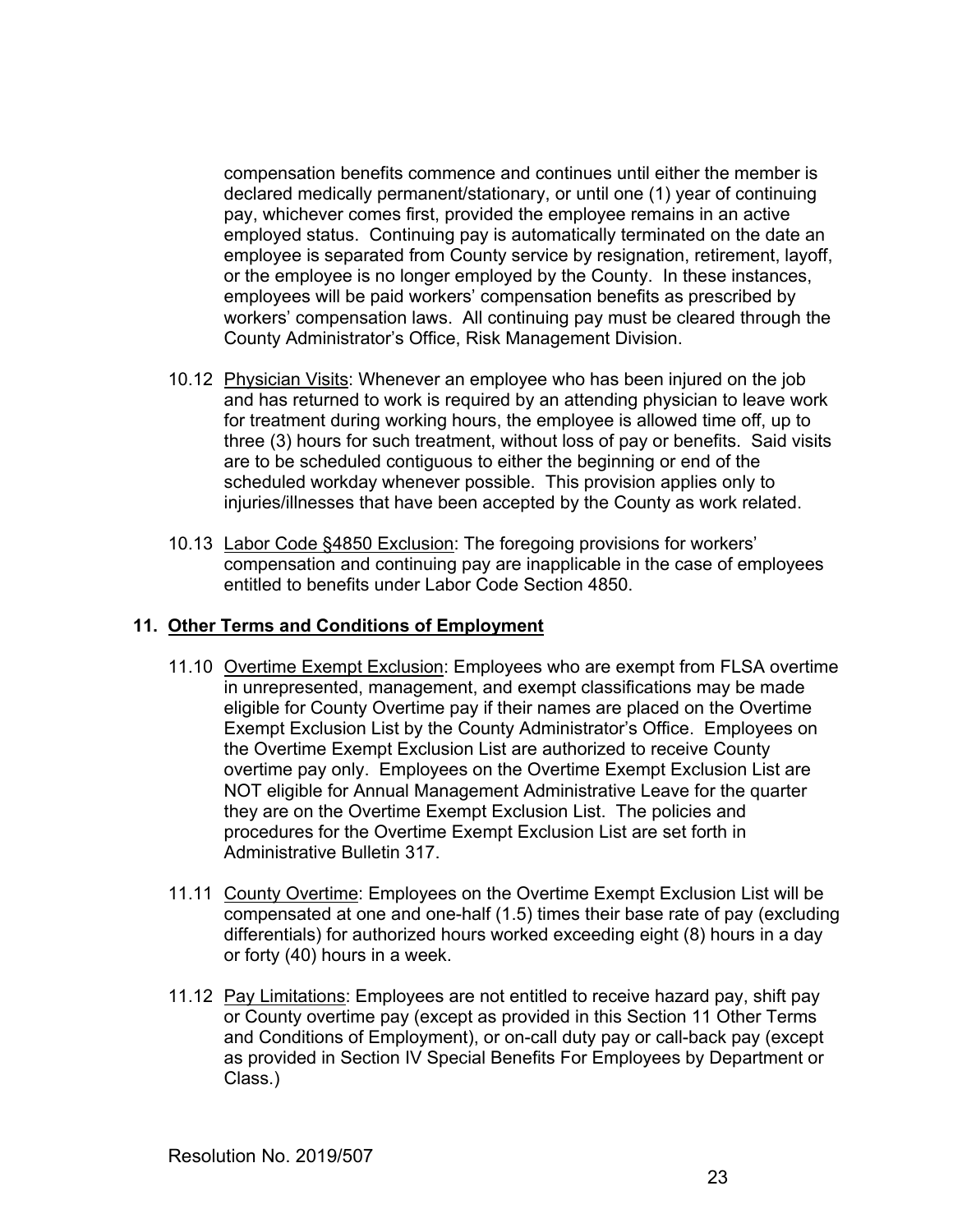- 11.13 Length of Service Credits: Length of service credit dates from the beginning of the last period of continuous County employment, including temporary, provisional and permanent status and absences on an approved leave of absence; except that when an employee separates from a permanent position in good standing and is subsequently re-employed in a permanent County position within two (2) years from the date of separation, the period of separation will be bridged. Under these circumstances, the service credits will include all credits accumulated at the time of separation but will not include the period of separation. The service credits of an employee are determined from employee status records maintained by the Human Resources Department.
- 11.14 Mirror Classifications: As determined in the sole discretion of the Director of Human Resources, employees in unrepresented job classifications that mirror Management, represented or unrepresented job classifications may receive the salary and fringe benefits that are received by employees in the mirror classification.
- 11.15 Deep Classes: No provision of this Resolution regarding terms and conditions of employment supersedes any provision of any Deep Class Resolution.
- 11.16 Administrative Provisions: The County Administrator may establish guidelines, bulletins or directives as necessary to further define or implement the provisions of this resolution.
- 11.17 Timestamp: Permanent Intermittent (hourly) employees must time stamp in and out as they begin their work shifts, finish their work shifts, and take meal periods.

# **II. BENEFITS FOR MANAGEMENT AND EXEMPT EMPLOYEES**

Management and Exempt employees will receive the benefits set forth in Part I and also the following additional benefits:

# **12. Management Longevity Pay:**

### 12.10 Ten Years of Service:

- a. Employees who have completed ten (10) years of service for the County are eligible to receive a two and one-half percent (2.5%) longevity differential effective on the first day of the month following the month in which the employee qualifies for the ten (10) year service award.
- b. Effective April 1, 2007, this section does not apply to members of the Board of Supervisors, except those members who earned this benefit while serving on the Board of Supervisors and were receiving this benefit as of March 31, 2007.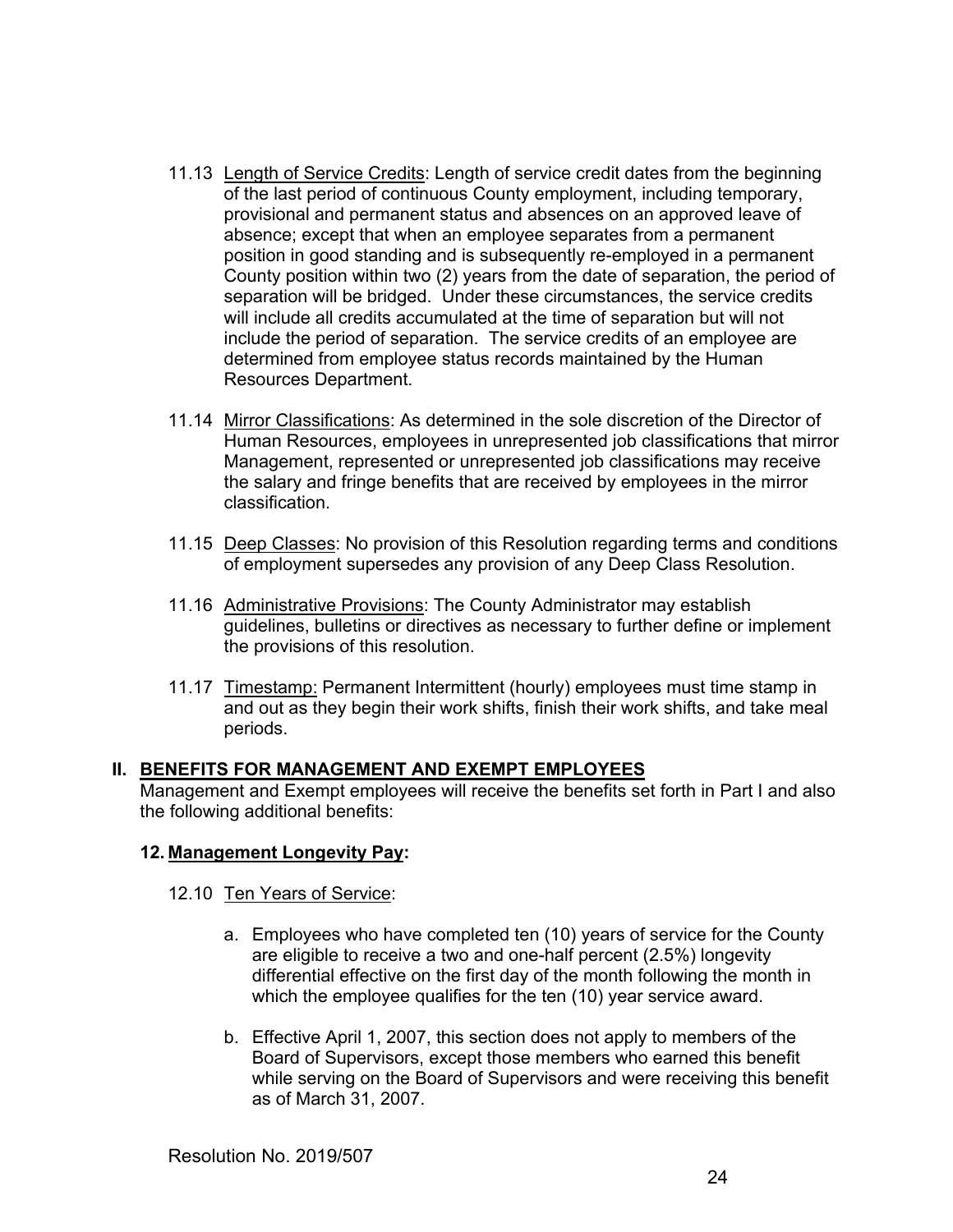c. Effective November 1, 2007, for employees who were employed by Contra Costa County, became employees of the Contra Costa Superior Court by operation of law, and thereafter are rehired by Contra Costa County in the classification of District Attorney Manager of Law Offices (JJGE), eligibility for this longevity differential will be determined by adding together all service time with Contra Costa County and all service time with the Contra Costa Superior Court. If this sum is more than ten (10) years, this longevity differential will only be paid prospectively from the date the employee is rehired by Contra Costa County.

### 12.11 Fifteen Years of Service:

- a. Employees who have completed fifteen (15) years of service for the County are eligible to receive an additional two and one-half percent (2.5%) longevity differential effective on the first day of the month following the month in which the employee qualifies for the fifteen (15) year service award. For employees who completed fifteen (15) years of service on or before January 1, 2007, this longevity differential will be paid prospectively only from January 1, 2007.
- b. This section does not apply to employees who are eligible to receive the District Attorney Inspectors Longevity Differential set forth in Section 34 or the Sheriff Law Enforcement Longevity Differential set forth in Section 49.
- c. Effective April 1, 2007, this section does not apply to members of the Board of Supervisors, except those members who earned this benefit while serving on the Board of Supervisors and were receiving this benefit as of March 31, 2007.
- d. Effective November 1, 2007, for employees who were employed by Contra Costa County, became employees of the Contra Costa Superior Court by operation of law, and thereafter are rehired by Contra Costa County in the classification of District Attorney Manager of Law Offices (JJGE), eligibility for this longevity differential will be determined by adding together all service time with Contra Costa County and all service time with the Contra Costa Superior Court. If this sum is more than fifteen (15) years, this longevity differential will only be paid prospectively from the date the employee is rehired by Contra Costa County.

### **13. Deferred Compensation:**

13.10 Deferred Compensation Incentive: The County will contribute eighty-five dollars (\$85) per month to each employee who participates in the County's Deferred Compensation Plan. To be eligible for this Deferred Compensation Incentive, the employee must contribute to the deferred compensation plan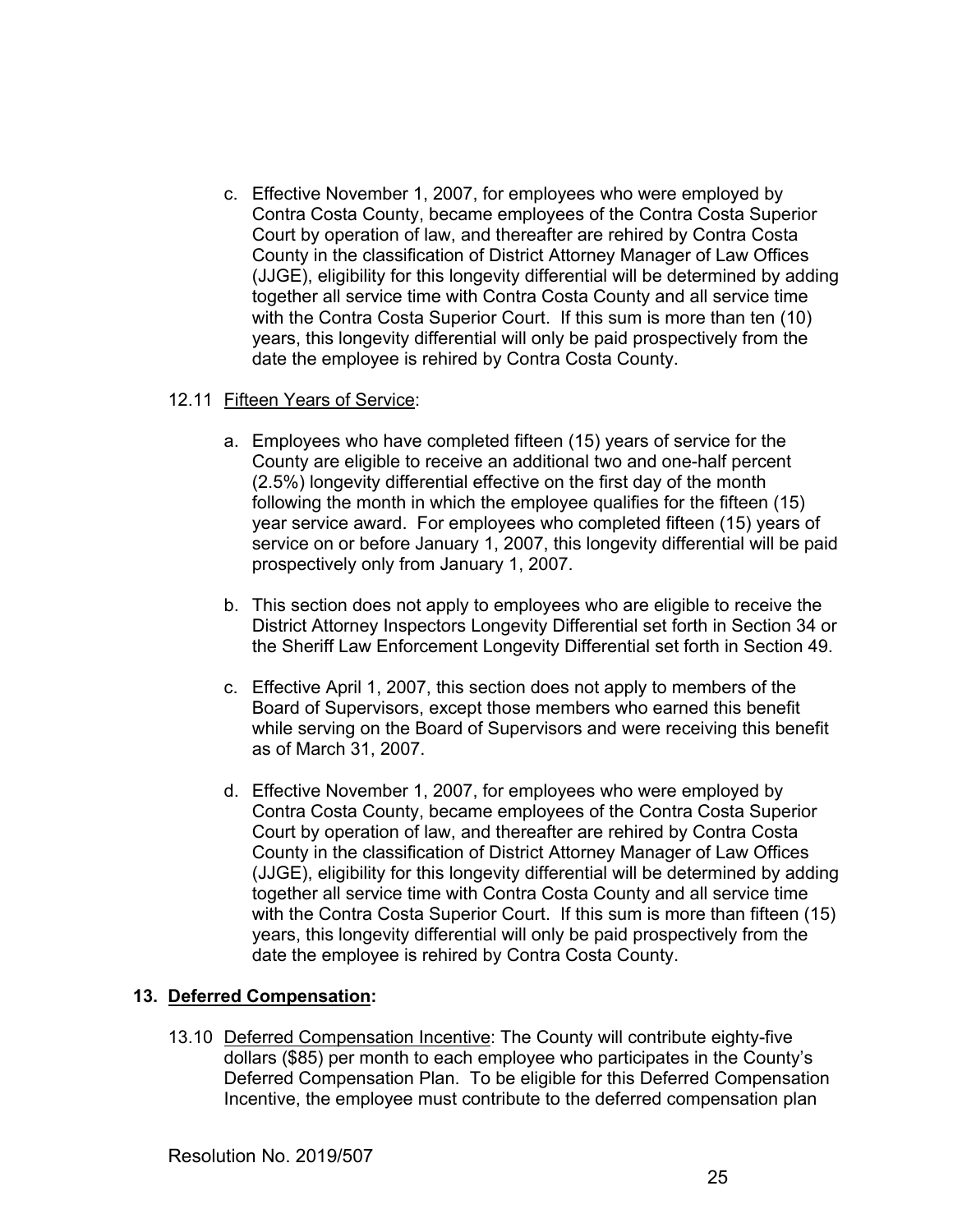as indicated below.

| <b>Employees with</b>  | <b>Qualifying Base</b> | <b>Monthly Contribution</b>   |
|------------------------|------------------------|-------------------------------|
| <b>Current Monthly</b> | Contribution           | Required to Maintain          |
| Salary of:             | Amount                 | Incentive Program Eligibility |
| \$2,500 and below      | \$250                  | \$50                          |
| $$2,501 - 3,334$       | \$500                  | \$50                          |
| $$3,335 - 4,167$       | \$750                  | \$50                          |
| $$4,168 - 5,000$       | \$1,000                | \$50                          |
| $$5,001 - 5,834$       | \$1,500                | \$100                         |
| $$5,835 - 6,667$       | \$2,000                | \$100                         |
| \$6,668 and above      | \$2,500                | \$100                         |

Employees who discontinue contributions or who contribute less than the required amount per month for a period of one (1) month or more will no longer be eligible for the eighty-five dollar (\$85) Deferred Compensation Incentive. To reestablish eligibility, employees must again make a Base Contribution Amount as set forth above based on current monthly salary. Employees with a break in deferred compensation contributions either because of an approved medical leave or an approved financial hardship withdrawal will not be required to reestablish eligibility. Further, employees who lose eligibility due to displacement by layoff, but maintain contributions at the required level and are later employed in an eligible position, will not be required to reestablish eligibility.

# 13.11 Special Benefit for Permanent Employees Hired on and after January 1, 2009:

- a. Beginning on April 1, 2009 and for the term of this resolution, the County will contribute one hundred and fifty dollars (\$150) per month to an employee's account in the Contra Costa County Deferred Compensation Plan, or other tax-qualified savings program designated by the County, for employees who meet all of the following conditions:
	- 1. The employee must be hired by Contra Costa County on or after January 1, 2009.
	- 2. The employee must be appointed to a permanent position. The position may be either full time or part time, but if it is part time, it must be designated, at a minimum, as 20 hours per week.
	- 3. The employee must have been employed by Contra Costa County for at least 90 calendar days.
	- 4. The employee must contribute a minimum of twenty-five dollars (\$25)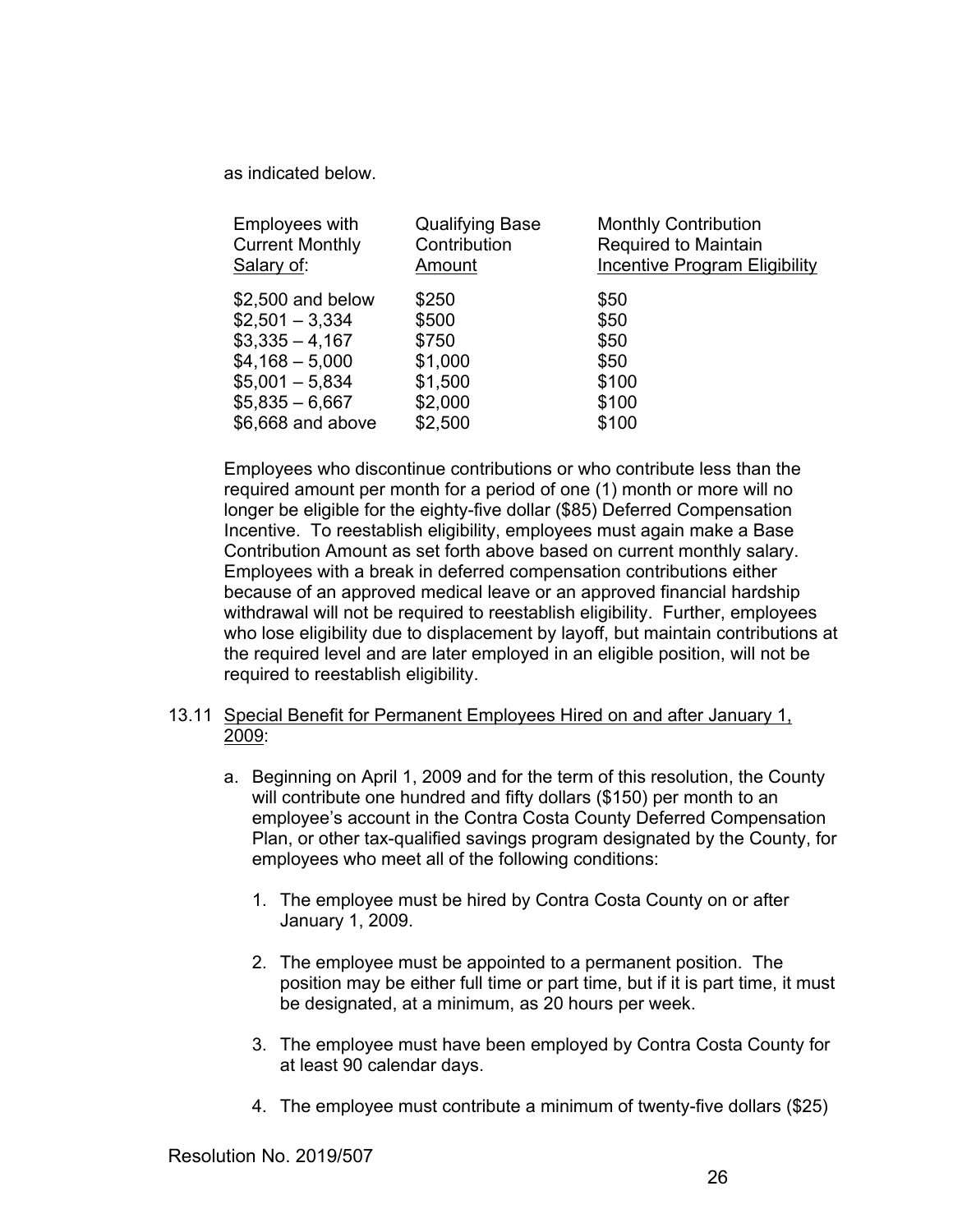per month to the Contra Costa County Deferred Compensation Plan, or other tax-qualified savings program designated by the County.

- 5. The employee must complete and sign the required enrollment form(s) for his/her deferred compensation account and submit those forms to the Human Resources Department, Employee Benefits Services Unit.
- 6. The employee may not exceed the annual maximum contribution amount allowable by the United States Internal Revenue Code.
- b. This special benefit does not apply to any employee who is covered by Section 2.13, subsection (a) (1).
- 13.12 No Cross Crediting: The amounts contributed by the employee and the County pursuant to Section 13.11 do not count towards the "Qualifying Base Contribution Amount" or the "Monthly Contribution Required to Maintain Incentive Program Eligibility" in Section 13.10. Similarly, the amounts contributed by the employee and the County pursuant to Section 13.10 do not count towards the employee's \$25 per month minimum contribution required by Section 13.11.
- 13.13 Maximum Annual Contribution: All of the employee and County contributions set forth in Sections 13.10 and 13.11 will be added together to ensure that the annual maximum contribution to the employee's deferred compensation account does not exceed the annual maximum contribution rate set forth in the United States Internal Revenue Code.
- 13.14 Eligibility for Loan Program: All employees are eligible to apply for loans from the Contra Costa County Deferred Compensation Plan loan program established by the Board of Supervisors on June 26, 2012, by Resolution No. 2012/298.

### **14. Annual Management Administrative Leave:**

- A. On January 1<sup>st</sup> of each year, all full-time unrepresented, management, and exempt employees in paid status will be credited with ninety-four (94) hours of paid Management Administrative Leave. All Management Administrative Leave time is non-accruable and all balances will be zeroed out on December 31 of each year.
- B. Permanent part-time employees are eligible for Management Administrative Leave on a prorated basis, based upon their position hours. Permanentintermittent employees are not eligible for Management Administrative Leave.
- C. Employees appointed (hired or promoted) to unrepresented, management, or exempt positions are eligible for Management Administrative Leave on the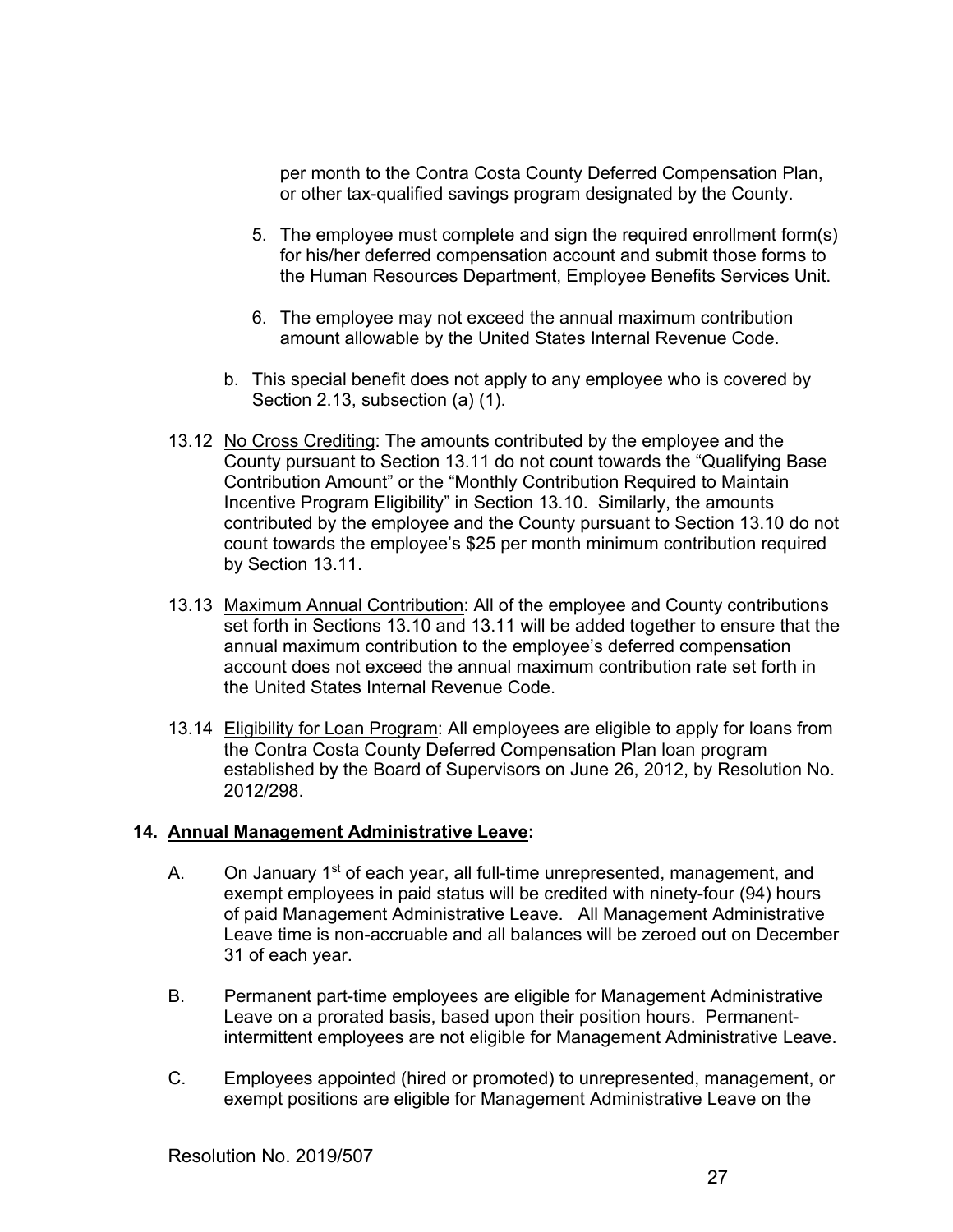first day of the month following their appointment date and will receive Management Administrative Leave on a prorated basis for that first year.

- D. Unrepresented, management, and exempt employees on the Overtime Exempt Exclusion List are authorized to receive overtime pay; therefore, their Management Administrative Leave will be reduced by 25% each time the employee is on the List. The 25% reduction will be deducted from the employee's current leave balance, but if there is no balance, it will be deducted from future awarded Annual Management Administrative Leave. This section does not apply to the unrepresented, management, and exempt attorneys of the Offices of the District Attorney, County Counsel, and Public Defender. (See Section 31.)
- E. Employees eligible for FLSA overtime are not eligible for Management Administrative Leave. Such Employees who have existing Management Administrative Leave balances as of May 1, 2017 may use the leave through December 31, 2017.
- **15. Management Life Insurance:** Employees are covered at County expense by term life insurance in the amount of fifty seven thousand dollars (\$57,000) in addition to the insurance provided in Section 2.24.

# **16. Vacation Buy Back:**

- 16.10 Employees Hired Before April 1, 2011:
	- a. Employees hired before April 1, 2011, in classifications other than those listed in Section 16.11(b) below, may elect payment of up to one-third (1/3) of their annual vacation accrual, subject to the following conditions: (1) the choice can be made only once every thirteen (13) months and there must be at least 12 full months between each election; (2) payment is based on an hourly rate determined by dividing the employee's monthly salary by 173.33; and (3) the maximum number of vacation hours that may be paid in any one sale is one-third (1/3) of the annual accrual.
	- b. Lump Sum Payments: Where a lump-sum payment is made to employees as a retroactive general salary adjustment for a portion of a calendar year that is subsequent to the exercise by an employee of the vacation buyback provision herein, that employee's vacation buy-back will be adjusted to reflect the percentage difference in base pay rates upon which the lump-sum payment was computed, provided that the period covered by the lump-sum payment includes the effective date of the vacation buyback.
- 16.11 Employees Hired, Promoted or Rehired On and After April 1, 2011 and In Specified Classifications: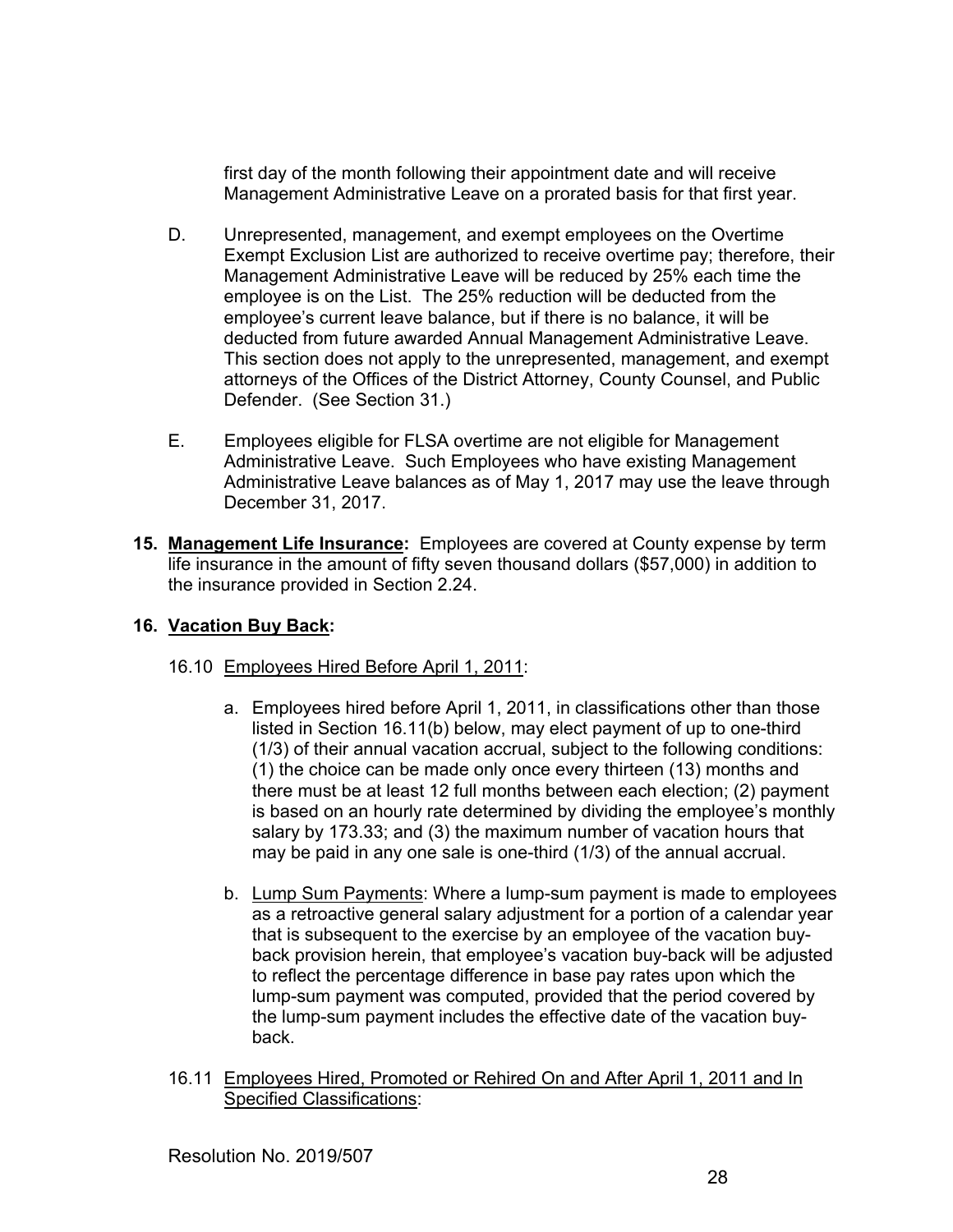- a. Employees hired, promoted or rehired on and after April 1, 2011, into any classification covered by this resolution are not eligible for the vacation buy-back benefit. However, any employee who was eligible for the vacation buy-back benefit before promoting into a classification (other than those specified in subsection b. below) covered by this resolution will retain that benefit after promoting into a classification covered by this resolution.
- b. Specified Classifications: Employees in the following classifications may not elect payment of their vacation accruals under any circumstances:

CCRMC Chief Executive Officer- Exempt (VCB2) Chief Medical Officer - Exempt (VPS4) Chief Nursing Officer - Exempt (VWD2) County Librarian (3AAA) Medical Director (VCA2)

**17. Professional Development Reimbursement:** Employees (excluding Department Heads, their Chief Assistant(s), Engineering Managers, and all Attorney classes) are eligible for reimbursement of up to six hundred twenty-five dollars (\$625) for each two (2) year period beginning on January 1, 1999, for memberships in professional organizations, subscriptions to professional publications, attendance fees at jobrelated professional development activities and purchase of job-related computer hardware and software (excludes automation connectivity, support, or subscription fees) from a standardized County-approved list or with Department Head approval, provided each employee complies with the provisions of the Computer Use and Security Policy adopted by the Board of Supervisors and the applicable manuals. In order to receive reimbursement, the employee must have been in an eligible classification when the expense was incurred.

Each professional development reimbursement request must be approved by the Department Head and submitted through the regular demand process. Demands must be accompanied by proof of payment (copy of invoice or receipt). Certification regarding compliance with the County's computer use and security policy may be required. Questions regarding the appropriateness of a request will be answered by the Office of the County Administrator.

- **18. Sick Leave Incentive Plan:** Employees may be eligible for a payoff of a part of unused sick leave accruals at separation. This program is an incentive for employees to safeguard sick leave accruals as protection against wage loss due to time lost for injury or illness. Payoff must be approved by the Director of Human Resources, and is subject to the following conditions:
	- A. The employee must have resigned in good standing.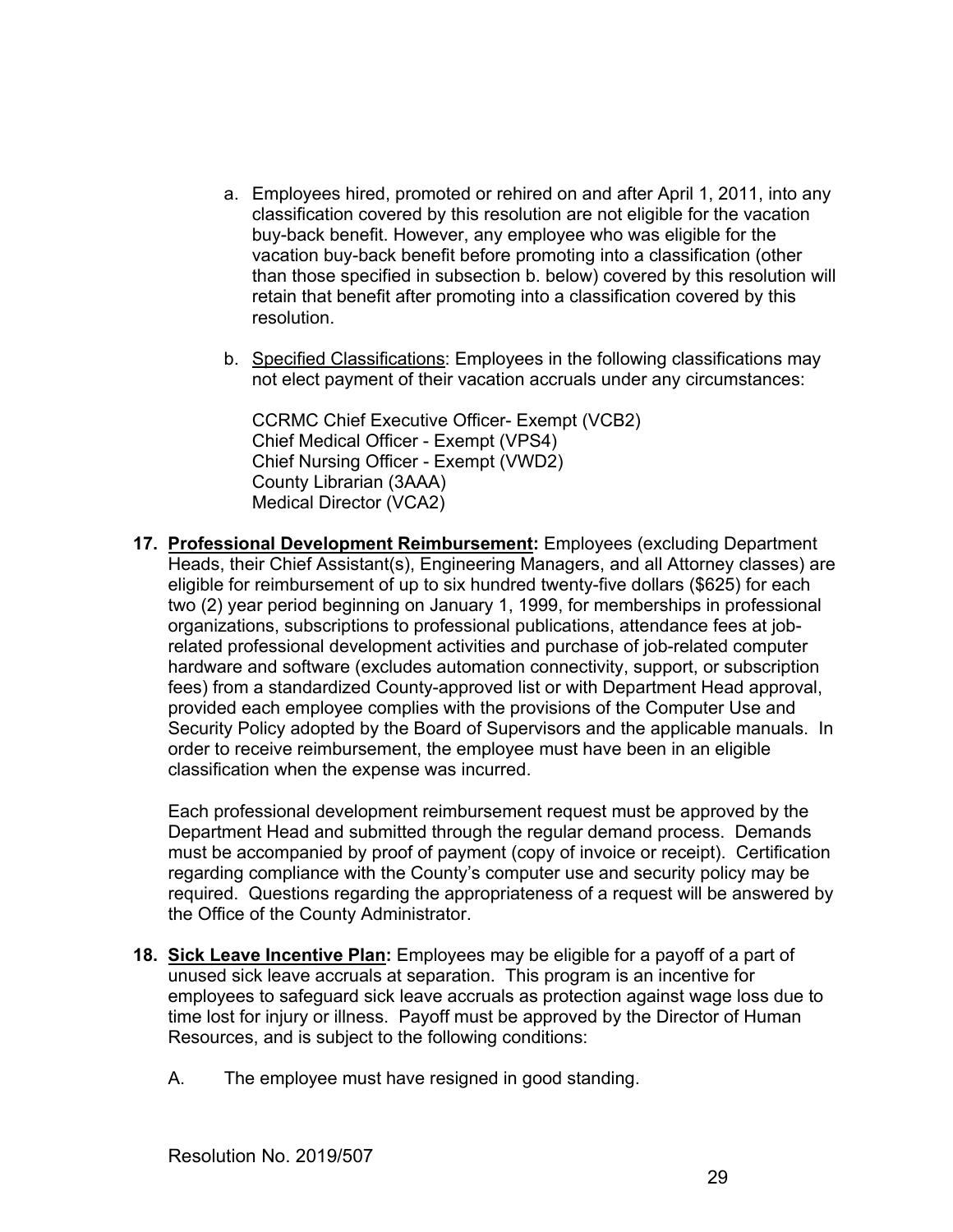- B. Payout is not available if the employee is eligible to retire.
- C. The balance of sick leave at resignation must be at least seventy percent (70%) of accruals earned in the preceding continuous period of employment excluding any sick leave use covered by the Family and Medical Leave Act, the California Family Rights Act, or the California Pregnancy Disability Act.
- D. Payout is by the following schedule:

| Years of Payment<br><b>Continuous Service</b> | Payment of Unused<br><b>Sick Leave Payable</b> |  |
|-----------------------------------------------|------------------------------------------------|--|
| $3 - 5$ years                                 | 30%                                            |  |
| $5 - 7$ years                                 | 40%                                            |  |
| 7 plus years                                  | 50%                                            |  |

- E. No payoff will be made pursuant to this section unless the Contra Costa County Employees' Retirement Association has certified that an employee requesting a sick leave payoff has terminated membership in, and has withdrawn his or her contributions from, the Retirement Association.
- F. It is the intent of the Board of Supervisors that payments made pursuant to this section are in lieu of County retirement benefits resulting from employment by this County or by Districts governed by this Board.
- **19. Computer Vision Care (CVC) Users Eye Examination:** Employees are eligible to receive an annual eye examination on County time and at County expense provided that the employee regularly uses a video display terminal at least an average of two (2) hours per day as certified by their department.

Employees certified for examination under this program must make their request through the Benefits Service Unit of the County Human Resources Department. Should prescription CVC eyeglasses be prescribed for the employee following the examination, the County agrees to provide, at no cost, basic CVC eye wear consisting of a fifty dollar (\$50) frame and single, bifocal or trifocal lenses. Employees may, through individual arrangement between the employee and the employees' doctor and solely at the employee's expense, include blended lenses and other care, services or materials not covered by the Plan.

**20. Long-Term Disability Insurance:** The County will continue in force the Long-Term Disability Insurance program with a replacement limit of eighty-five (85%) of total monthly base earnings reduced by any deductible benefits.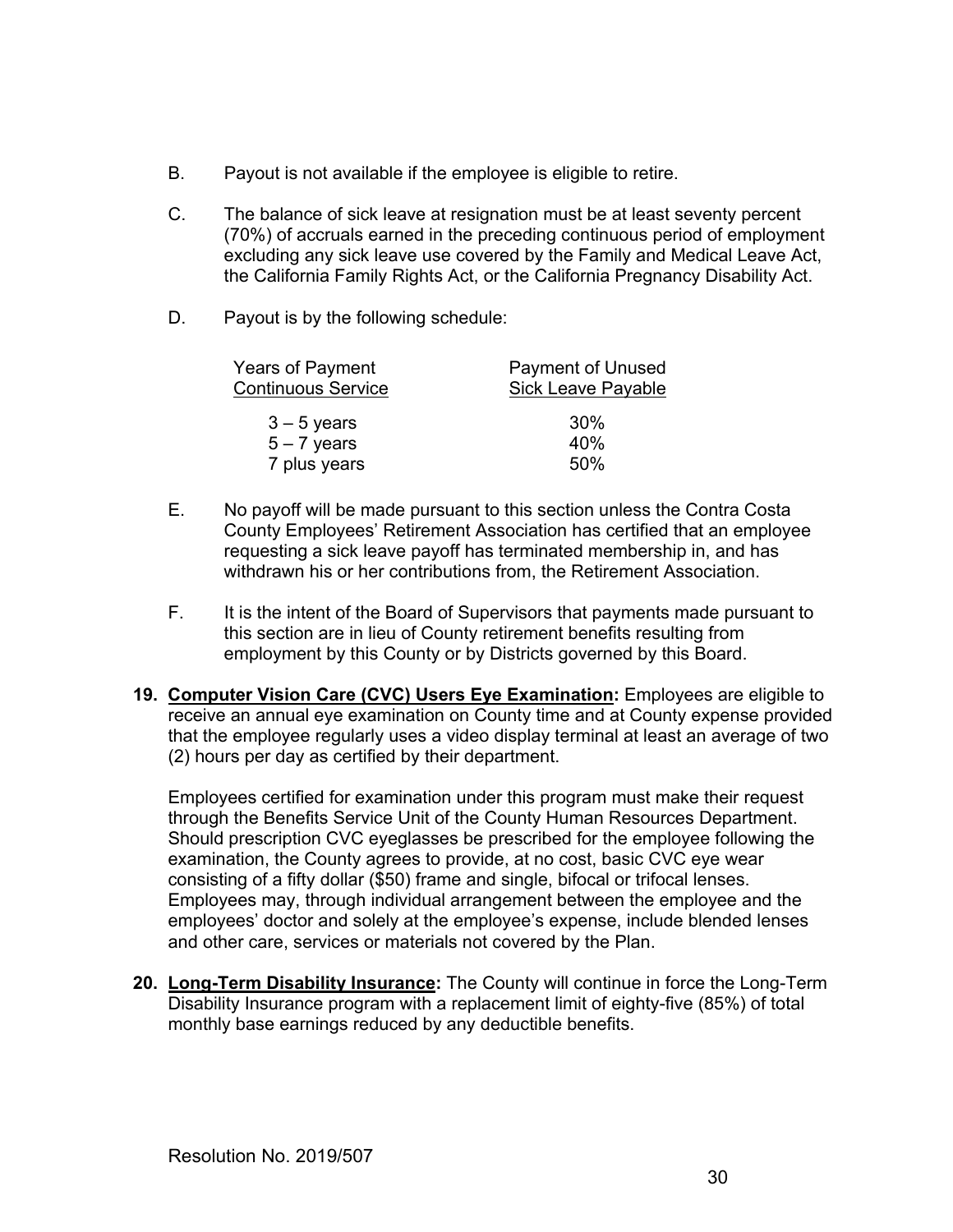## **III. BENEFITS FOR ELECTED AND APPOINTED DEPARTMENT HEADS**

 Department Heads will receive the benefits set forth in Part I and Part II and the following additional benefits:

## **21. Executive Automobile Allowance:**

## 21.10 Elected Department Heads:

The below-listed elected Department Heads are eligible to receive a \$600 per month automobile allowance plus mileage for miles driven outside Contra Costa County at the rate per mile allowed by the Internal Revenue Service (IRS) as a deductible expense.

Receipt of this automobile allowance means that the elected Department Head must use a private automobile for County business.

Assessor (DAA1) Auditor–Controller (SAA1) Clerk–Recorder (ALA1) District Attorney (2KA1) Treasurer–Tax Collector (S5A1)

The Sheriff-Coroner (6XA1) is eligible to receive a \$500 per month automobile allowance plus mileage for miles driven inside and outside of Contra Costa County at the rate per mile allowed by the Internal Revenue Service (IRS) as a deductible expense. Receipt of this automobile allowance means that the Sheriff-Coroner must use a private automobile for County business.

## 21.11 Appointed Department Heads Appointed Prior to February 1, 2012:

The below-listed Department Heads who were appointed to their positions prior to February 1, 2012 are eligible to receive a \$600 per month automobile allowance plus mileage for miles driven outside Contra Costa County at the rate per mile allowed by the Internal Revenue Service (IRS) as a deductible expense. Receipt of this automobile allowance means that the appointed Department Head must use a private automobile for County business.

County Administrator (ADA2) Chief Assistant County Administrator (ADB1) County Counsel (2EA1) County Probation Officer (7AA1) Director of Animal Services (BJA1) Director of Child Support Services (SMA1) Director of Conservation and Development (4AA1)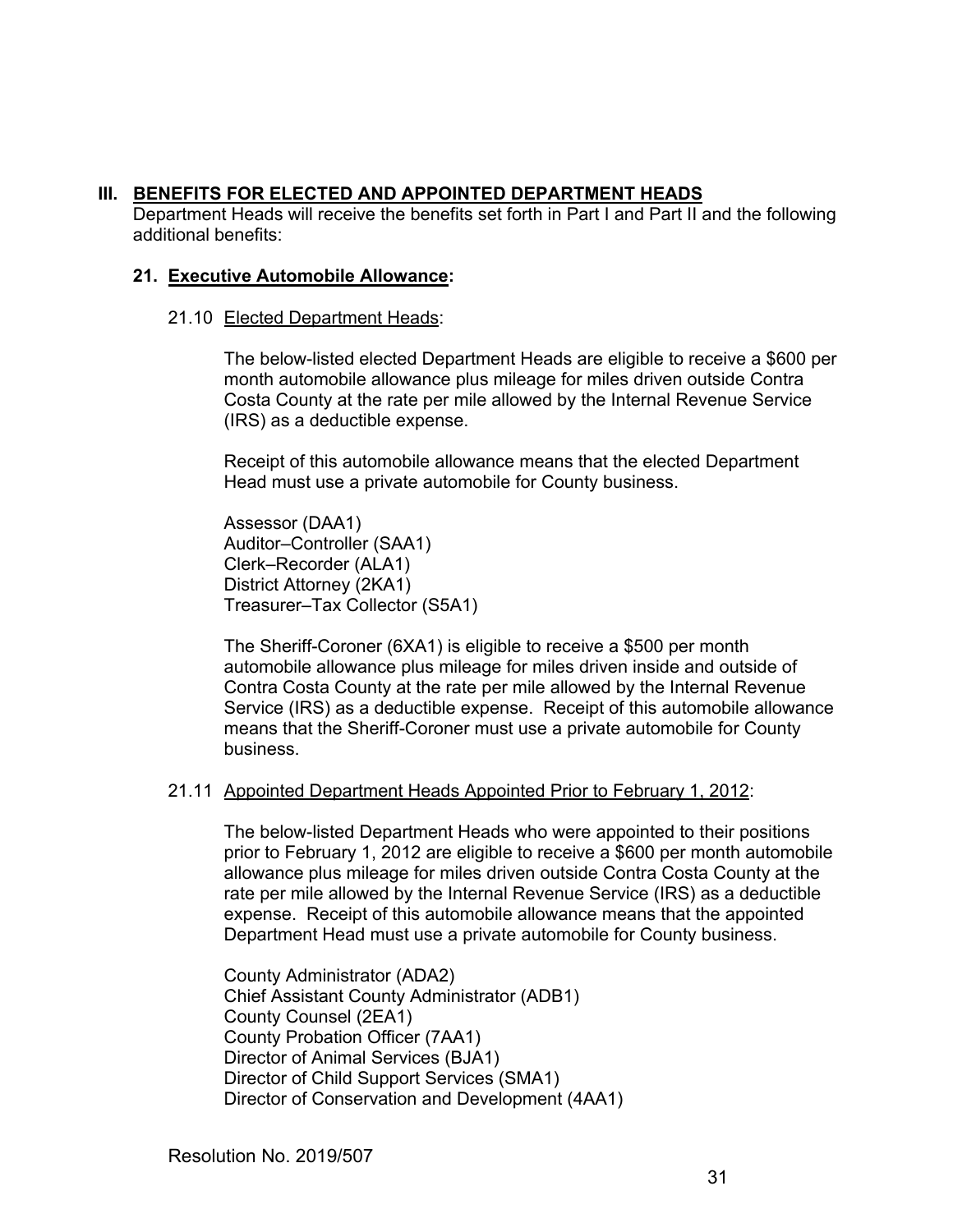Director of Health Services (VCA1) Director of Information Technology (LTA1) Public Defender (25A1) Public Works Director (NAA1)

#### 21.12 Appointed Department Heads Appointed On and After February 1, 2012:

Every appointed Department Head is ineligible to receive an automobile allowance.

21.13 Temporary Loss of Vehicle:

If use of a County vehicle is temporarily required as the result of an emergency, such as an accident or mechanical failure to the recipient's personal automobile, a County vehicle may be used if approved by the County Administrator or his/her designee. The user's department will be charged for the costs of the temporary use of the County vehicle. Further, the user of the County vehicle will not receive his/her automobile allowance while using the County vehicle.

- **22. Executive Life Insurance:** In lieu of the insurance provided under Section 15, Department Heads are covered at County expense by term life insurance in the amount of sixty thousand dollars (\$60,000) additional to the insurance provided under Section 2.24.
- **23. Executive Professional Development Reimbursement:** Department Heads and those chief assistants listed in Exhibit D (excluding Attorney classes) are eligible for reimbursement of up to nine hundred twenty-five dollars (\$925) for each two (2) year period beginning January 1, 1999 for memberships in professional organizations, subscriptions to professional organizations, subscriptions to professional publications, attendance fees at job-related professional development activities, and purchase of job-related computer hardware and software, such as blackberries, iPhones, and treos (excluding automation connectivity, support, or subscription fees) from a standardized County-approved list or with Department Head approval, provided each employee complies with the provisions of the Computer Use and Security Policy adopted by the Board of Supervisors and the applicable manuals. In order to receive reimbursement, the employee must have been in an eligible classification when the expense was incurred.

Each executive professional development reimbursement request must be approved by the Department Head and submitted through the regular demand process. Demands must be accompanied by proof of payment (copy of invoice or receipt). Certification regarding compliance with the County's computer use and security policy may be required. Questions regarding the appropriateness of a request will be determined by the Office of the County Administrator.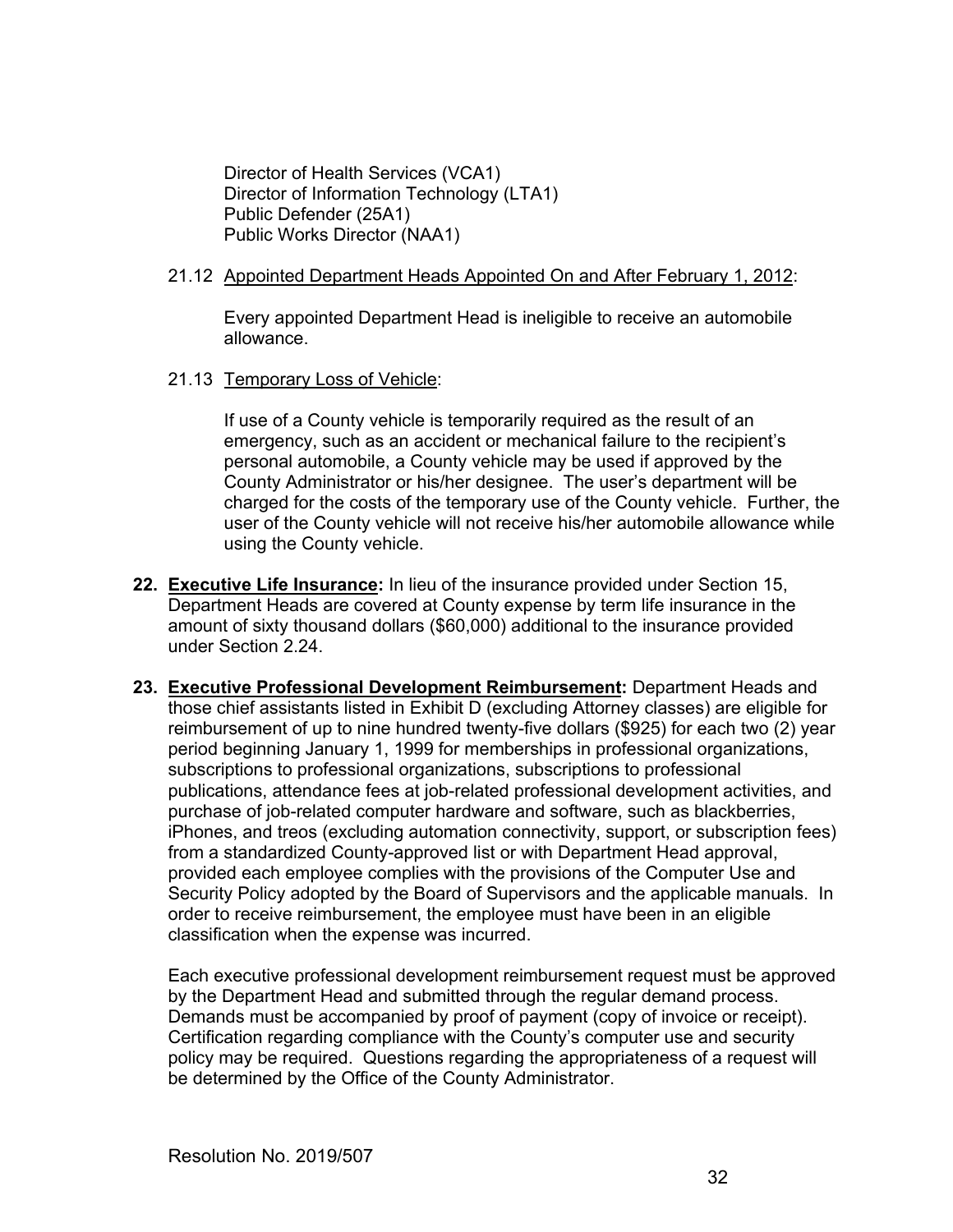- **24. Appointed Department Heads:** The Appointed Department Heads are the Agricultural Commissioner/Director of Weights and Measures, Chief Assistant County Administrator, County Counsel, County Finance Director, County Librarian, County Probation Officer, County Veteran's Services Officer, Director of Employment and Human Services, Director of Animal Services, Director of Child Support Services, Director of Conservation and Development, Director of Health Services, Director of Human Resources, Director of Information Technology, Director of Risk Management, Public Defender, and the Public Works Director. (The Fire Chief of the Contra Costa County Fire Protection District is also an appointed Department Head, but the benefits for the Fire Chief are set forth in a separate Fire Management Resolution.)
- **25. Elected Department Heads:** The Elected Department Heads are the Assessor, Auditor–Controller, Clerk–Recorder, District Attorney, Sheriff–Coroner, and Treasurer–Tax Collector.
- **26. Elected Department Head Benefits and Board of Supervisors Member Benefits:** Elected Department Heads will receive only the following benefits under Parts I, II, and III, together with such benefits as may be authorized under Part IV, as specified:
	- 26.10 Elected Department Heads:
		- a. All Elected Department Heads will receive the benefits set forth in Part I, Sections 5, 6, 7, 8, 10, and 11.12.
		- b. Elected Department Heads will receive the benefits set forth in Part I, Section 2, in accordance with the following:
			- 1. Elected Department Heads other than the Sheriff receive health care coverage from County health plans pursuant to Section 2 A.
				- i. Those Elected Department Heads who were County employees when elected to County office with a County employee hire date that is earlier than January 1, 2009, will receive the benefits set forth in Part I, Section 2 A except the provisions set forth in Section 2.13 (a) (3) do not apply.
				- ii. Those Elected Department Heads who were County employees when elected to County office with a County employee hire date that is on or after January 1, 2009, will receive all of the benefits set forth in Part I, Section 2 A.
				- iii. Those Elected Department Heads who were not County employees when elected to County office will receive all of the benefits set forth in Part I, Section 2 A.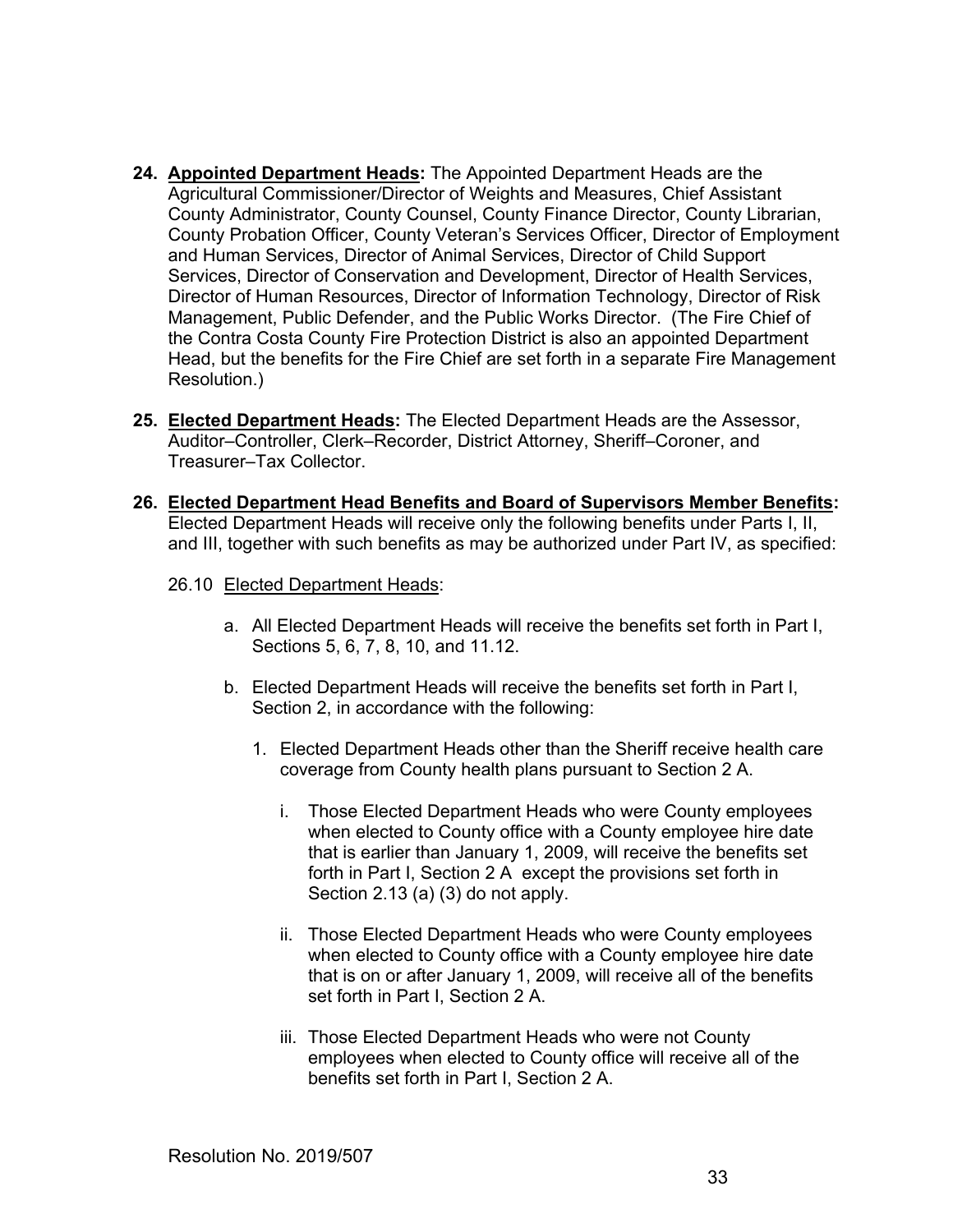- 2. The Sheriff receives health care coverage from CalPERS pursuant to Section 2 B.
- 3. All Elected Department Heads receive the benefits set forth in Section 2 C, excluding section 2.26.
- c. All Elected Department Heads will receive the benefits set forth in Part II, Sections 13, 19 and 20.
- d. Elected Department Heads will not receive the benefits set forth in Part II, Section 12. Elected Department Heads who are in their elected office and receiving longevity pay as of October 1, 2010 are eligible for the following benefit:
	- 1. A five percent (5%) longevity differential upon the completion of ten years of service effective on the first day of the month following the month in which the official qualifies for the ten (10) year service award.
	- 2. An additional two and one half (2.5%) longevity differential upon the completion of fifteen (15) years of service effective on the first day of the month following the month in which the official qualifies for the fifteen (15) year service award.
- e. As compensation for not accruing paid vacation credit, in addition to the benefits of Part II, Section 13, twelve thousand dollars (\$12,000) as a deferred compensation contribution will be added to the elected department head's deferred compensation account effective July 1 of each year (commencing July 1, 2007). If after July 1, but prior to June 30 of the next succeeding year, for any reason, the elected department head's occupancy of office terminates and/or expires, the elected department head is entitled to an additional deferred compensation account contribution prorated from July 1 to include the time period the elected department head served prior to the next June 30. Further, if, for any reason, all or part of such deferred compensation cannot be paid into a deferred compensation account the elected department head is entitled to an equivalent lump-sum payment. None of the County's twelve thousand dollar (\$12,000) contribution may be used to establish eligibility and qualification to receive the additional eighty-five dollars (\$85) monthly Deferred Compensation Incentive contribution otherwise provided by the County.
- f. All Elected Department Heads will receive the benefits set forth in Part III, Sections 21, 22 and 23.
- g. A County employee who becomes a County elected official may receive payment for unused vacation accruals only at the rate of pay that the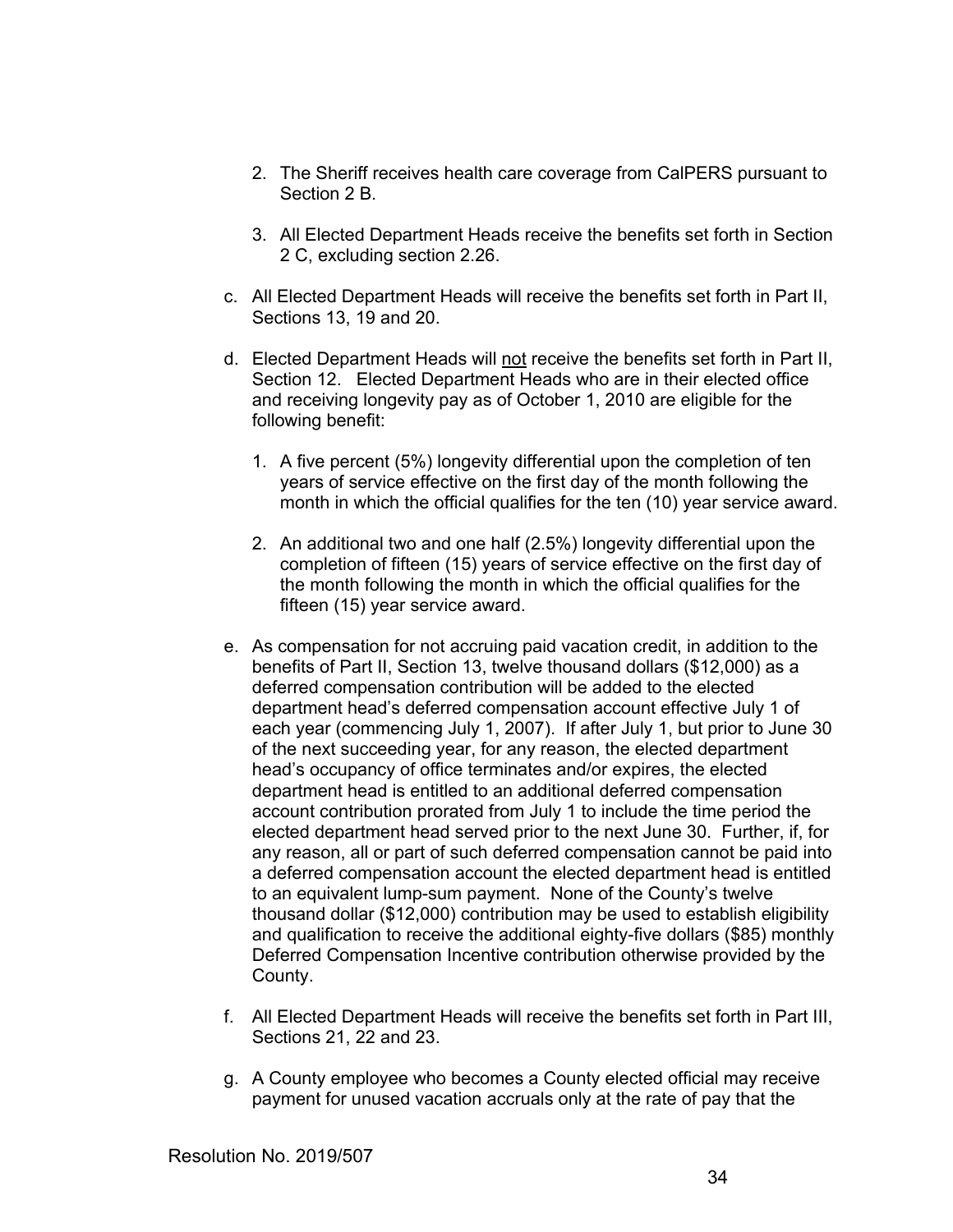elected official last earned as a County employee. The elected official may not be paid for unused vacation accruals at the rate of pay earned as an elected official.

- h. Only the Board of Supervisors is authorized to prescribe the compensation of County elected officials pursuant to Government Code section 25300.
- 26.11Board of Supervisors: Board of Supervisors members will receive only the following benefits under Parts I, II, and III.
	- a. Part I: The benefits set forth in Sections 5, 6, 7, 10, and 11.12.
	- b. Part 1, Section 2: in accordance with the following, health care coverage from County health plans pursuant to Section 2 A.
		- 1. Those Supervisors who were County employees when elected to County office with a County employee hire date that is earlier than January 1, 2009, will receive the benefits set forth in Part I, Section 2 A except the provisions set forth in Section 2.13 (a) (3) do not apply.
		- 2. Those Supervisors who were County employees when elected to County office with a County employee hire date that is on or after January 1, 2009, will receive all of the benefits set forth in Part I, Section 2 A.
		- 3. Those Supervisors who were not County employees when elected to County office will receive all of the benefits set forth in Part I, Section 2 A.
	- c. Part I, Section 2 C, excluding Section 2.26.
	- d. Part II: The benefits set forth in Sections 13, 19, and 20.
	- e. Part III: The benefits set forth in Sections 22 and 23.
	- f. The provisions of Section 26.10(g) above apply to Board of Supervisors Members.

## **IV. SPECIAL BENEFITS FOR EMPLOYEES BY DEPARTMENT OR CLASS**

**27. Accounting Certificate Differential:** Incumbents of Management professional accounting, auditing or fiscal officer positions who possess one of the following certifications in good standing will receive a differential of five percent (5%) of base monthly salary: (1) A valid Certified Public Accountant (CPA) license issued by the State of California, Department of Consumer Affairs, Board of Accountancy; (2) a

Resolution No. 2019/507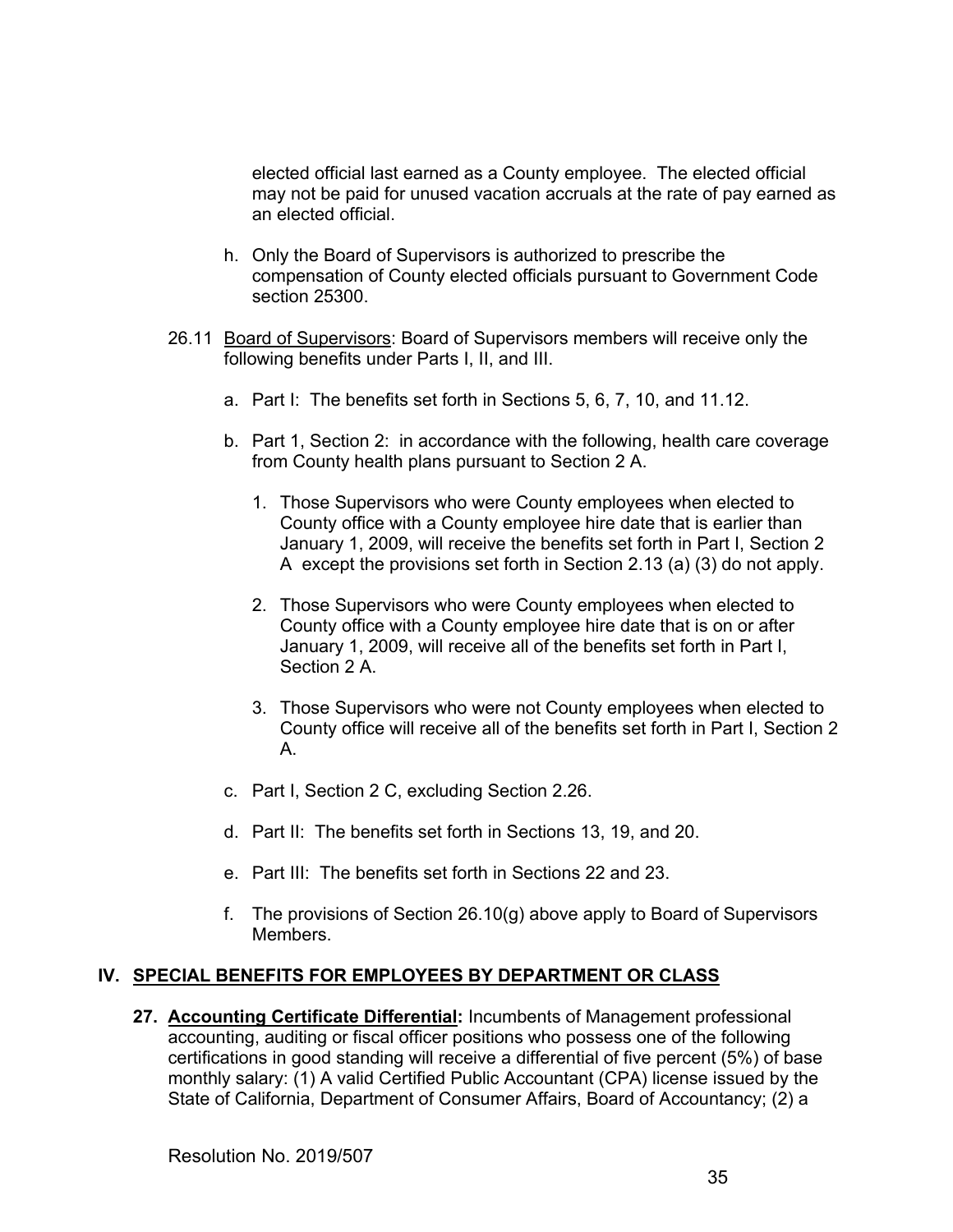Certified Internal Auditor (CIA) certification issued by the Institute of Internal Auditors; (3) a Certified Management Accountant (CMA) certification issued by the Institute of Management Accountants; or (4) a Certified Government Financial Manager (CGFM) certification issued by the Association of Government **Accountants** 

## **28. (Reserved)**

**29. Animal Services Uniform Allowance:** The uniform allowance for employees in the management class of Animal Services Captain-Exempt (BJD2) is eight hundred dollars (\$800), payable one-twelfth (1/12) of the yearly total in monthly pay warrants. Any increase in the Uniform Allowance, which may be granted to Animal Services Officers while this Resolution is in effect, is granted to this Animal Services Management class.

## **30. Attorney State Bar Dues and Professional Development Reimbursement:**

- 30.10 State Bar Dues Reimbursement: The County will reimburse employees in the classes set forth below for California State Bar Membership dues (but not penalty fees) and, if annually approved in advance by the Department Head, fees for criminal and/or civil specialization.
- 30.10.1 Payment For Fingerprinting: New California Rule of Court 9.9.5, requires active licensed attorneys in California to be re-fingerprinted by April 30, 2019, without penalty. Employees who are active licensed attorneys may have their fingerprinting done via the Live Scan service in the Human Resources Department at no cost to the employee. If an employee chooses to obtain fingerprinting services from another provider, any costs of such services will be at the employee's sole expense.
- 30.11 Professional Development Reimbursement: The County will reimburse employees in the classes listed in Section 30.13 up to a maximum of seven hundred dollars (\$700) each fiscal year for the following types of expenses:
	- a. Purchase of job-related computer hardware and software.
	- b. Membership dues in legal professional associations.
	- c. Purchase of legal publications.
	- d. Training and travel costs for job-related educational courses.
	- e. Legal on-line computer services.

Any unused accrual may be carried forward to the next fiscal year up to a maximum of eight hundred dollars (\$800).

- 30.12 Law School Student Loan Reimbursement Program
	- a. Eligibility:

Resolution No. 2019/507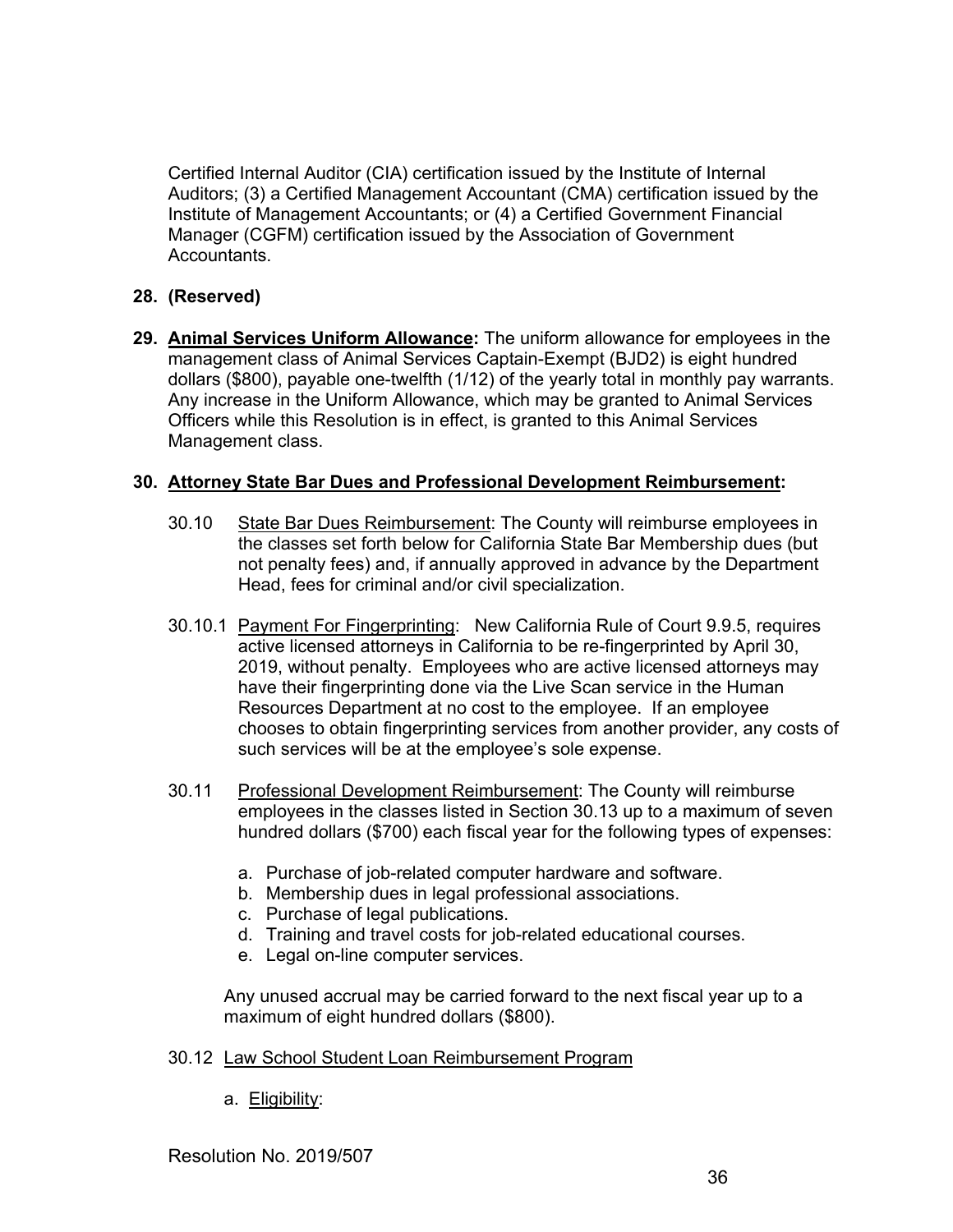- 1. Only Employees in the classes listed in Section 30.13, excluding County Counsel (2EA1), District Attorney (2KA1), and Public Defender (25A1), are eligible.
- 2. Temporary employees are not eligible for payments. Time served as a temporary employee does not count towards eligibility for payments.
- b. Qualifying amount and terms: The employee must satisfy all of the following criteria to be eligible for any payments through this Law School Student Loan Reimbursement Program.
	- 1. First Payment: The employee must have been hired into one of the listed classes and have worked in one or more of those classes for at least three (3) consecutive years from date of hire to be eligible for the first payment. After completion of the third consecutive year of employment in one or more of those classes, the employee may receive \$2,000 for purposes of reimbursement for law school student loan payments.
	- 2. Second Payment: For an employee who entered County service in one of the listed classes, the employee must work in one or more of those classes during the fourth year of employment from date of hire to be eligible for the second payment. After completion of four (4) years of employment with the County in one or more of those classes, the employee may receive an additional \$3,000 for purposes of reimbursement for law school loan payments.
	- 3. Third Payment: For an employee who entered County service in one of the listed classes, the employee must work in one or more of those classes during the fifth year of employment from date of hire to be eligible for the third payment. After completion of five (5) years of employment with the County in one or more of those classes, the employee may receive an additional \$4,000 for purposes of reimbursement for law school loan payments.
	- 4. Fourth Payment: For an employee who entered County service in one of the listed classes, the employee must work in one or more of those classes during the sixth year of employment from date of hire to be eligible for the fourth payment. After completion of six (6) years of employment with the County in one or more of those classes, the employee may receive an additional \$6,000 for purposes of reimbursement for law school loan payments.
	- 5.For each requested payment: The employee must submit a request for reimbursement on the County's law school loan reimbursement form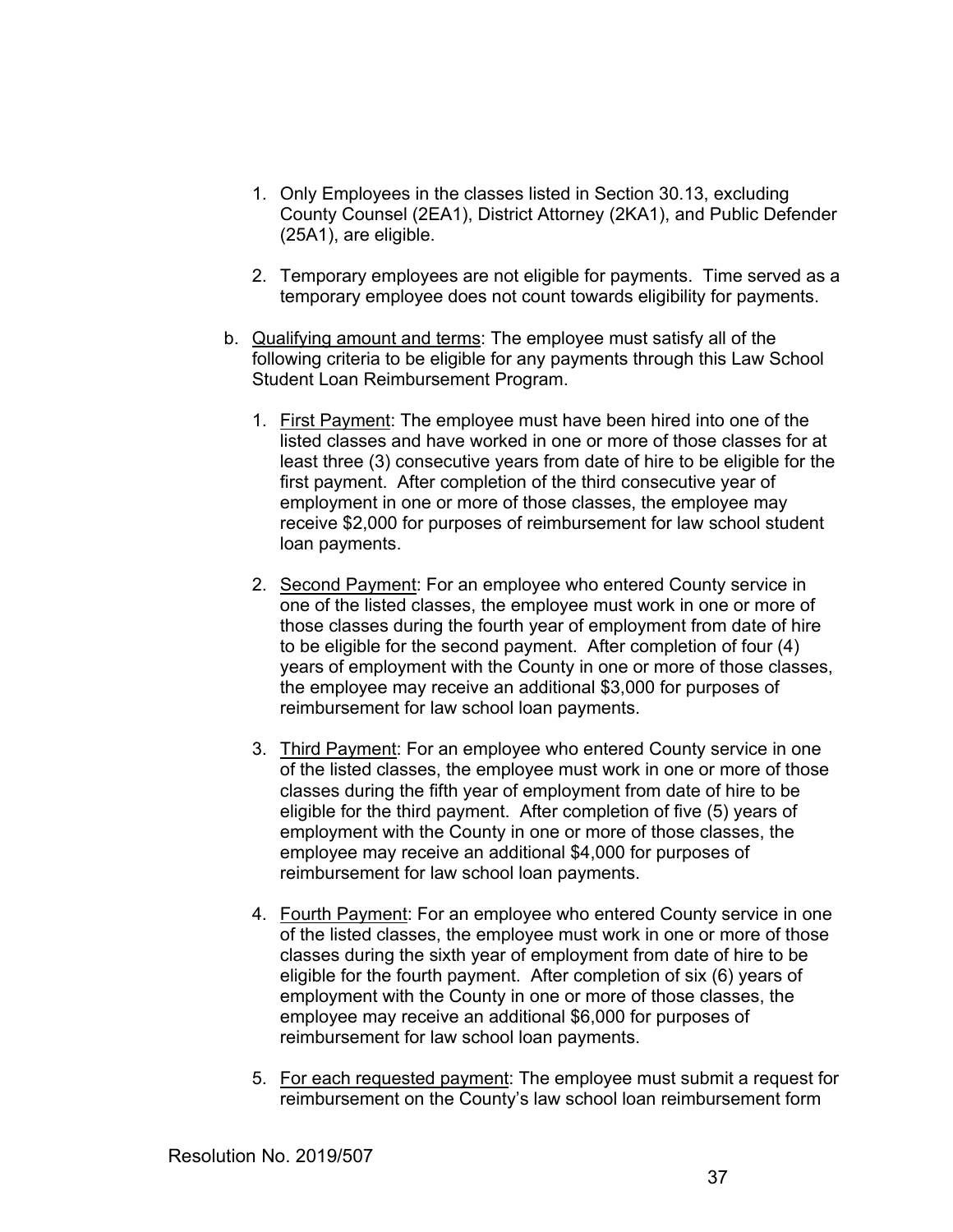and attach documentation that establishes to the satisfaction of the department the existence of an outstanding law school student loan to the employee from an educational entity, government entity, or commercial lending institution. Employees may not request more than one payment per year, and there must be at least twelve (12) full months between each request for payment.

- 6. This program is not available to employees who paid off their law school student loans prior to July 1, 2015, to those employees who did not incur law school student loans from an educational entity, government entity, or commercial lending institution, or to participating employees once they have paid off their law school student loans.
- 7.The law school student loan reimbursement payments will not exceed \$2,000 for the first payment, \$3,000 for the second payment, \$4,000 for the third payment, and \$6,000 for the fourth payment. No employee may receive more than a total maximum lifetime reimbursement of \$15,000.
- 8. The law school student loan reimbursement payments are subject to applicable state and federal withholding, if any.
- 9. The terms and conditions of this law school student loan reimbursement program are subject to procedures approved by the County Auditor-Controller's Office.

## 30.13 Eligible Classes:

This section applies only to the following classifications:

 Assistant County Counsel-Exempt (2ED1) Assistant District Attorney-Exempt (2KD3) Assistant Public Defender-Exempt (25D2) Chief Asst. County Counsel-Exempt (2ED2) Chief Asst. Deputy District Atty-Exempt (2KD2) Chief Assistant Public Defender-Exempt (25D1) Chief Trial Deputy Public Defender (25DB) Civil Litigation Attorney-Advanced (2ETG) Civil Litigation Attorney-Standard (2ETF) Civil Litigation Attorney-Basic (2ETE) County Counsel (2EA1) Deputy County Counsel-Advanced (2ETK) Deputy County Counsel-Standard (2ETJ)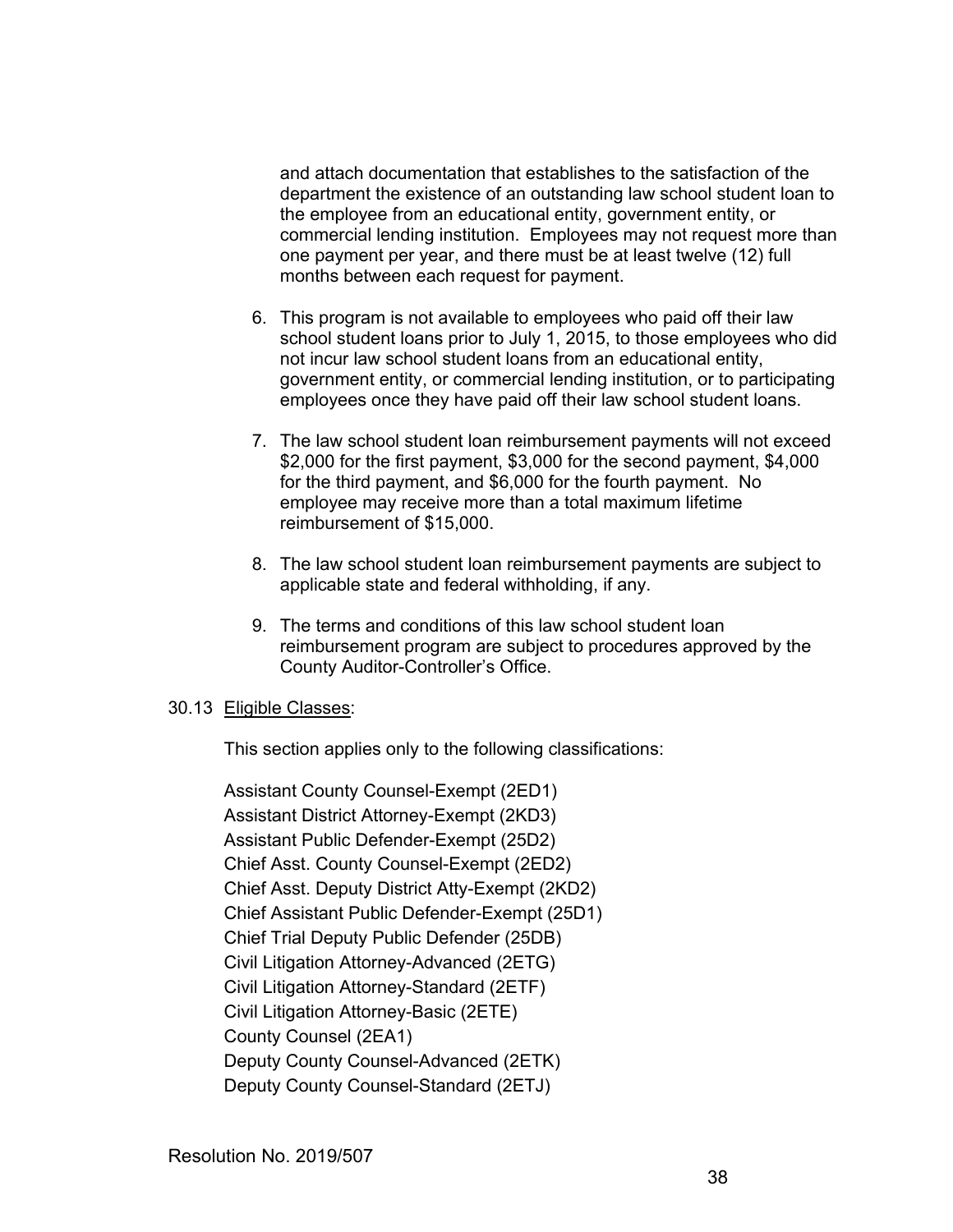Deputy County Counsel-Basic (2ETH) Deputy County Counsel-Advanced-Exempt (2ET3) Deputy County Counsel-Standard-Exempt (2ET2) Deputy County Counsel-Basic-Exempt (2ET1) District Attorney (2KA1) Public Defender (25A1) Senior Deputy District Attorney-Exempt (2KD1) Senior Financial Counsel-Exempt (2ED3) Supervising Attorney-Child Support Services (29HA) Attorney Basic-Child Support Services (29VA) Attorney Advanced-Child Support Services (29TA) Attorney Entry-Child Support Services (29WA)

## **31. Attorney Management Administrative Leave and Additional Longevity Pay:**

## 31.10 Attorney Management Administrative Leave:

- a. On January 1<sup>st</sup> of each year, the employees in the classes set forth below who are in paid status, excluding fixed-term employees and contract attorneys, will be credited with ninety-four (94) hours of Management Administrative Leave. Management Administrative Leave must be used during the calendar year in which it is credited and any unused hours may not be carried forward.
- b. Attorneys appointed between January  $1<sup>st</sup>$  and June  $30<sup>th</sup>$ , inclusive, are eligible for ninety-four (94) hours of Management Administrative Leave on the first succeeding January 1<sup>st</sup> and annually thereafter. Attorneys appointed on or after July  $1<sup>st</sup>$  are eligible for seventy-one (71) hours of Management Administrative Leave on the first succeeding January 1<sup>st</sup> and are eligible for ninety-four (94) hours annually thereafter.
- c. Permanent part time attorneys are eligible for Management Administrative Leave on a prorated basis, based upon their position hours, beginning on January 1<sup>st</sup> following their appointment and in the same proportion on each January 1<sup>st</sup> thereafter. Permanent-intermittent attorneys are not entitled to Management Administrative Leave. Any attorney on a leave of absence will have his/her Management Administrative Leave hours prorated upon his/her return.
- d. Unrepresented, management, and exempt attorneys on the Overtime Exempt Exclusion List are authorized to receive overtime pay; therefore, their Management Administrative Leave will be reduced by 25% each time the attorney is on the List. The 25% reduction will be deducted from the employee's current leave balance, but if there is no balance, it will be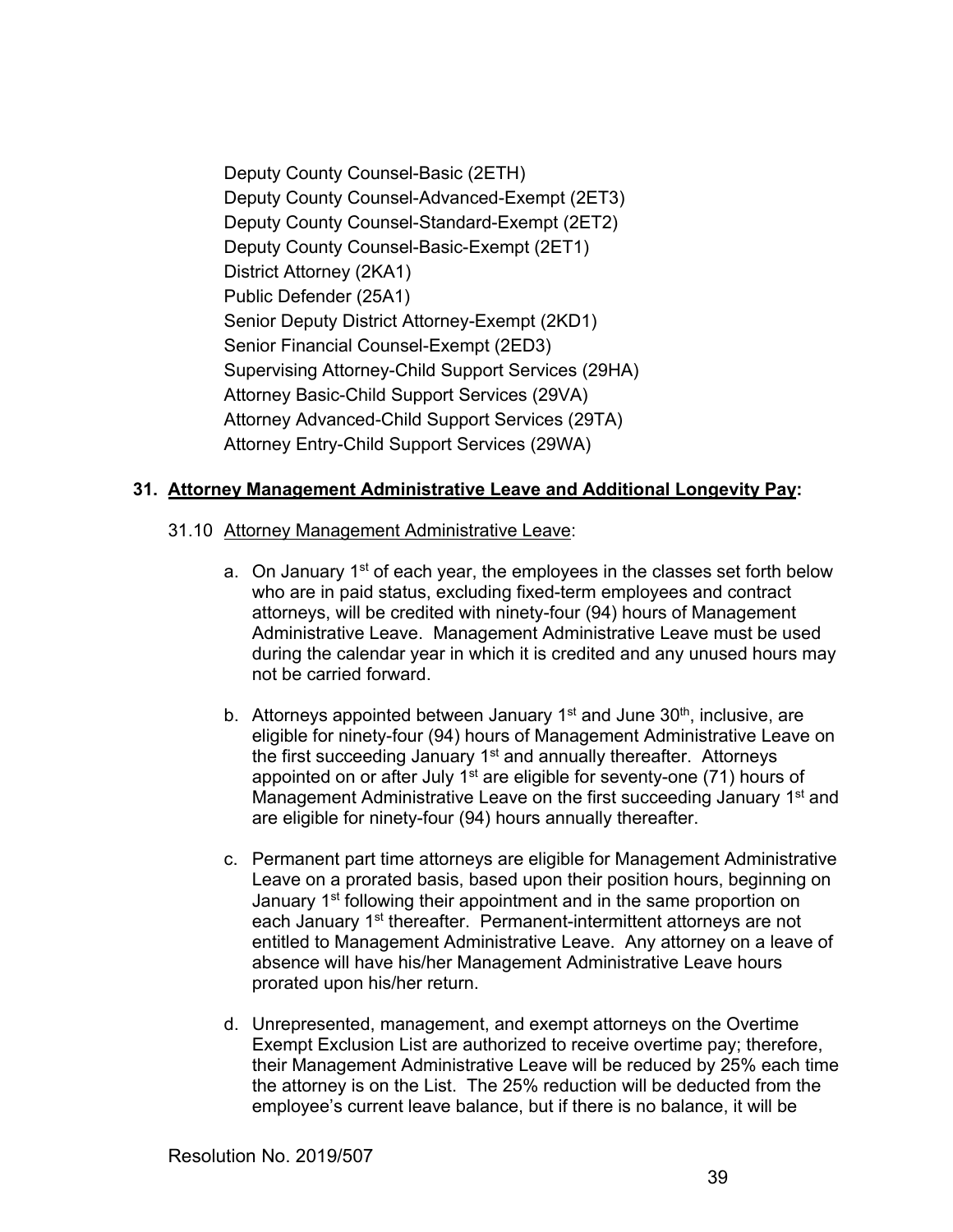deducted from future awarded Management Administrative Leave.

#### 31.11 Additional Longevity Pay at 20 Years of County Service:

In addition to the Longevity Pay provided in Section 12 of this resolution, employees in the classes set forth below are eligible to receive an additional two percent (2%) longevity differential effective on the first day of the month following the month in which the employee qualifies for the twenty (20) year service award, beginning on November 1, 2012. For those employees who have twenty years of service on or before November 1, 2012, this longevity differential will be paid prospectively only from November 1, 2012.

## 31.12 Eligible Classes:

This section applies only to the following classifications:

 Assistant County Counsel-Exempt (2ED1) Assistant District Attorney-Exempt (2KD3) Assistant Public Defender-Exempt (25D2) Chief Asst. County Counsel-Exempt (2ED2) Chief Asst. Deputy District Atty-Exempt (2KD2) Chief Assistant Public Defender-Exempt (25D1) Chief Trial Deputy Public Defender (25DB) Civil Litigation Attorney-Advanced (2ETG) Civil Litigation Attorney-Standard (2ETF) Civil Litigation Attorney-Basic (2ETE) County Counsel (2EA1) Deputy County Counsel-Advanced (2ETK) Deputy County Counsel-Standard (2ETJ) Deputy County Counsel-Basic (2ETH) Deputy County Counsel-Advanced-Exempt (2ET3) Deputy County Counsel-Standard-Exempt (2ET2) Deputy County Counsel-Basic-Exempt (2ET1) Public Defender (25A1) Senior Deputy District Attorney-Exempt (2KD1) Senior Financial Counsel-Exempt (2ED3) Supervising Attorney-Child Support Services (29HA) Attorney Basic-Child Support Services (29VA) Attorney Advanced-Child Support Services (29TA) Attorney Entry-Child Support Services (29WA)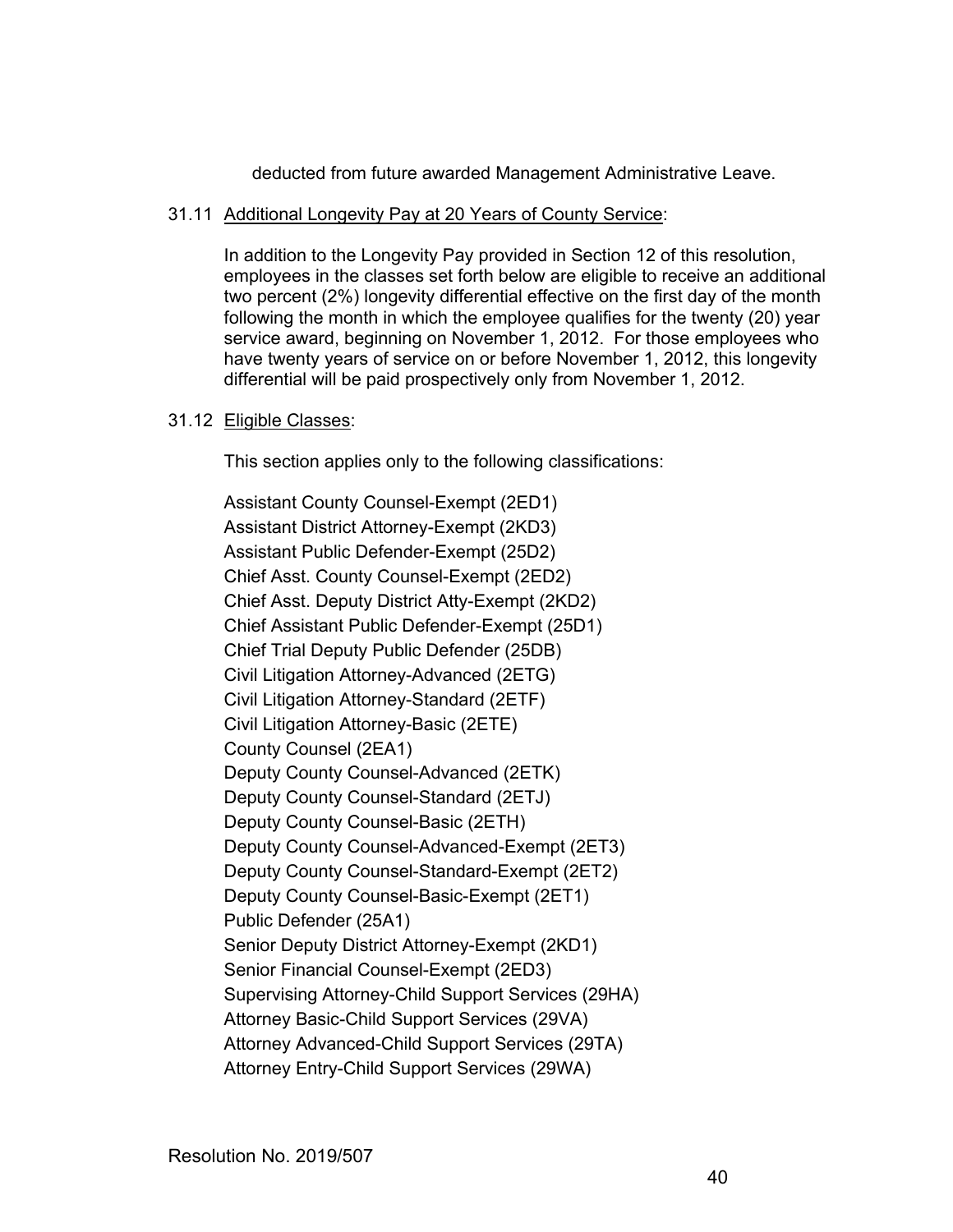- **32. Assessor Education Differential:** Employees in the management class of Assistant County Assessor-Exempt (DAB1) are entitled to a salary differential of two and one-half percent (2.5%) of base monthly salary for possession of a certification for educational achievement from at least one of the following:
	- A. American Institute of Real Estate Appraisers Residential Member designation.
	- B. State Board of Equalization Advanced Appraiser Certification.
	- C. International Association of Assessing Officers Residential Evaluation Specialist.
	- D. Society of Auditor-Appraiser Master Auditor-Appraiser designation.
	- E. Society of Real Estate Appraisers Senior Residential Appraiser designation.
	- F. Any other certification approved by the County Assessor and the Director of Human Resources.

## **33. Certified Elections/Registration Administrator Certification Differential:**

Employees in the classification of Clerk-Recorder (ALA1) are entitled to receive a monthly differential in the amount of five percent (5%) of base monthly salary for possession of a valid Certified Elections/Registration Administrator Certificate issued by The Election Center-Professional Education Program. Employees in the classifications of Deputy Clerk-Recorder-Exempt (ALB2), Assistant County Clerk-Recorder-Exempt (ALB3) and Assistant County Registrar-Exempt (ALB1) are eligible to receive a monthly differential in the amount of two and a half percent (2.5%) of base monthly salary for possession of a valid Certified Elections/Registration Administrator Certificate issued by The Election Center-Professional Education Program. Verification of eligibility is by the County Administrator or designee. Eligibility for receipt of the differential begins on the first day of the month following the month in which the County Administrator verifies eligibility.

## **34. District Attorney Inspectors Longevity Differential:**

## 34.10 County Service/P.O.S.T. Experience/Age.

 Incumbents of the classes of District Attorney Assistant Chief of Inspectors– Exempt (6KD2), District Attorney Chief of Inspectors–Exempt (6KD1), District Attorney Director of Forensic and Technical Services (6KDC), District Attorney Lieutenant of Inspectors (6KNB), and Lieutenant of Inspectors– Welfare Fraud (6KWG) are eligible for a differential of five percent (5%) of base monthly salary when all of the following conditions are satisfied: The employee has (1) four (4) years of experience as a peace officer with Contra Costa County; (2) fifteen (15) years of P.O.S.T. experience; and (3) has reached the age of thirty-five (35).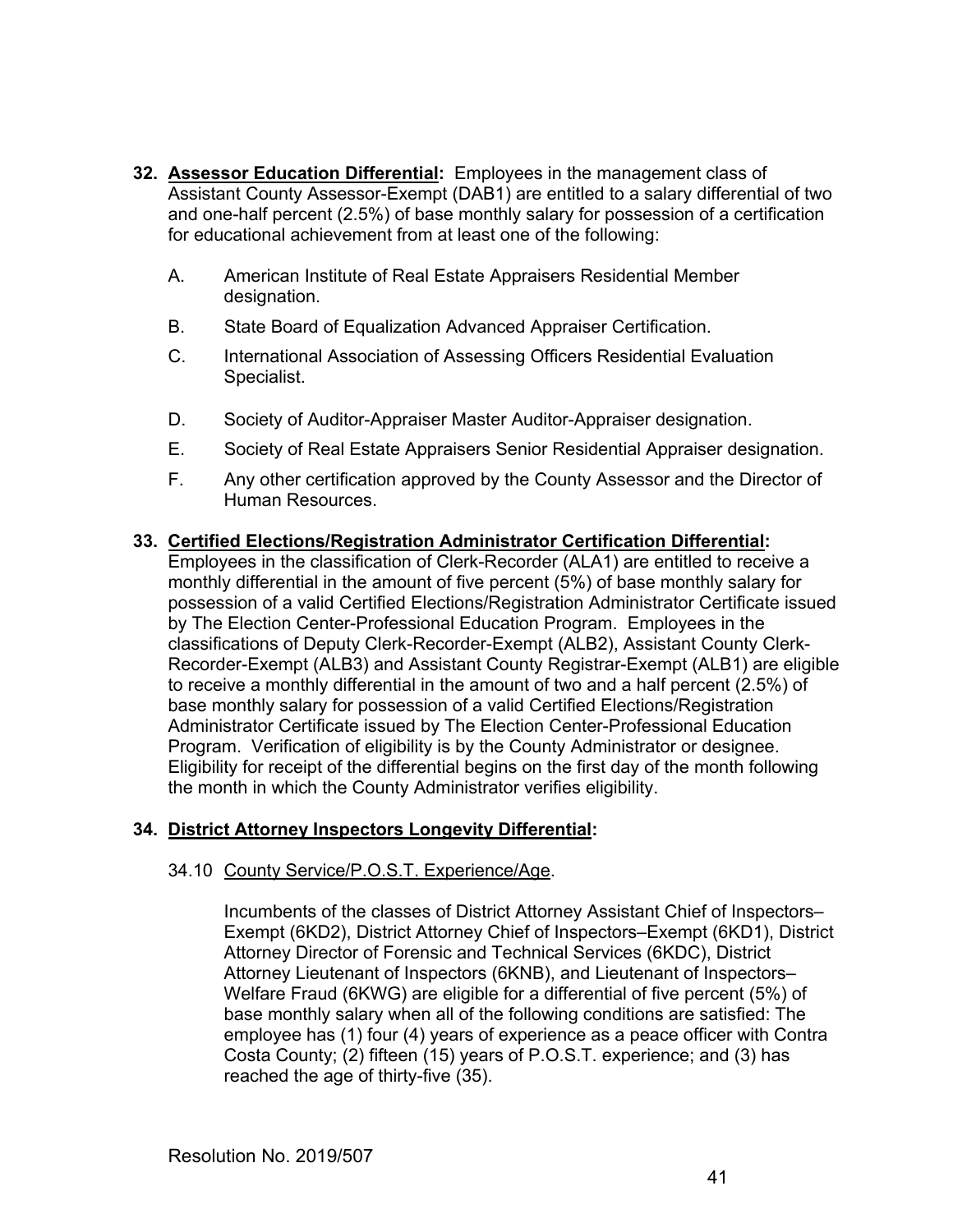## 34.11 Twenty Years of Service.

 In addition to the longevity pay provided in section 34.10, permanent, full time employees in the classes of District Attorney Assistant Chief of Inspectors– Exempt (6KD2), District Attorney Chief of Inspectors–Exempt (6KD1), District Attorney Director of Forensic and Technical Services (6KDC), District Attorney Lieutenant of Inspectors (6KNB), and Lieutenant of Inspectors– Welfare Fraud (6KWG) who have completed twenty (20) years of Contra Costa County Service are eligible to receive an additional two percent (2%) longevity differential effective on the first day of the month following the month in which the employee qualifies for the twenty (20) year service award, beginning September 1, 2019. For those employees who have twenty years of Contra Costa County service on or before September 1, 2019, this longevity differential will be paid prospectively only from September 1, 2019.

- **35. District Attorney Inspector P.O.S.T.:** Incumbents of the classes of District Attorney Lieutenant of Inspectors (6KNB), District Attorney Director of Forensic and Technical Services (6KDC), District Attorney Lieutenant of Inspectors–Welfare Fraud (6KWG) and District Attorney Chief of Inspectors–Exempt (6KD1) who possess the appropriate certificates beyond the minimum P.O.S.T. qualifications required in their class may qualify for one of the following career incentive allowances:
	- A. A career incentive allowance of two and one-half percent (2.5%) of base monthly salary will be paid to DA Lieutenant of Inspectors, DA Director of Forensic and Technical Services, and DA Lieutenant of Inspectors-Welfare Fraud for the possession of an Advanced P.O.S.T. certificate. This allowance will be paid to the DA Chief of Inspectors-Exempt for possession of a Management and/or Executive P.O.S.T. Certificate.
	- B. A career incentive allowance of five percent (5%) of base monthly salary will be paid to DA Lieutenant of Inspectors, DA Director of Forensic and Technical Services, and DA Lieutenant of Inspectors–Welfare Fraud for possession of an Advanced P.O.S.T. certificate and an approved Baccalaureate Degree. This allowance will be paid to the DA Chief of Inspectors for possession of a Management and/or Executive P.O.S.T. certificate and possession of an approved Baccalaureate Degree.
	- C. A career incentive allowance of seven and one-half percent (7.5%) of base monthly salary will be paid to DA Lieutenant of Inspectors, DA Director of Forensic and Technical Services, and DA Lieutenant of Inspectors–Welfare Fraud for the possession of an Advanced P.O.S.T. certificate and possession of an approved Master's Degree. This allowance will be paid to the DA Chief of Inspectors–Exempt for possession of an approved Management and/or Executive P.O.S.T. certificate and possession of an approved Master's Degree. No continuing education is required in order to be entitled to any of the foregoing allowances.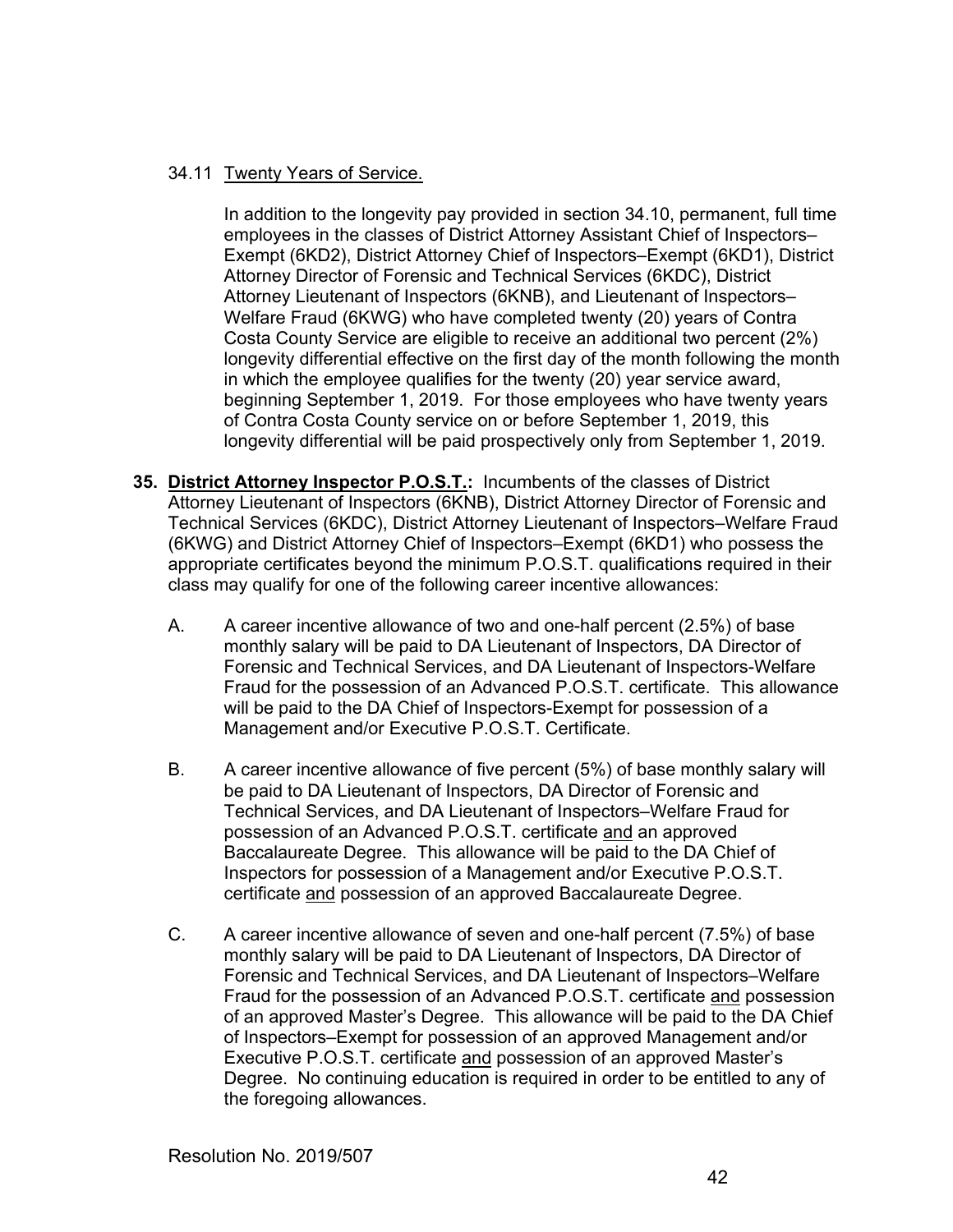## **36. District Attorney Investigator - Safety Employees Retirement Tiers; Contribution Toward Cost of Enhanced Retirement Benefit:**

- 36.10 Safety Tier A: The retirement formula of "3 percent at 50" applies to employees in the classifications set forth below who become members of the Contra Costa County Employees Retirement Association (CCCERA) on or before December 31, 2012 or who, under PEPRA, become reciprocal members of CCCERA, as determined by CCCERA. The cost of living adjustment (COLA) to the retirement allowances of these employees will not exceed three percent (3%) per year. The final compensation of these employees will be based on a twelve (12) consecutive month salary average. This retirement benefit is known as Safety Tier A.
	- a. Until July 1, 2012, each employee in Tier A will pay nine percent (9%) of his or her retirement base to pay part of the employer's contribution for the cost of Safety Tier A retirement benefits.
	- b. Effective on July 1, 2012, each employee in Tier A will pay three percent (3%) of his/her retirement base to pay part of the employer's contribution for the cost of Safety Tier A retirement benefits.
	- c. Effective on June 30, 2016, these payments will cease.

The payments set forth above will be made on a pre-tax basis in accordance with applicable tax laws. "Retirement base" means base salary and other payments, such as salary differential and flat rate pay allowances, used to compute retirement deductions.

- 36.11 Safety PEPRA Tier: For employees who become safety New Members of the Contra Costa County Employees Retirement Association (CCCERA) on or after January 1, 2013, retirement benefits are governed by the California Public Employees' Pension Reform Act of 2013 (PEPRA) (Chapters 296 and 297, Statutes of 2012) and Safety Option Plan Two (2.7% @ 57) applies. For employees hired on or after July 1, 2014, who under PEPRA, become safety New Members of CCCERA, the cost of living adjustment to the retirement allowance will not exceed two percent (2%) per year and will be banked. To the extent that this resolution conflicts with any provision of PEPRA, PEPRA governs.
- 36.12 Employees with more than 30 years of Service: Commencing on July 1, 2007, eligible employees in the classifications set forth below and designated by the Contra Costa County Employees' Retirement Association as safety members with credit for more than thirty (30) years of continuous service as safety members, will not make payments from their retirement base to pay part of the employer's contribution towards the cost of Safety Tier A.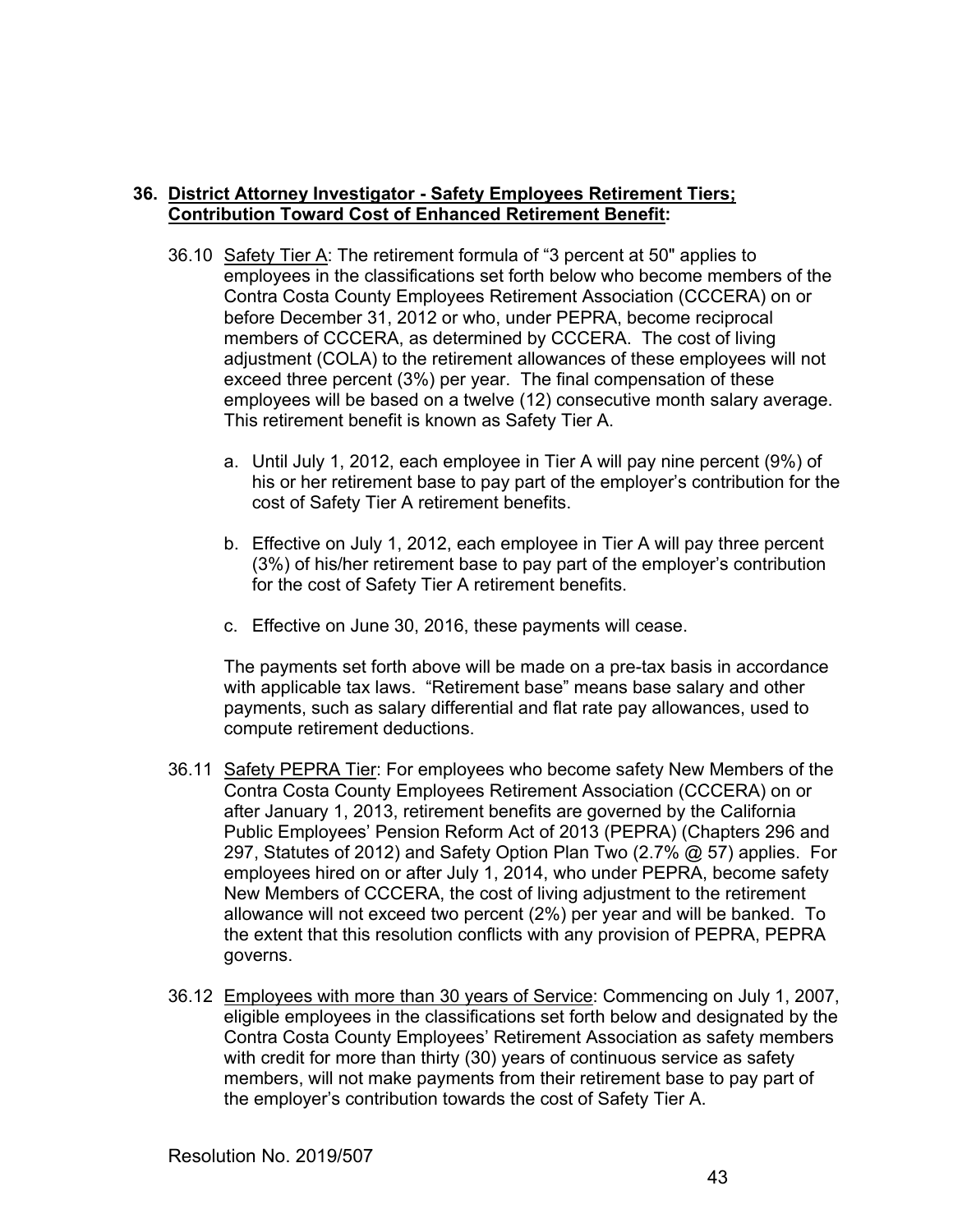## 36.13 Eligible Classes:

This section applies only to the following classifications:

 District Attorney Chief of Inspectors-Exempt (6KD1) District Attorney Assistant Chief of Inspectors-Exempt (6KD2) District Attorney Lieutenant of Inspectors (6KNB) Lieutenant of Inspectors-Welfare Fraud (6KWG) District Attorney Director of Forensic and Technical Services (6KDC)

- **37. Engineer Continuing Education Allowance:** Employees in the classification of Deputy Public Works Director-Exempt (NAD0), County Surveyor (NAF1), and Senior Land Surveyor (NSGA) are eligible to receive a one year Continuing Education Allowance of two and one-half percent (2.5%) of base monthly salary if they complete at least (60) hours of approved education or training or at least three (3) semester units of approved college credit or approved combination thereof, subject to the following conditions.
	- A. The specific education or training must be submitted in writing by the employee to the Public Works Director or his designee prior to beginning the course work.
	- B. The education or training must be reviewed and approved in advance by the Public Works Director or his designee as having a relationship to the technical or managerial responsibilities of the employee's current or potential County job classifications.
	- C. Employees who qualify for this allowance do so for a period of only twelve (12) months, commencing on the first day of the month after proof of completion is received and approved by the Public Works Director or his designee. This allowance automatically terminates at the end of the twelve (12) month period.
- **38. Engineer Professional Development Reimbursement:** Engineering Managers (Class Code NAD0) will be allowed reimbursement for qualifying professional development expenses and professional engineering license fees required by the employee's classification up to a total of seven hundred dollars (\$700) for each two (2) year period beginning on January 1, 2000. Effective July 1, 2007, the allowable reimbursement amount will be increased by one hundred fifty dollars (\$150) for a total of eight hundred fifty dollars (\$850). Effective on January 1, 2008, Engineering Managers will be allowed reimbursement for qualifying professional development expenses and professional engineering license fees required by the employee's classification up to a total of nine hundred dollars (\$900) for each two (2) year period.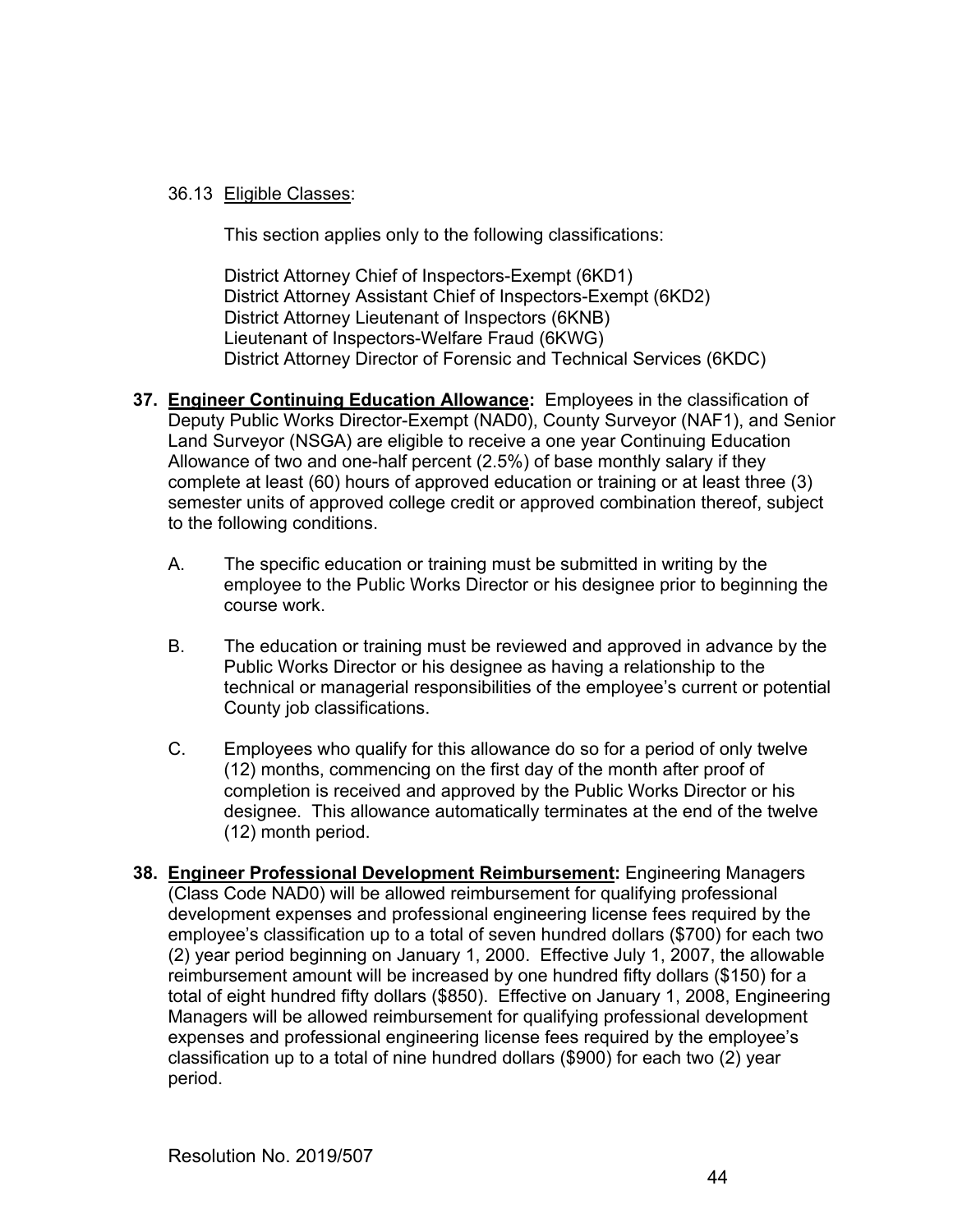Allowable expenses include the following activities and materials directly related to the profession in which the individual is engaged as a County employee:

- A. Membership dues to professional organizations.
- B. Registration fees for attendance at professional meetings, conferences and seminars.
- C. Books, journals and periodicals.
- D. Tuition and text book reimbursement for accredited college or university classes.
- E. Professional license fees required by the employee's classification.
- F. Application and examination fees for registration as a professional engineer, architect or engineer-in-training.
- G. Certain job-related instruments, job-related computer hardware and software from a standardized County approved list or with Department Head approval, provided each Engineer complies with the provisions of the Computer Use and Security Policy adopted by the Board of Supervisors and the applicable manuals.

Individual professional development reimbursement requests require the approval of the Department Head. Reimbursement occurs through the regular demand process with demands being accompanied by proof of payment (copy of invoice or canceled check).

In order to receive reimbursement, the employee must have been in an eligible classification when the expense was incurred.

**39. Library Department Holidays:** For all management and unrepresented employees in the County Library Department, the day after Thanksgiving is deleted as a holiday and the day before Christmas is added as a holiday.

## **40. Health Services Department On-Call Duty and Call Back Time:**

## 40.10 Eligible Classes:

Permanent full time and permanent part time employees employed in the Health Services Department (A-18) in the following designated classifications are entitled to On Call Duty and Call Back Time.

Designated Classifications:

 Director of HazMat Program-Ex (VLD2) Deptl Comm & Media Rel Coord (ADSH) Director of Env Health Svcs-Ex (VLD1)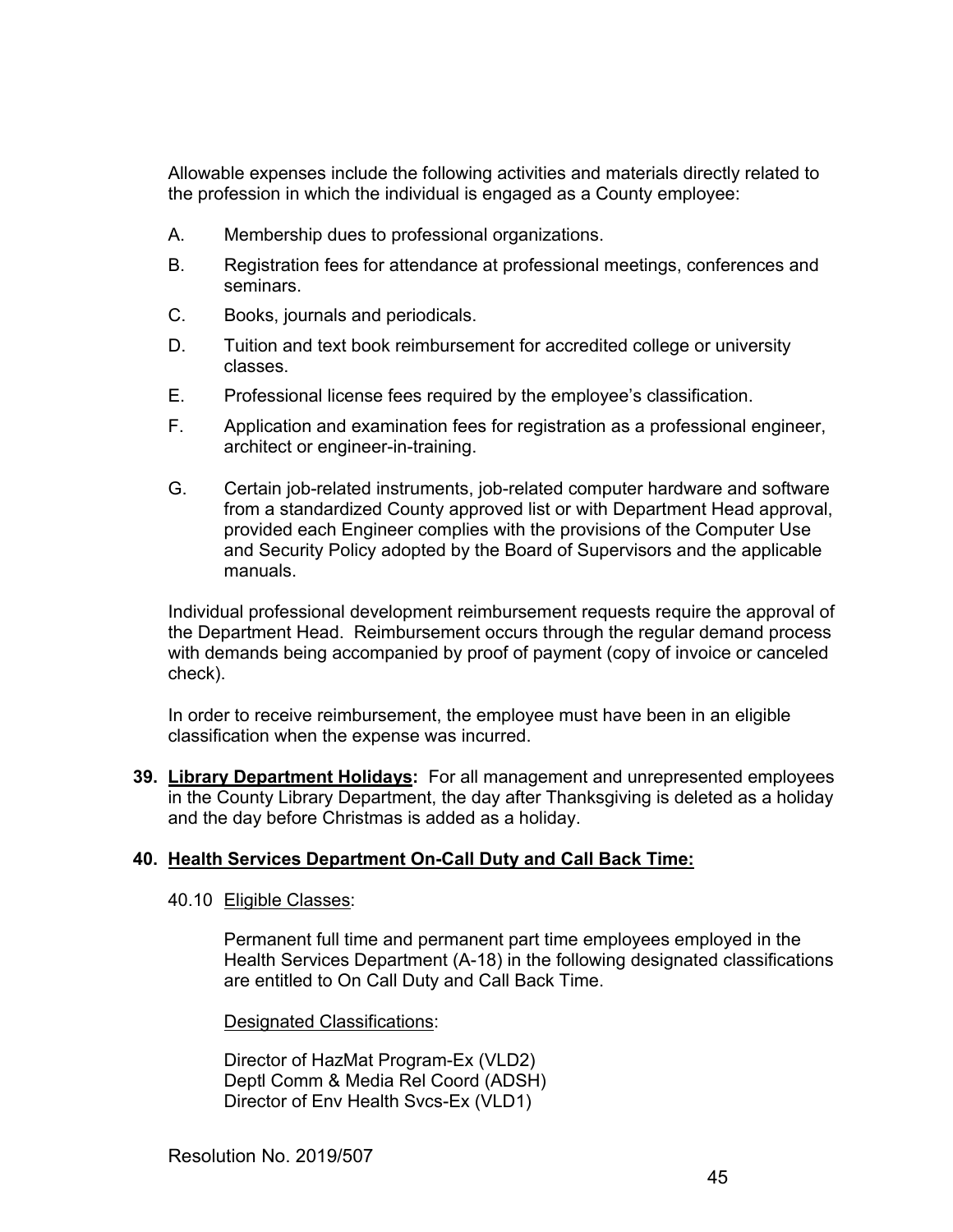Asst Dir of Health Svcs (VCB1) Emergency Medical Svcs Director-Exempt (VAD2) Chief Exec Officer CCCHP (VCB3) Residency Director-Exempt (VPD5) Chief Operations Officer-Exempt (VWD1)

40.11 On Call Duty: On Call Duty is when an employee is not scheduled to work on County premises but is ready to immediately report to work. The employee must make arrangements so that his/her supervisor can reach him/her within ten (10) minutes' notice or less.

The Department Head approves those employees who will be assigned to On Call Duty.

An employee assigned to On Call Duty is paid one (1) hour of straight time pay for each four (4) hours designated on call. If an employee's On Call Duty hours are not in increments of four (4) hours, the On Call Duty hours will be prorated. For example, if the employee is assigned to On Call Duty for six (6) hours, the employee would receive one hour and one half (1.5) straight time pay for the six (6) hours designated on call (6/4).

If an employee designated to On Call Duty is called back to work, the On Call Duty hours will not be deducted from the time the employee works.

40.12 Call Back Time: Call Back Time is when an employee is called back to work on County premises. An employee called back to work is entitled to receive pay at the rate of one and one half (1.5) times his/her base rate of pay (not including differentials) for the actual Call Back Time hours worked plus one (1) additional hour. An employee called back to work will be paid a minimum of two (hours) for each Call Back Time.

## **41. (Reserved)**

## **42. Property Appraisers:**

- 42.10 Eligible Classes: Property Appraisers are those employees in the classifications of Associate Appraiser (DATA), Assistant Appraiser (DAVA), and Junior Appraiser (DAWA).
- 42.11 Longevity Pay:
	- a. Ten Years of Service. Employees who have completed ten (10) years of service for the County are eligible to receive a two and one-half percent (2.5%) longevity differential effective on the first day of the month following the month in which the employee qualifies for the ten (10) year service award.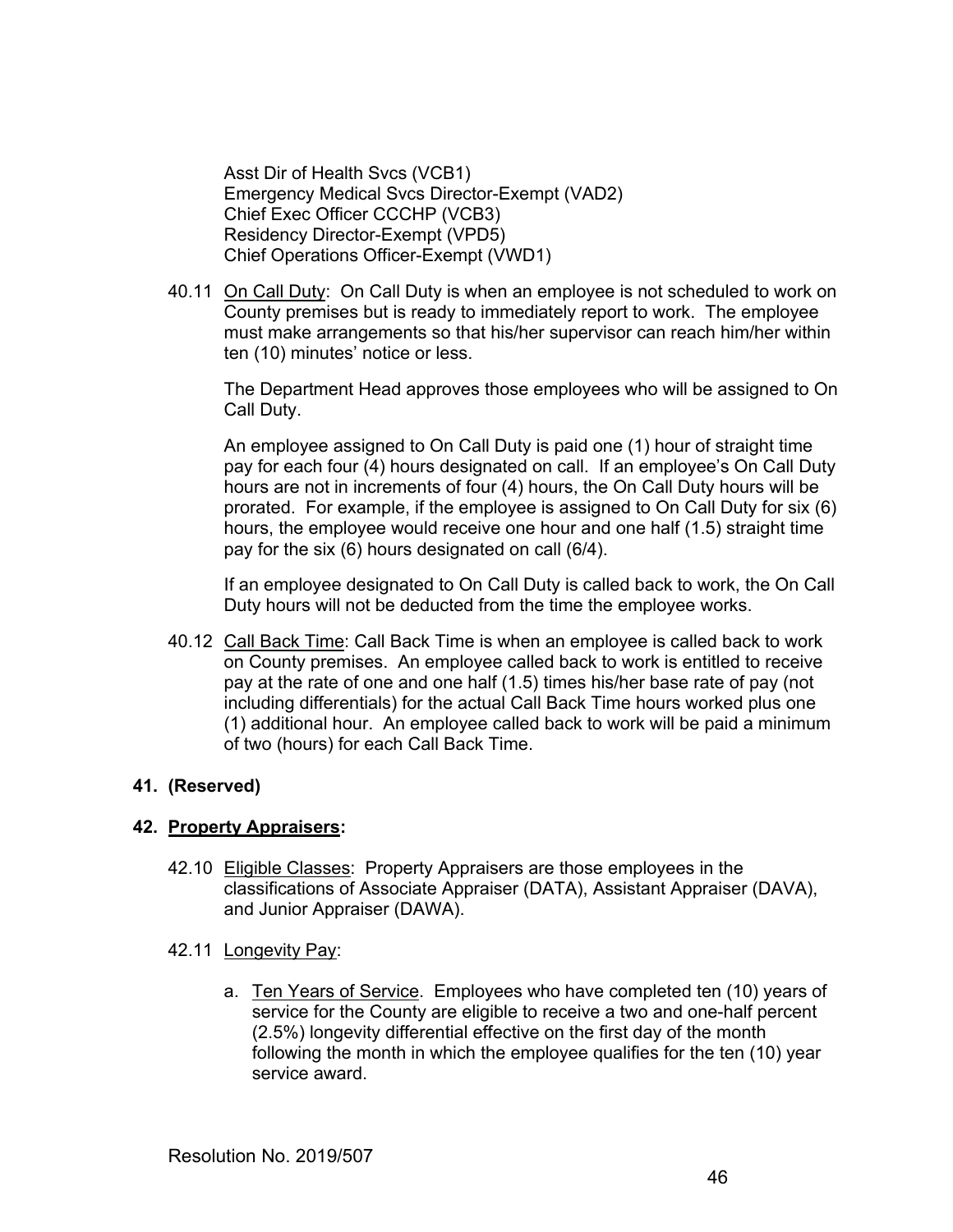- b. Fifteen Years of Service. Employees who have completed fifteen (15) years of service for the County are eligible to receive an additional two and one-half percent (2.5%) longevity differential effective on the first day of the month following the month in which the employee qualifies for the fifteen (15) year service award. For employees who completed fifteen (15) years of service on or before January 1, 2019, this longevity differential will be paid prospectively only from January 1, 2019.
- 42.12 Standards Division Differential: Associate Appraisers assigned to the Standards Division of the Assessor's Office shall receive a monthly differential in the amount of two and one-half percent (2.5%) of monthly base pay for each month assigned. This differential is in recognition of the additional responsibilities and duties required when assigned to the Standards Division. The Associate Appraiser in the Standards Division who is assigned the responsibility of providing lead direction and training to subordinate Appraisers shall receive a monthly differential in the amount of two and one-half percent (2.5%) of monthly base pay in addition to the differential described above.
- 42.13 Probation Period: The classification of Junior Appraiser (DAVA) shall have a probation period of one (1) year.
- 42.14 Educational Incentive: Employees are entitled to a monthly salary differential of two and one-half percent (2.5%) of monthly base pay or a minimum of fifty dollars (\$50), whichever is greater, for possession of a certification for educational achievement from at least one of the following:
	- a. American Institute of Real Estate Appraisers Residential Member (RM) designation;
	- b. State Board of Equalization Advanced Appraiser certification;
	- c. International Association of Assessing Officers Residential Evaluation Specialist (RES);
	- d. Society of Auditor Appraisers Master Auditor-Appraiser (MAA) designation; and
	- e. Society of Real Estate Appraisers Senior Residential Appraiser (SRA) designation.
- 42.15 4/10 Summer Schedule: The Assessor will consider continuation of the annual 4/10 summer schedule, which begins when the Assessor declares and ends on October 31st of each year.
- 42.16 Life Insurance: Employees are covered at County expense by term life insurance in the amount of fifty-seven thousand (\$57,000) in addition to the insurance provided in Section 2.24.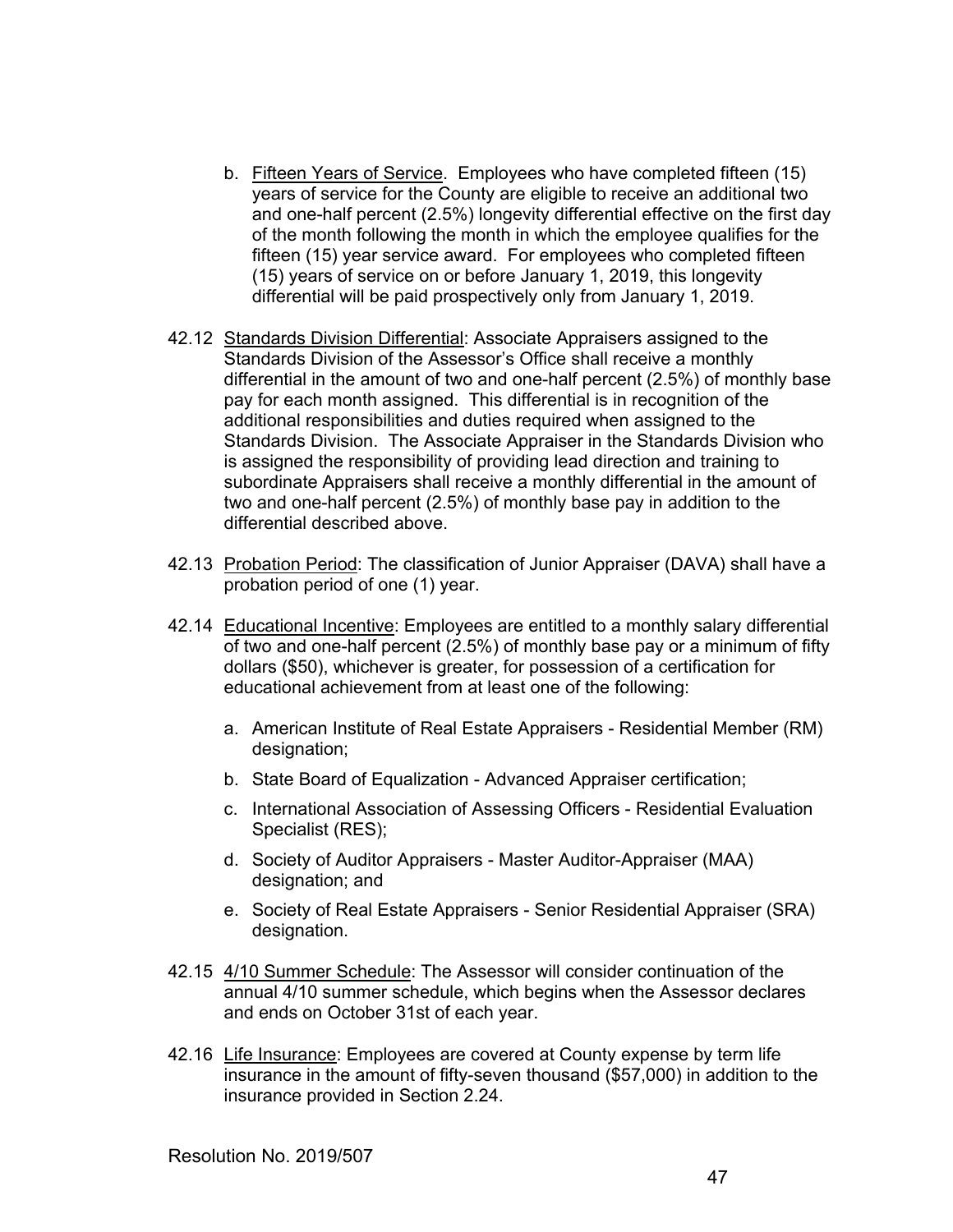- 42.17 Professional Development: Employees are eligible for reimbursement of up to six hundred and twenty-five dollars (\$625) for each two year period for memberships in professional organizations, subscriptions to professional publications, attendance fees at job-related professional development activities and purchase of job-related books, electronic calendars and organizers and computer software and hardware from a standardized County approved list or with Department Head approval, provided each employee complies with the provisions of the Computer Use and Security Policy adopted by the Board of Supervisors. Authorization for individual professional development reimbursement requests shall be made by the Department Head.
- 42.18 Deferred Compensation: Effective January 1, 2019, permanent employees are eligible for all of the deferred compensation benefits provided in Section 13.
- 42.19 Personal Holiday Credit: Employees are eligible to accrue two (2) hours of personal holiday credit each month in addition to those hours provided in Section 1.16(b), for a total of four (4) hours of personal holiday credit monthly.
- 42.20 Holidays Observed on Regular Day Off of Full-Time Employees on 4/10, 9/80, Flexible, and Alternate Work Schedule:
	- a. When a holiday is observed by the County on the regularly scheduled day off of an employee who is on a 4/10, 9/80, flexible, or alternate work schedule, the employee is entitled to take eight (8) hours of flexible pay at the rate of 1.0 times his/her base rate of pay (not including differentials) or flexible compensatory time in recognition of his/her regularly scheduled day off.
	- b. Flexible compensatory time may not be accumulated in excess of two hundred eighty-eight (288) hours. After 288 hours are accrued by an employee, the employee will receive flexible pay at the rate of 1.0 times his/her base rate of pay. Flexible compensatory time may be taken on those dates and times determined by mutual agreement of the employee and the Department Head or designee.
	- c. Flexible compensatory time will be paid off only upon a change in status. A change in status includes separation, transfer to another department, reassignment to a permanent-intermittent position, or transfer assignment, or promotion or demotion into a position that is not eligible for flexible compensatory time.
	- d. Employees who elect to receive flexible compensatory time must agree to do so for a full fiscal year (July 1 through June 30). The employee must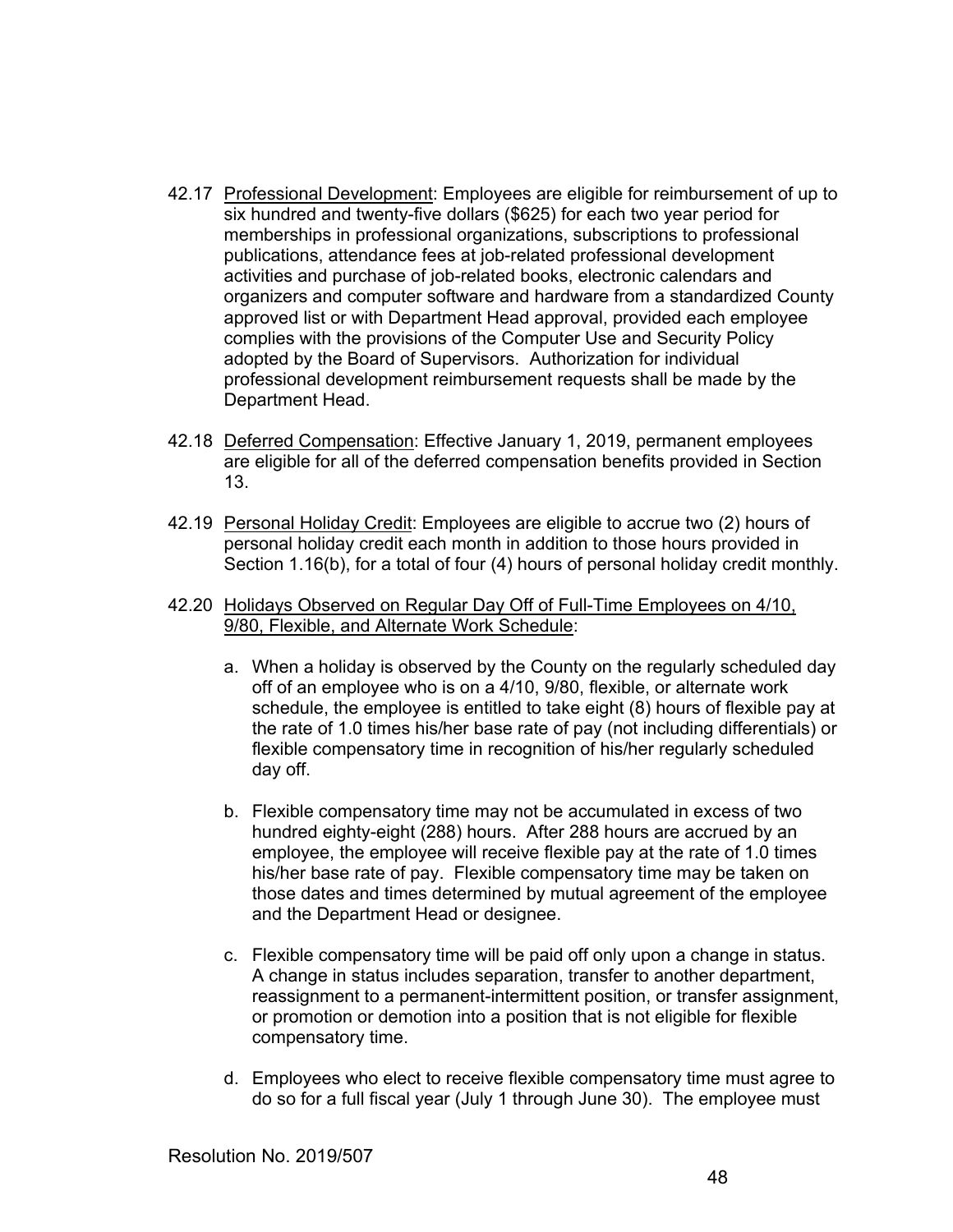notify their departmental payroll staff of any change in the election by May 31 of each year.

e. The above provisions a-d of this Section supersede Section 1.13 "Holidays - Flexible, Alternate, 9/80, and 4/10 Work Schedules."

#### 42.21 State Disability Insurance (SDI):

- a. General Provisions. Contra Costa County participates in the State Disability Insurance (SDI) program, which is administered by the State of California's Employment Development Department (EDD) and is subject to EDD's rules and procedures. Determination of SDI payments and eligibility to receive payments is at the sole discretion of the State of California. SDI payments are sent directly to the employee by the State of California. Employees in the Property Appraiser classifications identified in Section 42.10 who are eligible for SDI are required to file an SDI claim and to have any SDI payments integrated with the use of their sick leave accruals as described below. Changes to the SDI program could affect the County's SDI Integration Program.
- b. Sick Leave Integration. Employees are required to use their sick leave accruals to the maximum extent possible to supplement the difference between the amount of the SDI payment and the employee's regular monthly salary. Integration of sick leave with SDI payments is automatic and cannot be waived. Integration applies to all SDI payments. When receiving SDI, the employee's Departmental payroll staff will make appropriate integration adjustments, including retroactive adjustments, if necessary. Employees must inform their Department of their application for SDI in a timely manner in order for the Department to make appropriate integration adjustments.

 When there are insufficient sick leave accruals available to fully supplement the difference between the SDI payment and the employee's regular monthly salary, accruals other than sick leave may be used at the employee's option with the Department's approval. Sick leave and other accruals may be integrated only to the extent that the total combined SDI and accrual payments do not exceed the employee's regular monthly salary. When sick leave accruals are exhausted and no other accruals are used, integration with SDI payments terminates.

 When SDI is exhausted, integration terminates. The employee then may continue to use sick leave without integration and/or other accruals.

 Employees whose SDI claims are denied must present a copy of their claim denial to their Department. The Department will then authorize the use of unused sick leave and/or other accruals as appropriate.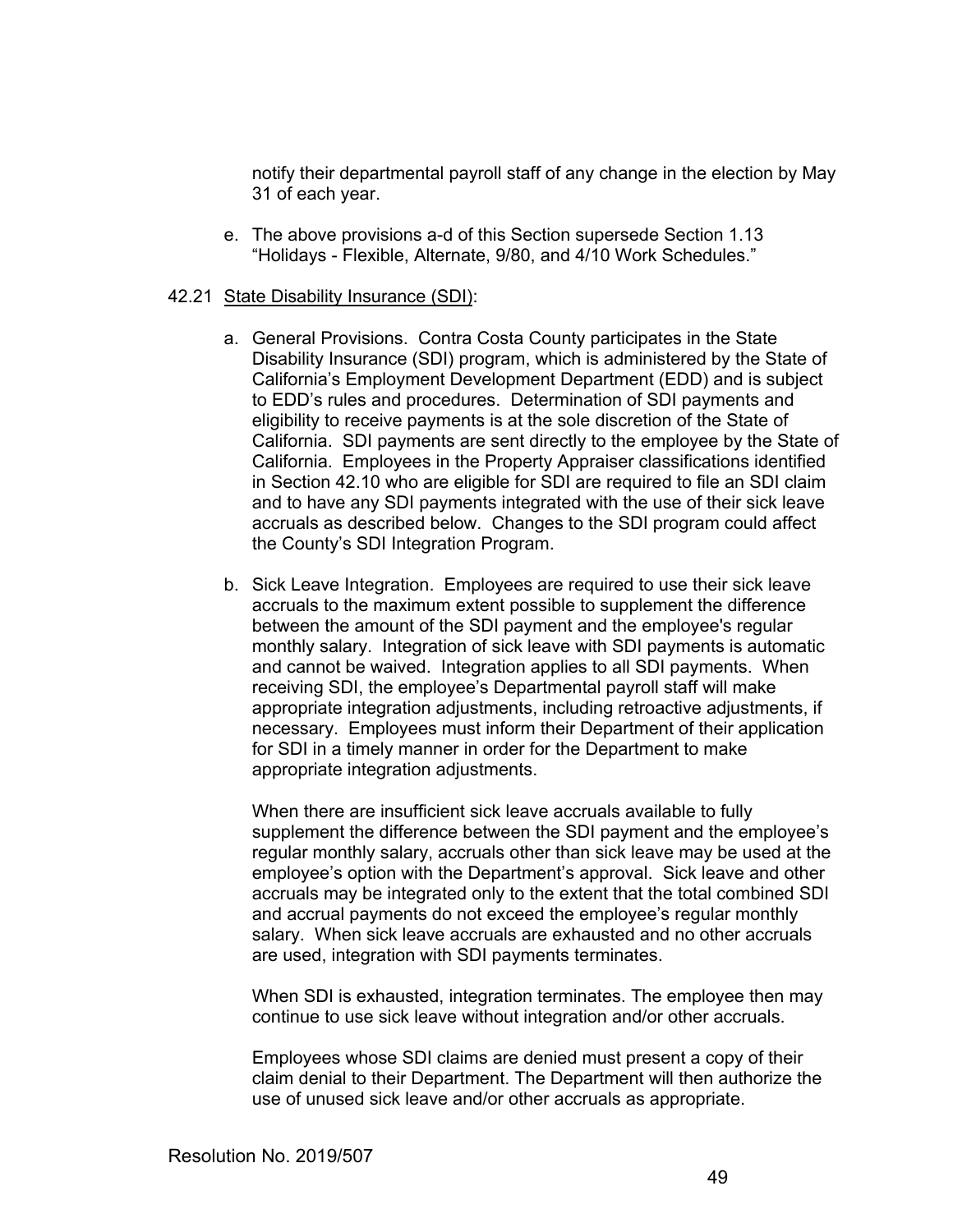c. Method of Integration. For purposes of integration with SDI payments, all full-time employees' schedules will be converted to eight (8) hour/five (5) day weekly work schedules. Employees with a schedule that is less than full-time will have their sick leave integration adjusted accordingly.

## **43. Probation – Longevity Differential:**

## 43.10 Longevity Pay at 20 Years of County Service:

In addition to the Longevity Pay provided in Section 12 of this resolution, employees in the classes set forth below are eligible to receive a one and a half percent (1.5%) longevity differential effective on the first day of the month following the month in which the employee qualifies for the twenty (20) year service award. For those employees who have twenty years of service on or before July 1, 2016, this additional longevity differential will be paid prospectively only from July 1, 2016.

## 43.11 Eligible Classes:

This section applies only to the following classifications:

Assistant County Probation Officer- Exempt (7AB1) Chief Deputy Probation Officer (7ADC) Institutional Supervisor II (7KGA) Probation Manager (7AGB) Probation Director (7BFA)

## **44. Probation - Safety Employees Retirement Tiers:**

- 44.10 Safety Tier A: The retirement formula of "3 percent at 50" applies to employees in the classifications set forth below who become Safety members of the Contra Costa County Employees Retirement Association (CCCERA) on or before December 31, 2012 or who, under PEPRA, become reciprocal members of CCCERA, as determined by CCCERA. The cost of living adjustment (COLA) to the retirement allowances of these employees will not exceed three percent (3%) per year. The final compensation of these employees will be based on a twelve (12) consecutive month salary average.
	- a. Until July 1, 2012, each employee in Tier A will pay nine percent (9%) of his/her retirement base to pay part of the employer's contribution for the cost of Tier A retirement benefits.
	- b. For the period of July 1, 2012 through and including December 31, 2014, each employee in Tier A will pay four and one half percent (4.5%) of his/her retirement base to pay part of the employer's contribution for the cost of Tier A retirement benefits.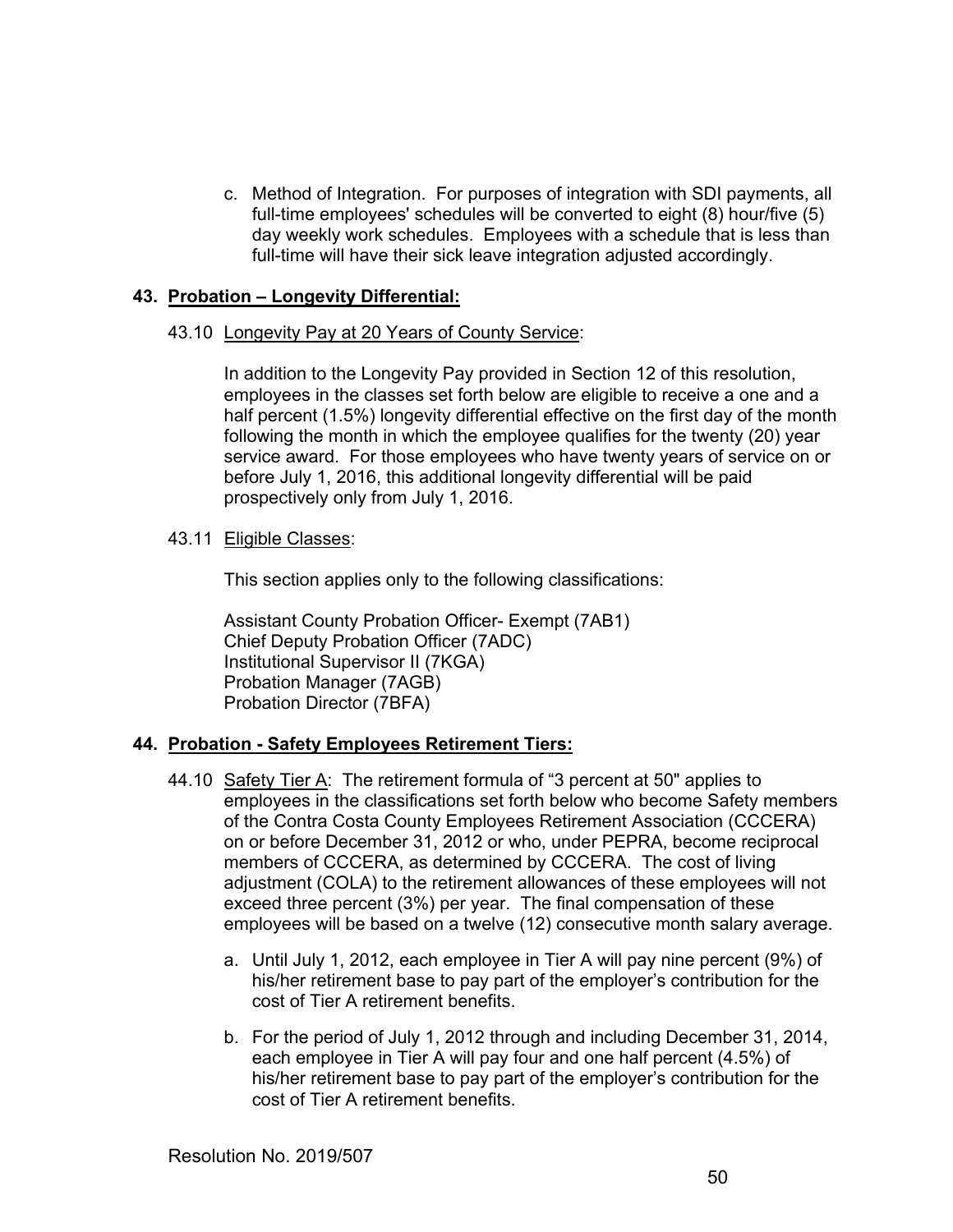- c. For the period of January 1, 2015 through and including June 29, 2015, each employee will pay two and one quarter percent (2.25%) of his/her retirement base to pay part of the employer's contribution for the cost of Tier A retirement benefits.
- d. Effective on June 30, 2015, each employee's payment of two and one quarter percent (2.25%) of his/her retirement base to pay part of the employer's contribution for the cost of Tier A retirement benefits will cease.

The payments set forth above will be made on a pre-tax basis in accordance with applicable tax laws. "Retirement base" means base salary and other payments, such as salary differential and flat rate pay allowances, used to compute retirement deductions.

44.11 Safety PEPRA Tier: For employees who become Safety New Members of the Contra Costa County Employees Retirement Association (CCCERA) on or after January 1, 2013, retirement benefits are governed by the California Public Employees' Pension Reform Act of 2013 (PEPRA) (Chapters 296 and 297, Statutes of 2012) and Safety Option Plan Two (2.7% @ 57) applies. For employees who become Safety New Members of CCCERA on and after January 1, 2016, the cost of living adjustment to the retirement allowance will not exceed two percent (2%) per year and will be banked. To the extent that this resolution conflicts with any provision of PEPRA, PEPRA governs.

## 44.12 Eligible Classes:

This section applies only to the following classifications:

 Assistant County Probation Officer-Exempt (7AB1) County Probation Officer-Exempt (7AA1) Chief Deputy Probation Officer (7ADC) Institutional Supervisor II (7KGA) Probation Manager (7AGB) Probation Director (7BFA)

**45. Real Property Agent Advanced Certificate Differential:** Employees in the classifications of Assessor (DAA1), Assistant County Assessor-Exempt (DAB1), and Real Estate Manager-Exempt (DYD1) are entitled to receive a monthly differential in the amount of five percent (5%) of base monthly salary for possessing and maintaining either a valid Senior Member Certificate issued by the International Executive Committee of the International Right of Way Association (IRWA) or a certification issued by the Building Owners and Managers Institute (BOMI) with a designation as either a Real Property Administrator (RPA) or Facilities Management Administrator (FMA). Verification of eligibility will be by the Department Head or his/her designee. Eligibility for receipt of the differential begins on the first day of the month following the month in which eligibility is verified by the Department Head.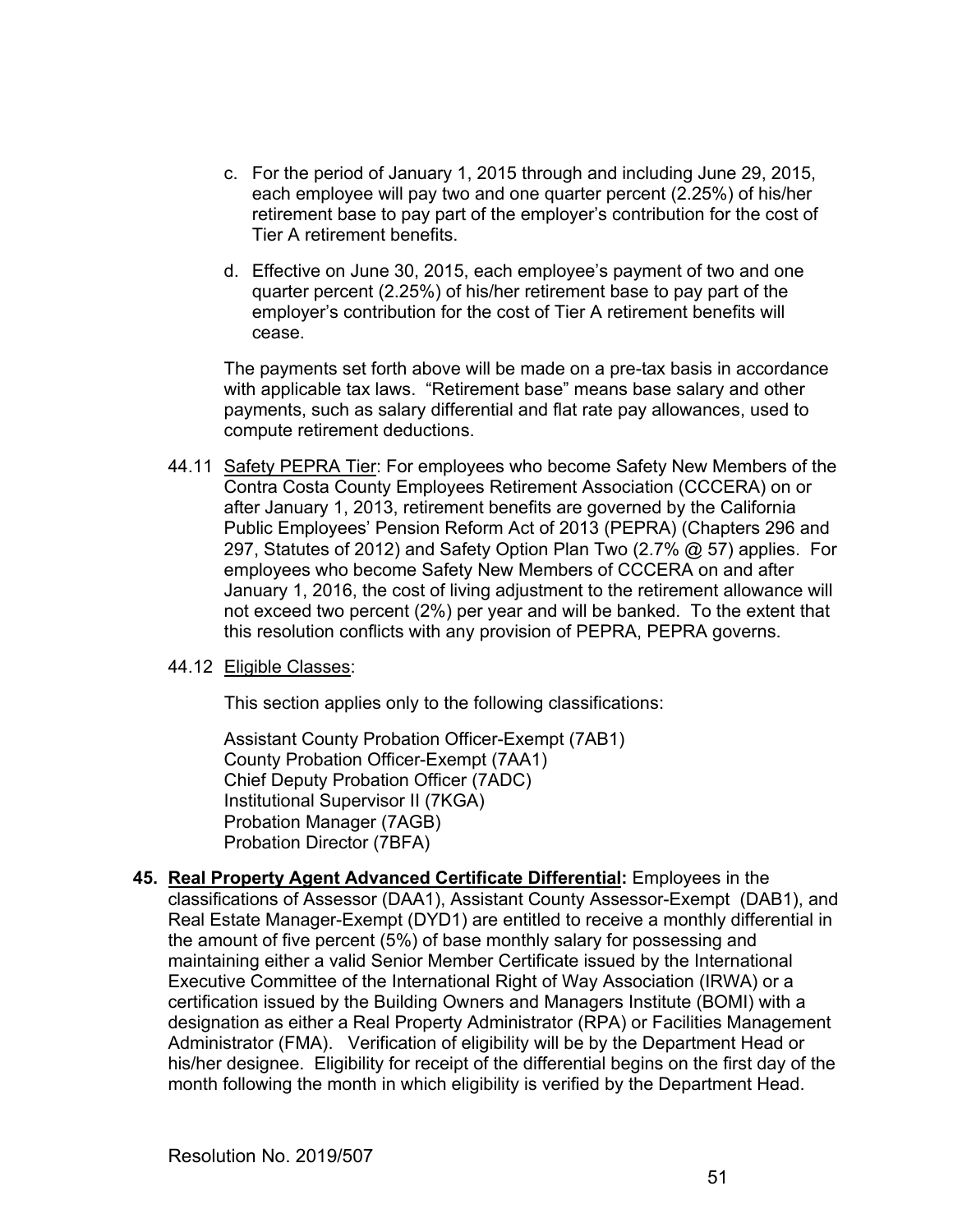All employees who qualify for the Senior Member certificate must recertify every five (5) years with the International Right of Way Association in order to retain the Senior Member designation and continue to receive the differential. In order to recertify, a Senior Member must accumulate seventy-five (75) hours of approved education which may include successfully completing courses, attending educational seminars or teaching approved courses.

All employees who qualify for the RPA or FMA designation must recertify every three (3) years with BOMI in order to retain the RPA or FMA designation and continue to receive this differential. In order to retain certification, an employee must achieve eighteen (18) points of continuing professional development, which may include successfully completing courses, attending educational seminars, or teaching approved courses related to the industry.

# **46. Sheriff Sworn Management P.O.S.T.:**

- A. Incumbents of the classes of Sheriff-Coroner (6XA1), Undersheriff–Exempt (6XB4), Assistant Sheriff- Exempt (6XB2) and Commander–Exempt (6XD1) who possess the appropriate certificates beyond the minimum P.O.S.T. qualifications required in their class may qualify for one, and only one, of the following career incentive allowances:
	- 1. A career incentive allowance of two and one-half percent (2.5%) of monthly base pay will be awarded for the possession of a Management and/or Executive P.O.S.T. Certificate and possession of an approved Baccalaureate Degree.
	- 2. A career allowance of five percent (5%) of monthly base pay will be awarded for the possession of a Management and/or Executive P.O.S.T. Certificate and possession of an approved Master's Degree.
- B. Incumbents in the class of Chief of Police-Contract Agency-Exempt who possess the appropriate certificates beyond the minimum P.O.S.T. qualifications required in their class may qualify for one, and only one, of the following career incentive allowances:
	- 1. A career incentive allowance of two and one-half percent (2.5%) of monthly base pay will be awarded for the possession of an Advanced P.O.S.T. Certificate.
	- 2. A career incentive allowance of five percent (5%) will be awarded for the possession of an Advanced P.O.S.T. Certificate and possession of an approved Baccalaureate or Master's Degree.
- **47. Sheriff Continuing Education Allowance:** Sheriff's Department employees in the classifications of Sheriff's Fiscal Officer (APSA) and Sheriff's Chief of Management Services (APDC) are eligible to receive a Continuing Education Allowance of two and one-half percent (2.5%) of base monthly salary for any fiscal year in which they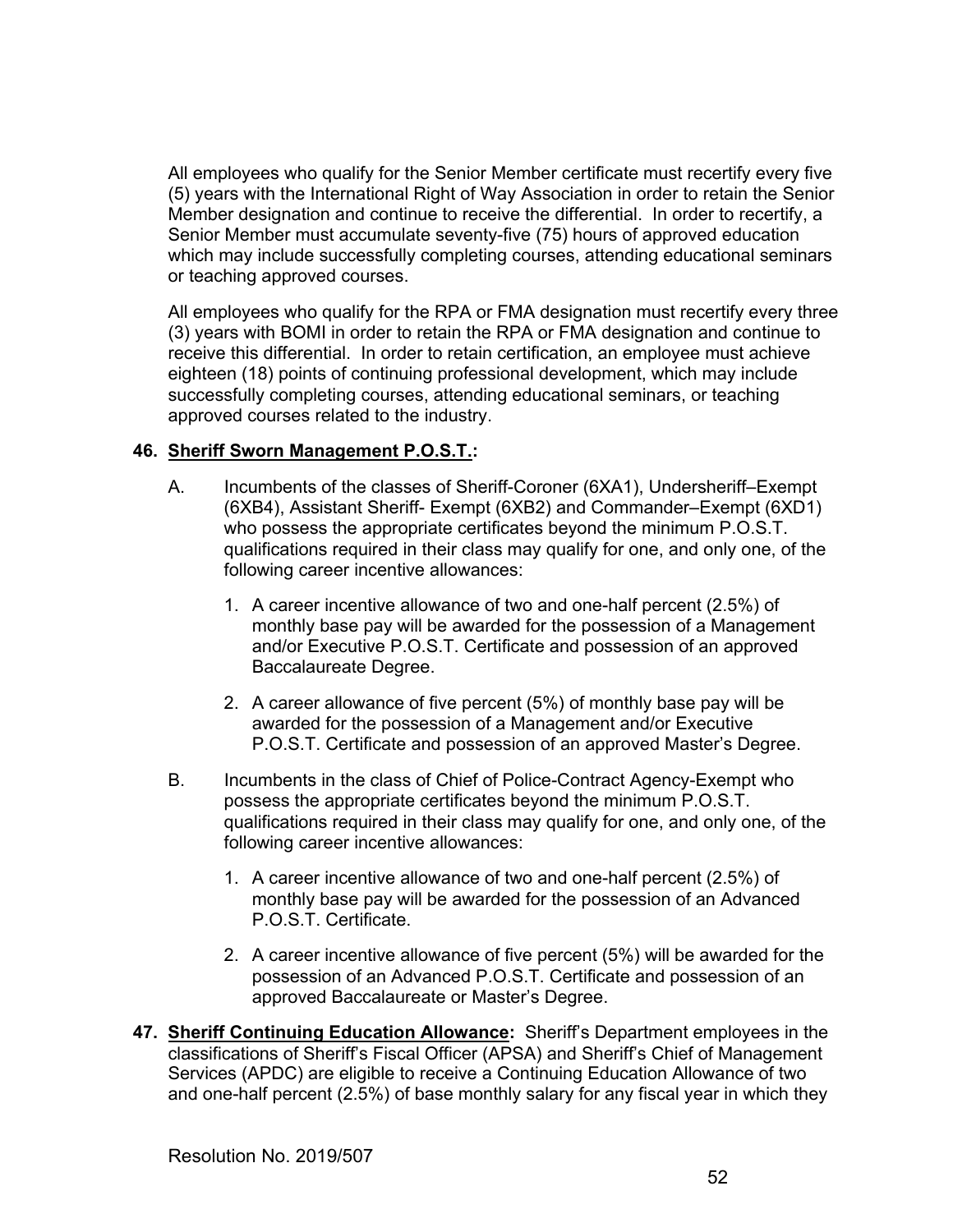complete at least sixty (60) hours of education or training or at least three(3) semester units of college credit or a combination thereof, approved by the department, subject to all of the following conditions:

- A. An application must be submitted in advance, to the Sheriff's Department prior to the fiscal year in which the education or training will occur.
- B. The education or training must be directly related to the technical or Management duties of the employee's job.
- C. The course must be reviewed and approved in advance by the Sheriff's Department Standards and Resources Bureau.
- D. The employee must show evidence of completion with a passing grade.
- **48. Sheriff Emergency Services Standby Differential:** Employees in the classification of Emergency Planning Specialist–Exempt (9GS1) who perform standby duty for the Office of Emergency Services at least one (1) week per month, are entitled to receive a differential in the amount of two and one-half percent (2.5%) of base monthly salary.

## **49. Sheriff Law Enforcement Longevity Differential:**

- 49.10. 15 Years of Sworn County Service: Incumbents in the classifications of Undersheriff-Exempt (6XB4), Assistant Sheriff- Exempt (6XB2), Commander-Exempt (6XD1), and Chief of Police-Contract Agency-Exempt (6XF1) are eligible for a differential of five percent (5%) of base monthly salary upon completion of fifteen (15) years of County service as a full-time, permanent, sworn law enforcement officer.
- 49.11. 20 Years of Sworn County Service: Incumbents in the classifications of Undersheriff-Exempt (6XB4), Assistant Sheriff- Exempt (6XB2), Commander-Exempt (6XD1), and Chief of Police-Contract Agency-Exempt (6XF1) are eligible for a differential of two percent (2%) of base monthly salary upon completion of twenty (20) years of County service as a full-time, permanent, sworn law enforcement officer. For employees who completed twenty (20) years of such service on or before September 1, 2013, this longevity differential will be paid prospectively only from September 1, 2013.
- **50. Sheriff Uniform Allowance:** The Sheriff-Coroner (6XA1), Undersheriff-Exempt (6XB4), Assistant Sheriff- Exempt (6XB2), Commander-Exempt (6XD1), Chief of Police-Contract Agency-Exempt (6XF1) and non-sworn management employees in the Sheriff-Coroner's Department will be paid a uniform allowance in the amount of eight hundred seventy-two dollars (\$872) per year effective July 1, 2007, payable one-twelfth (1/12) of the yearly total in monthly pay warrants. The non-sworn management employees eligible for this uniform allowance are: Sheriff's Fiscal Officer (APSA) and Sheriff's Chief of Management Services (APDC/APD2).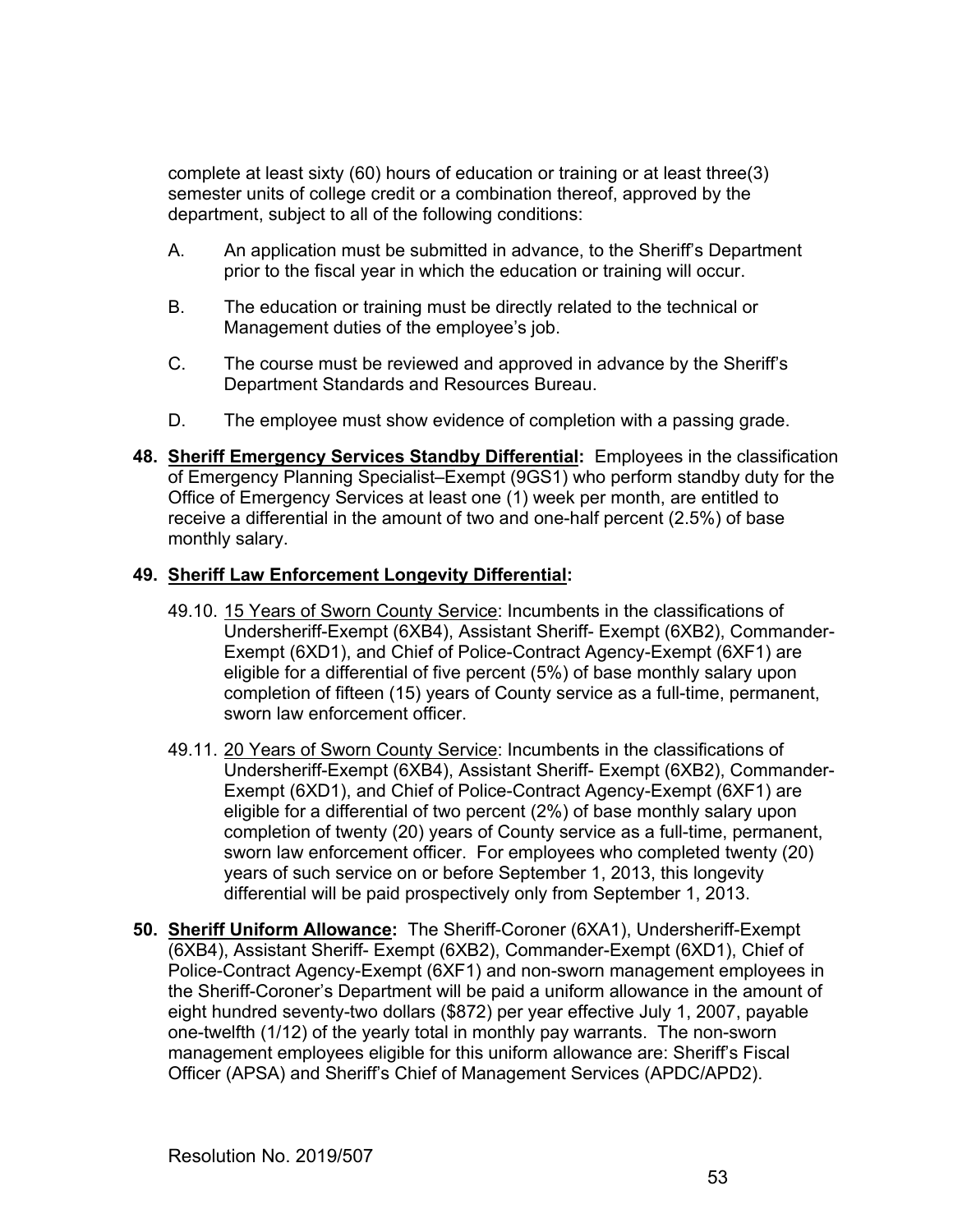**51. Sheriff - Detention Division Meals:** Employees assigned to the Detention Division will have fifteen dollars (\$15.00) per month deducted from their pay checks in exchange for meals provided by the Department. The employee may choose not to eat facility food. In that case, no fees will be deducted.

## **52. Sheriff - Safety Employees Retirement Tiers:**

- 52.10. Safety Tier A: The retirement formula of "3 percent at 50" applies to employees in the classifications set forth below, who are employed by the County as of December 31, 2006. The cost of living adjustment (COLA) to the retirement allowances of these employees will not exceed three percent (3%) per year. The final compensation of these employees will be based on a twelve (12) consecutive month salary average. Safety Tier A is closed to all employees initially hired by Contra Costa County after December 31, 2006.
- 52.11 Safety Tier C: The retirement formula of "3 percent at 50" applies to employees in the classifications set forth below, who are hired by the County after December 31, 2006 and on or before December 31, 2012, or who, under PEPRA, become reciprocal members of CCCERA, as determined by CCCERA. The cost of living adjustment (COLA) to the retirement allowances of these employees will not exceed two percent (2%) per year. The final compensation of these employees will be based on a thirty-six (36) consecutive month salary average.
- 52.12 Safety PEPRA Tier: For employees who become Safety New Members of the Contra Costa County Employees Retirement Association (CCCERA) on or after January 1, 2013, retirement benefits are governed by the California Public Employees' Pension Reform Act of 2013 (PEPRA) (Chapters 296 and 297, Statutes of 2012) and Safety Option Plan Two (2.7% @ 57) applies. The cost of living adjustment to the retirement allowances of these employees will not exceed two percent (2%) per year and will be banked. To the extent that this resolution conflicts with any provision of PEPRA, PEPRA governs.
- 52.13 Employees with more than 30 years of Service: Commencing January 1, 2007, employees in the classifications set forth below and designated by the Contra Costa County Employees' Retirement Association as safety members with credit for more than thirty (30) years of continuous service as safety members, will not make payments from their retirement base to pay part of the employer's contribution towards the cost of Safety Tier A.
- 52.14 Retirement Tier Elections: If members of the Deputy Sheriffs' Association have the opportunity to elect different retirement tiers, employees in the classifications set forth below and employed by the County as of December 31, 2012, will be offered the same opportunity to elect the new Safety PEPRA Tier at the same time and on the same terms and conditions as are applicable to members of the Deputy Sheriffs' Association.
- 52.15 Eligible Classes.

Resolution No. 2019/507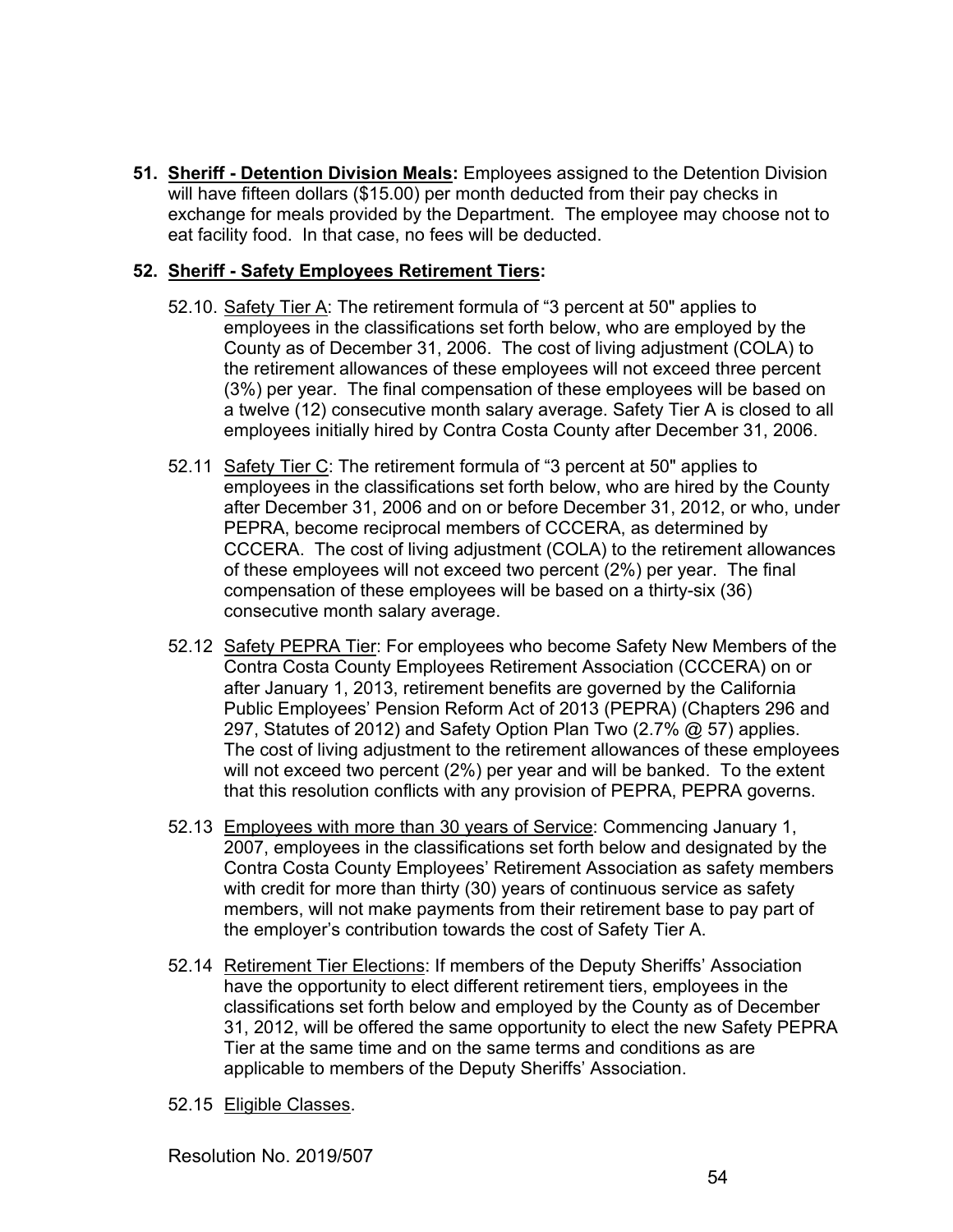This section applies only to the following classifications:

 Sheriff-Coroner (6XA1) Undersheriff-Exempt (6XB4) Assistant Sheriff-Exempt (6XB2) Commander-Exempt (6XD1) Chief of Police-Contract Agency-Exempt (6XF1)

## **53. Safety Employees Retirement Tiers (Miscellaneous Safety Classifications) Benefit**

- 53.10 Safety Tier A: The retirement formula of "3 percent at 50" applies to employees in the classifications set forth below who become Safety members of the Contra Costa County Employees Retirement Association (CCCERA) on or before December 31, 2012, or who under PEPRA, become reciprocal members of CCCERA as determined by CCCERA. The cost of living adjustment (COLA) to the retirement allowances of these employees will not exceed three percent (3%) per year. The final compensation of these employees will be based on a twelve (12) consecutive month salary average.
	- a. Until September 1, 2013, each employee in Tier A will pay nine percent (9%) of his/her retirement base to pay part of the employer's contribution for the cost of Tier A retirement benefits.
	- b. For the period September 1, 2013, through and including December 31, 2014, each employee in Tier A will pay four and one half (4.5%) of his/her retirement base to pay part of the employer's contribution for the cost of Tier A retirement benefits.
	- c. For the period January 1, 2015, through and including June 30, 2015, each employee in Tier A will pay two and a quarter percent (2.25%) of his/her retirement base to pay part of the employer's contribution for the cost of the Tier A retirement benefit.
	- d. Effective June 30, 2015, these payments will cease

The payments set forth above will be made on a pre-tax basis in accordance with applicable tax laws. "Retirement base" means base salary and other payments, such as salary differential and flat rate pay allowances used to compute retirement deductions.

53.11 Safety PEPRA Tier: For employees who become safety New Members of the Contra Costa County Employees Retirement Association (CCCERA) on or after January 1, 2013, retirement benefits are governed by the California Public Employees' Pension Reform Act of 2013 (PEPRA) (Chapters 296 and 297, Statutes of 2012) and Safety Option Plan Two (2.7% @ 57) applies. For employees hired by the County on or after January 1, 2014, who under PEPRA, become safety New Members of CCCERA, the cost of living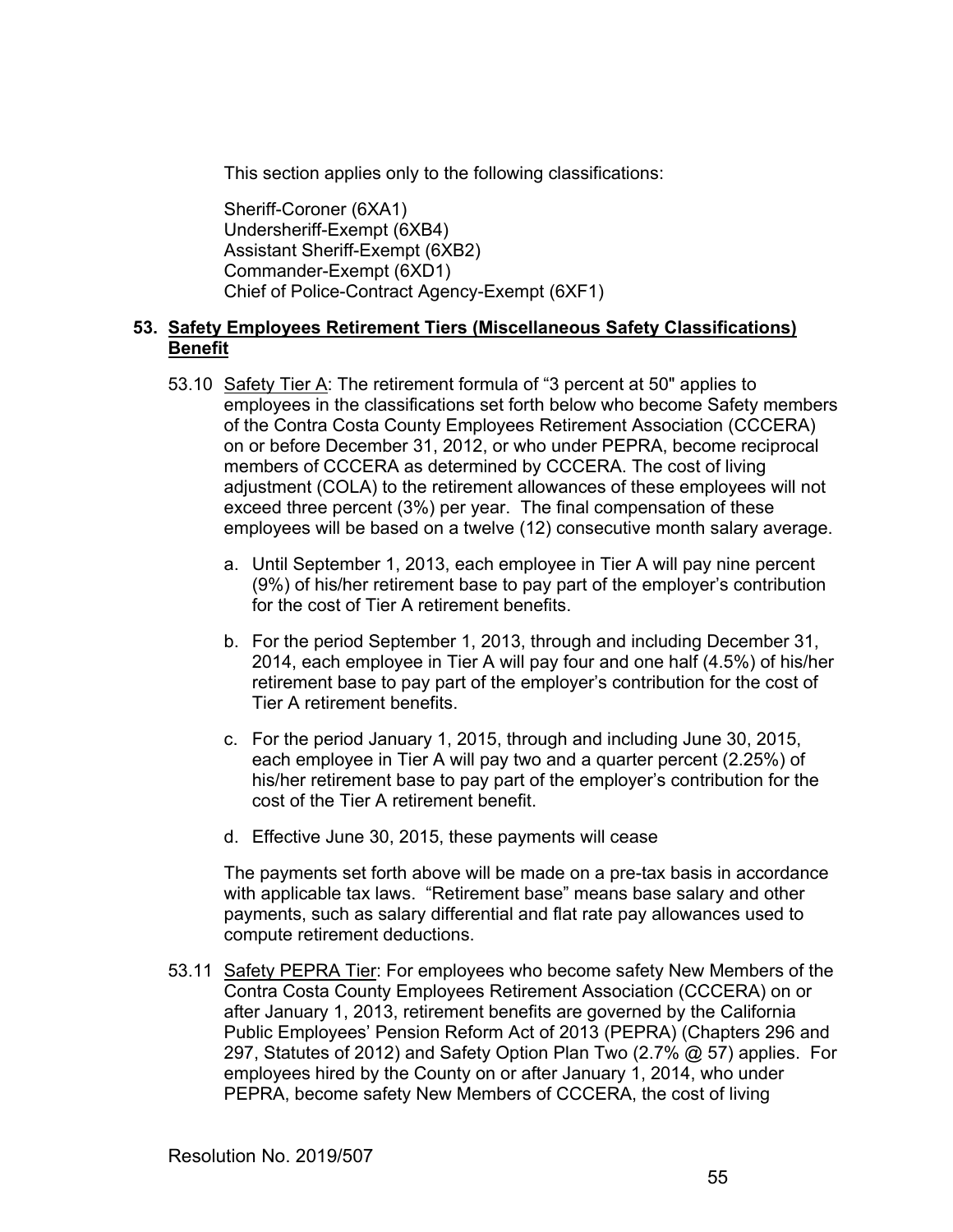adjustment to the retirement allowance will not exceed two percent (2%) per year and will be banked. To the extent that this resolution conflicts with any provision of PEPRA, PEPRA governs.

#### 53.12 Eligible Classes.

This section applies only to the following classifications:

 Assistant Chief Public Service Officer (64BA) Director of Hazardous Materials Program-Exempt (VLD2)

**54. Treasurer-Tax Collector Professional Development Differential:** Treasurer-Tax Collector employees in one of the classifications listed below are eligible to receive a monthly differential equivalent to five percent (5%) of base salary for possession of at least one (1) of the following specified professional certifications and for completion of required continuing education requirements associated with the individual certifications. Verification of eligibility for any such differential must be provided to the Auditor in writing by the Treasurer-Tax Collector or his/her designee. Under this program, no employee may receive more than a single five percent (5%) differential at one time, regardless of the number of certificates held by that employee.

This section applies only to the following classifications:

 Treasurer-Tax Collector (S5A1) Treasurer's Investment Officer-Exempt (S5S3) Assistant County Treasurer-Exempt (S5B4) Assistant County Tax Collector (S5DF) Chief Deputy Treasurer Tax Collector-Exempt (S5B2)

Qualifying Certificates:

Certified Cash Manager (C.C.M.) Certified Financial Planner (C.F.P.) Certified Government Planner (C.G.F.P.) Certified Treasury Manager (C.T.M.) Chartered Financial Analyst (C.F.A.)

**55. Executive Assistant to the County Administrator Differential:** At the discretion of the County Administrator, an employee in the classification of Executive Assistant II to the County Administrator- Exempt (J3H2) is eligible to receive a monthly differential equivalent to five percent (5%) of base salary while the employee is performing work on special project assignments. Verification of eligibility for any such differential must be provided to the Auditor in writing by the County Administrator or his/her designee.

## **56. (Reserved)**

## **V. TEMPORARY AND PER DIEM EMPLOYEES EXCLUDED.**

Resolution No. 2019/507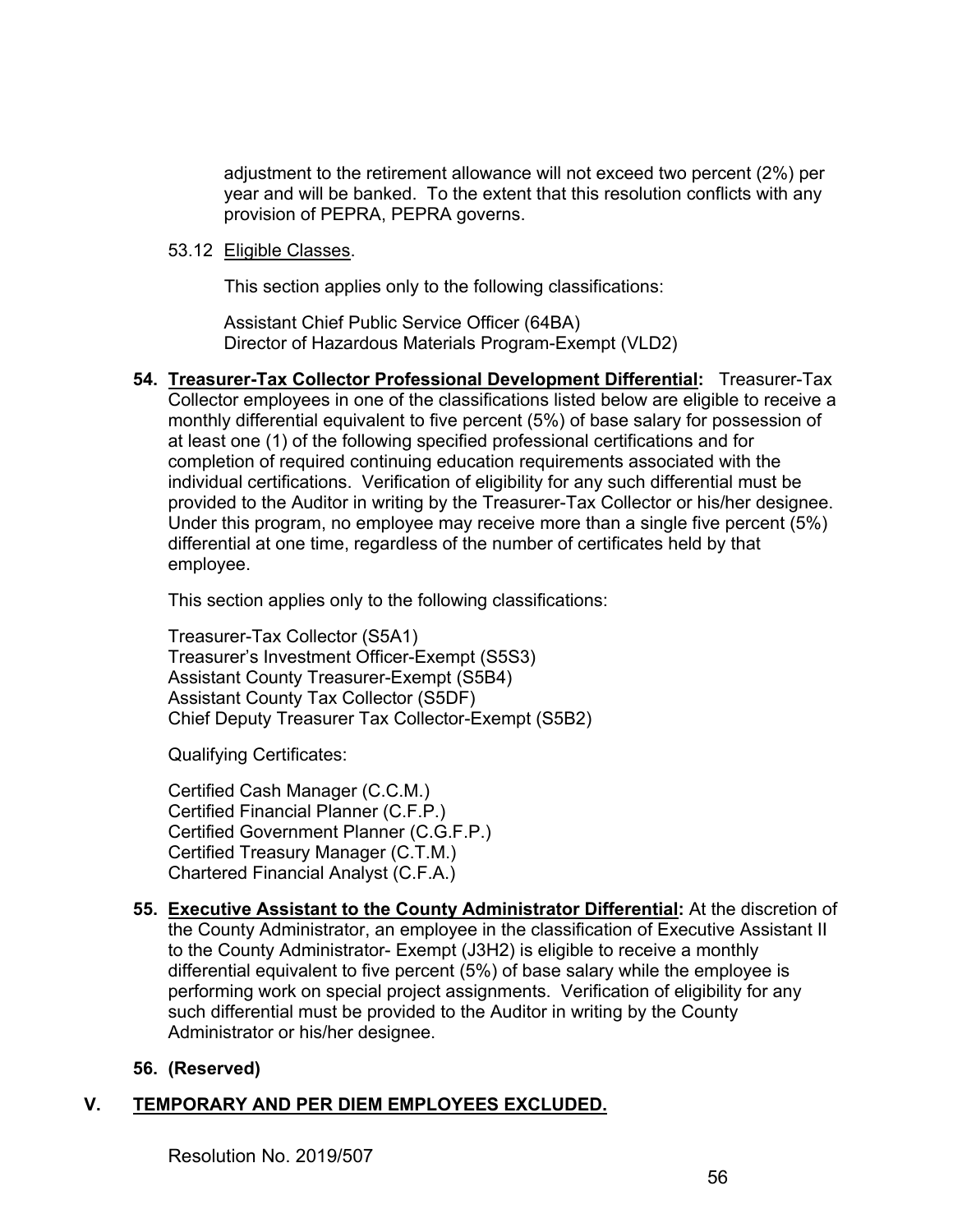Parts I through IV above do not apply to temporary and per diem employees. Benefits for temporary and per diem employees are only those provided in Appendix I "Benefits for Temporary and Per Diem Employees," attached.

[EXHIBITS AND APPENDIX ATTACHED]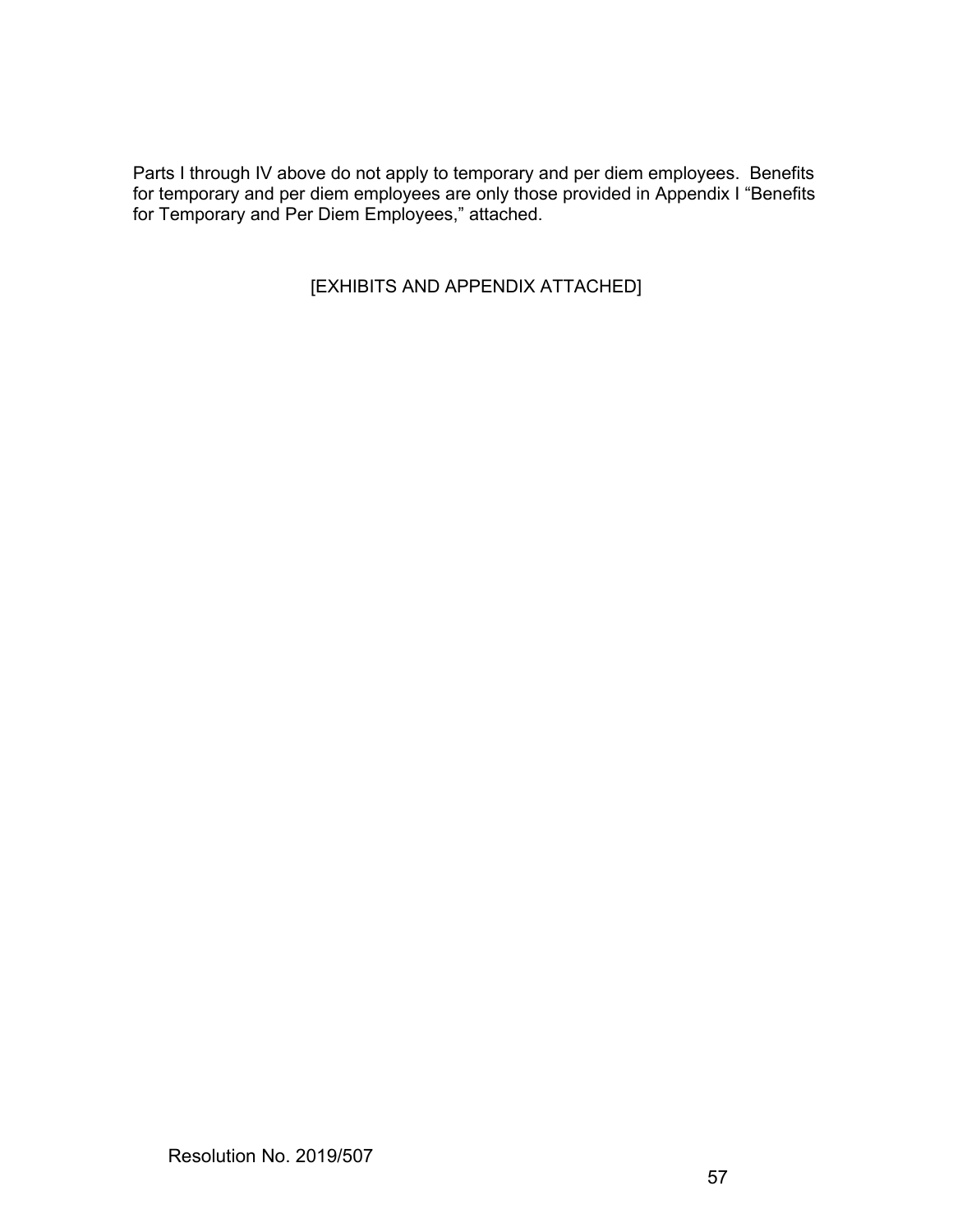| <b>Job Code</b>  | <b>Classification</b>                 |
|------------------|---------------------------------------|
| SADD             | <b>AC Division Manager</b>            |
| AJGA             | Ada Manager                           |
| AP7A             | <b>Administrative Aide-Deep Class</b> |
| AP73             | Administrative Aide-Project           |
| <b>APDB</b>      | <b>Administrative Svcs Officer</b>    |
| XQD2             | Aging/Adult Svcs Director-Ex          |
| BKS1             | <b>Animal Clinic Veterinarian-Ex</b>  |
| BJD <sub>2</sub> | <b>Animal Services Captain-Ex</b>     |
| <b>JJNG</b>      | <b>Assessor's Clerical Staff Mngr</b> |
| VCS1             | Assist To Hlth Svc Dir - Ex           |
| 9MD3             | Assistant Director-Project            |
| <b>DATA</b>      | Assoc Appraiser                       |
| BAB1             | Asst Agr Com/Wts/Meas-Exempt          |
| DAVA             | Asst Appraiser                        |
| LTB1             | Asst Chief Info Officer - Ex          |
| 64BA             | Asst Chief Public Svc Officer         |
| 7AB1             | Asst Co Prob Off - Exempt             |
| ADB4             | <b>Asst County Administrator</b>      |
| DAB1             | <b>Asst County Assessor-Exe</b>       |
| SAB1             | <b>Asst County Auditor Controlle</b>  |
| ALB3             | Asst County Clerk-Recorder - Ex       |
| 2ED1             | Asst County Counsel-Exempt            |
| 3AB1             | <b>Asst County Librarian-Exempt</b>   |
| ALB1             | <b>Asst County Registrar-Exempt</b>   |
| S5DF             | <b>Asst County Tax Collector</b>      |
| <b>S5B4</b>      | <b>Asst County Treasurer-Exempt</b>   |
| 5AH5             | Asst Dep Dir, Conserv & Dev-Ex        |
| VCB1             | <b>Asst Dir Of Health Svcs</b>        |
| AGB1             | Asst Dir Of Human Resources-Ex        |
| XAD7             | Asst Dir-Policy & Planning-Ex         |
| 2KD3             | Asst District Attorney-Exempt         |
| LBD4             | Asst HS IT Dir-App Dev-Ex             |
| LBD <sub>2</sub> | Asst HS IT Dir-Customer Supp-E        |
| LBD7             | Asst HS IT Dir-Info Security-E        |
| LBD3             | Asst HS IT Dir-Infrastruct-Ex         |
| LBD1             | Asst HS IT Dir-Project Mgmt-Ex        |
| 25D2             | Asst Public Defender-Exempt           |
| <b>AJDP</b>      | Asst Risk Manager                     |
| 6XB2             | Asst Sheriff-Exempt                   |
| ADBA             | Asst To The County Admin              |
| 29TA             | <b>Attorney Advance-Chld Sppt Svc</b> |
| 29VA             | <b>Attorney Basic-Child Sppt Svcs</b> |
| 29WA             | <b>Attorney Entry-Child Sppt Svcs</b> |
| J995             | <b>Bd Of Supvr Asst-Chief Asst</b>    |
| J992             | Bd Of Supvr Asst-Gen Office           |
| <b>J993</b>      | <b>Bd Of Supvr Asst-Gen Secretary</b> |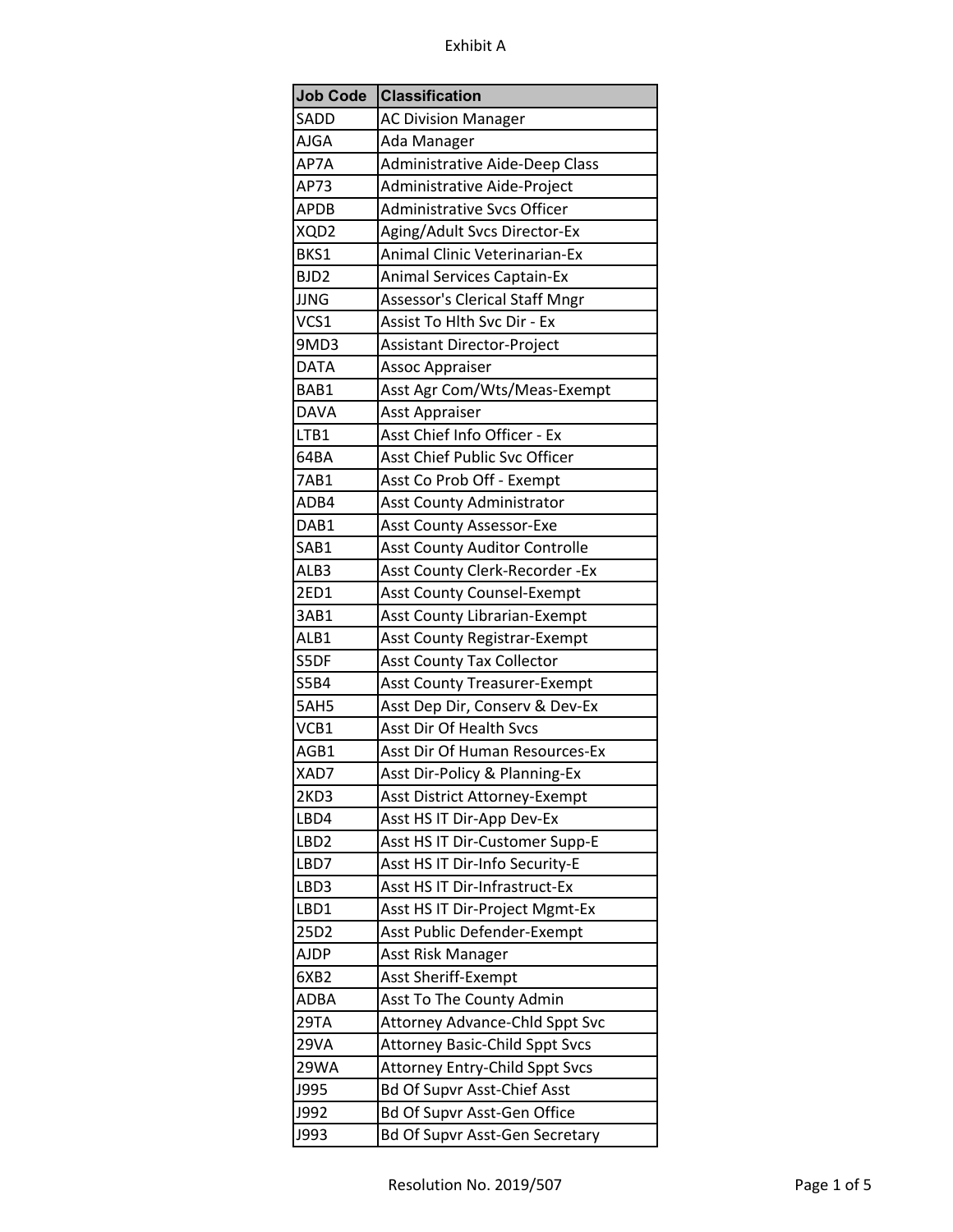| <b>Job Code</b>  | <b>Classification</b>                 |
|------------------|---------------------------------------|
| J994             | <b>Bd Of Supvr Asst-Specialist</b>    |
| ADT <sub>2</sub> | Capital Facilities Analyst-Prj        |
| VPD4             | <b>CCHP Medical Director-Exempt</b>   |
| VCB <sub>2</sub> | <b>CCRMC Chief Exec Ofc - Exempt</b>  |
| ADV1             | Census Outreach Coordinator-Pj        |
| 5ABD             | Chf, Anex And Econ Stm Prog           |
| <b>JJDA</b>      | <b>Chief Assistant Clerk-BOS</b>      |
| 2ED <sub>2</sub> | <b>Chief Asst County Counsel</b>      |
| <b>SMBA</b>      | <b>Chief Asst Director/Dcss</b>       |
| 2KD <sub>2</sub> | Chief Asst District Attorney-E        |
| 25D1             | Chief Asst Public Defender            |
| 7ADC             | <b>Chief Dep Probation Officer</b>    |
| AXD1             | Chief Dep Public Admin-Exempt         |
| <b>S5B2</b>      | Chief Dep Treasure/Tax Coll-Ex        |
| XAB1             | Chief Deputy Director-Exempt          |
| NAB1             | Chief Deputy Pw Director-Ex           |
| VCB3             | Chief Executive Officer-CCHP-E        |
| 6EH1             | Chief Investigator Pd-Exempt          |
| S5BC             | <b>Chief Investment Officer</b>       |
| LWS1             | Chief IT Security Officer-Ex          |
| VPS4             | Chief Medical Officer - Exempt        |
| VWD2             | <b>Chief Nursing Officer-Exempt</b>   |
| <b>APDK</b>      | Chief of Administrative Svcs          |
| AGD3             | <b>Chief Of Labor Relations - Ex</b>  |
| VAD3             | Chief of Plant Operations - Ex        |
| BKD1             | <b>Chief of Shelter Medicine-EX</b>   |
| VWD1             | <b>Chief Operations Officer-Exemp</b> |
| 6XF1             | Chief Police-Contract Agncy-Ex        |
| ADS2             | Chief Public Commun Officer-Ex        |
| VAB <sub>2</sub> | <b>Chief Quality Officer-Exempt</b>   |
| 25DB             | Chief Trial Deputy Public Def         |
| 9JS2             | Child Nutrt Div Nutri-Project         |
| 9JS3             | Child Nutrt Food Oper Supv-Prj        |
| 9CDA             | <b>Child Spprt Svcs Manager</b>       |
| XAD5             | <b>Children And Family Svcs Dir-E</b> |
| 9MH1             | Children Svcs Mgr-Project             |
| 2ETG             | Civil Litig Atty-Advanced             |
| 2ETE             | Civil Litig Atty-Basic Lvl            |
| 2ETF             | Civil Litig Atty-Standard             |
| AJD <sub>2</sub> | Cnty Cmpln HIPAA Pvcy Ofcr -Ex        |
| 6XD1             | Commander-Exempt                      |
| CCD1             | <b>Community Svcs Director-Exempt</b> |
| <b>CCHA</b>      | <b>Community Svcs Personnel Admin</b> |
| 9J71             | <b>Community Svcs Personnel Tech</b>  |
| 9MS7             | Comprehensive Svcs Asst Mgr-Pr        |
| 9MS3             | Comprehensive Svcs Man -Prj           |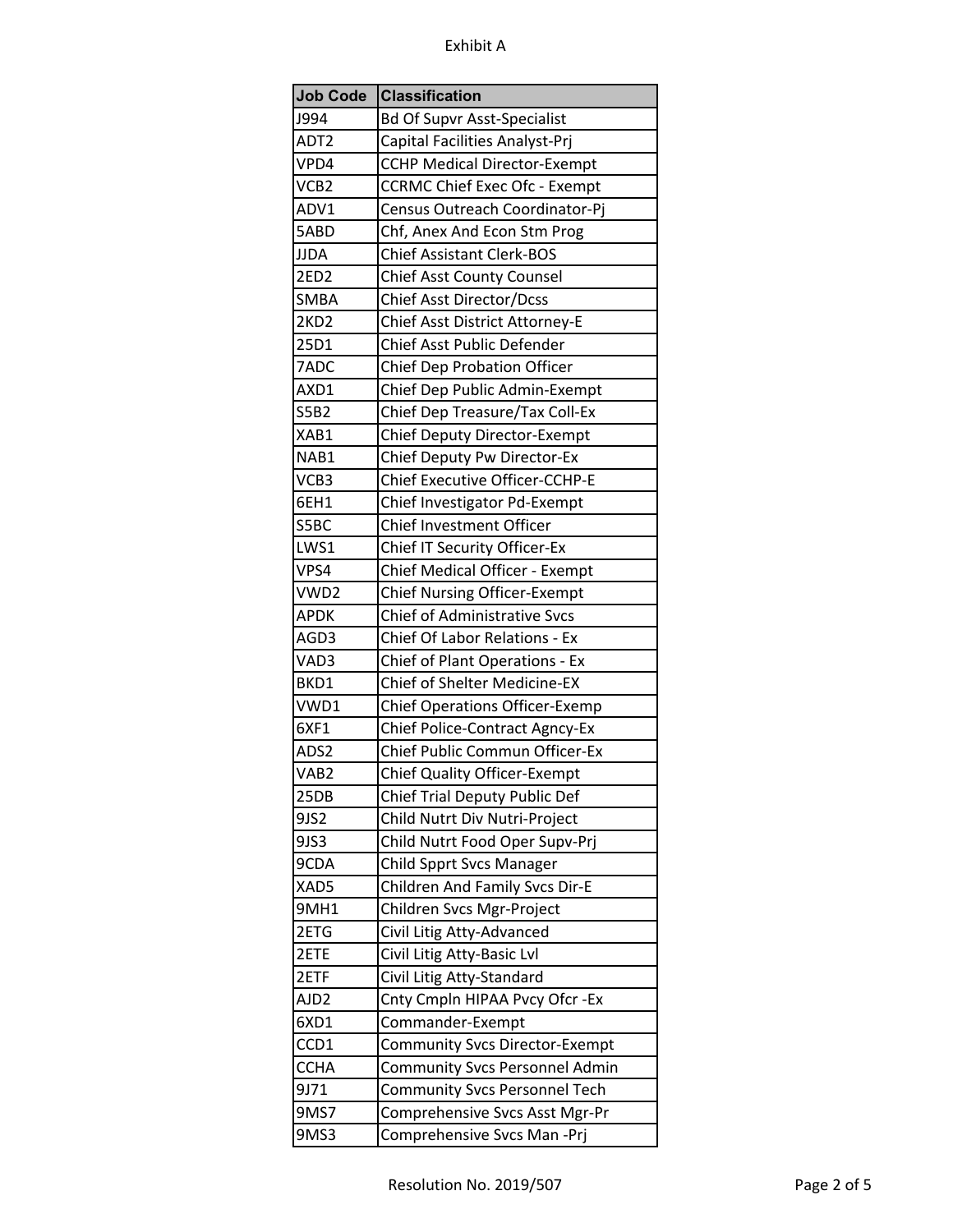| <b>Job Code</b>  | <b>Classification</b>               |
|------------------|-------------------------------------|
| NAF1             | County Surveyor-Exempt              |
| CJH3             | Cs Mental Hlth Clin Supv-Proj       |
| 6KD <sub>2</sub> | DA Asst Chief of Inspectors-Ex      |
| APDD             | DA Chief Of Administrative Svc      |
| 6KD1             | DA Chief Of Inspectors-Exempt       |
| 6KDC             | DA Dir Of Forensic & Tech Svcs      |
| 6KNB             | DA Lieutenant Of Inspectors         |
| <b>JJGE</b>      | DA Manager Of Law Offices           |
| <b>JJHG</b>      | DA Office Manager                   |
| J3T7             | DA Program Assistant-Exempt         |
| 4AD1             | Dep Dir Of Conserv & Dev-Ex         |
| VCB4             | Dep Dir of Health Svcs-Ex           |
| <b>APSA</b>      | Departmental Fiscal Officer         |
| ARVA             | Departmental HR Analyst I           |
| <b>ARTA</b>      | Departmental HR Analyst II          |
| APG1             | Dept. Pers. Officer - Exempt        |
| <b>ADSH</b>      | Deptl Comm & Media Rel Coord        |
| JJHD             | Deputy Clerk-Board Of Supv          |
| ALB <sub>2</sub> | Deputy Co Clerk-Recorder-Ex         |
| 2ETK             | Deputy Co Counsel-Advanced          |
| 2ET3             | Deputy Co Counsel-Advanced-Ex       |
| 2ETH             | Deputy Co Counsel-Basic             |
| <b>2ET1</b>      | Deputy Co Counsel-Basic-Exempt      |
| 2ETJ             | Deputy Co Counsel-Standard          |
| <b>2ET2</b>      | Deputy Co Counsel-Standard-Ex       |
| 3AFE             | Deputy Co Librarian                 |
| 3AFG             | Deputy Co Librarian-Supt Svcs       |
| 5AB <sub>2</sub> | Deputy Dir Com Dev/Curr-Ex          |
| 5AH <sub>2</sub> | Deputy Dir Com Dev/Trans-Ex         |
| LTD1             | Deputy Dir/Info Technology-Exe      |
| ADD7             | Deputy Director Of Orj-Project      |
| VCD <sub>2</sub> | Deputy Executive Dir/CCHP-Ex        |
| NAD <sub>8</sub> | Deputy General Svcs Director/E      |
| NAD0             | Deputy Public Works Director-E      |
| VRG1             | Dir Mktg/Mem Svcs & Pr-CCHP-Ex      |
| VQD4             | Dir Of Mental Health Svcs-Ex        |
| VAD1             | Dir Of Patient Fin Svcs-Exempt      |
| ADD5             | Dir Office Child Svcs - Ex          |
| 9BD1             | Director Of Airports                |
| VLD1             | Director Of Env Health Svcs-Ex      |
| VLD <sub>2</sub> | Director Of Haz Mat Program-Ex      |
| 5AB1             | Director Of Redevel-Exempt          |
| SMD1             | Director Of Revenue Collection      |
| <b>ADSB</b>      | Director Office Of Comm/Media       |
| 5AH6             | Economic Dev Manager - Exempt       |
| XAD9             | <b>EHS Chief Financial Off - Ex</b> |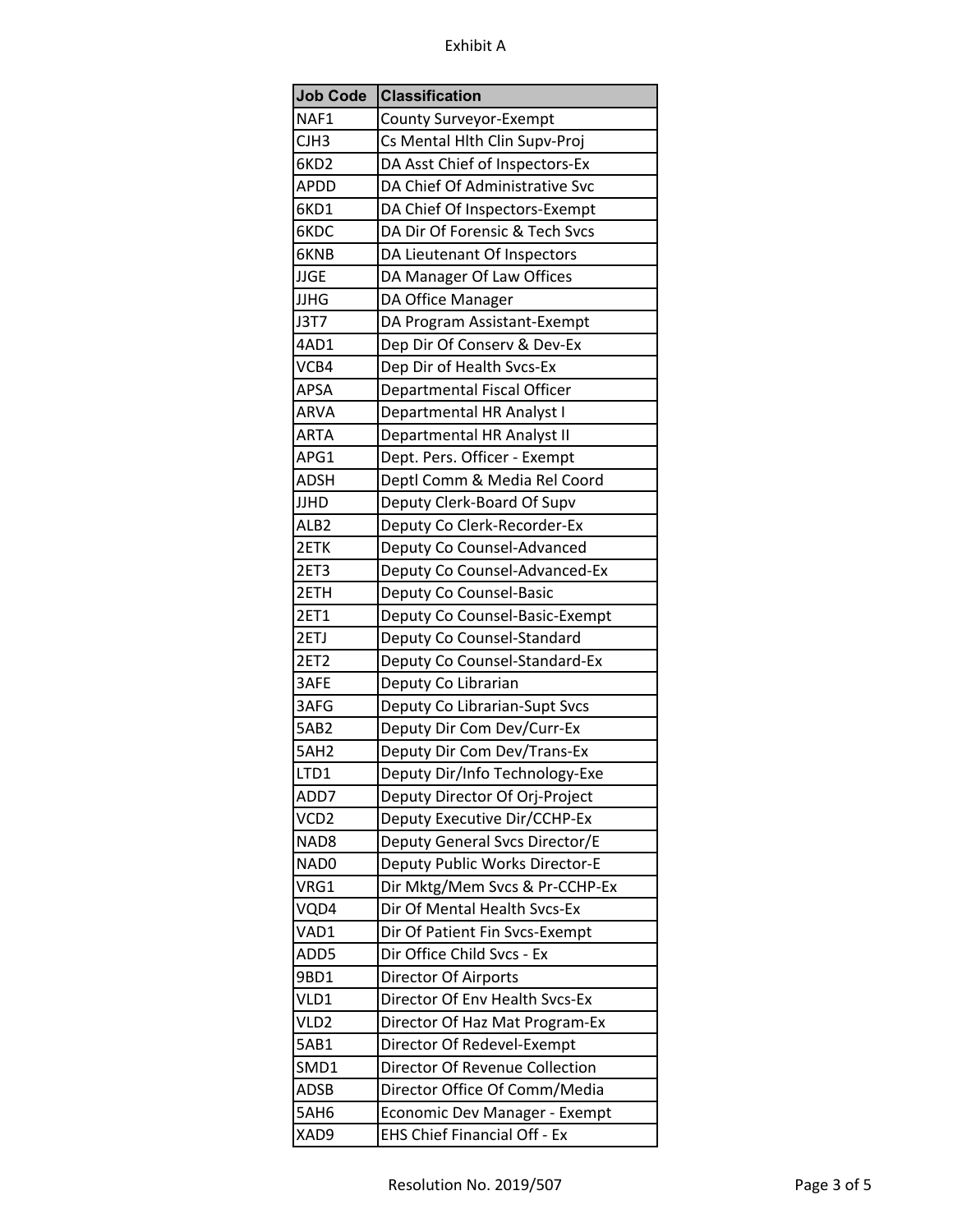| <b>Job Code</b>  | <b>Classification</b>                 |
|------------------|---------------------------------------|
| XAD <sub>2</sub> | <b>EHS Deputy Bureau Director-Ex</b>  |
| XAD6             | <b>EHS Director Of Admin-Exempt</b>   |
| X762             | EHS Workforce Dev Youth Wkr-Pj        |
| VAD <sub>2</sub> | Emerg Med Svcs Dir - Exempt           |
| 9GS1             | <b>Emergency Planning Spec-Exempt</b> |
| AGVG             | <b>Employee Benefits Analyst</b>      |
| AGSC             | <b>Employee Benefits Specialist</b>   |
| <b>AJDB</b>      | <b>Equal Employment Oppt Officer</b>  |
| <b>J3V2</b>      | Exec Asst I To Co Adminis-Ex          |
| J3H2             | Exec Asst II To Co Adminis-Ex         |
| J3T6             | Exec Secretary/ Merit Board           |
| J3T5             | <b>Exec Secretary-Exempt</b>          |
| J3TJ             | <b>Executive Secretary-Dcss</b>       |
| VPS2             | <b>Exempt Med Stf Podiatrist</b>      |
| LBSE             | <b>Financial Systems Manager</b>      |
| <b>APDE</b>      | Fire District Chief/Admin Svcs        |
| 6CW1             | Forensic Analyst-Project              |
| <b>VASH</b>      | <b>Health Equity Program Manager</b>  |
| <b>VRGC</b>      | Health Plan Dir Comp & Gov Rel        |
| VCS3             | <b>Health Plan Services Asst-Ex</b>   |
| LBB3             | <b>Health Svcs IT Director-Ex</b>     |
| AGD4             | HR Manager - Exempt                   |
| <b>AGSE</b>      | <b>HR Systems Analyst</b>             |
| <b>AGTG</b>      | <b>HR Systems Specialist</b>          |
| AGDG             | <b>HRIS Administrator</b>             |
| <b>AGTF</b>      | Human Resources Analyst               |
| <b>AGDF</b>      | Human Resources Project Mngr          |
| <b>AGDE</b>      | Human Resources Supervisor            |
| AG7B             | Human Resources Technician            |
| 7KGA             | Inst Supervisor II                    |
| <b>DAWA</b>      | Junior Appraiser                      |
| ADSI             | Labor Relations Analyst I             |
| ADSJ             | Labor Relations Analyst II            |
| AD7C             | <b>Labor Relations Assistant</b>      |
| ADD6             | Labor Relations Manager-Exempt        |
| 5ASF             | Land Information Bus Ops Mngr         |
| AGNA             | Lead Human Resources Analyst          |
| <b>AJHC</b>      | Leave And ACA Admin                   |
| 3KGA             | <b>Library Services Manager</b>       |
| 6KWG             | Lieutenant Of Insp-Welf Fraud         |
| <b>ADVB</b>      | <b>Management Analyst</b>             |
| ADD4             | Manager Cap Fac/Debt Mgmt-Ex          |
| VCA <sub>2</sub> | <b>Medical Director</b>               |
| SAHM             | Payroll Systems Administrator         |
| AP7B             | Personnel Technician                  |
| <b>ADNC</b>      | Principal L/R Analyst                 |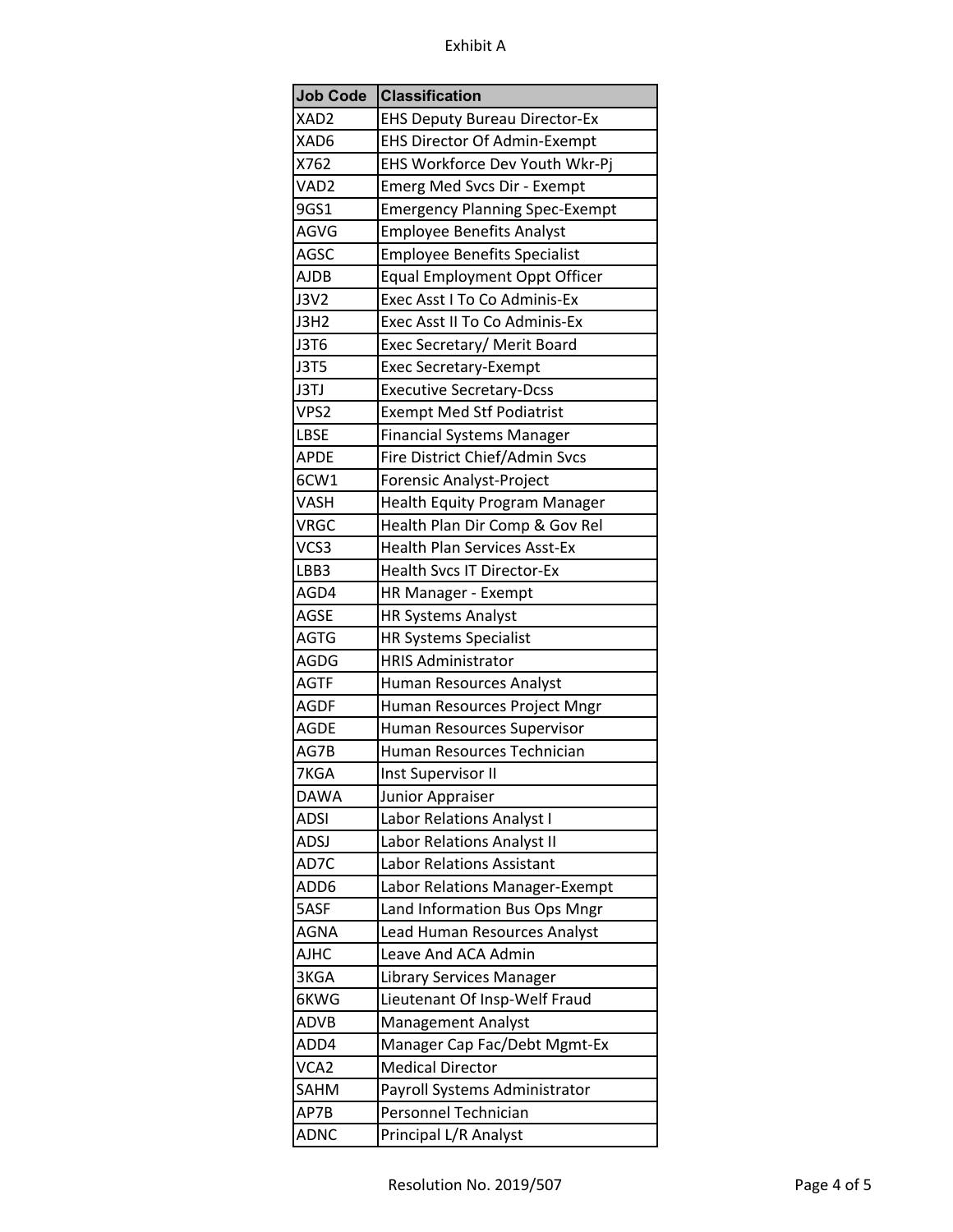| <b>Job Code</b>  | <b>Classification</b>                 |
|------------------|---------------------------------------|
| <b>ADHB</b>      | <b>Principal Management Analyst</b>   |
| <b>APDJ</b>      | Probation Chief Of Admin Svcs         |
| 7BFA             | <b>Probation Director</b>             |
| 7AGB             | <b>Probation Manager</b>              |
| STD1             | <b>Procurement Svcs Manager-Ex</b>    |
| ADS1             | <b>Public Information Officer</b>     |
| <b>APDF</b>      | Pw Chief Of Fiscal Services           |
| 5AH4             | Redevelopment Proj Manager-Prj        |
| <b>APHB</b>      | Research and Eval Manager             |
| VPD5             | Residency Director-Exempt             |
| AJH1             | Risk Mgmt Training Coord-Prj          |
| AVS4             | Sbdc Business Consultant-Prj          |
| AVD3             | Sbdc Director-Project                 |
| CCG1             | School Readiness Prog Coor-Prj        |
| <b>J3S2</b>      | Secretary To Undersheriff             |
| <b>NSGA</b>      | Senior Land Surveyor                  |
| <b>ADTD</b>      | <b>Senior Management Analyst</b>      |
| APD <sub>2</sub> | Sheriff's Chf Of Mgnt Svcs - Ex       |
| J3T0             | <b>Sheriff's Executive Asst-Ex</b>    |
| ADB5             | Special Asst To The Co Admn-Ex        |
| ADDH             | Sr Deputy County Admnistrator         |
| 2KD1             | Sr Deputy District Attorney-Ex        |
| 2ED3             | Sr Financial Counselor-Exempt         |
| 29HA             | <b>Supervising Attorney-Dcss</b>      |
| <b>S5S3</b>      | Treasurer's Invest Officer-Ex         |
| 6XB4             | Undersheriff-Exempt                   |
| EBW1             | Voter Edu & Engmt Asst - Prj          |
| EBV1             | Voter Edu & Engmt Spec-Prj            |
| 9KN3             | Weatherization/Hm Repair Supv         |
| XAD4             | Workforce Inv Bd Exc Dir-Ex           |
| XAD3             | <b>Workforce Svcs Director-Exempt</b> |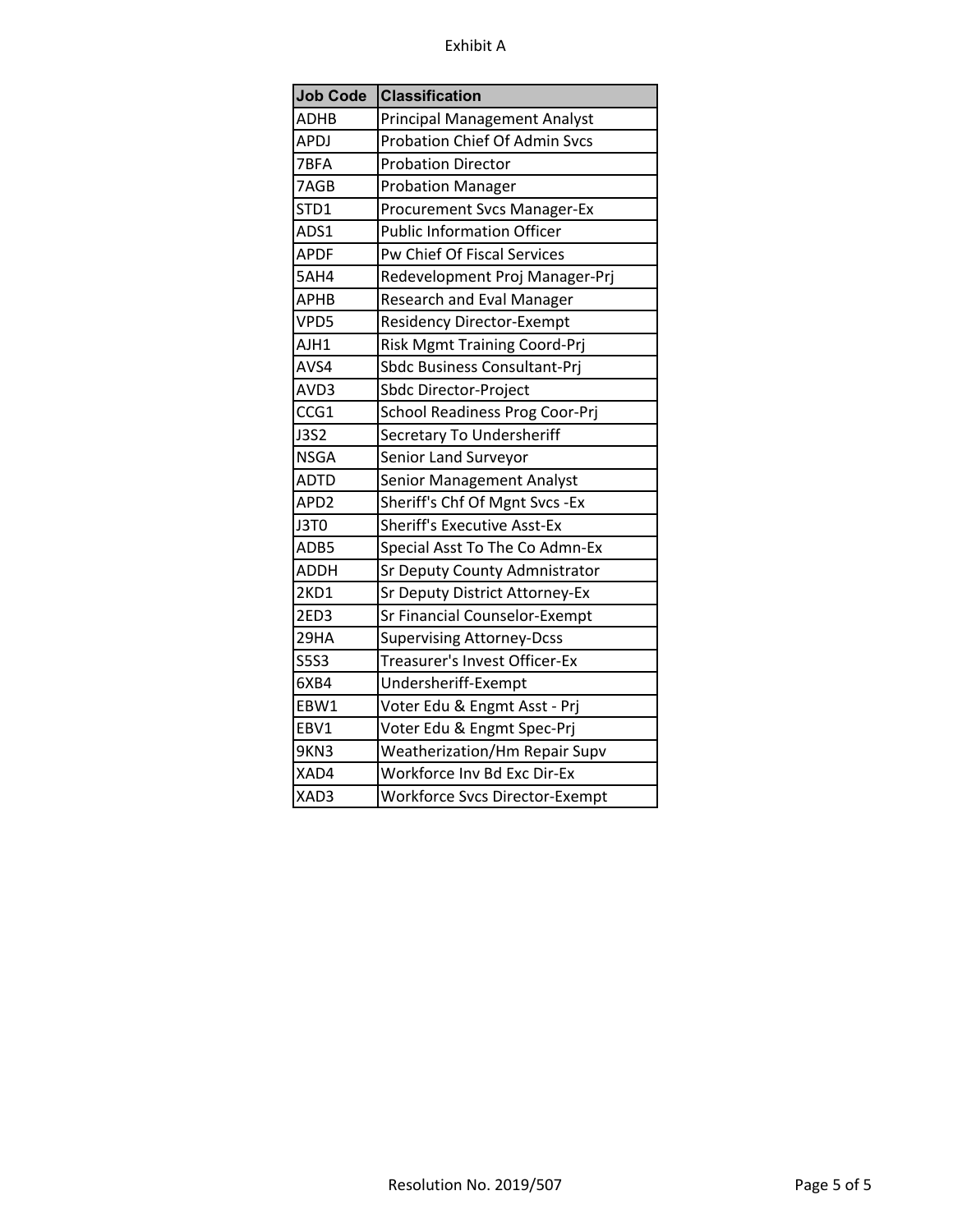# Exhibit B

| <b>Job Code</b>  | <b>Classification</b>            |
|------------------|----------------------------------|
| <b>DATA</b>      | <b>Assoc Appraiser</b>           |
| <b>DAVA</b>      | Asst Appraiser                   |
| ADV1             | Census Outreach Coordinator-Pj   |
| 9JS2             | Child Nutrt Div Nutri-Project    |
| X762             | EHS Workforce Dev Youth Wkr-Pj   |
| VPS <sub>2</sub> | <b>Exempt Med Stf Podiatrist</b> |
| 6CW1             | Forensic Analyst-Project         |
| <b>DAWA</b>      | Junior Appraiser                 |
| EBW1             | Voter Edu & Engmt Asst - Prj     |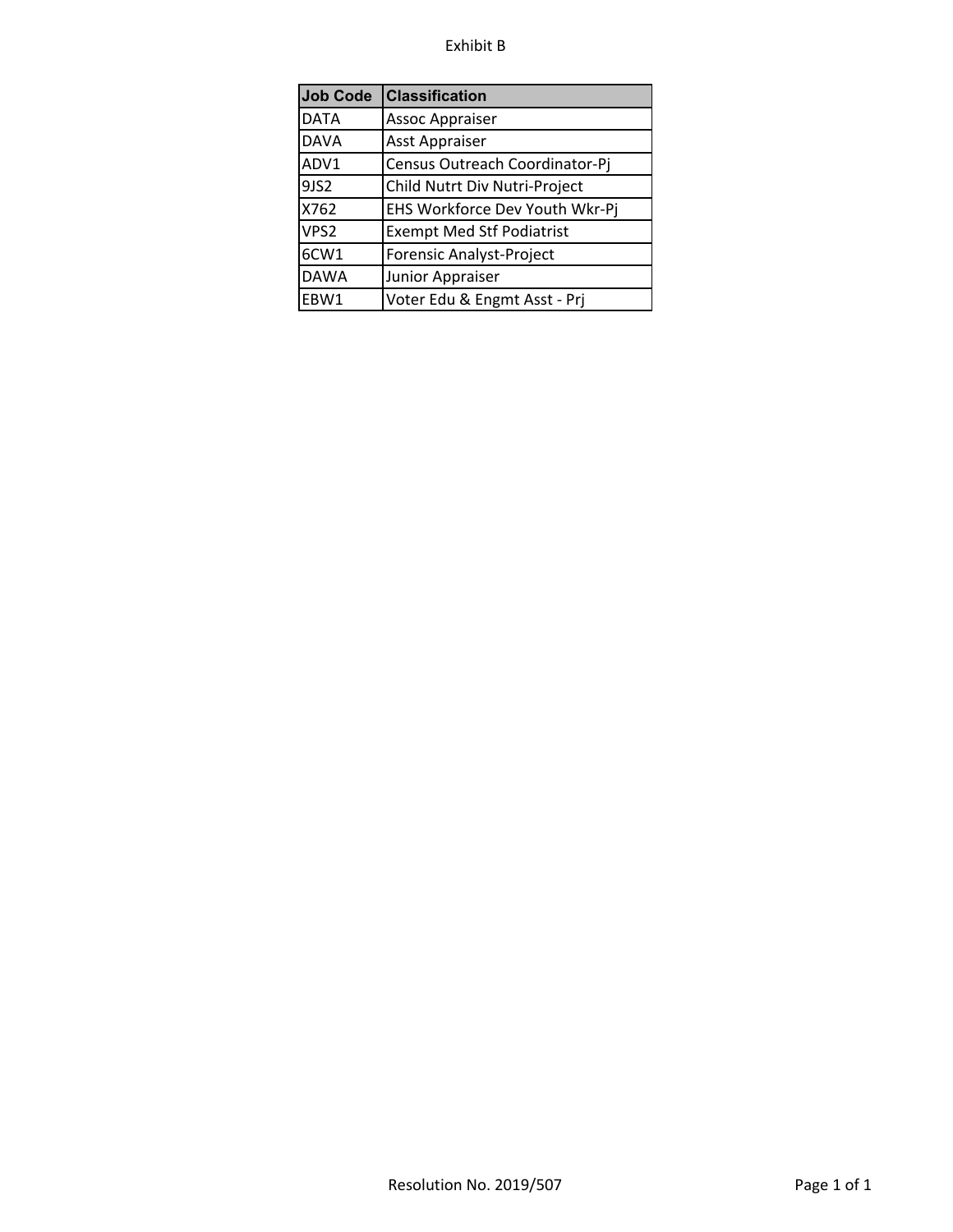# Exhibit C

| <b>Job Code</b> | <b>Classification</b>                 |
|-----------------|---------------------------------------|
| BAA1            | <b>Agricultural Com-Dir Wts/Meas</b>  |
| DAA1            | Assessor                              |
| SAA1            | Auditor-Controller                    |
| ADA1            | <b>Bd Of Supvr Member</b>             |
| ADB1            | Chief Asst County Admin               |
| LTA1            | Chief Info Off/Dir Of Info Tec        |
| ALA1            | <b>Clerk Recorder</b>                 |
| ADA2            | <b>County Administrator</b>           |
| 2EA1            | <b>County Counsel</b>                 |
| ADB6            | <b>County Finance Director-Ex</b>     |
| 3AAA            | County Librarian                      |
| <b>7AA1</b>     | <b>County Probation Officer-Ex</b>    |
| 96A1            | County Veterans' Svcs Officer         |
| 4AA1            | Dir Of Conservation & Devlp-Ex        |
| BJA1            | Director Of Animal Serv-Exempt        |
| SMA1            | Director Of Child Support Svcs        |
| NAA2            | <b>Director Of General Services-E</b> |
| VCA1            | <b>Director Of Health Services</b>    |
| AGA2            | Director Of Human Resources-Ex        |
| AJD3            | Director of Risk Management-Ex        |
| XAA2            | Director-EHSD-Exempt                  |
| 2KA1            | <b>District Attorney</b>              |
| 25A1            | <b>Public Defender</b>                |
| NAA1            | Pw Director                           |
| 6XA1            | Sheriff-Coroner                       |
| <b>S5A1</b>     | <b>Treasurer-Tax Collector</b>        |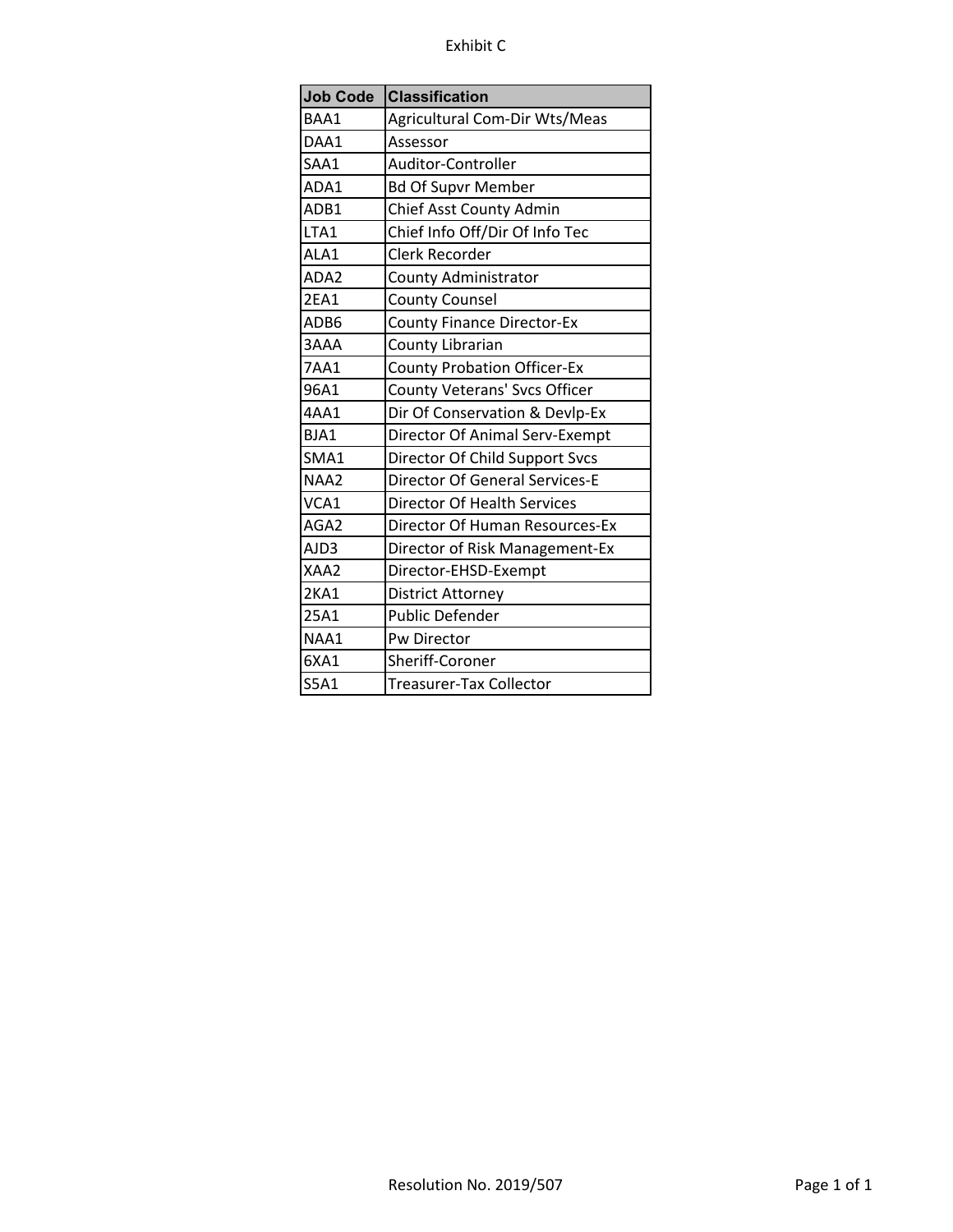|                                          | Job         |                                                         | Job              |
|------------------------------------------|-------------|---------------------------------------------------------|------------------|
| <b>Department Head</b>                   | Code        | <b>Chief Assistant Department Head</b>                  | Code             |
| Agricultural Commissioner/ Director of   | BAA1        | Assistant Deputy Agricultural Commissioner/Sealer       | BAB1             |
| <b>Weights and Measures</b>              |             | of Weights and Measures-Exempt                          |                  |
| Assessor                                 | DAA1        | <b>Assistant County Assessor</b>                        | DAB1             |
| Director of Human Resources              |             | AGA2 Assistant Director of Human Resources              | AGB1             |
| Auditor-Controller                       | SAA1        | Assistant County Auditor-Controller                     | SAB1             |
| <b>Board of Supervisors Member</b>       | ADA1        | No Chief Assistant                                      |                  |
| Chief Information Officer/ Director of   | LTA1        | No Chief Assistant                                      |                  |
| <b>Information Technology</b>            |             |                                                         |                  |
| Clerk Recorder                           | ALA1        | <b>Assistant County Registrar</b>                       | ALB1             |
|                                          |             | <b>Assistant County Clerk-Recorder</b>                  | ALB3             |
|                                          |             | Deputy County Clerk-Recorder-Exempt                     | ALB <sub>2</sub> |
| County Administrator                     | ADA2        | Chief Assistant County Administrator                    | ADB1             |
|                                          |             | <b>County Finance Director</b>                          | ADB6             |
| <b>County Counsel</b>                    | <b>2EA1</b> | <b>Excluded Classification</b>                          |                  |
| County Librarian                         | 3AAA        | Deputy County Librarian - Public Services               | 3AFE             |
|                                          |             | Deputy County Librarian - Support Services              | 3AFG             |
| <b>County Probation Officer</b>          | <b>7AA1</b> | <b>Asst County Probation Officer</b>                    | 7AB1             |
| <b>County Veterans' Services Officer</b> | 96A1        | No Chief Assistant                                      |                  |
| Director-EHSD-Exempt                     | XAA2        | Aging/Adult Svcs Director                               | XQD2             |
|                                          |             | Children and Family Svcs Director                       | XAD5             |
|                                          |             | <b>Community Svcs Director</b>                          | CCD1             |
|                                          |             | <b>EHS Director of Admin</b>                            | XAD6             |
|                                          |             | Workforce Inv Bd Exec Director                          | XAD4             |
| <b>Director of Animal Services</b>       | BJA1        | Deputy Director of Animal Services                      | BJD1             |
| Director of Child Support Services       |             | SMA1 Chief Assistant Director of Child Support Services | <b>SMBA</b>      |
| Director of Conservation and Development | 4AA1        | Deputy Director of Community                            | 5AH <sub>2</sub> |
|                                          |             | Development/Transportation-Exempt                       |                  |
|                                          |             | Deputy Director of Conservation and Development         | 4AD1             |
| Director of Health Services              | VCA1        | No Chief Assistant                                      |                  |
| Director of Risk Management              | ADJ3        | No Chief Assistant                                      |                  |
| <b>District Attorney</b>                 | 2KA1        | <b>Excluded Classification</b>                          |                  |
| <b>Public Defender</b>                   | 25A1        | <b>Excluded Classification</b>                          |                  |
| <b>Public Works Director</b>             | NAA1        | Chief Deputy Public Works Director                      | NAB1             |
| Sheriff-Coroner                          | 6XA1        | Undersheriff                                            | 6XB4             |
| Treasurer-Tax Collector                  | S5A1        | Chief Deputy Treasurer-Tax Collector                    | S5B2             |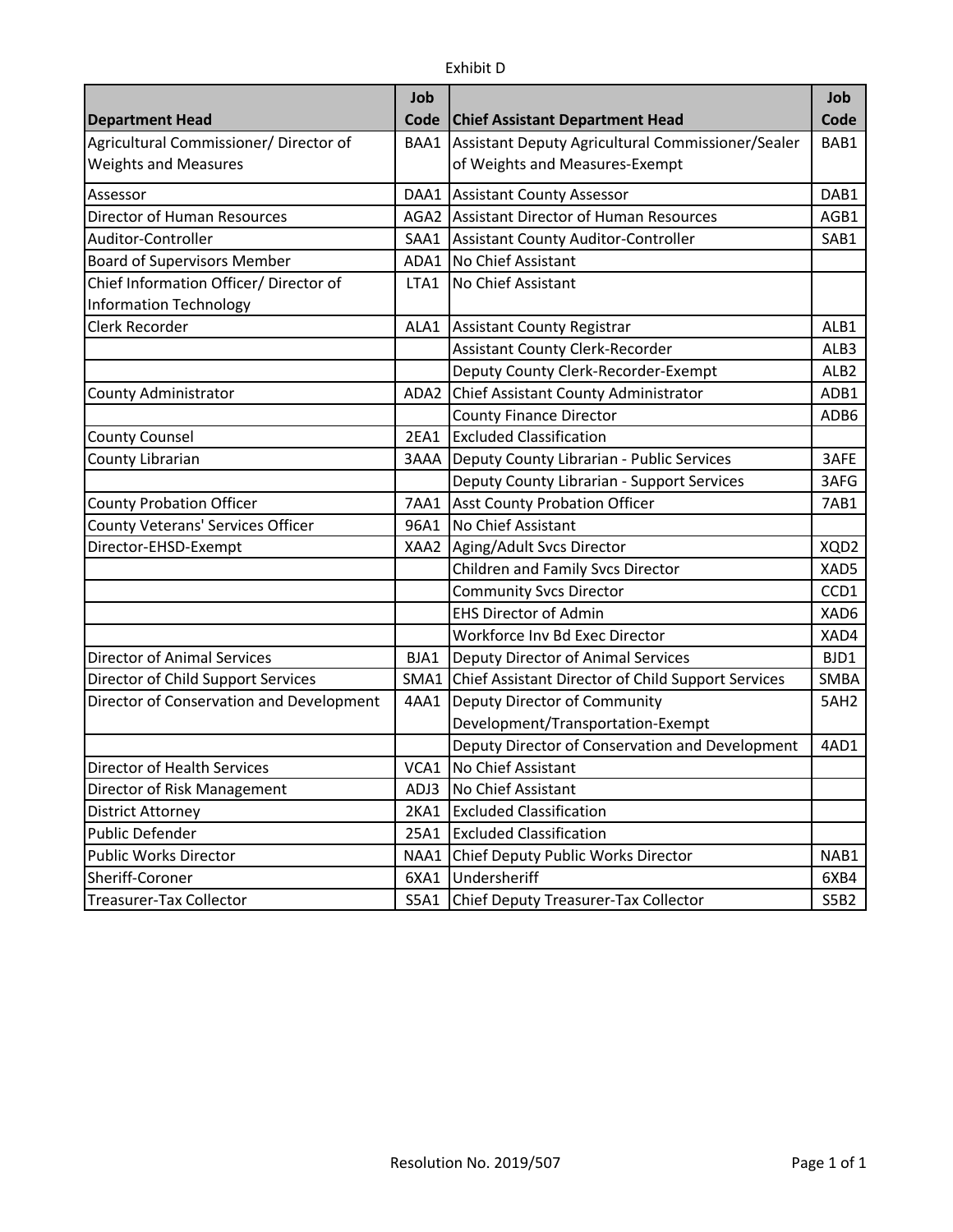#### Exhibit E

| <b>Job Code</b>  | <b>Classification</b>          |
|------------------|--------------------------------|
| 6XB <sub>2</sub> | <b>Asst Sheriff-Exempt</b>     |
| 6XF1             | Chief Police-Contract Agncy-Ex |
| 6XD1             | Commander-Exempt               |
| 6XA1             | Sheriff-Coroner                |
| 6XB4             | Undersheriff-Exempt            |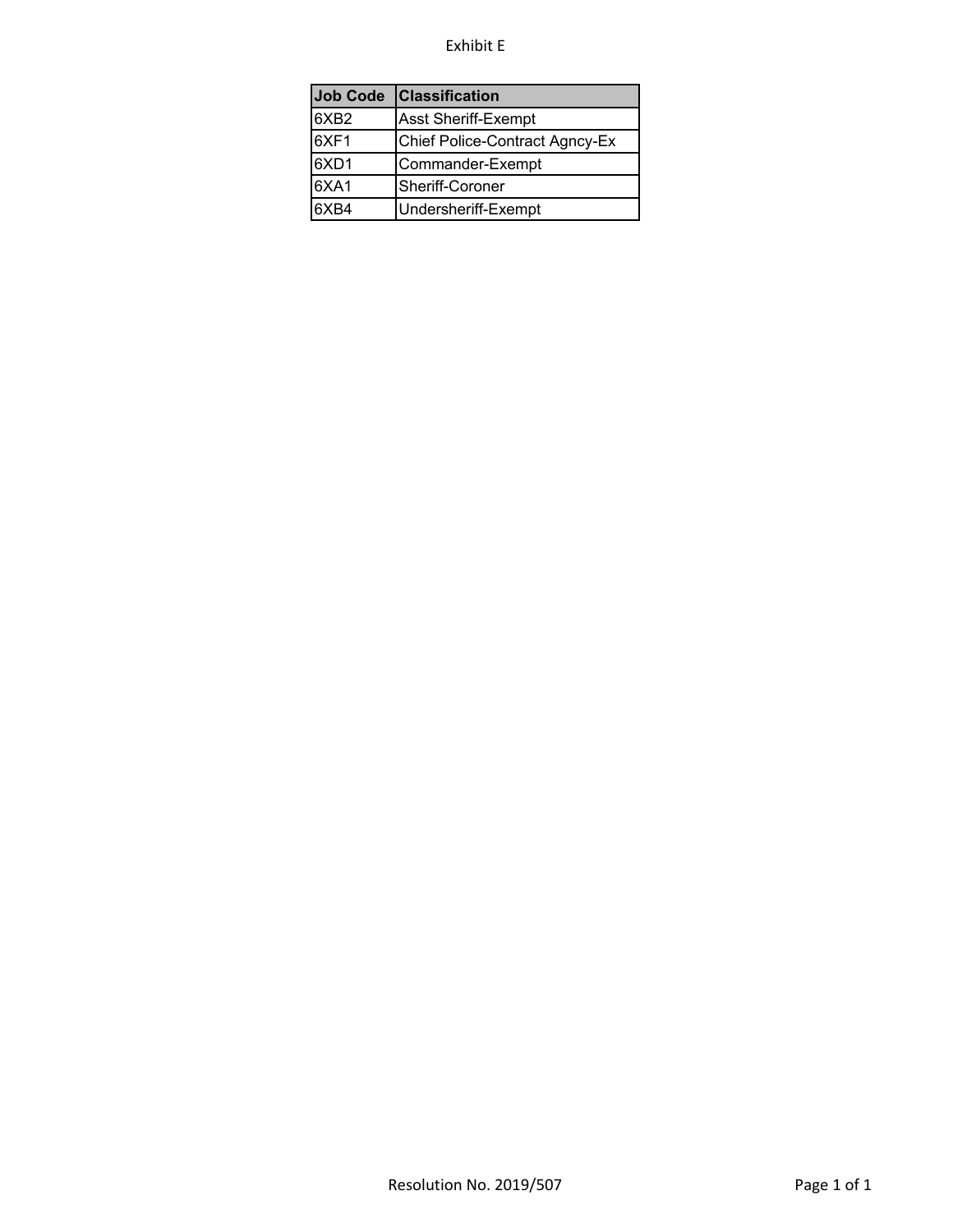### **BENEFITS FOR UNREPRESENTED TEMPORARY AND PER DIEM EMPLOYEES**

### **1. Definitions**

- **1.10** Temporary Employment: Any employment which will require the services of an incumbent for a limited period of time, paid on an hourly basis, not in an allocated position or in permanent status.
- **1.11** Per Diem Employment: Per diem employment is any employment that requires the services of a person on a daily basis, and that person is paid on an hourly basis and his/her classification has "per diem" in its title.
- **1.12** Covered Units: This Appendix I applies to anyone who is a temporary or per diem employee in one of the units listed on Exhibit G.

#### **2. Days and Hours of Work**

- **2.10** Schedule: Temporary and per diem employees are eligible to work a maximum of twenty five (25) hours per week with the exception of the following:
	- 1. Employees assigned to the Attorney classifications listed in Exhibit F.
	- 2. Employees assigned to a classification listed in Exhibit G in unit BD-Management, Classified and Exempt Department Heads.
	- 3. Employees assigned to the classifications of: Deputy Sheriff-Per Diem (6XWC); District Attorney Senior Inspector (6KVA); District Attorney Senior Inspector Welfare Fraud (6KVD); and District Attorney Inspector-Welfare Fraud (6KWF).
	- 4. Employees in the Health Services Department assigned to the classifications of: Nursing Shift Coordinator-Per Diem (VWHD); temporary Exempt Medical Staff Physician (VPW9); Administrative Intern (AP9A), but only if working in the Mental Health Program.
	- 5. Employees in the Public Defender's Office assigned to the classification of Student Intern (998E), but only while such employees are working on death penalty cases.
	- 6. Student Interns (998 A-E) may work up to twenty (20) hours per week, except for summer break. During summer break, Student Interns may work up to forty (40) hours per week for up to twelve (12) weeks. For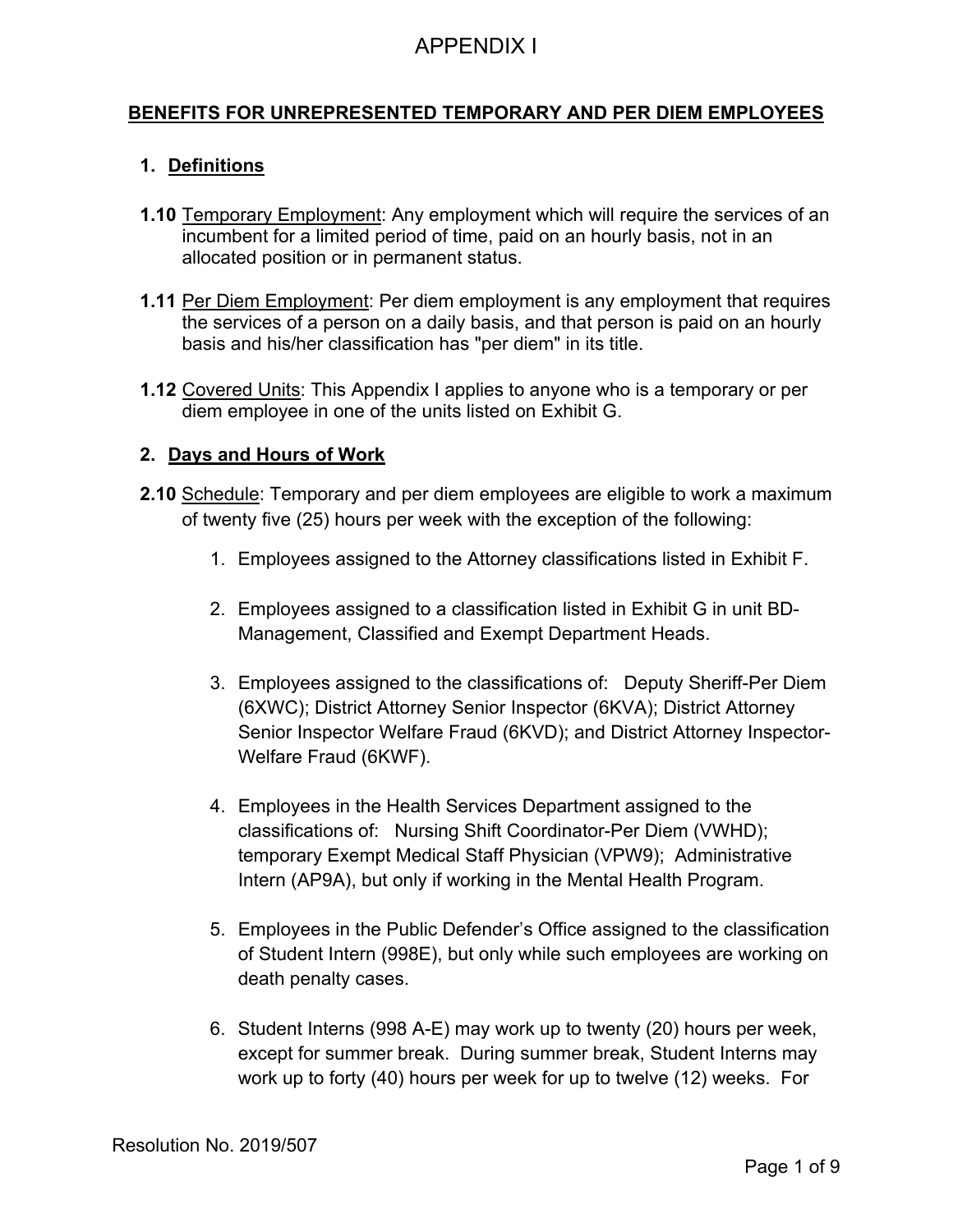purposes of this section 2.10, "summer break" means May through September.

- 7. Retiree temporary employees.
- **2.11** Workweek: The workweek begins at 12:01 a.m. on Monday and ends at 12 midnight on Sunday.
- **2.12** Time Reporting/Time Stamping: Temporary and per diem employees must timestamp in and out as they begin their work shifts, finish their work shifts, and take meal periods.

#### **3. Salary Administration-Payment**

- **3.10** Hourly Rate: The hourly rate paid to temporary and per diem employees will be the "1.00 hourly rate" calculated on the salary schedule by dividing the unrounded monthly salary at any step by 173.33.
- **3.11** New Employee Step: Except as otherwise permitted in deep class resolutions, temporary and per diem employees will generally be appointed at the minimum step of the salary range established for the particular class to which the appointment is made. However, the Human Resources Director may authorize an appointing authority to make a particular temporary appointment at a step above the minimum of the range.
- **3.12** Payment: Temporary and per diem employees are paid on the 10<sup>th</sup> of each month for the previous month (16th to end of the month) and on the  $25<sup>th</sup>$  of each month for the 1<sup>st</sup> to the 15<sup>th</sup> of the current month. Temporary and per diem employees require "Positive" reporting of all hours to be paid.
- **3.13** Pay Warrant Errors: If an employee receives a pay warrant which has an error in the amount of compensation to be received and if this error occurred as a result of a mistake by the Auditor-Controller's Office, it is the policy of the Auditor-Controller's Office that the error will be corrected and a new warrant issued within forty-eight (48) hours, exclusive of Saturdays, Sundays and Holidays from the time the department is made aware of and verifies that the pay warrant is in error.

Pay errors discovered by the County in employee pay will be corrected prospectively as soon as possible as to current pay rate.

No recovery of either overpayments or underpayments to an employee will be made retroactively except for the six (6) month period immediately preceding discovery of the pay error. This provision will apply regardless of whether the error was made by the employee, the Appointing Authority or designee, the Director of Human Resources or designee, or the Auditor-Controller or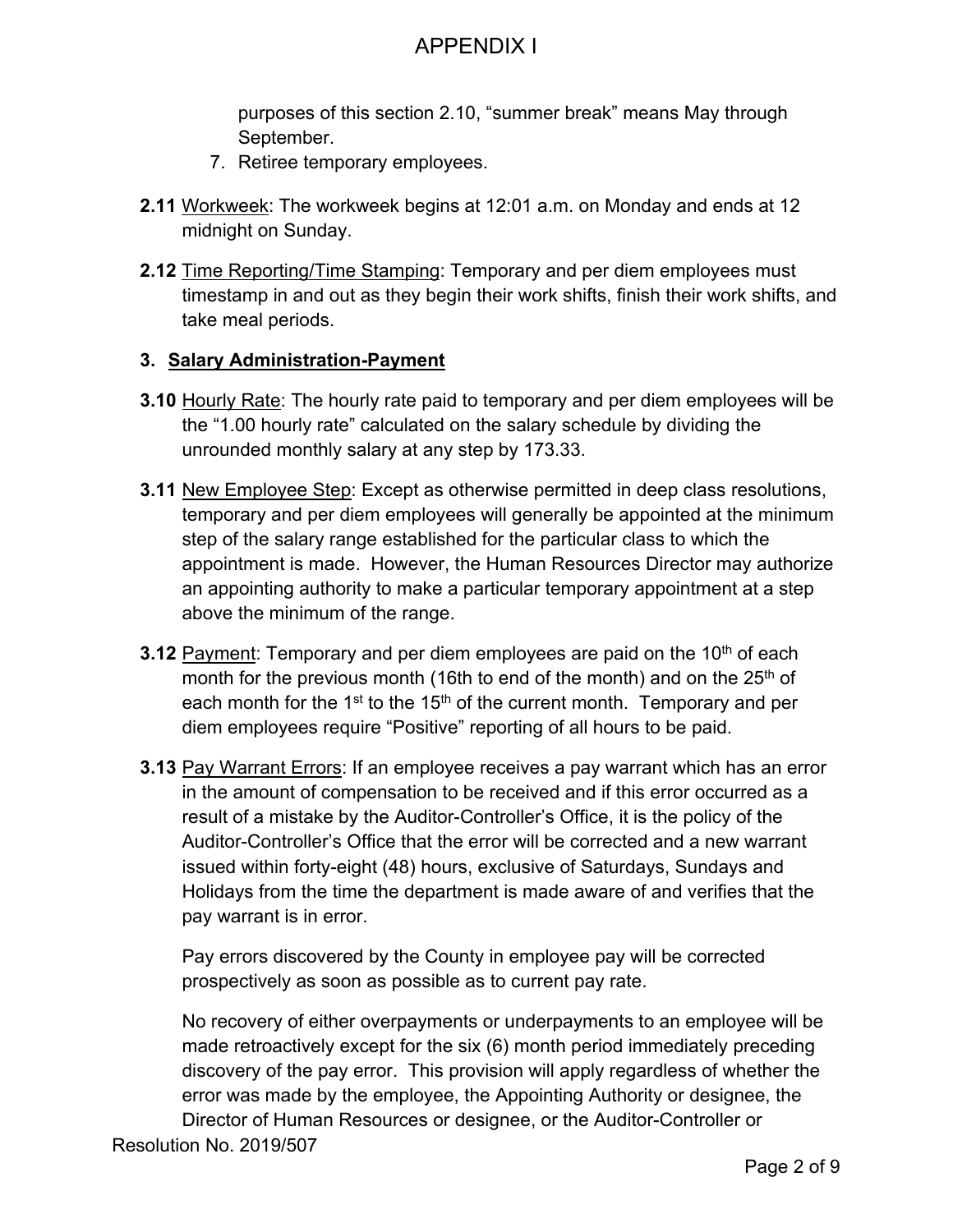designee. Recovery of fraudulently accrued over or underpayments are excluded from this section for both parties.

The County will notify an employee of an overpayment and repayment schedule.

When the County notifies an employee of an overpayment and a proposed repayment schedule, the employee may accept the proposed repayment schedule or may request a meeting through the County Human Resources Department. If requested, a meeting shall be held to determine a repayment schedule which shall be no longer than three (3) times the length of time the overpayment occurred.

**3.14** Overtime Pay: Temporary and per diem employees will be paid overtime pay in accordance with the Fair Labor Standards Act method for computing overtime for any authorized work performed in excess of forty (40) forty hours per week. Work performed does not include non–worked hours.

### **4. Salary Increments within Range**

**4.10** Increment Eligibility and Salary Review: All temporary and per diem employees will accumulate a record of straight time hours worked for the purpose of a salary review to determine whether the employee will be advanced to the next higher salary step in the salary range for the classification. Advancement to a higher step will be granted only on the affirmative recommendation of the appointing authority, based on satisfactory performance by the employee. The appointing authority may recommend either granting or denying the salary increment for the increment.

Temporary and per diem employees hired at Step 1 of the salary range for their classification will be eligible for a salary review as described above after completion of 1040 straight time hours worked. Employees will be eligible for additional salary review after accumulation of an additional 2080 straight time hours.

No provision of this section will be construed to make the granting of salary increments mandatory on the County.

- **4.11** Frequency of Increments: Increments within range will not be granted more frequently than once per every 2080 straight time hours worked by a temporary or a per diem employee.
- **4.12** Effective Date: Step increases resulting from an approved salary review will be effective the first of the month following completion of 2080 straight time hours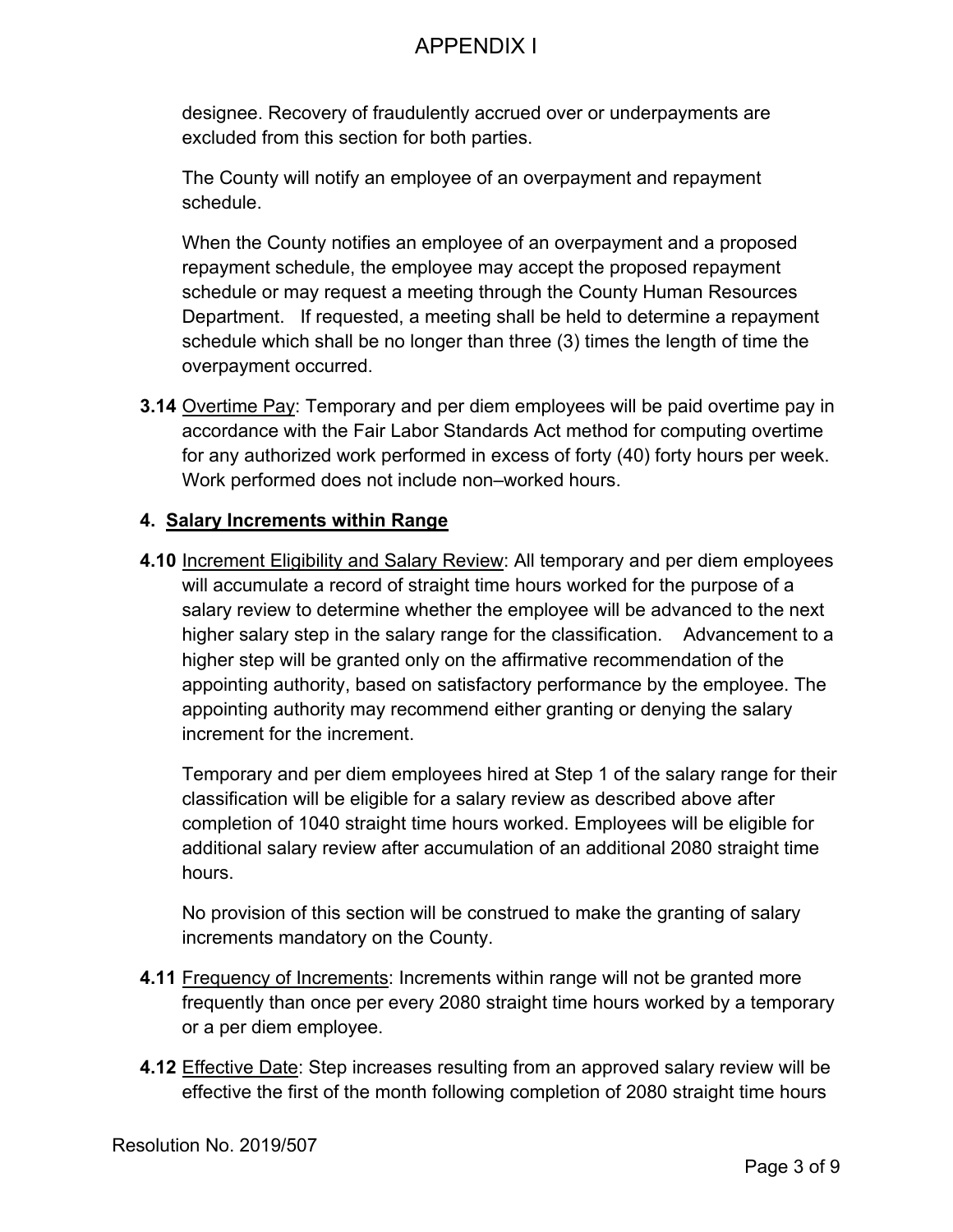worked and return of the salary review report to the Human Resources Department.

### **5. Special Pays and Benefits**

Temporary and per diem employees, other than physicians, may be eligible for certain special types of pays and benefits, in addition to wages, under specifically defined circumstances. Those special pays and benefits that are applicable to certain temporary and per diem employees are specified under this Section 5 "Special Pay and Benefits." If a special pay or benefit is not listed in this Appendix then that special pay or benefit does not apply to temporary or per diem employees.

- **5.10** Overtime Pay Nursing Shift Coordinator- Per Diem (VWHD): Per Diem employees in the classification of Nursing Shift Coordinator- Per Diem (VWHD) who work on a holiday are entitled to receive overtime pay at the rate of one and one-half (1.5) times his/her hourly rate for all hours worked on the holiday, up to a maximum of eight (8) hours.
- **5.11** Shift Differential: Temporary employees in the classification of Student Worker (999E) and per diem employees in the classification of Nursing Shift Coordinator- Per Diem (VWHD) will receive a shift differential of five percent (5%) of base rate of pay when the employee is scheduled to work for four (4) or more hours between 5:00p.m. and 9:00a.m.

In order to receive the shift differential, the employee must start work between the hours of midnight and 5:00a.m. or between 11:00a.m. and midnight on the day the shift is scheduled to begin. Hours worked in excess of the employee's scheduled workday will count towards qualifying for the shift differential, but the employee will not be paid the shift differential on any excess hours worked.

**5.12** Evening Shift Differential: Temporary employees in the classification of Family Nurse Practitioner (VWSB) and a per diem employees in the classification of Nursing Shift Coordinator- Per Diem (VWHD) will receive a shift differential of twelve (12%) of the employee's base hourly rate of pay for the employee's entire shift designation when the employee works four (4) or more hours between 5:00 p.m. and 11:00 p.m. In order to receive the shift differential the employee must start work between 11:00 a.m. and 12:00 midnight on the day the shift is scheduled to begin. Hours worked in excess of the employee's shift designation will count towards qualifying for the shift differential but the employee will not be paid the shift differential on any hours worked in excess of the employee's shift designation.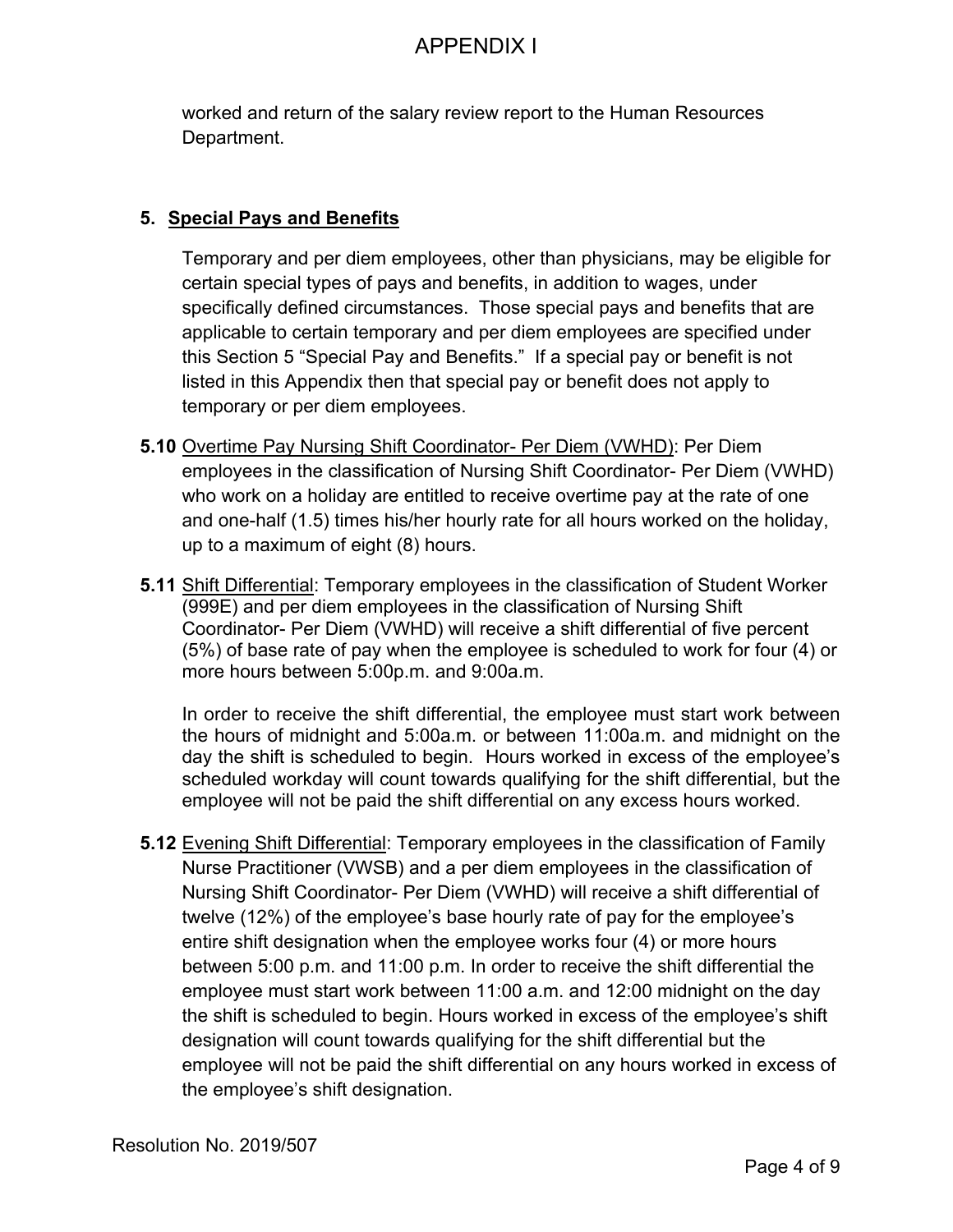- **5.13** Night Shift Differential: Temporary employees in the classification of Family Nurse Practitioner (VWSB) and a per diem employee in the classification of Nursing Shift Coordinator- Per Diem (VWHD) will receive a shift differential of fifteen percent (15%) of the employee's base hourly rate of pay for the employee's entire shift designation when the employee works four (4) or more hours between 11:00 p.m. and 9:00 a.m. In order to receive the shift differential the employee must start work between the hours of 7:00 p.m. and 12:00 midnight or 12:00 midnight and 8:00 a.m. on the day the shift is scheduled to begin. Hours worked in excess of the employee's shift designation will count towards qualifying for the shift differential but the employee will not be paid the shift differential on any hours worked in excess of the employee's shift designation.
- **5.14** Weekend Shift Differentials: Temporary employees in the classifications Library Student Assistant-Exempt (3KW2) and Library Aide-Exempt (3KW4) may receive a shift differential of five percent (5%) of the employee's base hourly rate of pay for all hours worked on a Saturday. Said five percent (5%) differential will not apply to an overtime hours worked on Saturday.

Temporary employees in the classifications Library Student Assistant-Exempt (3KW2) and Library Aide-Exempt (3KW4) may receive a shift differential of seven and one-half percent (7.5%) of the employee's based rate of pay for all hours worked on a Sunday. Said seven and one-half percent (7.5%) differential will not apply to overtime hours worked on Sundays.

- **5.15** Hospital and Clinics Division Weekend Shift Differential: Temporary employees in the classification of Family Nurse Practitioner (VWSB) who work in the Hospital and Clinic divisions will be paid an additional ten dollar (\$10.00) per hour if assigned a shift within the following timeframe, FRI 11PM TO SUN 11PM.
- **5.16** Morning Watch Shift Differential: Temporary employees in the classification of Dispatcher I (64WK) and Dispatcher II (64WM) may receive Morning Watch Shift Differential of three percent (3%) of base rate of pay for the employee's entire scheduled shift when the employee works four (4) or more hours between the hours of 0000 and 0800.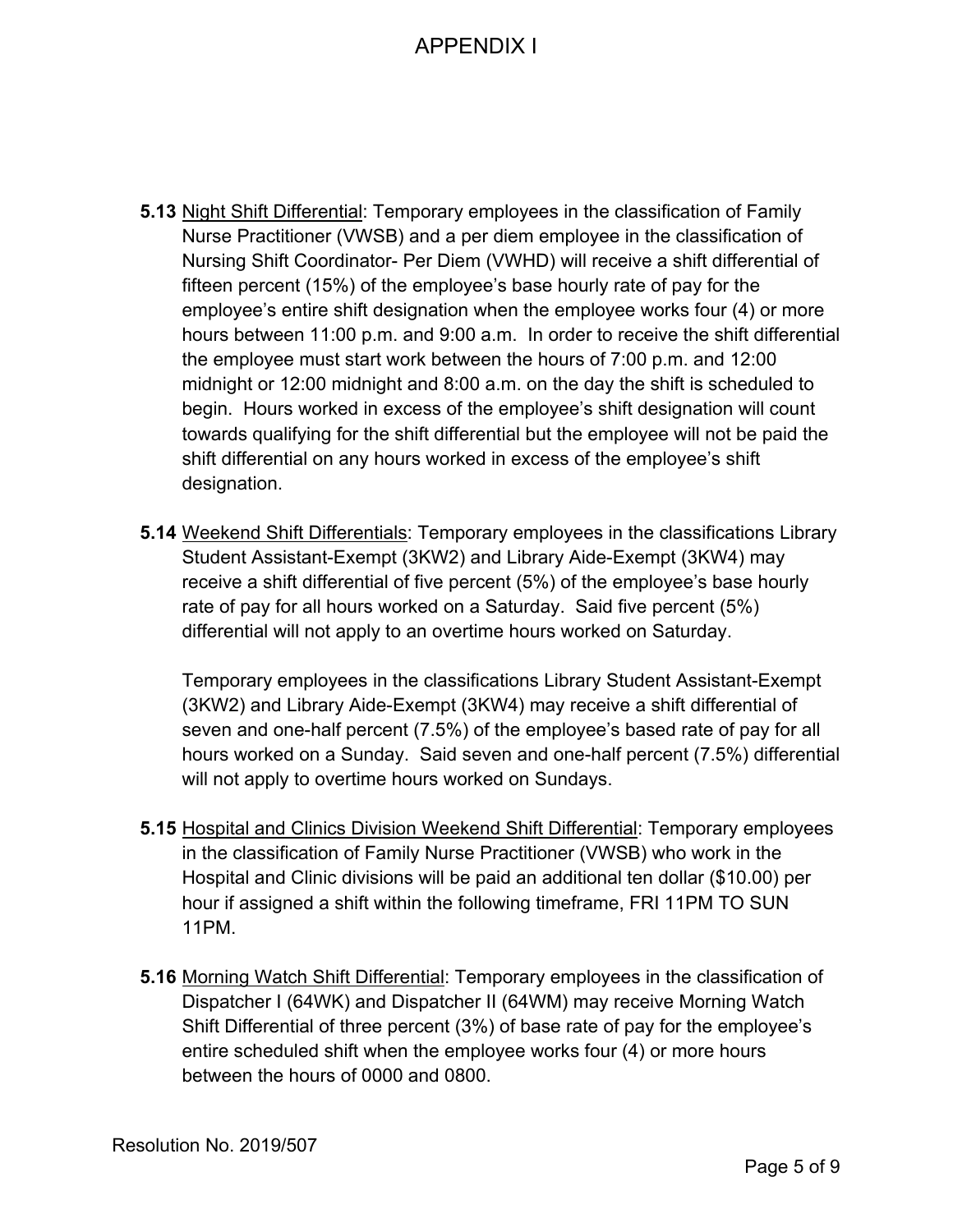The Morning Watch is defined as time worked between the hours of 0000 hours and 0800 hours.

**5.17** Evening Watch Shift Differential: Temporary employees in the classification of Dispatcher I (64WK) and Dispatcher II (64WM) may receive an Evening Watch Shift Differential of five percent (5%) of base rate of pay for the employee's entire scheduled shift when the employee works four (4) or more hours between 1600 and 0000 hours.

The Evening Watch is defined as time worked between 1600 hours and 0000 hours.

Hours worked in excess of the employee's scheduled workday will count toward qualifying for the Morning Watch Shift Differential and Evening Watch Shift Differential, but the employee will not be paid the differential on any excess hours worked.

- **5.18** Code Gray/STAT Team Differential: Per Diem employees in the classification of Nursing Shift Coordinator- Per Diem (VWHD) who are assigned by hospital administration to respond to emergency Code Gray calls as a member of the STAT Team are entitled to a differential of ten percent (10%) of the employee's base rate of pay (not including differentials).
- **5.19** School Security Detail: Temporary employees in the classification of Deputy Sheriff Reserve (6XW3) who are assigned to events held within the San Ramon Valley School district will receive \$20.00 per hour.
- **5.20** County Fair Assignment: Temporary employees in the classification of Deputy Sheriff Reserve (6XW3) who are assigned to the annual Contra Costa County Fair will receive \$25.00 per hour.

### **6. Special Pays for Temporary Physicians**

**6.10** Emergency Room Pay: A temporary physician working in the Emergency Room will be paid the following differentials in addition to his/her regular pay.

Monday – Thursday 7:00 am-11:00 pm \$14 per hour

Friday 7:00 am-7:00 pm \$14 per hour

Monday – Thursday 11:00 pm – 7:00 am \$42 per hour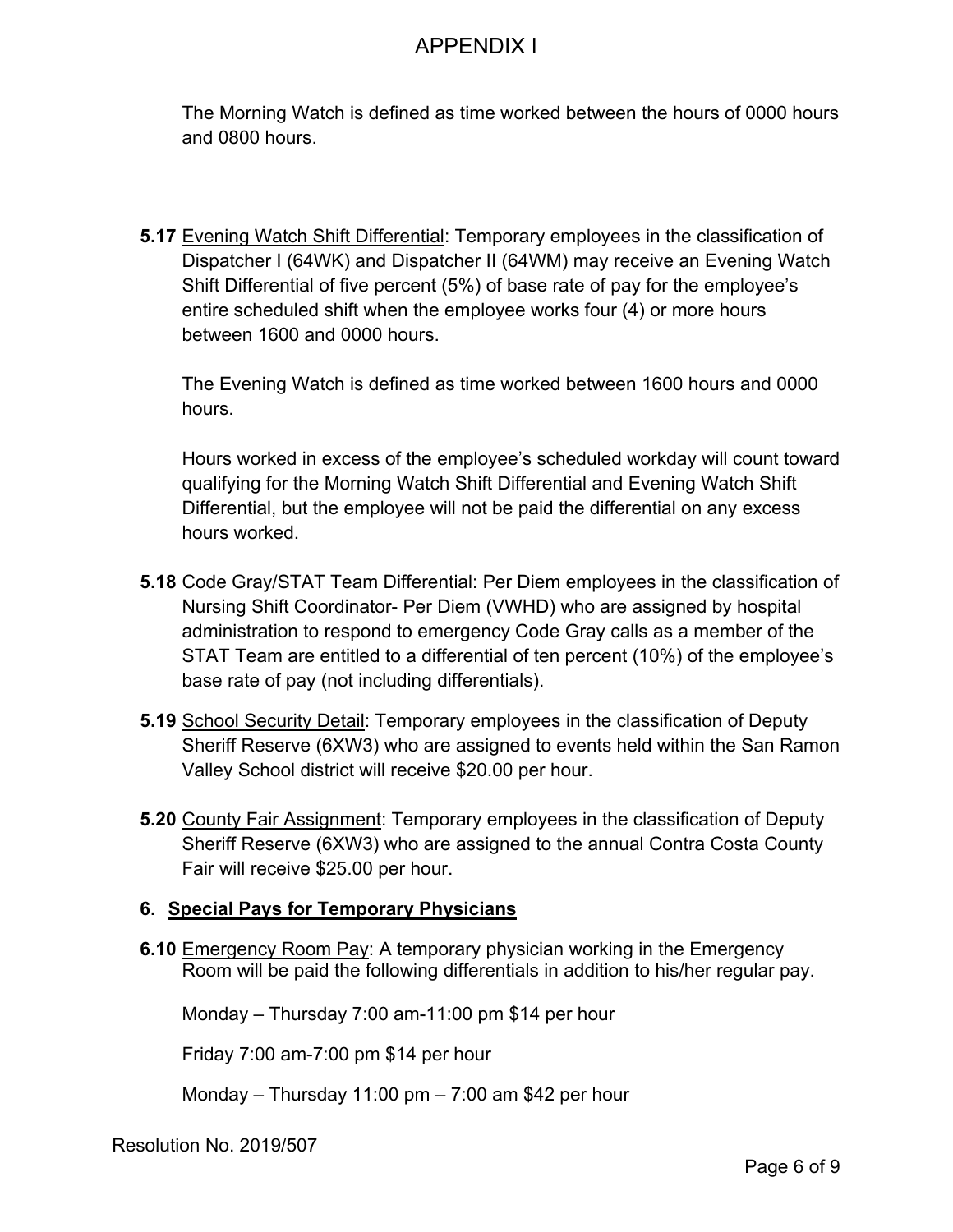Friday, Saturday, Sunday 7:00 pm – 7:00 am \$56 per hour

Saturday, Sunday 7:00 am – 7:00 pm \$28 per hour

Holidays worked in the Emergency Room will be paid an additional \$28 per hour between 7:00 am and 7:00 pm. Holidays worked in the Emergency Room will be paid an additional \$56 per hour between 7:00 pm and 7:00 am.

**6.11** Weekend Rounds Differential: A temporary physician is eligible for this differential when the temporary physician works unscheduled rounds at the hospital between the hours of 11:00 pm on Friday and 11:00 pm on Sunday.

This differential is paid at the rate of 1.0 times his/her base rate of pay (not including differentials) plus \$42 per hour, with a minimum pay of three (3) hours. However, only a single three (3) hour minimum will be allowed for each 24 hour period.

#### **6.12 (Reserved)**

**6.13** Holiday Rounds Differential: A temporary physician is eligible for this differential when the physician works unscheduled rounds at the hospital on a holiday observed by the County.

This differential is paid at the rate of 1.0 times his/her base rate of pay (not including differentials) plus \$42 per hour, with a minimum pay of three (3) hours. However, only a single three (3) hour minimum will be allowed for each 24 hour period.

- **6.14** Physician On-Call OBGYN In-House Differential: A temporary physician assigned to the In-House OB GYN is eligible to receive the Physician On-Call OBGYN In-House Differential under any one of the following conditions:
	- a. Between 5:00 pm and 6:30 am Monday through Friday;
	- b. Between 5:00 pm on Friday and 6:30 am on Monday; or
	- c. On a holiday observed by the County.

This differential is paid at the rate of 1.0 times his/her base rate of pay (not including differentials) plus \$10 per hour.

**6.15** Physician Fall Back Differential: A temporary physician is eligible for this differential when the physician works an extended-hours clinic in the Patients Choice Program.

This differential is paid at the rate of 1.0 times his/her base rate of pay (not including differentials) plus \$42 per hour.

Resolution No. 2019/507 **6.16** Call Back Differential: A temporary physician is eligible for this differential when the physician is called back to work and the physician returns to work.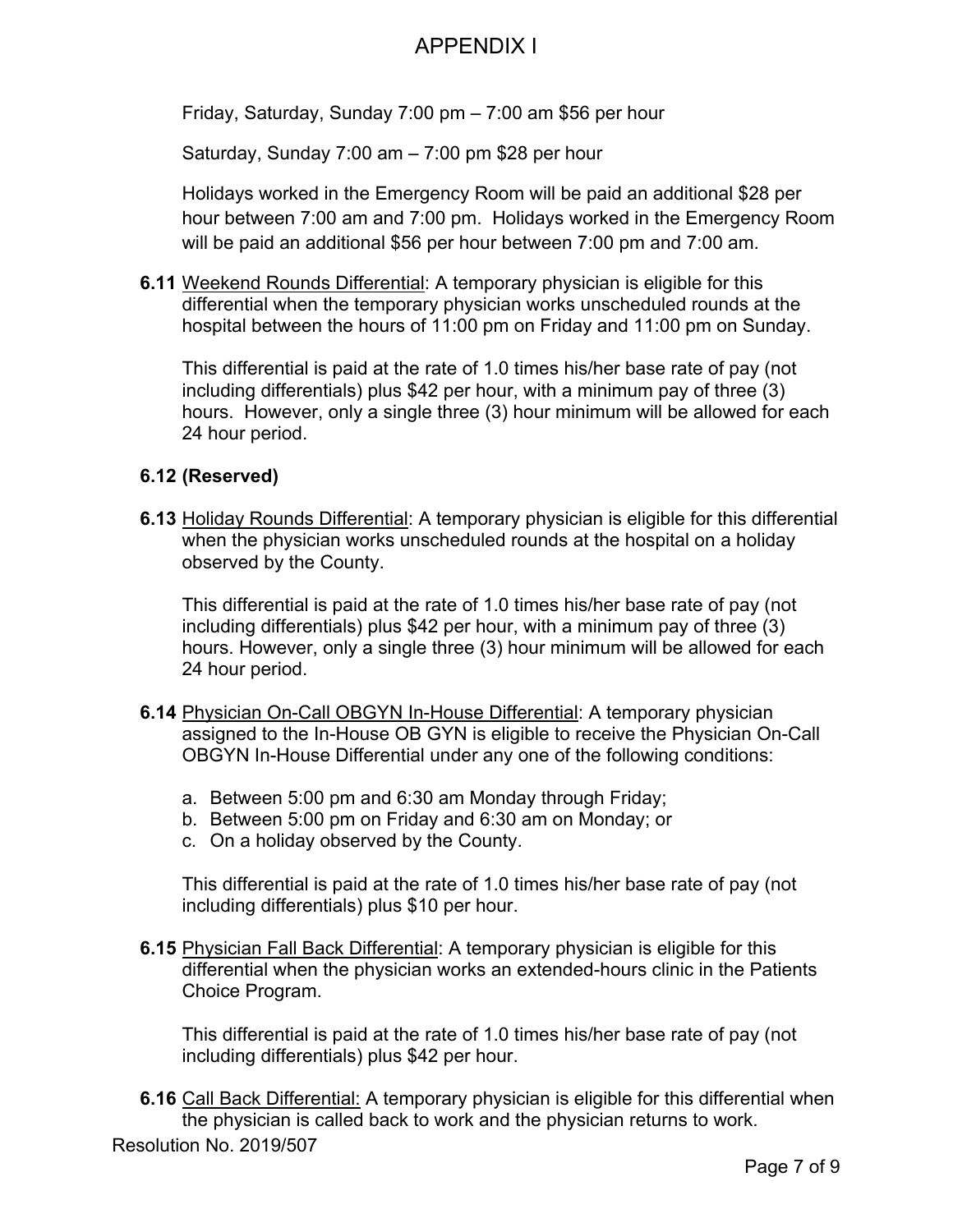This differential is paid at the rate of 1.0 times his/her base rate of pay (not including differentials) plus \$42 per hour, with a minimum of three (3) hours of pay for each call back.

**6.17** On Call at 1.0 (1:4) Differential: A temporary physician is eligible for this differential when the physician is assigned additional On-Call obligations for Anesthesia, Orthopedics, Surgery, Medicine, Pediatrics, OB Joint Venture Health Plan or Advice first call, and other comparable on-call duties as assigned by the appointing authority or his/her designee. This differential pay ends in the event that the physician is called back and the physician returns to the hospital.

This differential is paid at the rate of 1.0 times his/her base hourly rate of pay (not including differential) for each four (4) hours On-Call.

**6.18** On Call at 1.0 (1:8) Differential: A temporary physician is eligible for this differential when the physician is assigned additional On-Call obligations for Pathology, GI, Ophthalmology, Health Officer, Plastic Surgery, Hand Surgery, Detention Medical, Psychiatry, Health Plan or Advice Backup, and other comparable on-call duties as assigned by the appointing authority or his/her designee. This differential pay ends in the event that the physician is called back and the physician returns to the hospital.

This differential is paid at the rate of 1.0 times his/her base hourly rate of pay (not including differentials) for each eight (8) hours On-Call.

- **6.19** Physician Evening Clinic: A physician is eligible for an additional \$15 per hour for working an evening clinic between the hours of 5:00 pm and 11:00 pm.
- **6.20** Physician Weekend Clinic: A physician is eligible for an additional \$15 per hour for working a weekend clinic between Friday 11:00 pm and Sunday 11:00 pm.

#### **7. Sick Leave**

Refer to Administrative Bulletin 413 "Twenty-four Hour Sick Leave Benefit"

#### **8. Workers' Compensation**

Workers' Compensation benefits will be provided pursuant to State Law.

### **9. Health Benefit Access for Employees Not Otherwise Covered**

To access County health plans, an employee who is not otherwise eligible for health coverage by the County must be eligible to receive an offer of coverage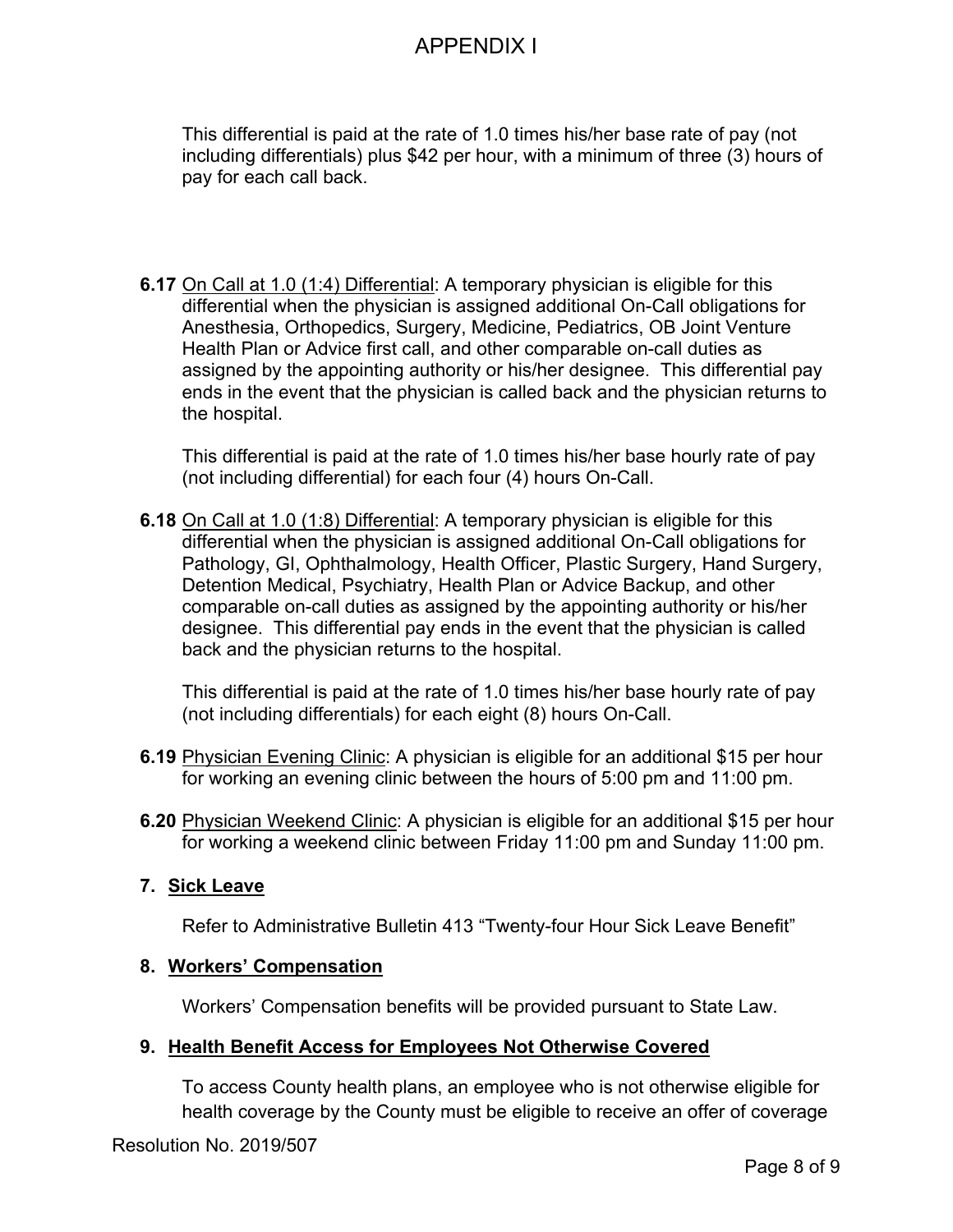from the County under the federal Patient Protection and Affordable Care Act ("ACA")(42 U.S.C. § 18081). Employees eligible to receive an offer of coverage (and qualified dependents) will be offered access to County health insurance plans. Employees will be responsible for the full premium cost of coverage.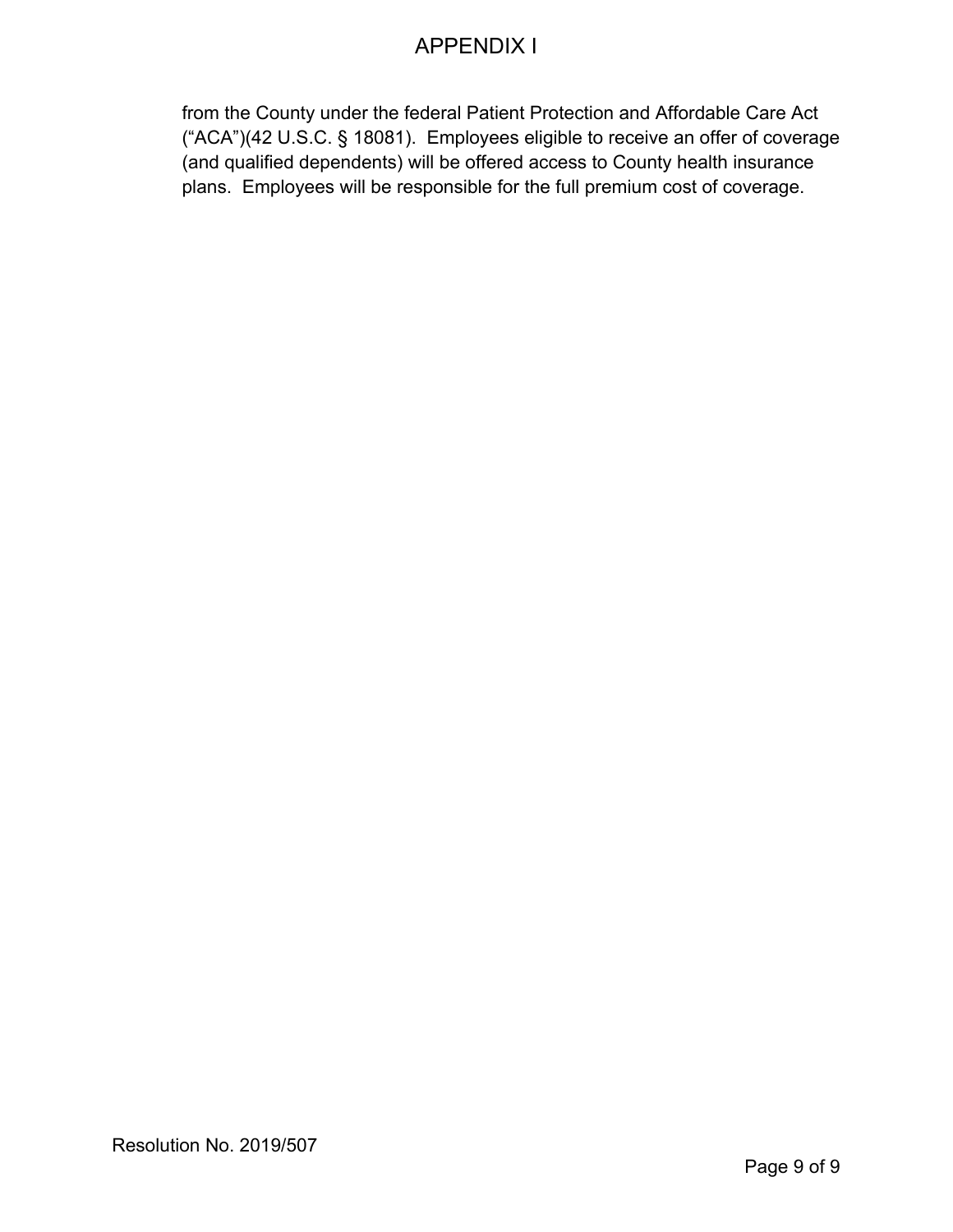#### Exhibit F

| <b>Job Code</b>  | <b>Classification</b>                 |
|------------------|---------------------------------------|
| 2ED1             | Asst County Counsel-Exempt            |
| 2KD3             | Asst District Attorney-Exempt         |
| 25D2             | Asst Public Defender-Exempt           |
| 29TA             | Attorney Advance-Chld Sppt Svc        |
| 29VA             | <b>Attorney Basic-Child Sppt Svcs</b> |
| 29WA             | <b>Attorney Entry-Child Sppt Svcs</b> |
| 2ED <sub>2</sub> | <b>Chief Asst County Counsel</b>      |
| 2KD <sub>2</sub> | Chief Asst District Attorney-E        |
| 25D1             | <b>Chief Asst Public Defender</b>     |
| 25DB             | <b>Chief Trial Deputy Public Def</b>  |
| 2ETG             | Civil Litig Atty-Advanced             |
| 2ETE             | Civil Litig Atty-Basic Lvl            |
| 2ETF             | Civil Litig Atty-Standard             |
| 2ETK             | Deputy Co Counsel-Advanced            |
| 2ET3             | Deputy Co Counsel-Advanced-Ex         |
| 2ETH             | Deputy Co Counsel-Basic               |
| 2ET1             | Deputy Co Counsel-Basic-Exempt        |
| 2ETJ             | Deputy Co Counsel-Standard            |
| 2ET2             | Deputy Co Counsel-Standard-Ex         |
| 2KTG             | Deputy District Attorney-Adv          |
| 2KTF             | Deputy District Attorney-Basic        |
| 2KD1             | Sr Deputy District Attorney-Ex        |
| 2ED3             | Sr Financial Counselor-Exempt         |
| 29HA             | <b>Supervising Attorney-Dcss</b>      |